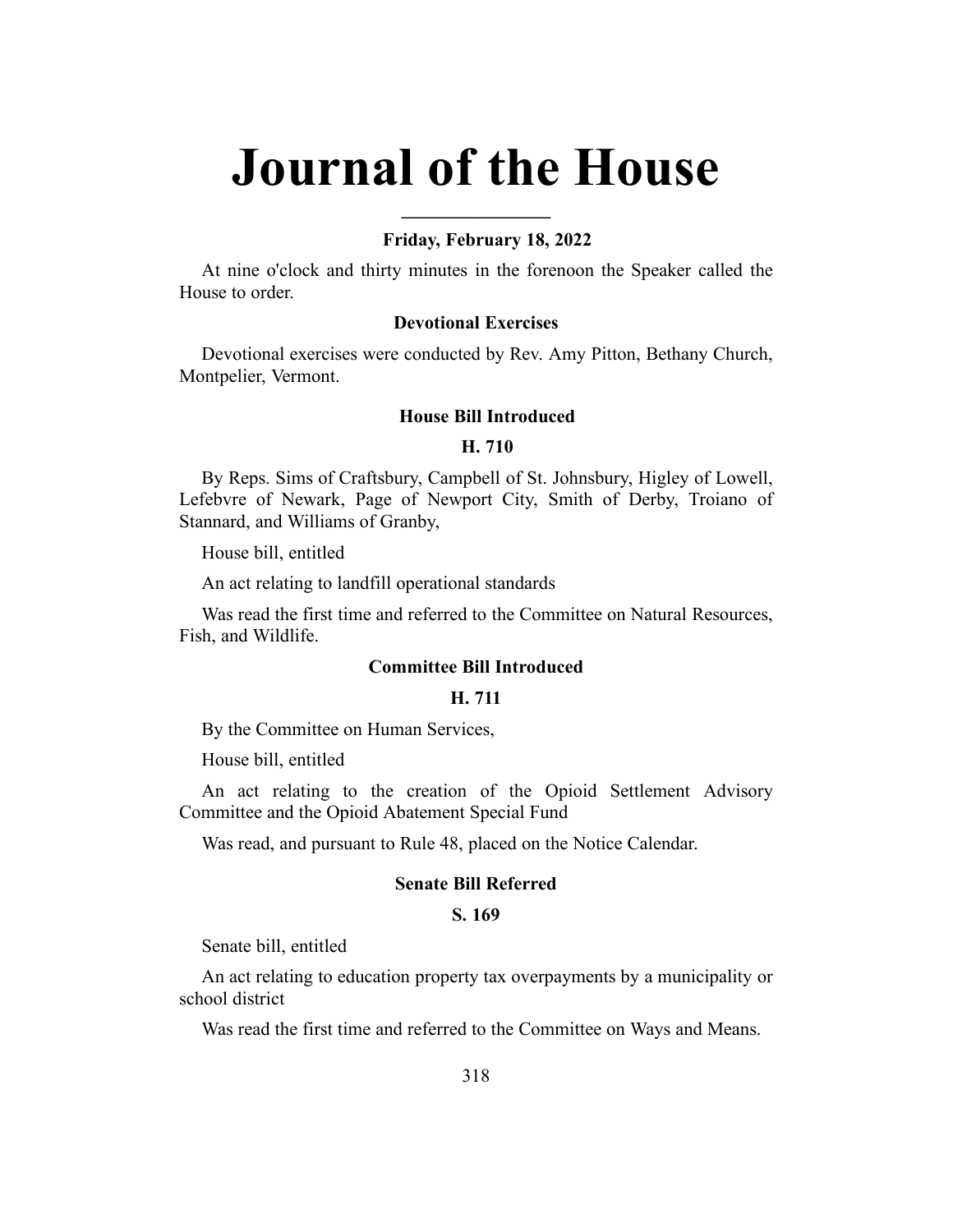#### **House Resolution Placed on Calendar**

## **H.R. 18**

House resolution, entitled

House resolution revising and adopting by rule the House member dress code

Offered by: Committee on Rules

Whereas, as described in *Mason's Manual of Legislative Procedure* Sec. 4-2, rules of legislative procedure are derived from several sources, with adopted rules taking precedence over custom, and

Whereas, the House desires to adopt a rule that requires a gender-neutral dress code that maintains chamber decorum, *now therefore be it*

Resolved by the House of Representatives:

That this legislative body adds Rule 11a of the Rules and Orders of the House of Representatives as follows:

11a. A member shall wear business professional attire in the House Chamber while the House is in session.

Was read and, pursuant to House Rule 33, placed on the Action Calendar on the next legislative day.

#### **Committee Bill Committed**

#### **H. 711**

House bill, entitled

An act relating to the creation of the Opioid Settlement Advisory Committee and the Opioid Abatement Special Fund

Pending its appearance on the Action Calendar, **Rep. Pugh of South Burlington** moved to commit the bill to the Committee on Human Services, which was agreed to.

## **Third Reading; Bill Passed**

#### **H. 411**

House bill, entitled

An act relating to the retrieval and disposal of wild animals

Was taken up, read the third time, and passed.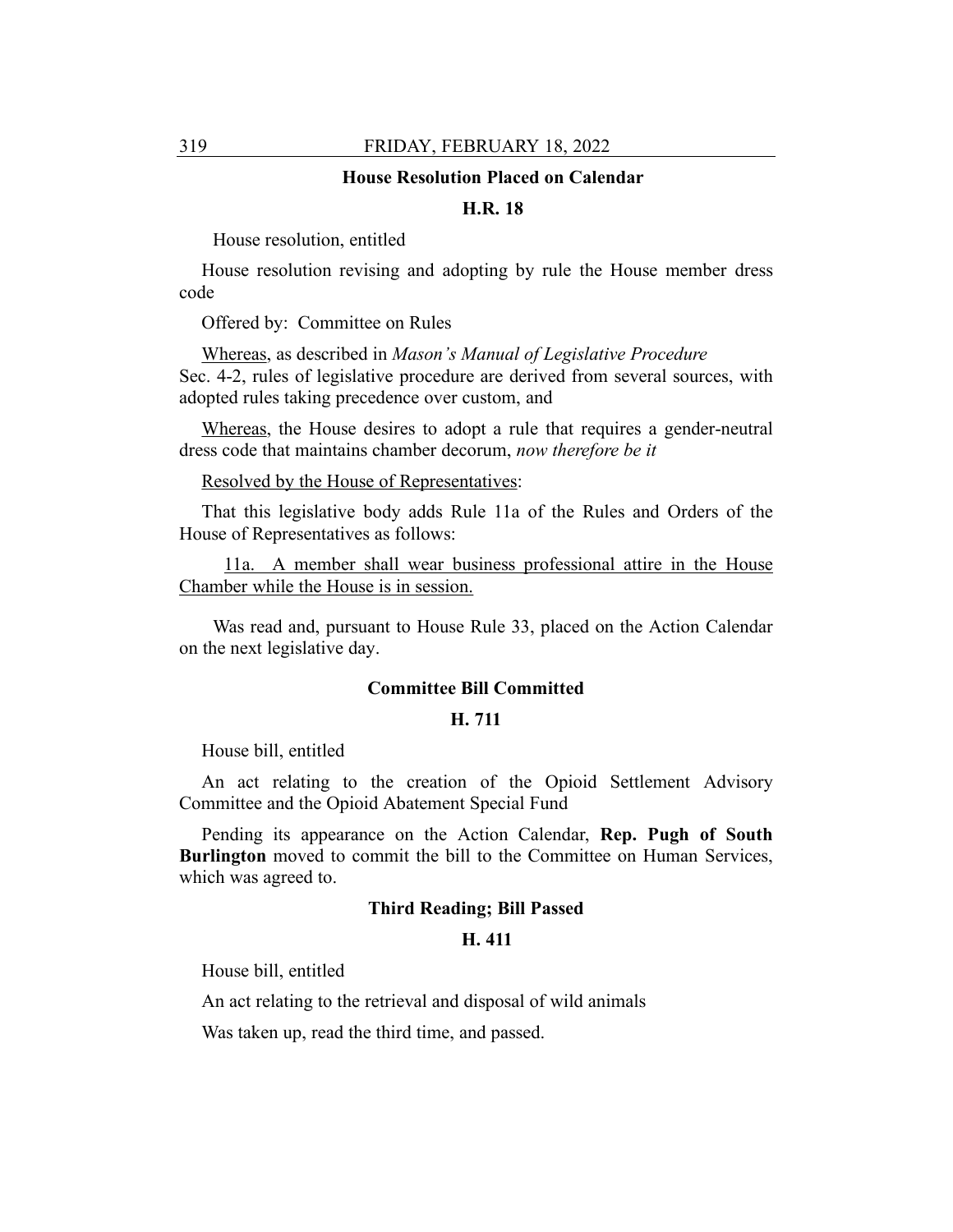## **Committee Bill; Second Reading; motion to Commit Disagreed to; Third Reading Ordered**

# **H. 708**

**Rep. Hooper of Burlington** spoke for the Committee on Government Operations.

House bill, entitled

An act relating to the approval of an amendment to the charter of the City of Burlington

Having appeared on the Notice Calendar and appearing on the Action Calendar, was taken up, and read the second time.

Pending the question, Shall the bill be read a third time?, **Rep. Scheuermann of Stowe** moved to commit the bill to the Committee on General, Housing, and Military Affairs, which was disagreed to.

Pending the question, Shall the bill be read a third time?, **Rep. McCoy of Poultney** demanded the Yeas and Nays, which demand was sustained by the Constitutional number. The Clerk proceeded to call the roll and the question, Shall the bill be read a third time?, was decided in the affirmative. Yeas, 98. Nays, 49.

Those who voted in the affirmative are:

| Ancel of Calais               | Garofano of Essex            | Pajala of Londonderry     |
|-------------------------------|------------------------------|---------------------------|
| Anthony of Barre City         | Goldman of Rockingham        | Partridge of Windham      |
| Austin of Colchester          | Grad of Moretown             | Patt of Worcester         |
| Bartholomew of Hartland       | Hooper of Montpelier         | Pearl of Danville         |
| <b>Birong of Vergennes</b>    | Hooper of Randolph           | Pugh of South Burlington  |
| Black of Essex                | Hooper of Burlington         | Rachelson of Burlington * |
| <b>Bluemle of Burlington</b>  | Houghton of Essex            | Rogers of Waterville      |
| Bock of Chester               | Howard of Rutland City       | Satcowitz of Randolph     |
| <b>Bongartz of Manchester</b> | James of Manchester          | Scheu of Middlebury       |
| Bos-Lun of Westminster        | Jerome of Brandon            | Sheldon of Middlebury     |
| <b>Brady of Williston</b>     | Jessup of Middlesex          | Sibilia of Dover          |
| Briglin of Thetford           | Killacky of South Burlington | Sims of Craftsbury        |
| Brown of Richmond             | Kimbell of Woodstock         | Small of Winooski         |
| Brumsted of Shelburne         | Kitzmiller of Montpelier     | Squirrell of Underhill    |
| Burditt of West Rutland       | Kornheiser of Brattleboro    | Stebbins of Burlington    |
| Burke of Brattleboro          | LaLonde of South             | Stevens of Waterbury      |
| Burrows of West Windsor       | Burlington                   | Surprenant of Barnard     |
| Campbell of St. Johnsbury     | Lanpher of Vergennes         | Taylor of Colchester      |
| Chase of Colchester           | Lefebvre of Newark           | Till of Jericho           |
| Christie of Hartford          | Lippert of Hinesburg         | Toleno of Brattleboro     |
| Cina of Burlington            | Long of Newfane              | Townsend of South         |
| Coffey of Guilford            | Masland of Thetford          | Burlington                |
| Colburn of Burlington         | McCarthy of St. Albans City  | Troiano of Stannard       |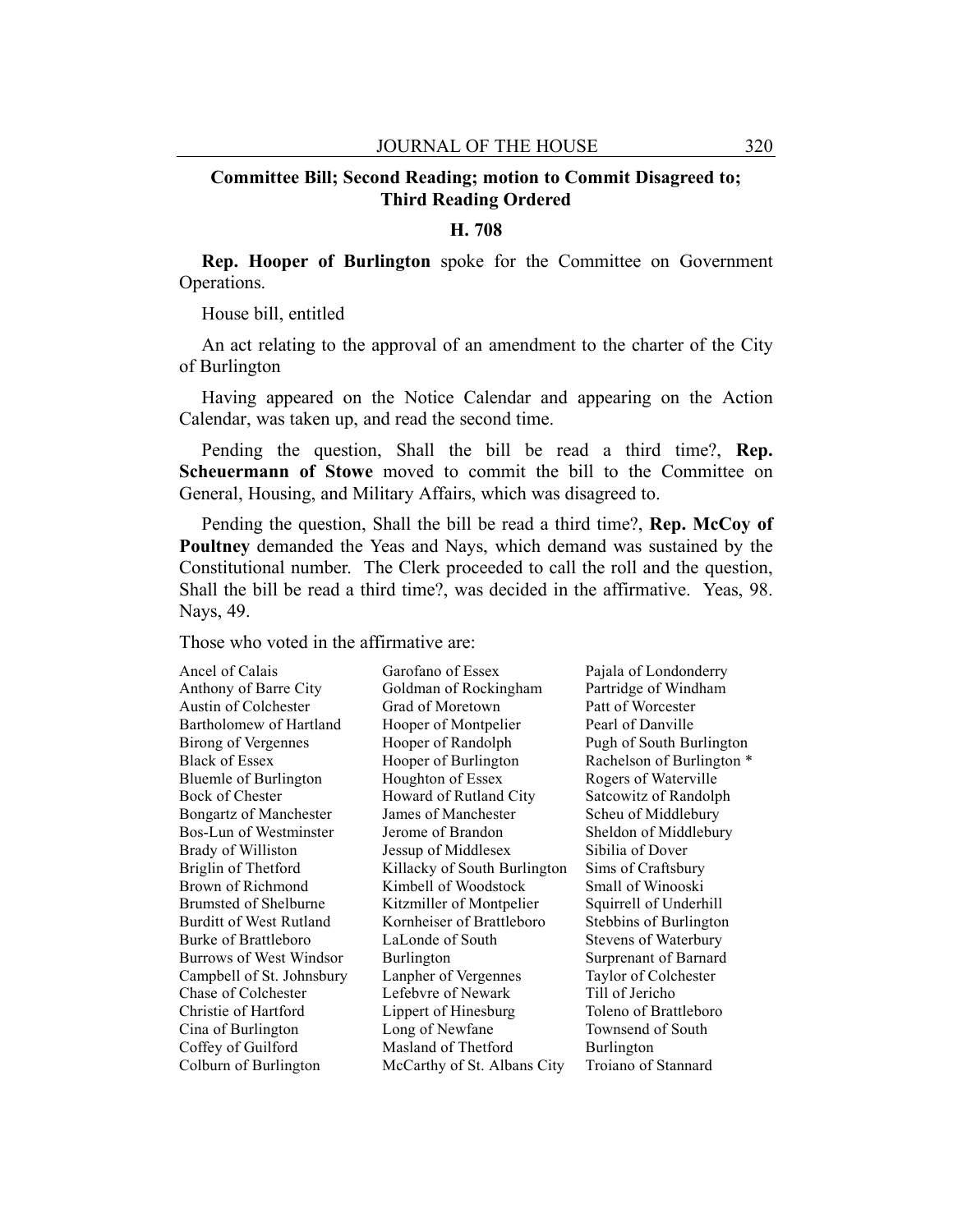Colston of Winooski Conlon of Cornwall Copeland Hanzas of Bradford Cordes of Lincoln Dolan of Essex Dolan of Waitsfield Donnally of Hyde Park Durfee of Shaftsbury Elder of Starksboro Emmons of Springfield Gannon of Wilmington

McCormack of Burlington McCullough of Williston Morris of Springfield Mrowicki of Putney Mulvaney-Stanak of Burlington Nicoll of Ludlow Nigro of Bennington Notte of Rutland City Noyes of Wolcott O'Brien of Tunbridge Ode of Burlington

Vyhovsky of Essex \* Walz of Barre City Webb of Shelburne White of Bethel White of Hartford Whitman of Bennington Wood of Waterbury Yacovone of Morristown Yantachka of Charlotte

Those who voted in the negative are:

Achey of Middletown Springs Arrison of Weathersfield Beck of St. Johnsbury Brennan of Colchester Brownell of Pownal Canfield of Fair Haven Corcoran of Bennington Cupoli of Rutland City Donahue of Northfield Fagan of Rutland City Feltus of Lyndon Goslant of Northfield Graham of Williamstown Gregoire of Fairfield Hango of Berkshire Harrison of Chittenden

Helm of Fair Haven Higley of Lowell Labor of Morgan LaClair of Barre Town Laroche of Franklin Lefebvre of Orange Leffler of Enosburgh Marcotte of Coventry Martel of Waterford Mattos of Milton McCoy of Poultney McFaun of Barre Town Morgan, L. of Milton Morgan, M. of Milton Morrissey of Bennington Murphy of Fairfax Norris of Sheldon

Norris of Shoreham Page of Newport City Palasik of Milton Parsons of Newbury Peterson of Clarendon Rosenquist of Georgia Scheuermann of Stowe Shaw of Pittsford Smith of Derby Smith of New Haven Strong of Albany Sullivan of Dorset Terenzini of Rutland Town Toof of St. Albans Town Walker of Swanton Williams of Granby \*

Those members absent with leave of the House and not voting are:

Dickinson of St. Albans Town Seymour of Sutton

#### **Rep. Rachelson of Burlington** explained her vote as follows:

"Madam Speaker:

According to VT Legal Aid, **20% of all filed eviction cases in Chittenden County were for no cause.** Preventing evictions will not only help address our homeless crisis, it will also protect the health of our most vulnerable. As the evidence has shown, passage of just cause eviction laws are a relatively low-cost, effective policy solution that has proven to help bend the curve on senseless evictions."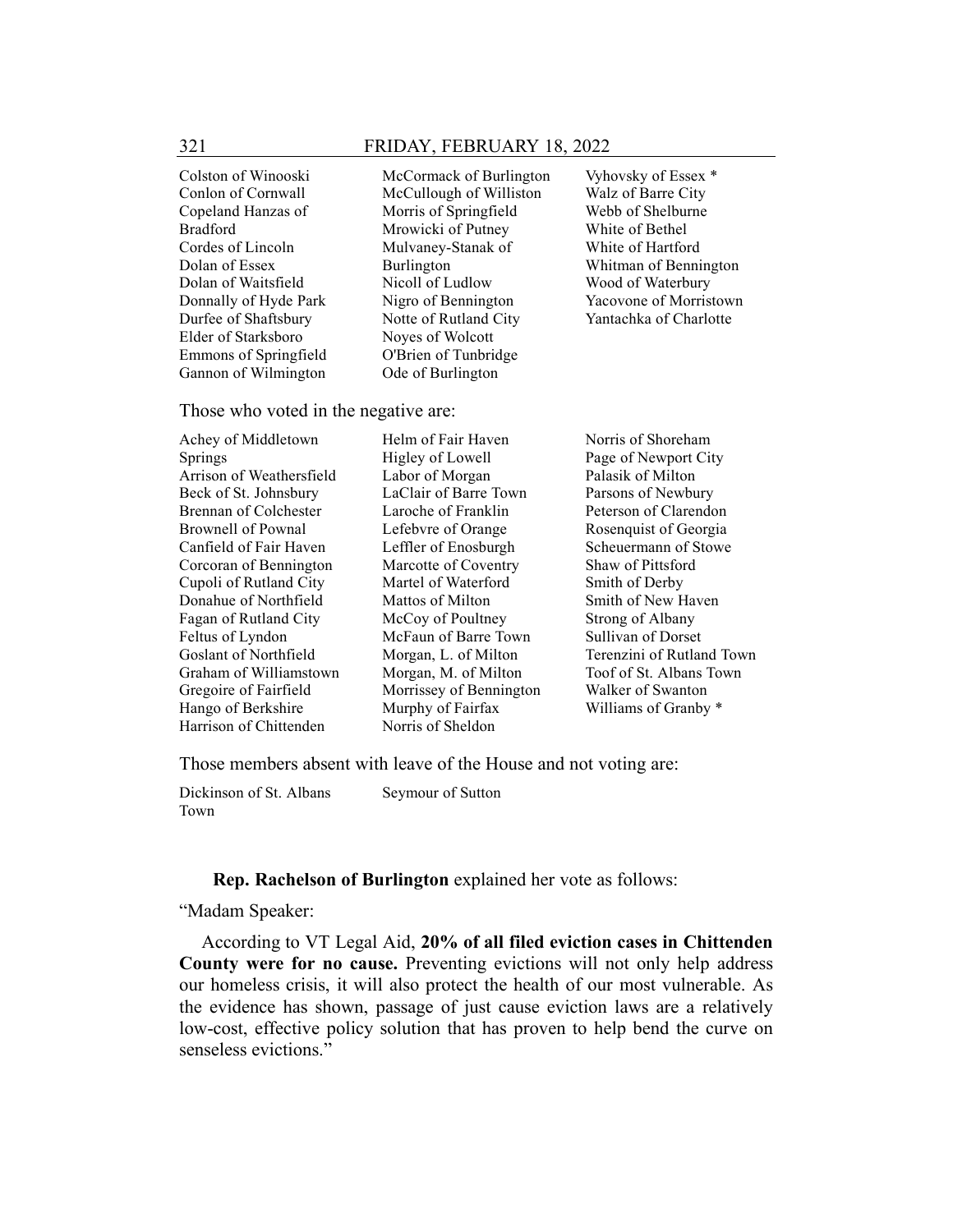#### **Rep. Vyhovsky of Essex** explained her vote as follows:

"Madam Speaker:

Just cause eviction policies are important tenant protections that were endorsed as such this week by the American Bar Association. In a time when vacancy rates are low and housing costs are soaring, tenant protections are more important than ever before. We heard testimony from people facing no cause eviction and how that had upended their lives, made them homeless and done irreparable harm. Every tool we can use to provide safe and stable housing for Vermonters is of the utmost importance. Renters often do not have choices and even fewer on a rental market like todays. We are in a statewide crisis thus preventing crisis for tenants evicted for no cause is direly important. For that reason and many more I am voting yes today to protect vulnerable Vermonters."

**Rep. Williams of Granby** explained her vote as follows:

"Madam Speaker:

The more restrictions we put on property owners, the less interested the property owner will be to offer long term rental. As a result, we are creating more homelessness not less. I long for the time when a property owner had control of his own property."

## **Recess**

At ten o'clock and forty-eight minutes in the forenoon, the Speaker declared a recess until the fall of the gavel.

At eleven o'clock and seven minutes in the forenoon, the Speaker called the House to order.

#### **Committee Bill; Second Reading; Third Reading Ordered**

## **H. 709**

**Rep. Bock of Chester** spoke for the Committee on Agriculture and Forestry.

House bill, entitled

An act relating to miscellaneous agricultural subjects

Having appeared on the Notice Calendar and appearing on the Action Calendar, was taken up, read the second time, and third reading ordered.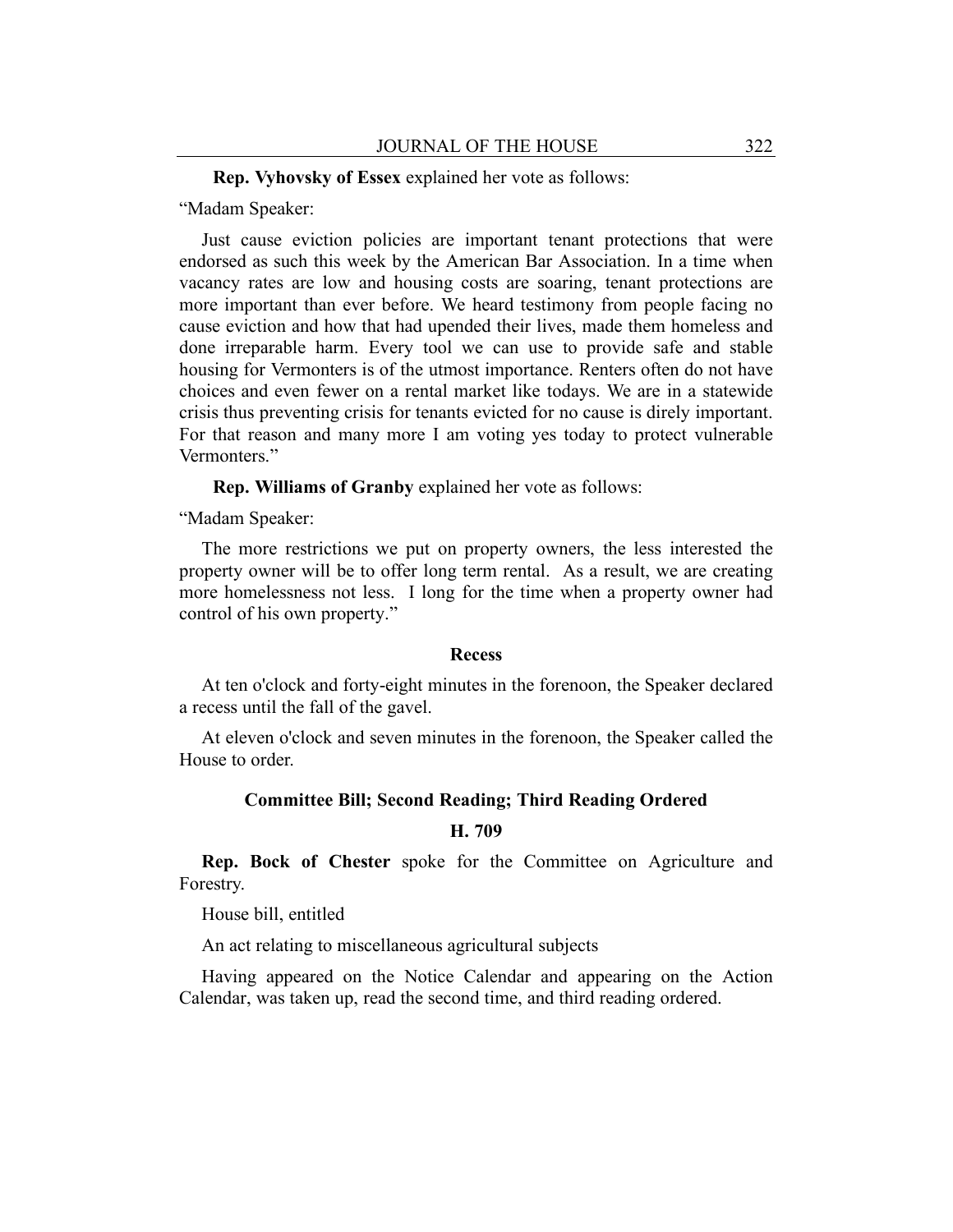#### **Action on Bill Postponed**

## **H. 456**

House bill, entitled

An act relating to establishing strategic goals and reporting requirements for the Vermont State Colleges

Was taken up, and pending the reading of the report of the Committee on Education, on motion of **Rep. James of Manchester**, action on the bill was postponed until February 22, 2022.

#### **Second Reading; Bill Amended; Third Reading Ordered**

#### **H. 491**

**Rep. Anthony of Barre City,** for the Committee on Government Operations, to which had been referred House bill, entitled

An act relating to the creation of the City of Essex Junction and the adoption of the City charter

Reported in favor of its passage when amended by striking all after the enacting clause and inserting in lieu thereof the following:

\* \* \* Creation of City; Approval of Charter \* \* \*

Sec. 1. CHARTER AMENDMENT APPROVAL; CREATION OF CITY

As set forth in this act, the General Assembly creates the City of Essex Junction and approves the adoption of the charter of the City of Essex Junction. The voters of the Village of Essex Junction approved the creation of the City and the adoption of the City charter on November 2, 2021.

\* \* \* Charter of the City of Essex Junction \* \* \*

Sec. 2. 24 App. V.S.A. chapter 4 is added to read:

CHAPTER 4. CITY OF ESSEX JUNCTION

Subchapter 1. Incorporation and Powers of the City

## § 101. CORPORATE EXISTENCE RETAINED

Notwithstanding the provisions of any other municipal charter, the inhabitants of the Village of Essex Junction, within its corporate limits, shall be a municipal corporation by the name of the City of Essex Junction.

## § 102. GENERAL POWERS; LAW

Except as modified by the provisions of this charter, or by any lawful regulation or ordinance of the City of Essex Junction, all provisions of the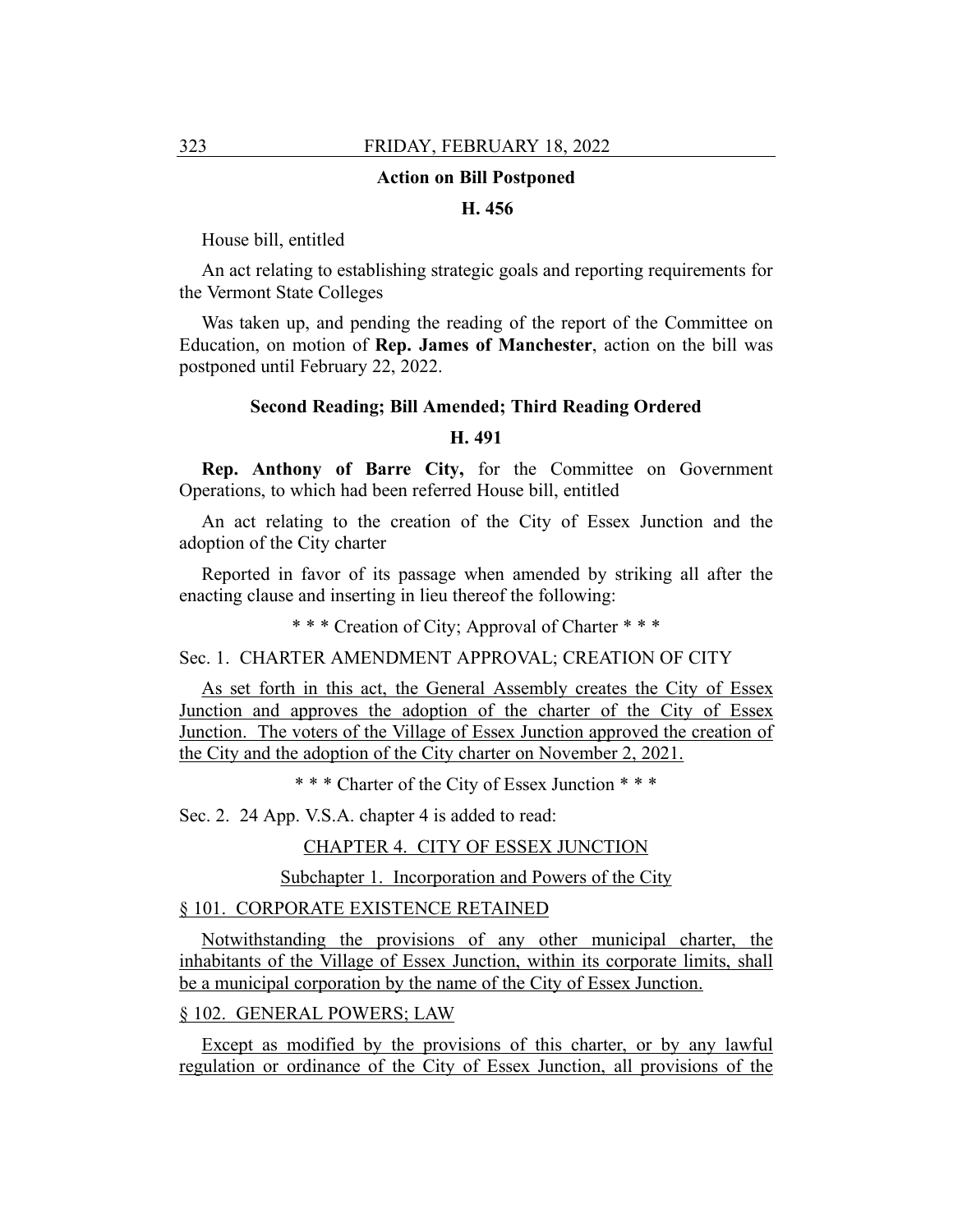statutes of this State applicable to municipal corporations shall apply to the City of Essex Junction.

# § 103. SPECIFIC POWERS

(a) The City of Essex Junction shall have all the powers granted to cities and municipal corporations by the Constitution and laws of this State together with all the implied powers necessary to carry into execution all the powers granted, and it may enact ordinances not inconsistent with the Constitution and laws of the State of Vermont or with this charter.

(b) The City of Essex Junction may acquire real and personal property within or without its corporate limits for any municipal purpose, including storm water collection and disposal; waste water collection and disposal; solid waste collection and disposal; provision of public water supply; provision of public parks and recreation facilities; provision of municipal facilities for office, fire protection, and police protection; provision of public libraries; provision of public parking areas; provision of sidewalks, bicycle paths, and green strips; provision of public roadways; provision of public view zones and open spaces; and such other purposes as are addressed under the general laws of the State of Vermont.

(c) The City of Essex Junction may acquire such property in fee simple or any lesser interest or estate, by purchase, gift, devise, lease, or condemnation and may sell, lease, mortgage, hold, manage, and control such property as its interest may require.

(d) The City of Essex Junction may exercise any of its powers or perform any of its functions and may participate in the financing thereof, jointly or in cooperation, by contract or otherwise, with other Vermont municipalities, the State of Vermont, any one or more subdivisions or agencies of the State or the United States.

(e) The City of Essex Junction may establish and maintain an electric power system and regulate power line installations; provided, however, that the City shall have no authority under this charter that conflicts with that authority granted to the Public Utilities Commission or any other state regulatory agency. The City of Essex Junction may also establish a telecommunications system and an enterprise to deliver internet or broadband services.

(f) In this charter, mention of a particular power shall not be construed to be exclusive or to restrict the scope of the powers that the City of Essex Junction would otherwise have if the particular power were not mentioned.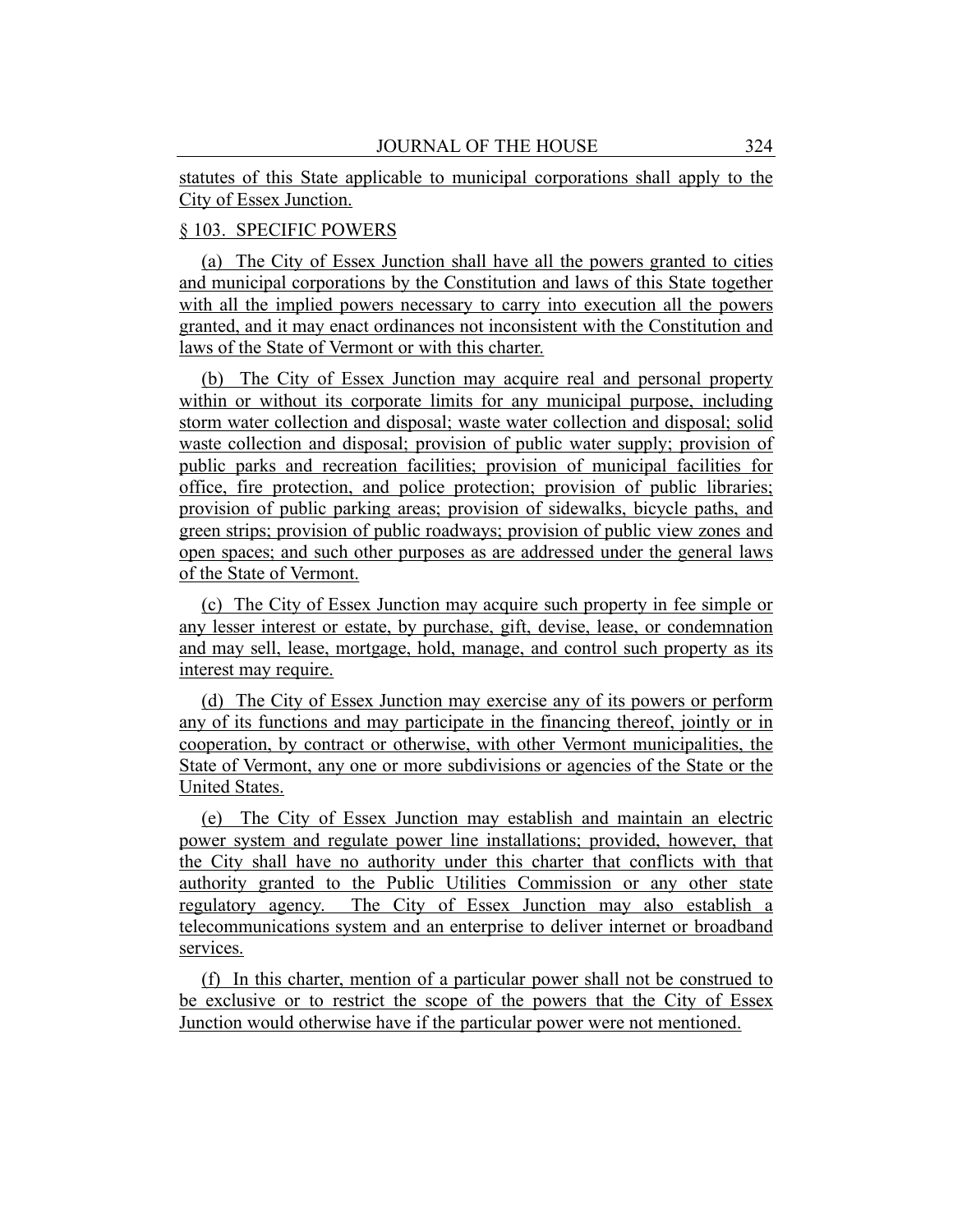# § 104. RESERVATION OF POWERS

Nothing in this charter shall be so construed as in any way to limit the powers and functions conferred upon the City of Essex Junction and the City Council by general or special enactments in force or effect or hereafter enacted; and the powers and functions conferred by this charter shall be cumulative and in addition to the provisions of such general or special enactments.

#### § 105. FORM OF GOVERNMENT

The municipal government provided by this charter shall be known as council-manager form of government. Pursuant to its provisions and subject only to the limitations imposed by the State Constitution and by this charter, all powers of the City of Essex Junction shall be vested in an elective City Council, which shall enact ordinances, codes, and regulations, adopt budgets, determine policies, and appoint the City Manager, who shall enforce the laws and ordinances and administer the government of the City. All powers of the City shall be exercised in the manner prescribed by this charter or prescribed by ordinance.

Subchapter 2. Governance Structure

## § 201. POWERS AND DUTIES OF GOVERNING BODY

(a) The members of the City of Essex Junction City Council shall constitute the legislative body of the City of Essex Junction for all purposes required by statute and, except as otherwise provided in this charter, shall have all the powers and authority given to and perform all duties required of City legislative bodies or Councils under the laws of the State of Vermont.

(b) Within the limitations of the foregoing, the City of Essex Junction Council shall have the power to:

(1) Appoint and remove a City Manager and supervise, create, change, and abolish offices, commissions, or departments other than the offices, commissions, or departments established by this charter.

(2) Appoint the members of all boards, commissions, committees, or similar bodies unless specifically provided otherwise by this charter.

(3) Provide for an independent audit by a certified public accountant.

(4) Inquire into the conduct of any officer, commission, or department and investigate any and all municipal affairs.

(5) Exercise every other power that is not specifically set forth herein but that is granted to Councils or legislative bodies by the statutes of the State of Vermont.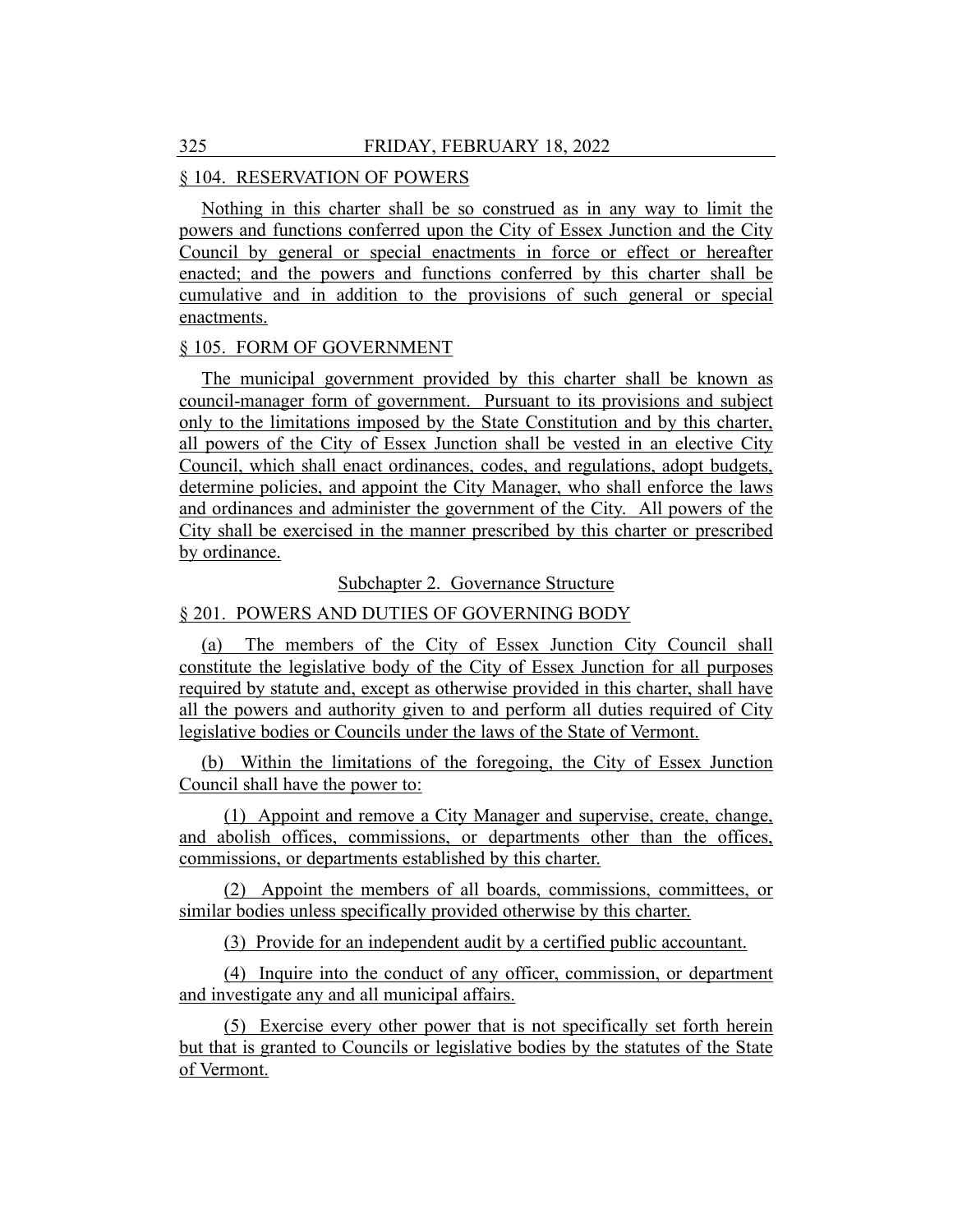## § 202. GOVERNING BODY; COMPOSITION AND TERMS OF OFFICE

# (a) There shall be a City Council consisting of five members.

(b) All members shall reside within the boundaries of the City of Essex Junction to be elected by the qualified voters.

(c) The term of office of a City Councilor shall be three years, and terms shall be staggered.

## § 203. VACANCY IN OFFICE

In case of a vacancy of a Council seat, the vacancy shall be filled by the City Council until the next annual election pursuant to subsection  $204(c)$  of this charter.

#### § 204. ELECTION OF GOVERNING BODY OFFICERS

(a) The terms of the officers shall commence on the first day of the month following the month of election. At the first meeting of the month following the annual City meeting, the Council shall organize and elect a President, Vice President, and Clerk by a majority vote of the entire Council and shall file a certificate of the election for record in the office of the City Clerk.

(b) The President of the Council, or in the President's absence the Vice President, shall preside at all meetings of the Council and shall be recognized as the head of the City government for all ceremonial purposes.

(c) In the event of death, resignation, or incapacity of any Council member, the remaining members of the Council may appoint a person to fill that position until the next annual election. Incapacity shall be determined by a vote of the Council. Incapacity shall include the failure by any member of the board to attend at least 50 percent of the meetings of the board in any calendar year. At the next annual election, the vacancy shall be filled and the person so elected shall serve for the remainder of the term of office. In the event the Council is unable to agree upon an interim replacement until the next annual City election, a special election shall be held forthwith to fill the position.

(d) In the event that a Councilor is no longer a resident of the City prior to the expiration of the Councilor's term, the Councilor's office shall be deemed vacant. The Council may appoint a person to fill the vacant office until a successor can be elected at the next annual election.

#### § 205. COMPENSATION

(a) Compensation paid to the Council members shall be set by the voters at the annual meeting, with a minimum of \$1,500.00 a year each. Council members' compensation must be set forth as a separate item in the annual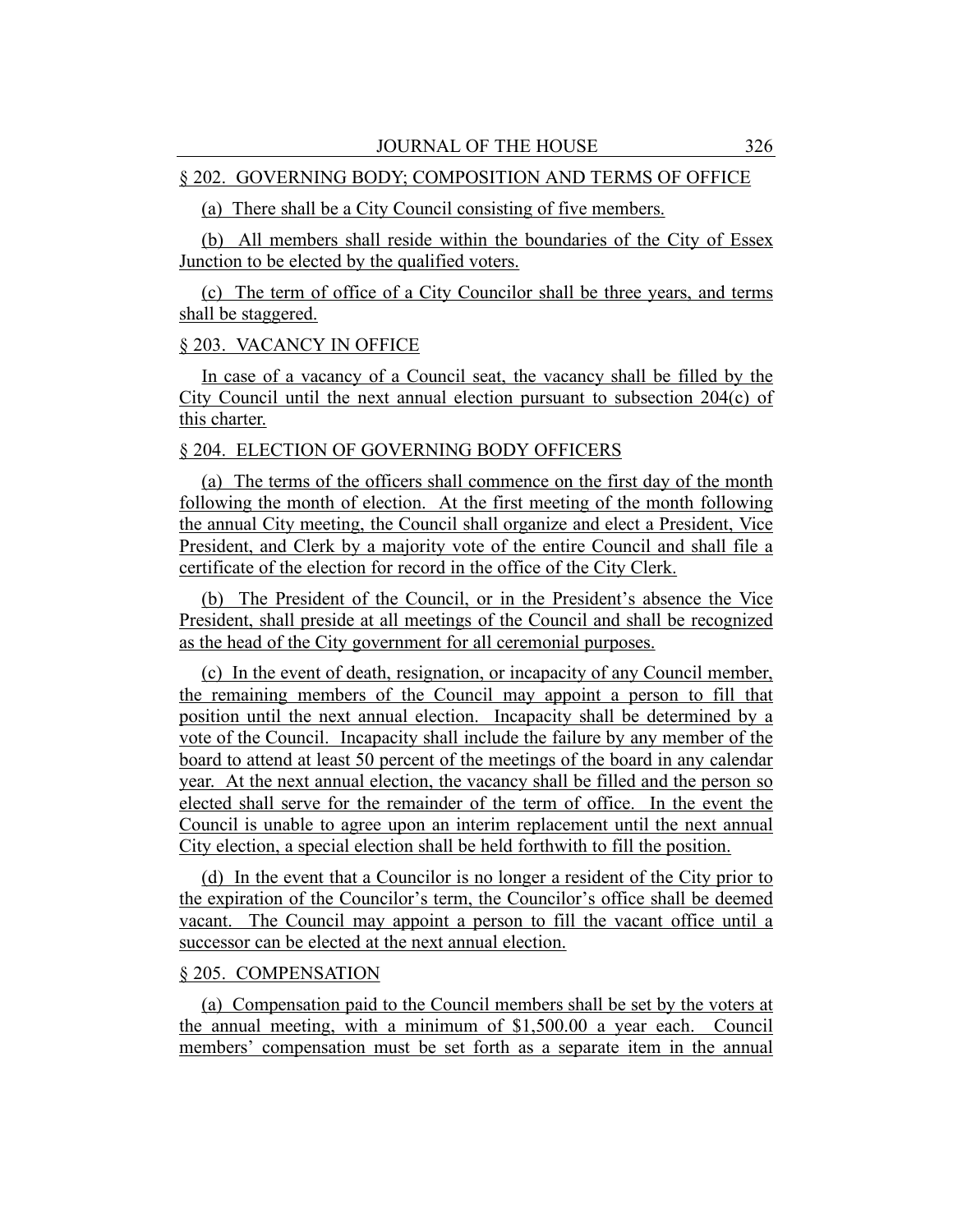budget presented to the meeting. Council members may choose to forgo the compensation or a portion of the compensation.

(b) The City Council shall fix the compensation of all appointees and the City Manager. The Council shall review, approve, and ratify any collective bargaining agreements, which may be negotiated or fixed by the Manager or their designee.

# § 206. CONFLICT OF INTEREST; PROHIBITIONS

(a) Holding other office. No Council member shall hold any City employment during the term for which they were elected to the Council. A Council member may be appointed to represent the City on other boards except as pursuant to 17 V.S.A. § 2647. No former Council member shall hold any compensated appointive municipal office or employment, except for poll worker, until one year after the expiration of the term for which they were elected to the legislative body.

(b) Appointments and removals. Neither the legislative body nor any of its members shall in any manner dictate the appointment or removal of any municipal administrative officers or employees whom the manager or any of the manager's subordinates are empowered to appoint. The legislative body may discuss with the Manager the appointment, performance, and removal of such officers and employees in executive session.

(c) Interference with administration. Except for the purpose of inquiries and investigations under subdivision  $201(b)(4)$  of this charter, the legislative body or its members shall deal with the municipal officers and employees who are subject to the direction and supervision of the Manager solely through the Manager, and neither the legislative body nor its members shall give orders to any such officer or employee, either publicly or privately.

## § 207. GOVERNING BODY; MEETINGS

As soon as possible after the election of the President and Vice President, the Council shall fix the time and place of its regular meetings, and such meetings shall be held at least once a month.

# § 208. SPECIAL CITY MEETINGS

Special City meetings shall be called in the manner provided by the laws of the State, and the voting on all questions shall be by the Australian ballot system.

# § 209. COUNCIL MEETINGS; PROCEDURE

(a) The Council shall determine its own rules and order of business.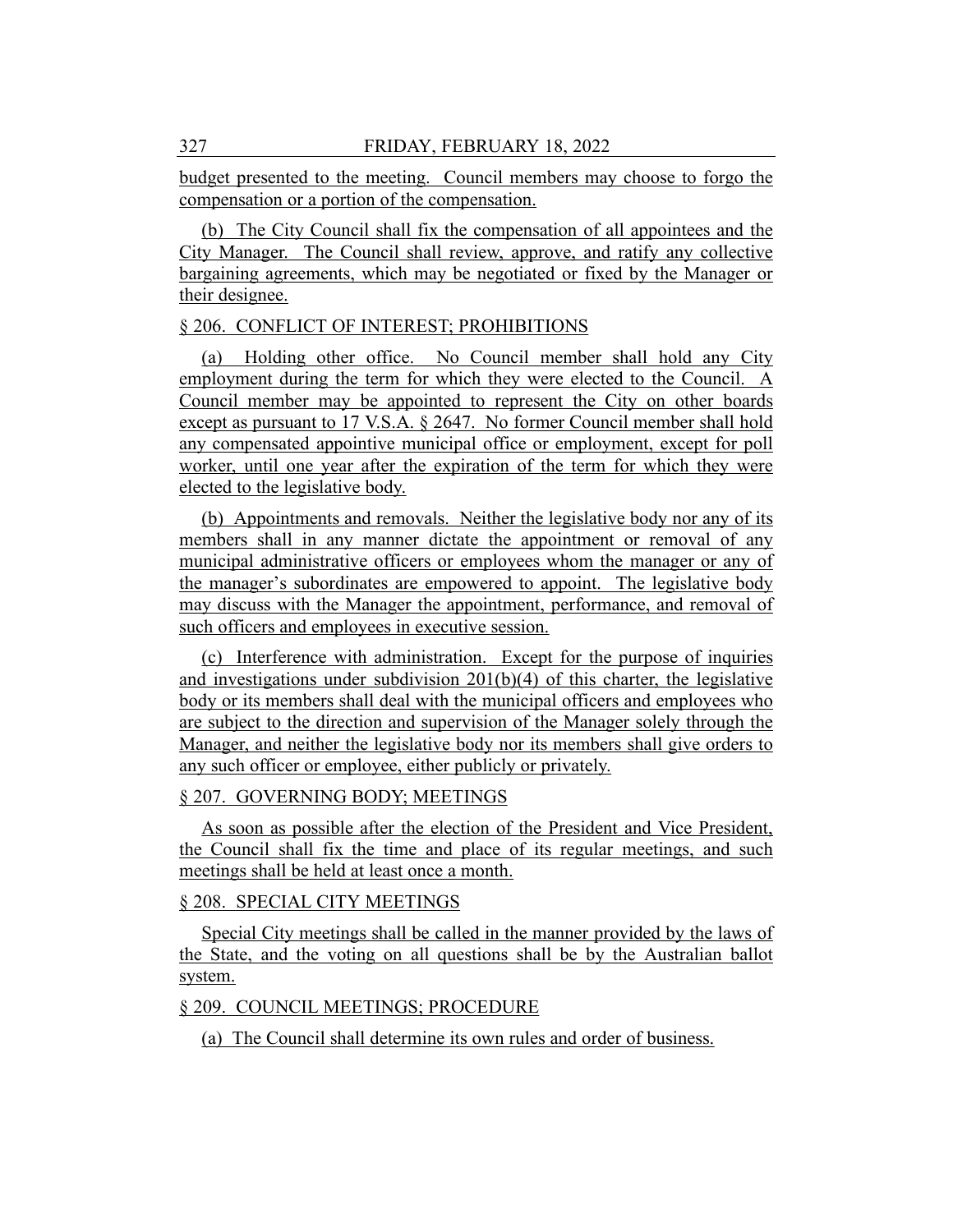(b) The presence of three members shall constitute a quorum. Three affirmative votes shall be necessary to take binding Council action.

(c) In accordance with Vermont's Open Meeting Law, the Council shall keep minutes of its proceedings. The journalized minutes shall be a public record.

(d) All meetings of the Council shall be open to the public unless, by an affirmative vote of the majority of the members present, the Council shall vote that any particular session shall be an executive session or deliberative session in accordance with Vermont's Open Meeting Law.

#### § 210. APPOINTMENTS

The Council shall have the power to appoint the members of all boards, commissions, committees, or similar bodies unless specifically provided otherwise by this charter. The terms of all appointments shall commence on the day after the day of appointment unless the appointment is to fill a vacancy in an office, in which case the term shall commence at the time of appointment.

#### § 211. ADDITIONAL GOVERNING BODY PROVISIONS

(a) No claim for personal services shall be allowed to the officers elected at the annual meeting, except when compensation for such services is provided for under the provisions of this charter or by the general law.

(b) The Council may authorize the sale or lease of any real or personal estate belonging to the City.

## Subchapter 3. Other Elected Offices

#### § 301. BROWNELL LIBRARY TRUSTEES

There shall be a five-member Board of Library Trustees who shall be elected to five-year terms using the Australian ballot system. Only qualified voters of the City of Essex Junction shall be eligible to hold the office of elected library trustee.

#### § 302. MODERATOR

The voters at the City Annual Meeting shall elect a Moderator who shall preside at the next City Annual Meeting. The term of Moderator shall be one year. Only qualified voters of the City of Essex Junction shall be eligible to hold the office of Moderator.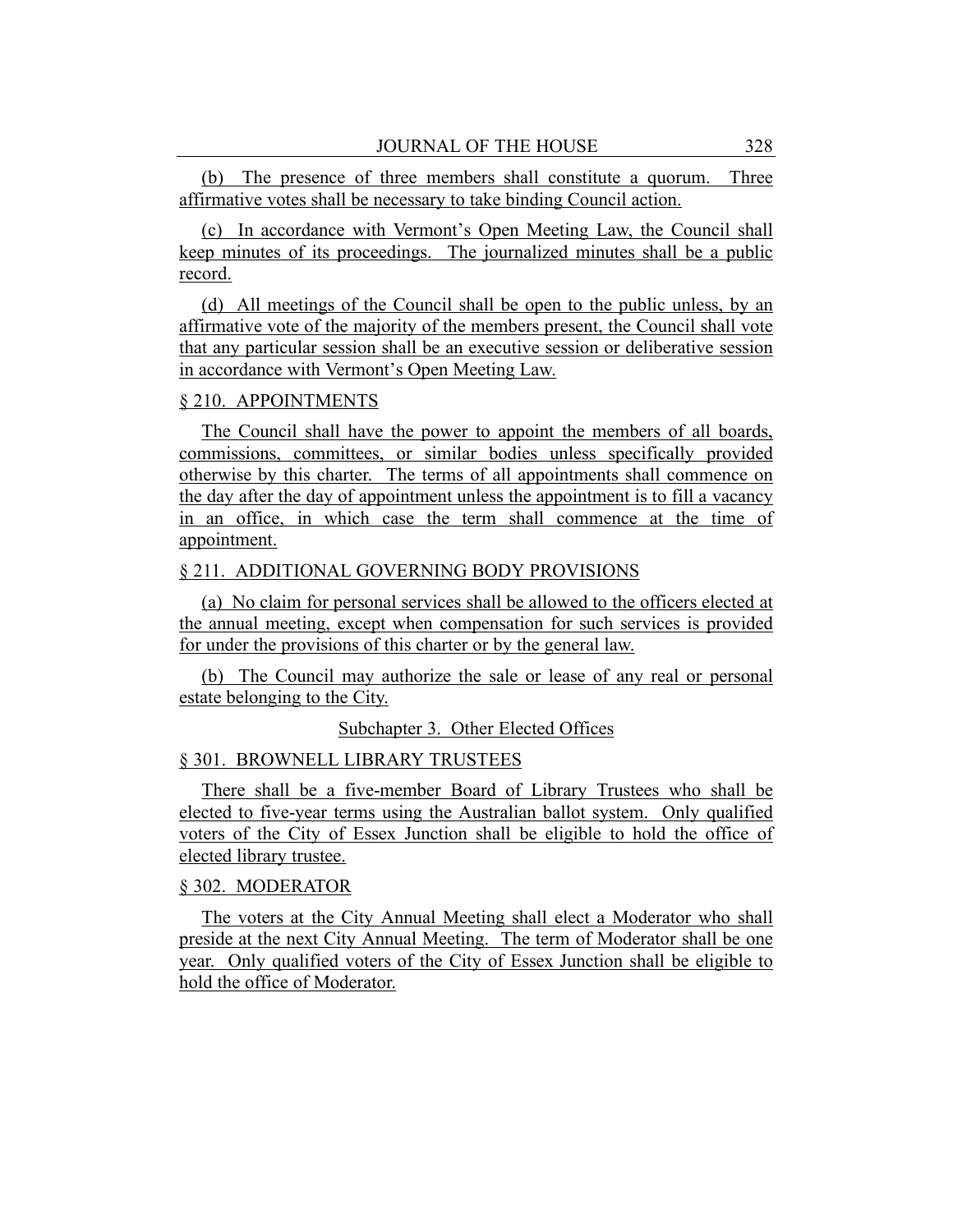## 329 FRIDAY, FEBRUARY 18, 2022

#### Subchapter 4. City Meetings

# § 401. CITY MEETINGS AND ELECTIONS

(a) The voters shall at each annual meeting vote to set the date of the next annual meeting, at which time the voters shall vote for the election of officers, the voting on the City budget, and any other business included in the warnings for the meetings.

(b) Provisions of the laws of the State of Vermont relating to the qualifications of electors, the manner of voting, the duties of elections officers, and all other particulars respective to preparation for, conducting, and management of elections, so far as they may be applicable, shall govern all municipal elections, and all general and special meetings, except as otherwise provided in this charter.

(c) The election of officers and the voting on all questions shall be by Australian ballot system. The City Clerk and Board of Civil Authority shall conduct elections in accordance with general laws of the State.

## Subchapter 5. Ordinances

#### § 501. ADOPTION OF ORDINANCES

Ordinances shall be adopted in accordance with State law pursuant to 24 V.S.A. §§1972–1976, with the additional requirements noted in this subchapter.

#### § 502. PUBLIC HEARING

(a) The Council shall hold a minimum of one public hearing prior to the adoption of any ordinance.

(b) At the time and place so advertised, or at any time and place to which the hearing may from time to time be adjourned, the ordinance shall be introduced, and thereafter, all persons interested shall be given an opportunity to be heard.

(c) After the hearing, the Council may finally pass the ordinance with or without amendment, except that if the Council makes an amendment, it shall cause the amended ordinance to be published, pursuant to subsections (a) and (b) of this section with a notice of the time and place of a public hearing at which the amended ordinance will be further considered, which publication shall be at least three days prior to the public hearing. The Council may finally pass the amended ordinance or again amend it subject to the same procedures as outlined herein.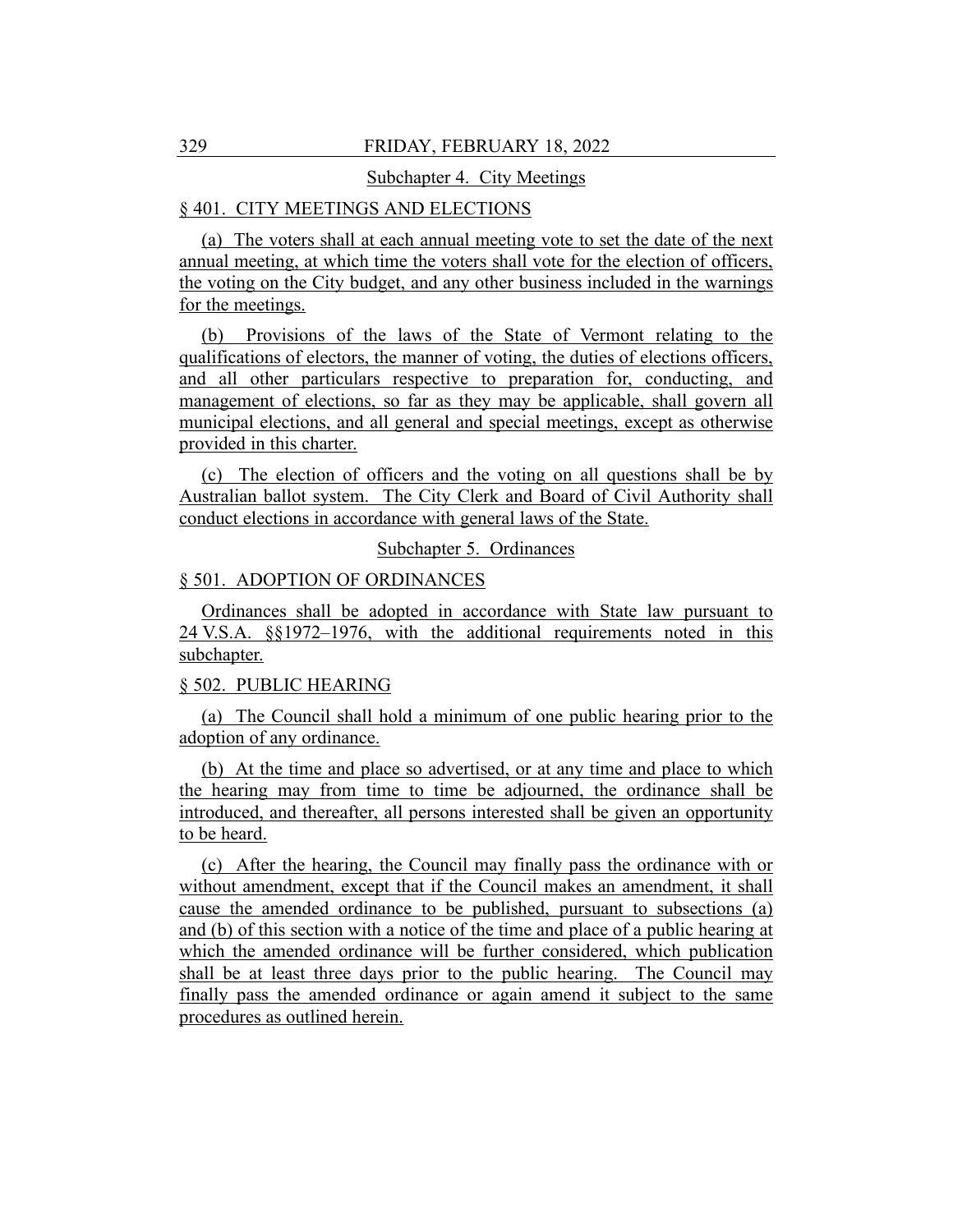#### § 503. EFFECTIVE DATE

Every ordinance shall become effective upon passage unless otherwise specified.

# § 504. RESCISSION OF ORDINANCES

All ordinances shall be subject to rescission by a special or annual City meeting, as follows: If, within 44 days after final passage by the Council of any such ordinance, a petition signed by voters of the City not less in number than five percent of the qualified voters of the municipality is filed with the City Clerk requesting its reference to a special or annual City meeting, the Council shall fix the time and place of the meeting, which shall be within 60 days after the filing of the petition, and notice thereof shall be given in the manner provided by law in the calling of a special or annual City meeting. Voting shall be by Australian ballot. An ordinance so referred shall remain in effect upon the conclusion of the meeting unless a majority of those present and voting against the ordinance at the special or annual City meeting exceeds five percent in number of the qualified voters of the municipality.

#### § 505. PETITION FOR ENACTMENT OF ORDINANCE; SPECIAL

#### MEETING

(a) Voters of the City may at any time petition for the enactment of any proposed lawful ordinance by filing the petition, including the text of the ordinance, with the City Clerk. The Council shall call a special City meeting (or include the ordinance as annual meeting business) to be held within 60 days after the date of the filing, unless prior to the meeting the ordinance shall be enacted by the Council. The warning for the meeting shall state the proposed ordinance in full or in concise summary and shall provide for an Australian ballot vote as to its enactment. The ordinance shall take effect on the 10th day after the conclusion of the meeting, provided that voters, constituting a majority of those voting thereon, shall have voted in the affirmative.

(b) The proposed ordinance shall be examined by the City Attorney before being submitted to the special City meeting. The City Attorney is authorized, subject to the approval of the Council, to correct the ordinance so as to avoid repetitions, illegalities, and unconstitutional provisions and to ensure accuracy in its text and references and clarity and precision in its phraseology, but the City Attorney shall not materially change its meaning and effect.

(c) The provisions of this section shall not apply to any appointments of officers, members of commissions, or boards made by the Council or to the appointment or designation of Council, or to rules governing the procedure of the Council.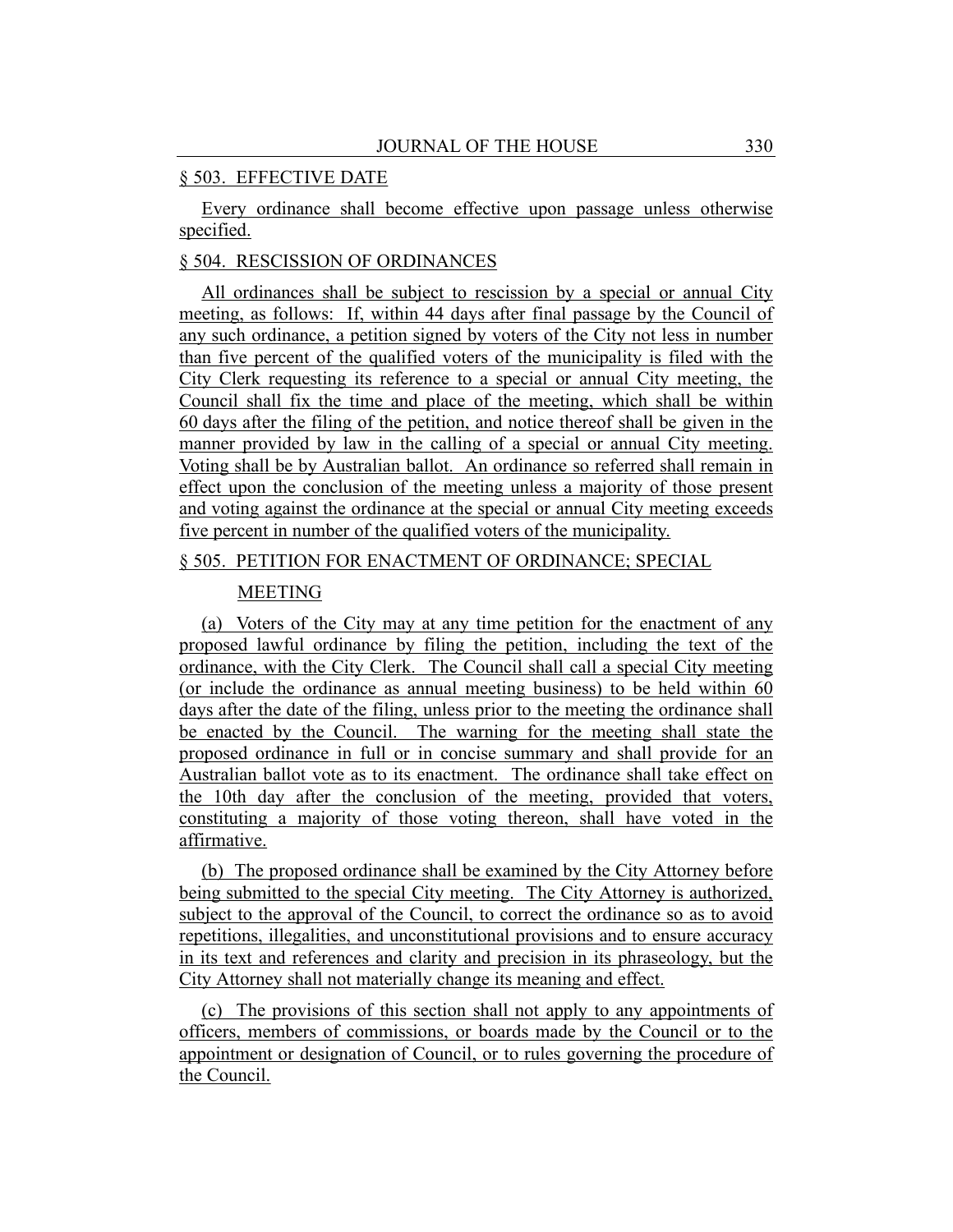#### Subchapter 6. City Manager

# § 601. MANAGER; APPOINTMENT AND HIRING

The Council shall appoint a City Manager under and in accordance with Vermont Statutes Annotated.

## § 602. POWERS OF MANAGER

(a) The Manager shall be the chief administrative officer of the City of Essex Junction. The Manager shall be responsible to the Council for the administration of all City of Essex Junction affairs placed in the Manager's charge by or under this charter. The Manager shall have the following powers and duties in addition to those powers and duties delegated to municipal managers under the Vermont statutes.

(b) The Manager shall appoint and, when the Manager deems it necessary for the good of the service, suspend or remove all City of Essex Junction employees, including the Treasurer, and other employees provided for by or under this charter for cause, except as otherwise provided by law, this charter, collective bargaining unit contracts, or personnel rules adopted pursuant to this charter. The Manager may authorize any employee who is subject to the Manager's direction and supervision to exercise these powers with respect to subordinates in that employee's department, office, or agency. There shall be no discrimination in employment, in accordance with applicable State and federal laws, including 21 V.S.A. § 495. Appointments, lay-offs, suspensions, promotions, demotions, and removals shall be made primarily on the basis of training, experience, fitness, and performance of duties, in such manner as to ensure that the responsible administrative officer may secure efficient service.

(c) The Manager, or designee, shall direct and supervise the administration of all departments, offices, and agencies of the City of Essex Junction, except as otherwise provided by this charter or by law.

(d) The Manager shall recommend hiring of a City Attorney with Council approval and shall hire special attorneys as needed.

(e) The Manager or a staff member designated by the Manager shall attend all Council meetings and shall have the right to take part in discussion and make recommendations but may not vote. The Council may meet in executive session without the Manager for discussion of the Manager's performance or if the Manager is the subject of an investigation pursuant to subdivision 201(b)(4) of this charter.

(f) The Manager shall see that all laws, provisions of this charter, and acts of the Council, subject to enforcement by the Manager or by officers subject to the Manager's direction and supervision, are faithfully executed.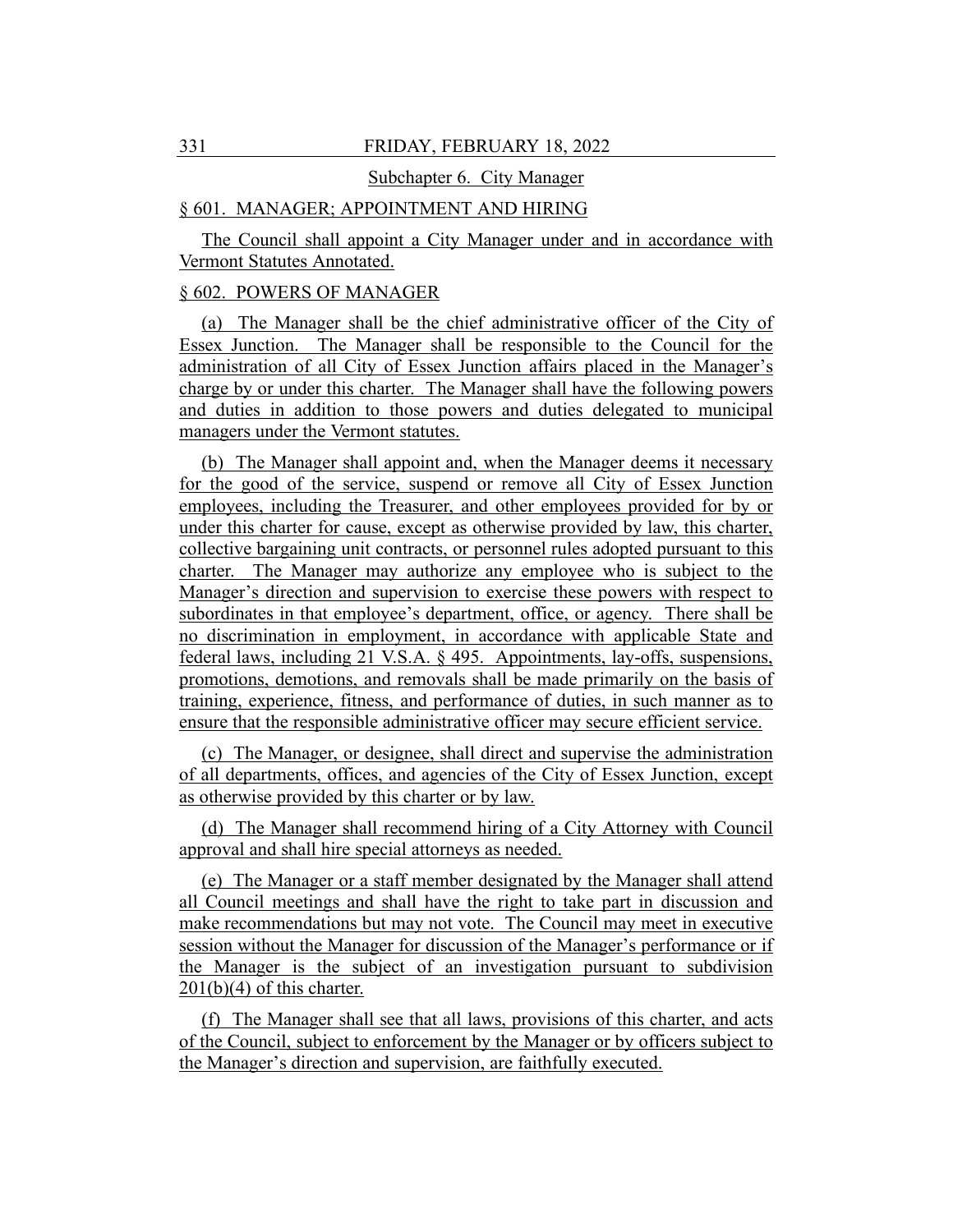(g) The Manager shall prepare and submit the annual budget and capital program to the Council.

(h) The Manager shall submit to the Council and make available to the public a complete report on the finances and administrative activities of the City of Essex Junction as of the end of each fiscal year.

(i) The Manager shall make such other reports as the Council may require concerning the operations of the City of Essex Junction's departments, offices, and agencies subject to the Manager's direction and supervision.

(j) The Manager shall keep the Council fully advised as to the financial condition and future needs of the City of Essex Junction and make such recommendations to the Council concerning the affairs of the City of Essex Junction as the Manager deems desirable.

(k) The Manager shall be responsible for the enforcement of all City of Essex Junction ordinances and laws.

(l) The Manager may when advisable or proper delegate to subordinate officers and employees of the City of Essex Junction any duties conferred upon the Manager by this charter, the Vermont statutes, or the Council members.

(m) The Manager shall perform such other duties as are specified in this charter or in State law or as may be required by the Council.

(n) The Manager shall fix the compensation of City employees.

(o) The Manager shall recommend appointment of the City Clerk annually, with Council approval.

#### § 603. MANAGER; REMOVAL; HEARING

The Council may remove the Manager from office for cause in accordance with the following procedures:

(1) The Council shall adopt by affirmative vote of a majority of all its members a preliminary resolution that must state the reasons for removal and may suspend the Manager from duty for a period not to exceed 45 days. Within three days after the vote, a copy of the resolution shall be delivered to the Manager.

(2) Within five days after a copy of the resolution is delivered to the Manager, the Manager may file with the Council a written request for a hearing; the hearing shall be in a public or executive session by choice of the Manager. This hearing shall be held at a special Council meeting not earlier than 15 days nor later than 30 days after the request is filed. The Manager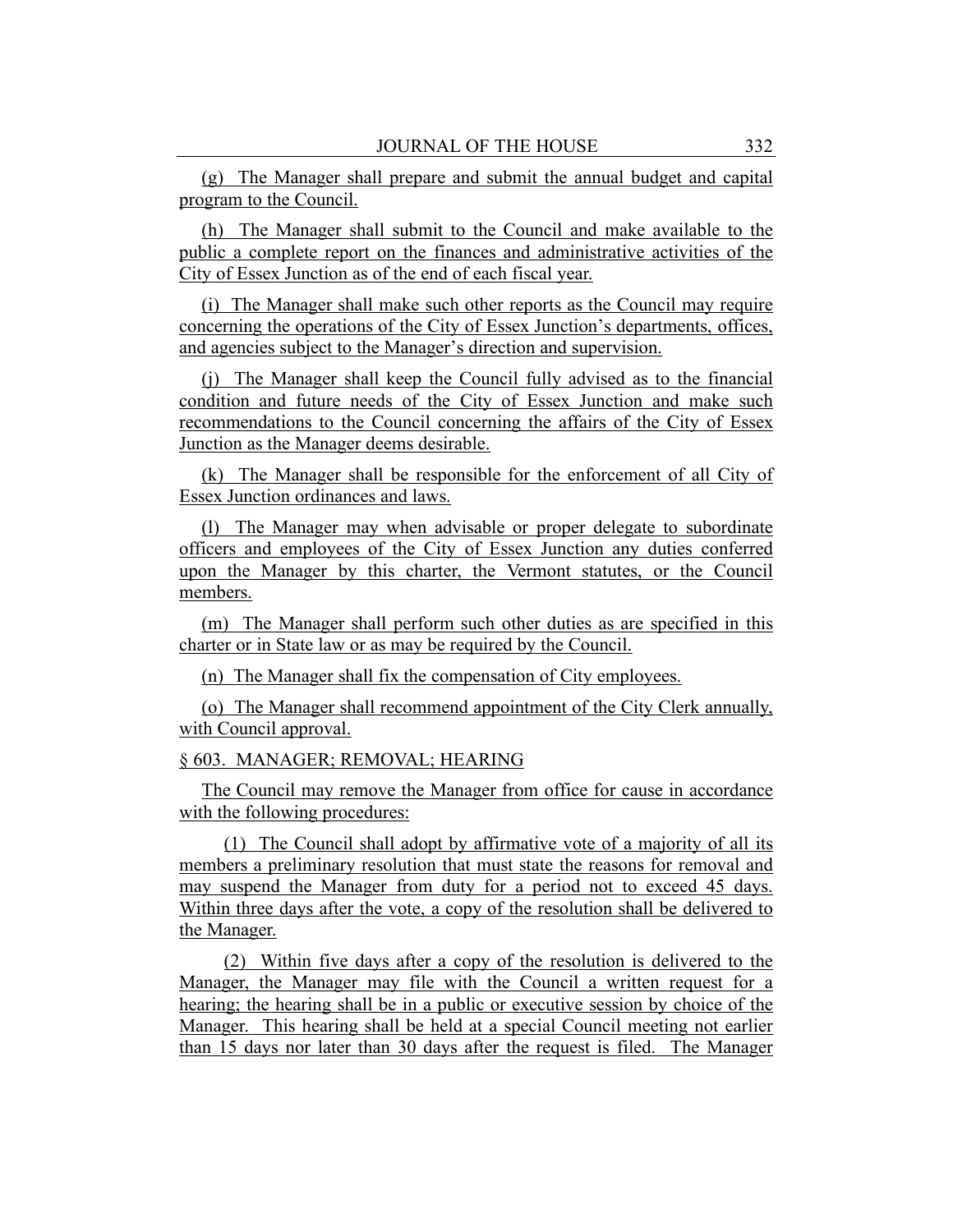may file with the Council a written reply not later than five days before the hearing.

(3) The Council may adopt a final resolution of removal, which may be made effective immediately, by affirmative vote of a majority of all its members at any time after five days from the date when a copy of the preliminary resolution was delivered to the Manager, if the Manager has not requested a public hearing, or at any time after the public hearing, if the Manager has requested one.

#### § 604. VACANCY IN OFFICE OF CITY MANAGER

The Manager, by letter filed with the City Clerk, may appoint a staff member to perform the Manager's duties in the event of the Manager's absence due to disability, incapacitation, or vacation unless the Manager has previously appointed a staff member as assistant manager or deputy manager, who would automatically assume the Manager's responsibilities in the Manager's absence. If the Manager fails to make such designations, the Council may by resolution appoint an officer or employee of the City to perform the duties of the Manager until the Manager is able to return to duty.

Subchapter 7. Boards and Commissions

## § 701. BOARD OF CIVIL AUTHORITY

The Board of Civil Authority shall be defined by 17 VSA § 2103(5).

# § 702. BOARD OF ABATEMENT OF TAXES

The Board of Civil Authority shall constitute a Board of Abatement as provided by law. The Board of Abatement shall meet and discharge its duties as required by the applicable statutory provisions.

#### § 703. PLANNING COMMISSION

There shall be a Planning Commission, and its powers, obligations, and operation shall be under and in accordance with Vermont Statutes Annotated, as amended, and members will be appointed by the City Council from among the qualified voters of the City. Members of the Commission shall hold no other City office. The City Council shall have the authority pursuant to 24 V.S.A. §4323(a) to set the terms of the Planning Commission members.

# § 704. DEVELOPMENT REVIEW BOARD

A Development Review Board shall be established, and its powers, obligations, and operation shall be under and in accordance with Vermont Statutes Annotated, as amended, and members will be appointed by the City Council for terms of three years from among the qualified voters of the City.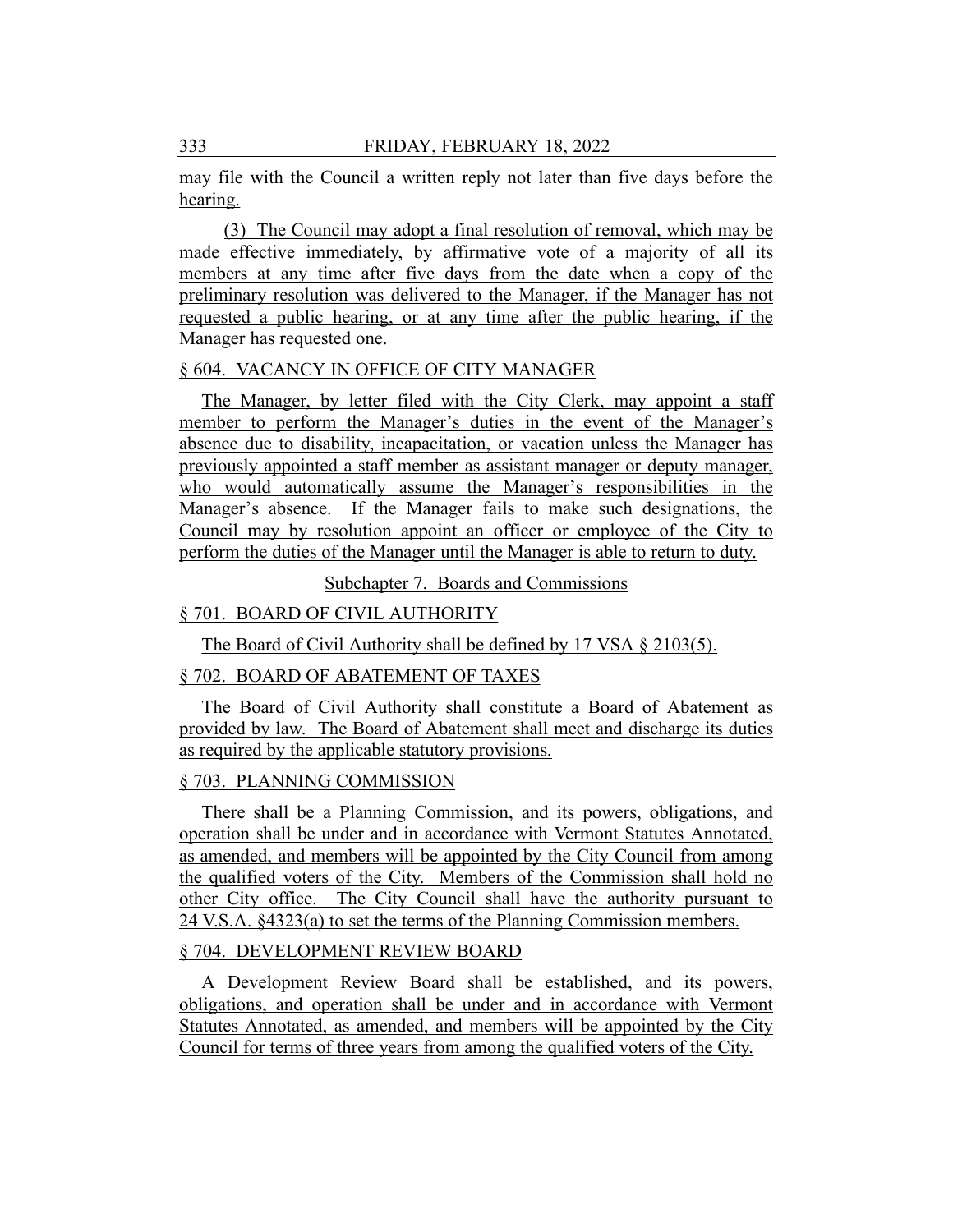## § 705. BROWNELL LIBRARY TRUSTEES

The Brownell Library Board of Library Trustees that holds office at the time of enactment of this charter shall serve until their terms are completed. Any existing policies of the Library Trustees at the time of the enactment of this charter shall become the policies of the new Brownell Library Board of Trustees. The five permanent, self-perpetuating Library Trustees shall function in accordance with the terms of the Brownell Trust agreement dated May 25, 1925. The Library Trustees shall have the authority to establish any new policy for the operation of the Library or repeal or replace any existing policy and shall otherwise act in conformance with the Vermont statutes. Notwithstanding the forgoing, the Library is required to follow all financial and personnel policies adopted by the City Council.

## Subchapter 8. Administrative Departments

# § 801. PERSONNEL ADMINISTRATION AND BENEFITS

(a) The Manager or the Manager's appointee shall be the personnel director. The Manager shall maintain personnel rules and regulations protecting the interests of the City and of the employees. These rules and regulations must be approved by the Council and shall include the procedure for amending them and for placing them into practice. Each employee shall receive a copy of the rules and regulations when the employee is hired.

(b) The rules and regulations may deal with the following subjects or with other similar matters of personnel administration: job classification, jobs to be filled, tenure, retirement, pensions, leaves of absence, vacations, holidays, hours and days of work, group insurance, salary plans, rules governing hiring, temporary appointments, lay-off, reinstatement, promotion, transfer, demotion, settlement of disputes, dismissal, probationary periods, permanent or continuing status, in-service training, injury, employee records, and further regulations concerning the hearing of appeals.

(c) No person in the service of the City shall either directly or indirectly give, render, pay, or receive any service or other valuable thing for or on account of or in connection with any appointment, proposed appointment, promotion, or proposed promotion.

# § 802. REAL ESTATE ASSESSOR

There shall be either a real estate Assessor who is a certified real estate appraiser or an independent appraisal firm, headed by a certified real estate appraiser, appointed by the Manager that shall carry out the duties of assessor in the same manner and be subject to all of the same liabilities prescribed for listers under the law of the State of Vermont in assessing property within the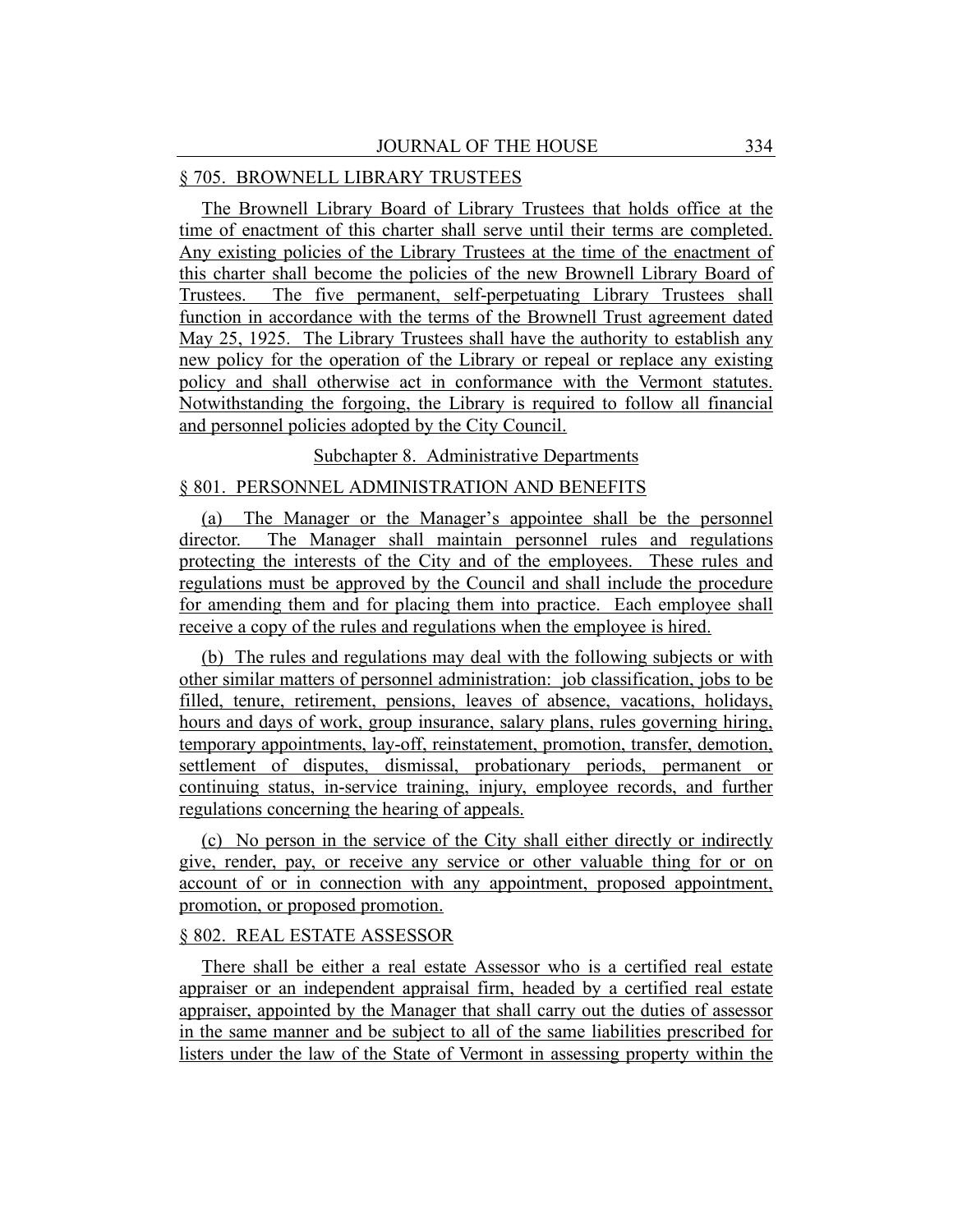City of Essex Junction and that shall establish the grand list thereof and shall return such list to the City Clerk within the time required by State statute.

# § 803. APPRAISAL OF PROPERTY

Appraisals shall be reviewed periodically and kept up to date.

## § 804. APPRAISAL OF BUSINESS PROPERTY FOR TAX PURPOSES

Appraisal of business personal property shall be in accordance with the provisions of 32 V.S.A. § 3618, as the same may from time to time be amended, provided that all business personal property acquired by a taxpayer after September 30, 1995, shall be exempt from tax.

## § 805. PURPOSE

The purpose of appointing an Assessor is in lieu of the election of listers. The City shall be governed by, and each taxpayer shall have rights granted by, the applicable State statutes concerning real and personal property taxation, appeal therefrom, and other statutes concerning taxation.

#### Subchapter 9. Budget Process

## § 901. FISCAL YEAR

The fiscal year of the City shall begin on the first day of July and end on the last day of June of each calendar year. The fiscal year shall constitute the budget and accounting year as used in this charter.

## § 902. ANNUAL MUNICIPAL BUDGET

With support from the finance department, the Manager shall submit to the Council a budget for review before the annual City Meeting or at such previous time as may be directed by the Council. The budget shall contain:

(1) an estimate of the financial condition of the City as of the end of the fiscal year;

(2) an itemized statement of appropriations recommended for current expenses, and for capital improvements, during the next fiscal year, with comparative statements of appropriations and estimated expenditures for the current fiscal year and actual appropriations and expenditures for the immediate preceding fiscal year;

(3) an itemized statement of estimated revenues from all sources, other than taxation, for the next fiscal year and comparative figures of tax and other sources of revenue for the current and immediate preceding fiscal years;

(4) a capital budget for not fewer than the next five fiscal years, showing anticipated capital expenditures, financing, and tax requirements; and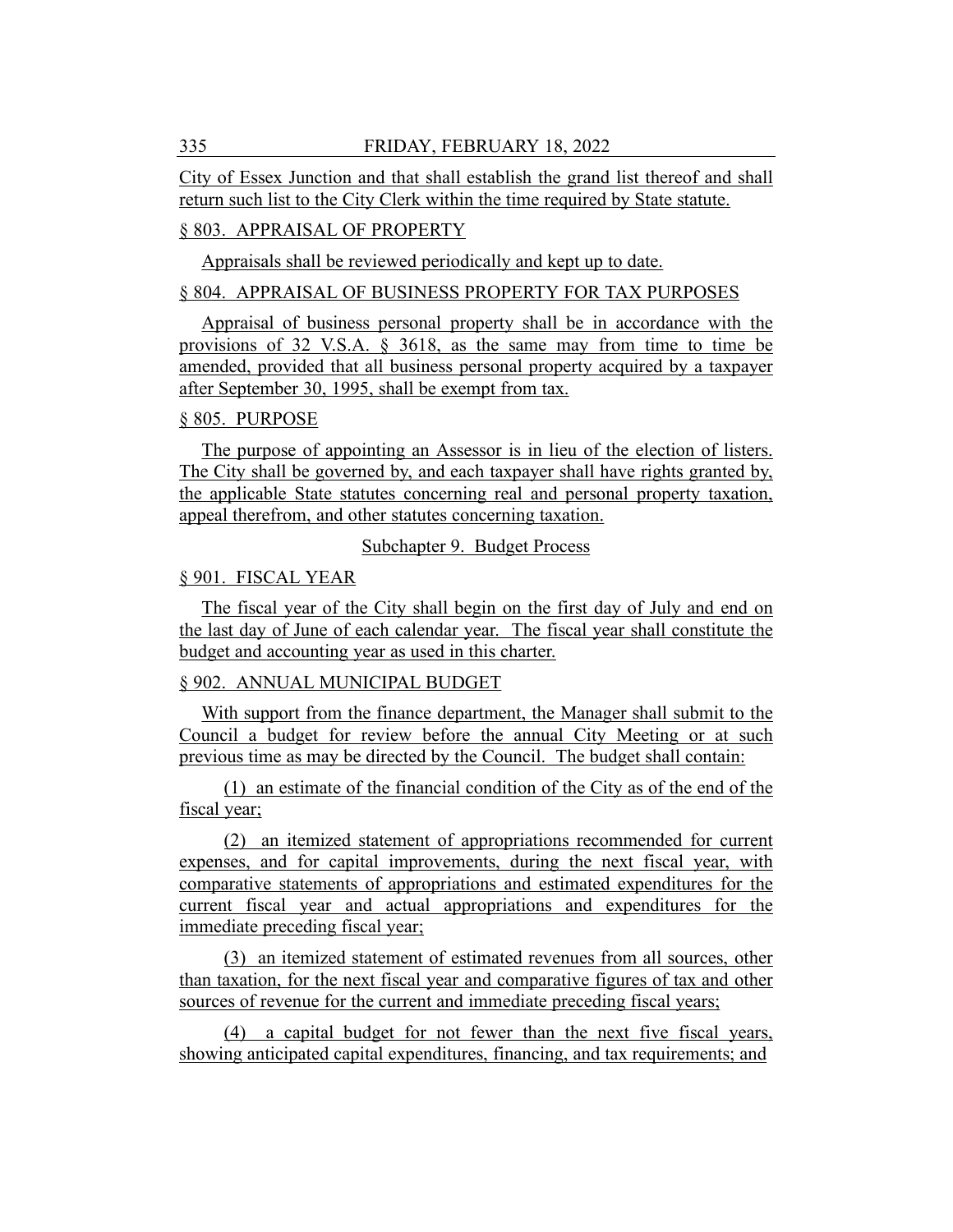#### (5) such other information as may be required by the Council.

# § 903. GOVERNING BODY'S ACTION ON BUDGET

The Council shall review and approve the recommended budget with or without change. The budget shall be published not later than two weeks after its preliminary adoption by the Council. The Council shall fix the time and place for holding a public hearing for the budget and shall give public notice of the hearing.

#### § 904. BUDGET MEETING; WARNING

(a) The Council shall hold at least one public hearing at least 30 days prior to the annual meeting to present and explain its proposed budget and shall give a public notice of such hearing.

(b) The Manager shall, not less than 30 days prior to the annual meeting, make available the Council's recommended budget and the final warning of the pending annual meeting.

(c) The annual City report shall be made available to the legal voters of the City not later than 10 days prior to the annual meeting.

## § 905. APPROPRIATION AND TRANSFERS

(a) An annual budget shall be adopted at the City Meeting by the vote of a majority of eligible voters by Australian ballot in accordance with section 401 of this charter. If, after the total budget has been appropriated, the Council finds additional appropriations necessary, the appropriations shall be made and reported at the next City Meeting as a specific item. The appropriations shall only be made in special circumstances or situations of an emergency nature. No specific explanation need be given for any normal annual operating expense in any office, department, or agency that may be increased over the budget amount by an amount not more than 10 percent of the office's, department's, or agency's budget.

(b) From the effective date of the budget, the amounts stated therein, as approved by the voters, become appropriated to the several agencies and purposes therein named.

(c) The Manager may at any time transfer an unencumbered appropriation balance or portion thereof between general classifications of expenditures within an office, department, or agency. At the request of the Manager, the Council may, by resolution, transfer any unencumbered appropriation balance or portion thereof within the Council budget from one department, office, or agency to another.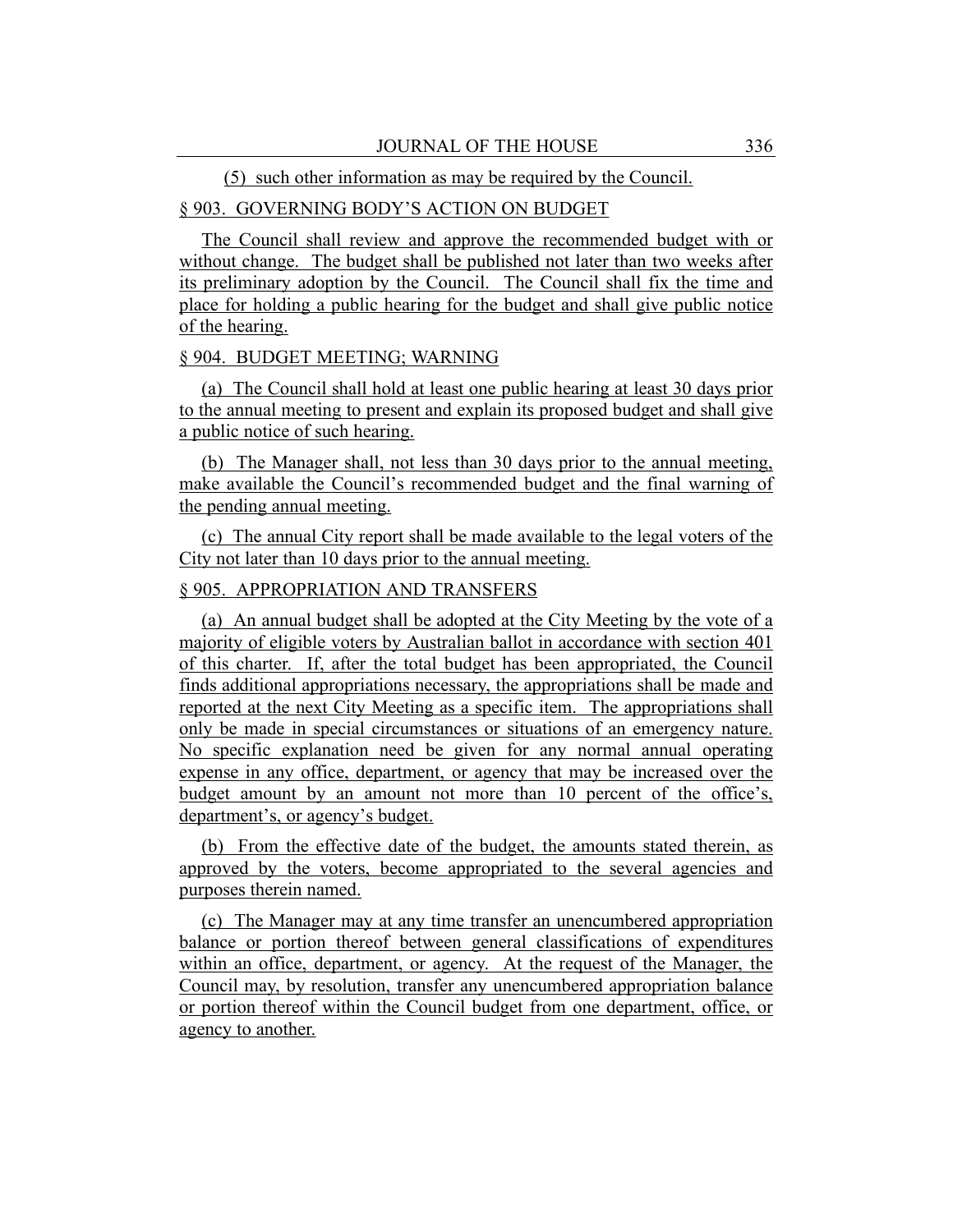(d) Notwithstanding the above, no unexpended balance in any appropriation not included in the Council budget shall be transferred or used for any other purpose.

#### § 906. AMOUNT TO BE RAISED BY TAXATION

Upon passage of the budget by the voters, the amounts stated therein as the amount to be raised by taxes shall constitute a determination of the amount of the levy for the purposes of the City in the corresponding tax year, and the Council shall levy such taxes on the grand list as prepared by the assessor for the corresponding tax year.

#### Subchapter 10. Taxation

## § 1001. TAXES ON REAL PROPERTY

Taxes on real property shall be paid in equal installments on March 15 and September 15. The Council shall send notice to taxpayers not less than 30 days prior to when taxes are due.

#### § 1002. PENALTY

An additional charge of eight percent shall be added to any tax not paid on or before the dates specified in section 1001 of this charter, and interest as authorized by Vermont statutes.

## § 1003. ASSESSMENT AND TAXATION AGREEMENT

Notwithstanding section 906 of this charter or any other provision of this charter and the requirements of the general laws of the State of Vermont, the Council is authorized and empowered to negotiate and execute assessment and taxation agreements between the City and a taxpayer or taxpayers within the City of Essex Junction consistent with applicable requirements of the Vermont Constitution.

Subchapter 11. Capital Improvements

# § 1101. CAPITAL PROGRAMS

(a) Preparation of capital program. The Manager shall prepare and submit to the Council a capital program at least three months prior to the final date for submission of the budget.

(b) Contents. The capital program shall include:

(1) a clear general summary of its contents;

(2) a list of all capital improvements that are proposed to be undertaken during not fewer than the next five fiscal years, with appropriate supporting information as to the necessity for such improvements;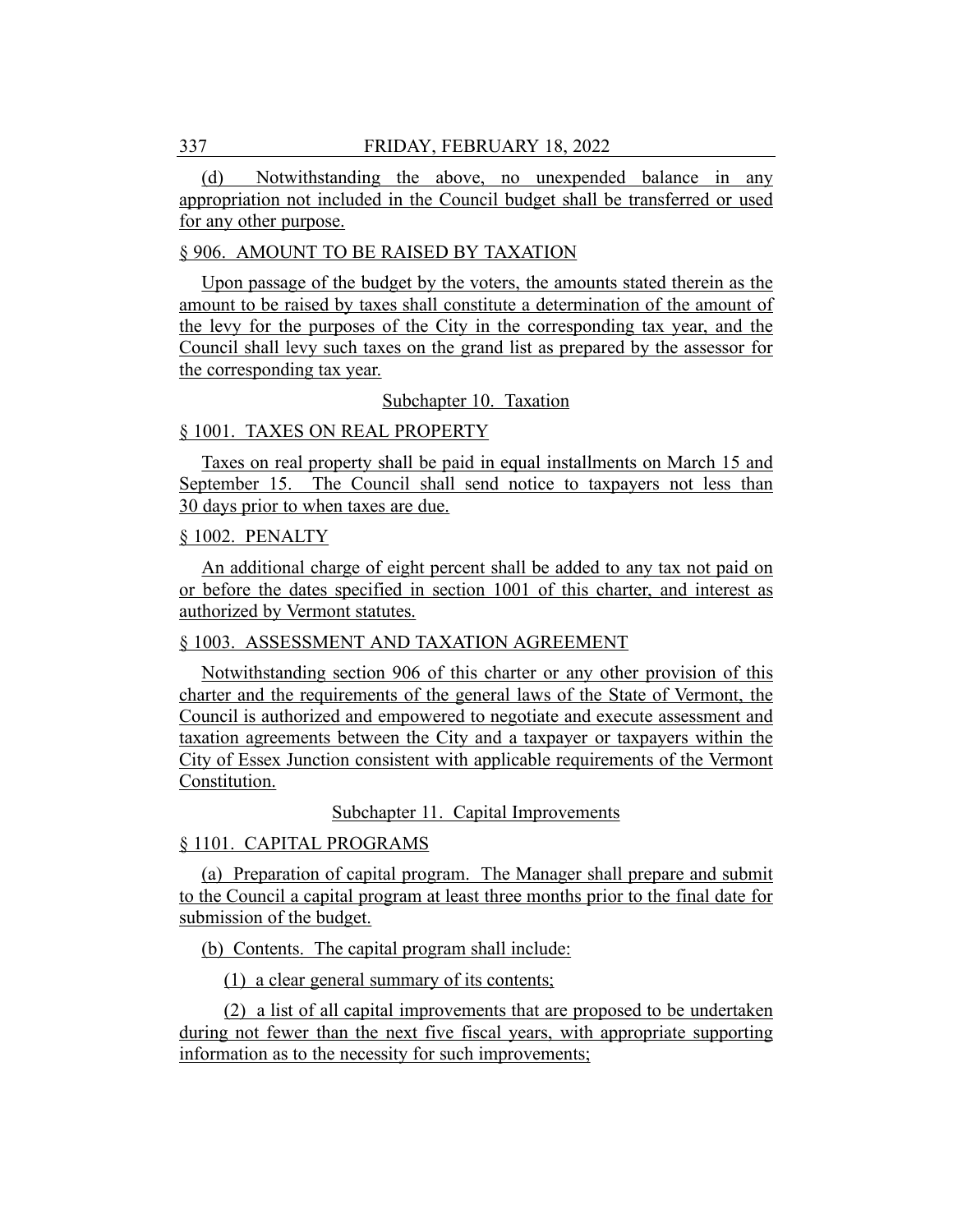(3) cost estimates, method of financing, and recommended time schedules for each such improvement; and

(4) the estimated annual cost of operating and maintaining the facilities to be constructed or acquired.

(c) Revision. The information required by this section may be revised and extended each year with regard to capital improvements still pending or in process of construction or acquisition.

Subchapter 12. Amendment of Charter and Initiatives

#### § 1201. GOVERNING LAW

This charter may be amended in accordance with the procedure provided for by State statutes for amendment of municipal charters.

#### Subchapter 13. General Provisions

#### § 1301. SAVINGS CLAUSE

Repeal or modification of this charter shall not affect the validity of a previously enacted ordinance, resolution, or bylaw.

# § 1302. SEVERABILITY

The provisions of this charter are declared to be severable. If any provisions of this charter are for any reason invalid, such invalidity shall not affect the remaining provisions, which can be given effect without the invalid provision.

## § 1303. SUPERSEDING LANGUAGE

The City of Essex Junction shall be formed notwithstanding the following language ("Notwithstanding the provisions of any other municipal charters, territory within the corporate limits [of the Town of Essex] shall not be annexed to or become a part of any other municipal corporation except by annexation procedures as set forth in the statutes of the State of Vermont.") contained in chapter 117, section 101 of this title.

\* \* \* Transitional Provisions \* \* \*

# Sec. 3. TRANSITIONAL PROVISION; ASSIGNMENT AND

## ASSUMPTION OF VILLAGE ASSETS AND LIABILITIES

(a) All assets and obligations formerly owned or held by the Village not otherwise transferred shall hereby be assigned and assumed by the City of Essex Junction upon the effective date of this act. This shall include all real property, easements, rights, and interests in land, buildings, and other improvements; vehicles, equipment, and other personal property; rents, and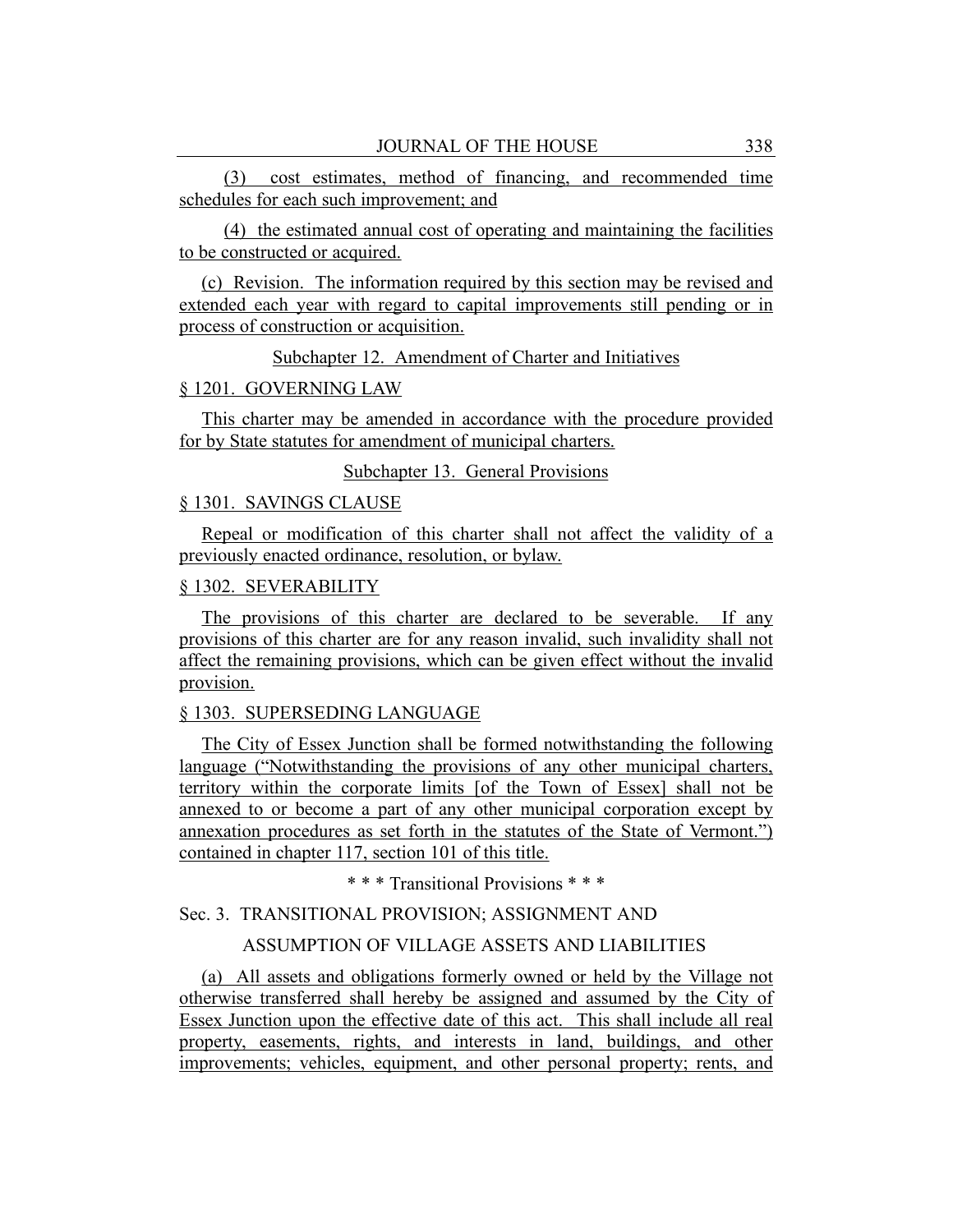charges, together with lien rights and enforcement powers; moneys, rights of action in legal or administrative proceedings; insurance policies; documents and records; debts, claims, bonded indebtedness; without any further act, deed, or instrument being necessary.

(b) All contracts, agreements, trusts, and other binding written documents obligating the Village shall remain in effect on the effective date of this act, and the City of Essex Junction shall assume all the responsibilities formerly belonging to the Village unless previously allocated or otherwise specified.

# Sec. 4. TRANSITION PERIOD

(a) The charter will become effective and the City of Essex Junction shall be established on the effective date of this act. The transition period shall begin on July 1, 2022, following approval of the charter by the Legislature, and end on or before July 1, 2023. During the transition period, the City of Essex Junction shall continue to receive and pay for consolidated services with the Town of Essex for assessing, clerk/treasurer, information technology, police, public works, and stormwater. The City Council shall set a tax rate and collect taxes to meet the obligations for the City's share of the Town of Essex municipal operations and all of the City of Essex Junction municipal operations throughout the transition period, per the budgets approved by the voters of the Town of Essex and the Village of Essex Junction (now the City of Essex Junction) the previous March and April. The taxes collected by the City for the Town of Essex shall be paid to the Town of Essex in two equal installments on or before October 15 and April 15. At the end of the transition period, the City of Essex Junction shall be fully organized.

(b) Nothing in this section shall affect or limit other provisions in this subchapter or in other subchapters, which serve a transitional purpose and which by their own provisions continue beyond the transitional period. In such cases, transitional provisions intended to extend beyond the transitional period shall be governed by specific sunset terms.

## Sec. 5. TRANSITIONAL PROVISION; ORGANIZATIONAL MEETING

The first annual City Meeting shall occur on the date set forth by the voters at the most recent Village annual meeting, following approval of the charter. This shall be a meeting of the City of Essex Junction and shall be noticed and warned to all residents of the City of Essex Junction. This meeting shall be for the purpose of presenting and discussing the budget only. Other City business may also be presented and discussed but not voted on. After presentation and discussion of the budget and any other business, the meeting shall adjourn. Voting on the budget and the election of councilors shall be by Australian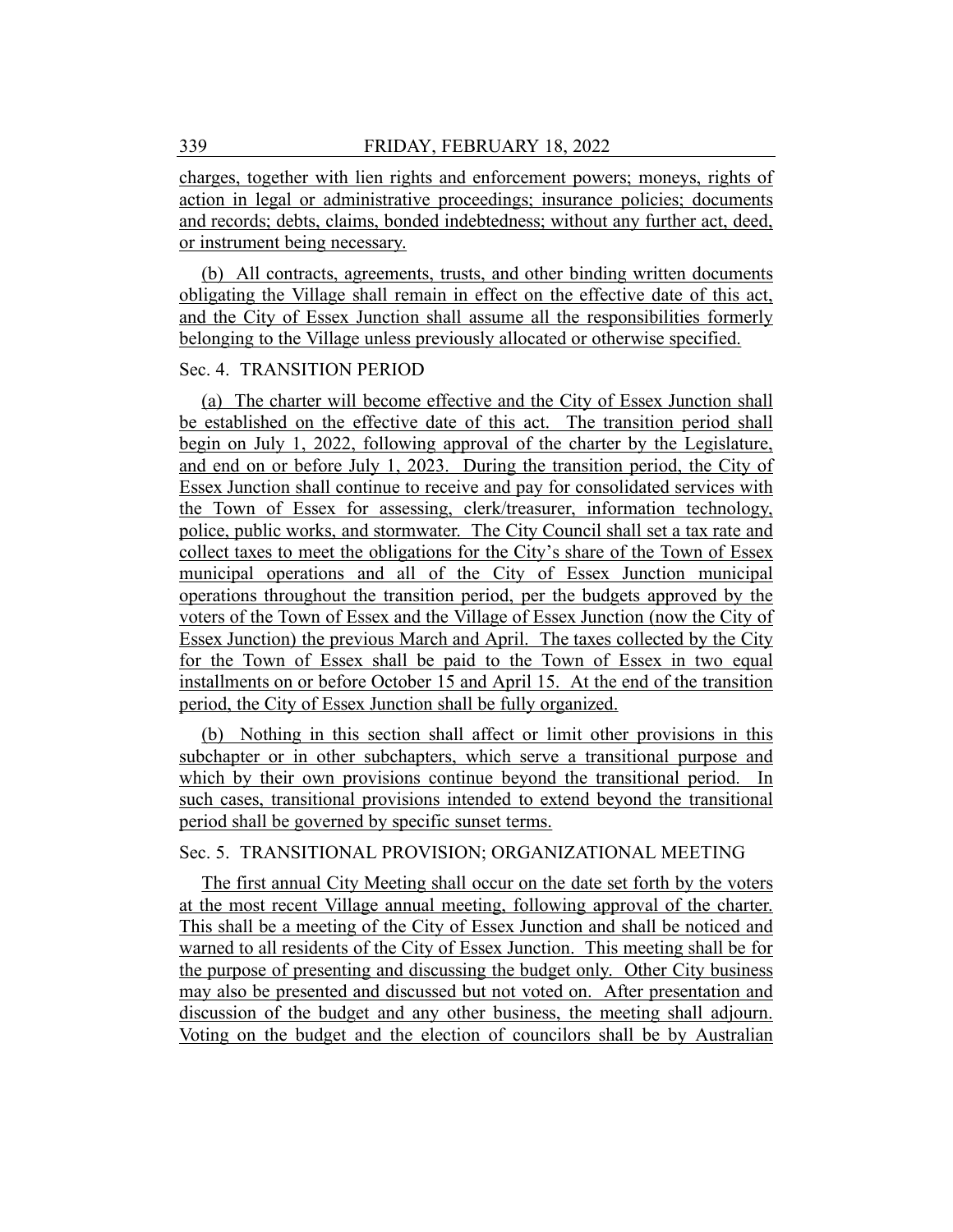ballot and shall occur on the date set forth by the voters at the most recent Village annual meeting.

# Sec. 6. TRANSITIONAL PROVISION; VILLAGE CENTER AND

NEIGHBORHOOD DEVELOPMENT AREA DESIGNATIONS

The Village Center District and Neighborhood Development Area, as designated in the Essex Junction Land Development Code, shall continue in the new City for the purpose of continuing the downtown revitalization efforts as outlined in the Village's Comprehensive Plan, and shall retain any and all State designations for the purposes of redevelopment in force at the time of adoption of the charter or until such designations are withdrawn or amended as per routine statutory process.

# Sec. 7. TRANSITIONAL PROVISION; GOVERNING BODY

(a) When the charter becomes effective and the City of Essex Junction is established on July 1, 2022, following approval of the charter by the Legislature, all members of the Village Board of Trustees shall become members of the City Council and shall continue to serve in their capacities and shall serve out their elected terms. The president, vice president, and clerk of the Council shall continue to serve in their capacities until the board reorganizes pursuant to chapter 4, subsection 204(a) of this charter.

(b) The Councilors shall warn and hold meetings as appropriate. The Councilors shall address all details and issues relating to the transition from the Village of Essex Junction to the City of Essex Junction.

(c) The Council shall review, consider, and adopt all regulations, ordinances, and plans from the former Village of Essex Junction as its own.

(d) The City Council, with the assistance of the City Manager and staff, shall propose and warn in the manner pursuant to the charter, the first annual budget of the new City of Essex Junction for consideration by the voters at the first annual meeting.

Sec. 8. TRANSITIONAL PROVISION; BUDGET AND

## ADMINISTRATION

Following the approval of the charter by the Legislature, the City Manager will propose a budget for the City for the next fiscal year that addresses proper service levels, contractual obligations, capital projects, and debt, and that reflects any changes related to the incorporation of the City of Essex Junction.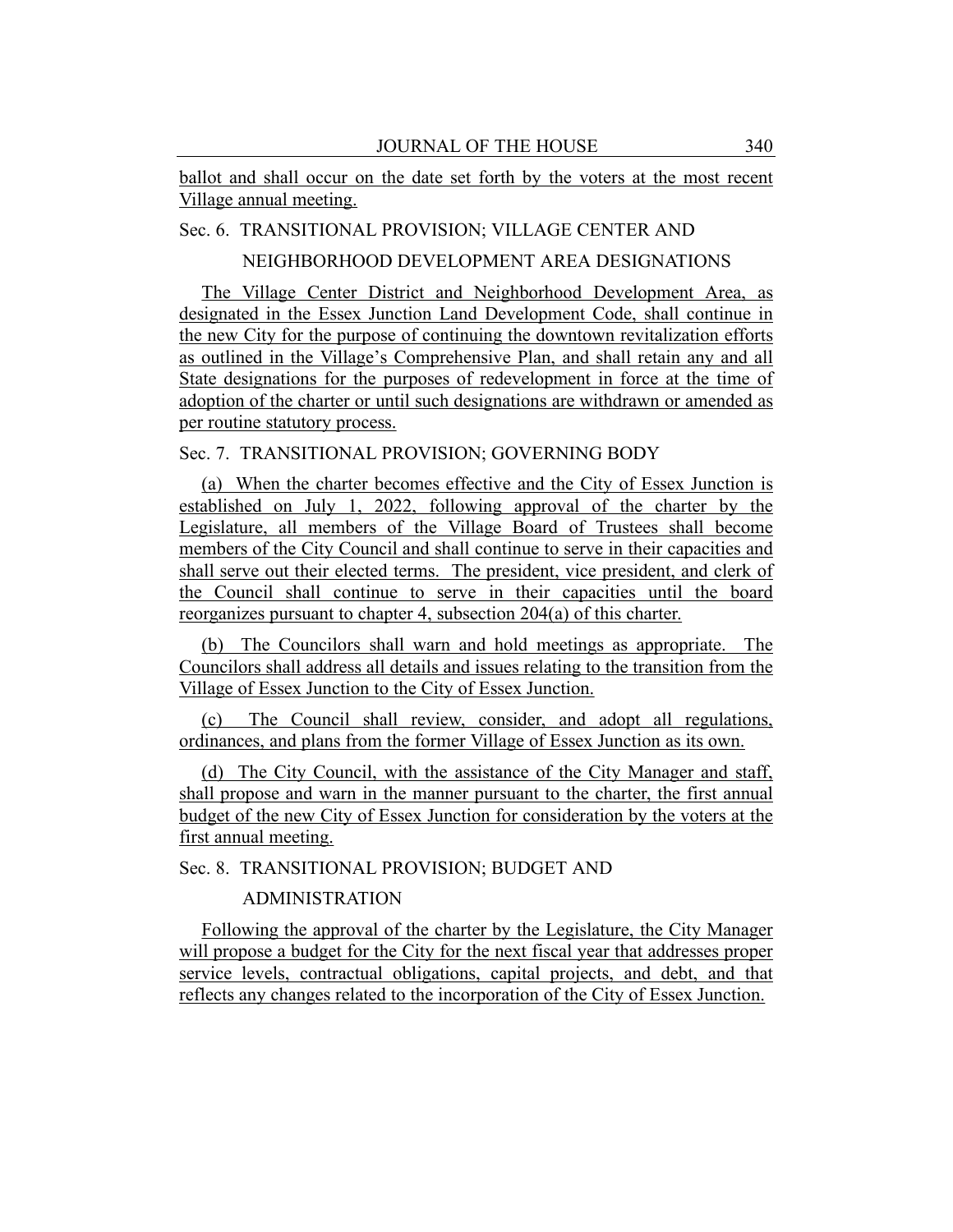## Sec. 9. TRANSITIONAL PROVISION; SEPARATION OF CITY AND

## TOWN DEPARTMENTS

The City Council shall employ a City Manager. The City Manager shall plan and hire for the separation of all consolidated departments with the Town of Essex by the end of the transition period, unless contracts are signed stating otherwise, in which case the contracts shall dictate the terms for the sharing of services between the City of Essex Junction and Town of Essex.

## Sec. 10. TRANSITIONAL PROVISION; PLANNING AND

## DEVELOPMENT

(a) On the effective date of this charter, the former Village plan, the former Village's zoning bylaws and Land Development Code, and any Village Ordinances shall remain in effect until amended or revised by the new City Council.

(b) From the effective date of this charter, the Village of Essex Junction Planning Commission and the Village of Essex Junction Zoning Board of Adjustment shall become the Planning Commission and the Development Review Board of the City of Essex Junction, respectively.

# Sec. 11. TRANSITIONAL PROVISION; APPOINTED COMMISSION

# AND COMMITTEE MEMBERS

All current Trustee appointed commission and committee members shall serve out the remainders of their terms, and new positions shall be filled upon the existing schedules and as they become available.

## Sec. 12. TRANSITIONAL PROVISION; UNIFICATION AND ADOPTION

# OF ORDINANCES, BYLAWS, AND RULES

On the effective date of this charter, all ordinances and bylaws of the Village of Essex Junction shall become ordinances and bylaws of the new City of Essex Junction. The City Council shall be fully authorized to amend or repeal any ordinance according to the provisions of subchapter 5 of the charter. Whenever a power is granted by any such ordinance or bylaw to an officer or officers of the Village of Essex Junction, such power is conferred upon the appropriate officer or officers of the new City of Essex Junction.

# Sec. 13. TRANSITIONAL PROVISION; PERSONNEL

(a) On the effective date of this charter, all employees of the Village of Essex Junction shall become employees of The City of Essex Junction and any and all employment contracts of the Village shall be assumed by the City unless otherwise terminated, reexecuted, or renegotiated. Any and all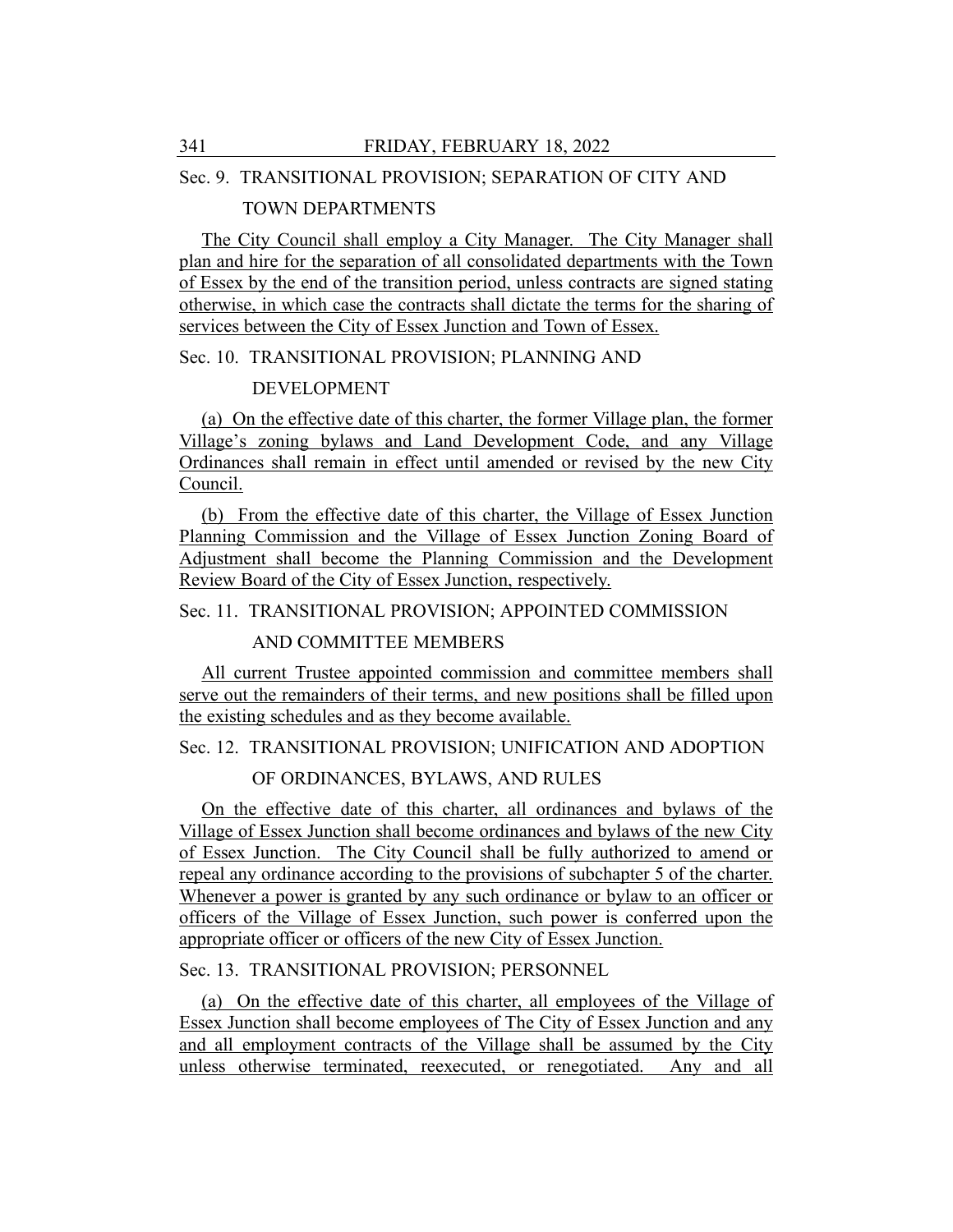personnel policies and regulations adopted by the Village shall become policies and regulations of the City of Essex Junction until further repealed, amended, or restated.

(b) The dates of hire with the Village of Essex Junction will be used as the dates of hire for purposes related to benefits with the new City of Essex Junction and all accrued benefits shall carry over.

# Sec. 14. TRANSITIONAL PROVISION; FINANCES

(a) Upon the effective date of this charter, the City of Essex Junction shall adopt any and all portions of the Town of Essex Grand List for properties located within the borders of the City. Any and all property tax payments due and delinquencies incurred for the Village of Essex Junction prior to the effective date of this charter shall be payable to the Town of Essex. Upon the effective date of this charter, any City taxes due and delinquencies incurred shall be payable to the City.

(b) All existing contractual agreements, including but not limited to tax stabilization agreements and any agreements related to the conveyance of real property, within the Village of Essex Junction shall hereby be assigned to the City of Essex Junction.

## Sec. 15. TRANSITIONAL PROVISION; FUTURE GOVERNANCE

#### **COMMISSION**

Within three years after the approval of this charter by the Legislature, the Council shall appoint a special commission to study governance considerations such as, but not limited to, form of government, election of officials at-large or through wards or districts, governing body composition, term of office, term limits, and councilor compensation.

## Sec. 16. JUSTICES OF THE PEACE; APPOINTMENT

The Governor may appoint up to 15 justices of the peace to serve in the City of Essex Junction, pursuant to 17 V.S.A. § 2623. The committees for the political parties of the justices of peace of the Town of Essex may submit recommendations for qualified justices of the peace to the Governor for consideration. The appointed justices of the peace shall serve until successors may be elected at the 2022 general election.

\* \* \* Repeal of Village Charter \* \* \*

Sec. 17. REPEAL

24 App. V.S.A. chapter 221 (Village of Essex Junction charter) is repealed.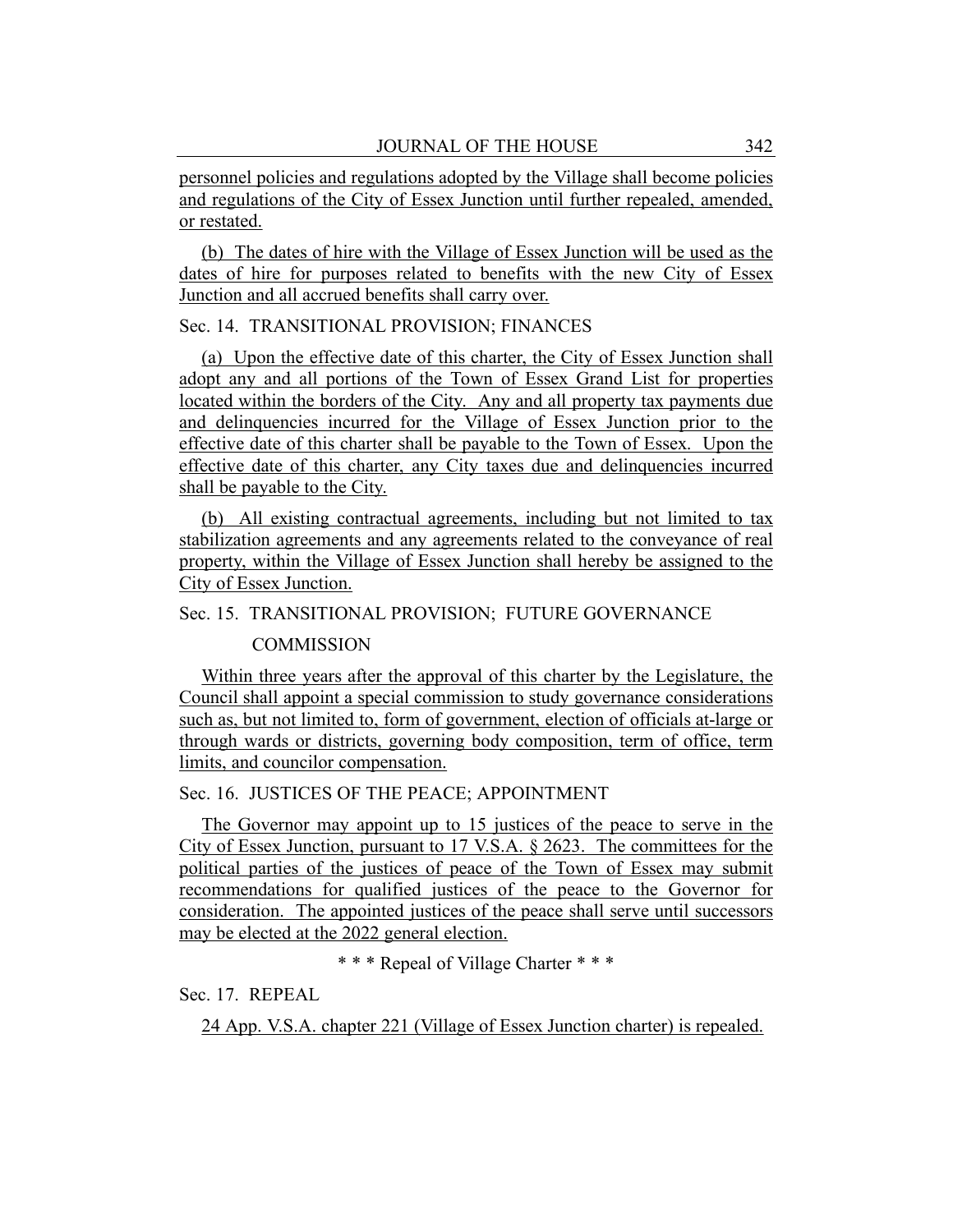\* \* \* Effective Date \* \* \*

#### Sec. 18. EFFECTIVE DATE

This act shall take effect on July 1, 2022.

**Rep. Mattos of Milton**, for the Committee on Ways and Means, recommended that the bill ought to pass when amended as recommended by the Committee on Government Operations and when further amended as follows:

In Sec. 2, 24 App. V.S.A. chapter 4, in subchapter 10, by striking out section 1003 (assessment and taxation agreement) in its entirety and inserting in lieu thereof a new section 1003 to read as follows:

#### § 1003. ASSESSMENT AND TAXATION AGREEMENT

The Council is authorized and empowered to negotiate and execute assessment and taxation agreements between the City and a taxpayer or taxpayers within the City of Essex Junction consistent with applicable requirements of the Vermont Constitution. This section shall not be construed to supersede any provision of State law relating to the education property tax.

The bill, having appeared on the Notice Calendar, was taken up, read the second time, and the report of the Committee on Government Operations was amended as recommended by the Committee on Ways and Means. The report of the Committee on Government Operations, as amended, was agreed to and third reading ordered.

## **Second Reading; Bill Amended; Third Reading Ordered**

#### **H. 515**

**Rep. Jerome of Brandon**, for the Committee on Commerce and Economic Development, to which had been referred House bill, entitled

An act relating to banking, insurance, and securities

Reported in favor of its passage when amended by striking all after the enacting clause and inserting in lieu thereof the following:

\* \* \* Insurance; Securities; Banking \* \* \*

Sec. 1. 8 V.S.A.  $\S 3685(f)(1)$  is amended to read:

(1) Sales, purchases, exchanges, loans, or extensions of credit, guarantees, or investments, provided such transactions are equal to or exceed:

\* \* \*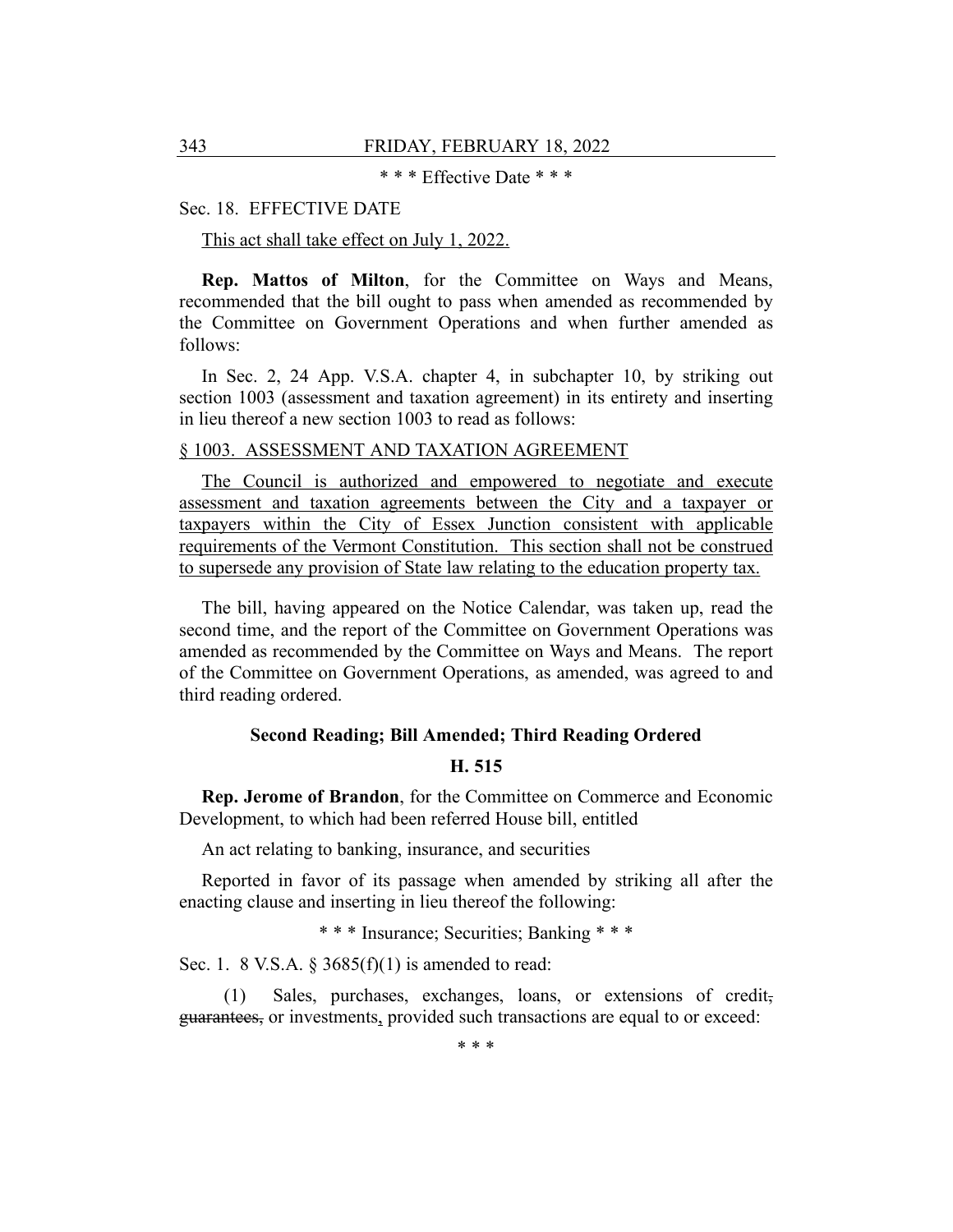Sec. 2. 9 V.S.A. § 5302(e) is amended to read:

(e) At the time of the filing of the information prescribed in subsections subsection (a), (b), (c), or (d) of this section, except investment companies subject to 15 U.S.C. § 80a-1 et seq., the issuer shall pay to the Commissioner a fee of \$600.00. If the notice filing is withdrawn or otherwise terminated, the Commissioner shall retain the fee paid The fee is nonrefundable.

Sec. 3. 9 V.S.A. § 5305(b) is amended to read:

(b) A person filing a registration statement shall pay a filing fee of \$600.00. A person filing a registration statement in connection with the New England Crowdfunding Initiative shall be exempt from the filing fee requirement. Open-end investment companies shall pay a registration fee and an annual renewal fee for each portfolio as long as the registration of those securities remains in effect. If a registration statement is withdrawn before the effective date or a preeffective stop order is issued under section 5306 of this title, the Commissioner shall retain the fee The fee is nonrefundable.

Sec. 4. 8 V.S.A. § 11601(a)(7) is added to read:

(7) Revoke the charter of a Vermont financial institution that ceases to exist or ceases to be eligible for a charter.

Sec. 5. 8 V.S.A. § 14106 is amended to read:

§ 14106. EXPANDED POWERS OF VERMONT FINANCIAL

#### INSTITUTIONS

In addition to all other powers permitted under these statutes, any Vermont financial institution shall have the powers conferred under federal law administered by the Federal Reserve Board, the Office of the Comptroller of the Currency, or the Office of Thrift Supervision FDIC, the Consumer Financial Protection Bureau, or other federal banking regulator upon national financial institutions or their subsidiaries.

Sec. 6. 8 V.S.A. § 10405(c)(2) is amended to read:

(2) All assignments, sales, or transfers of a loan agreement or motor vehicle or retail installment contract to which a debt protection agreement relates and the related debt protection agreement, shall be to a financial institution as defined in subdivision 11101(32) of this title, a credit union, or an entity licensed under subdivision  $2201(a)(1)$  or  $(3)(4)$  of this title to engage in lending or sales financing.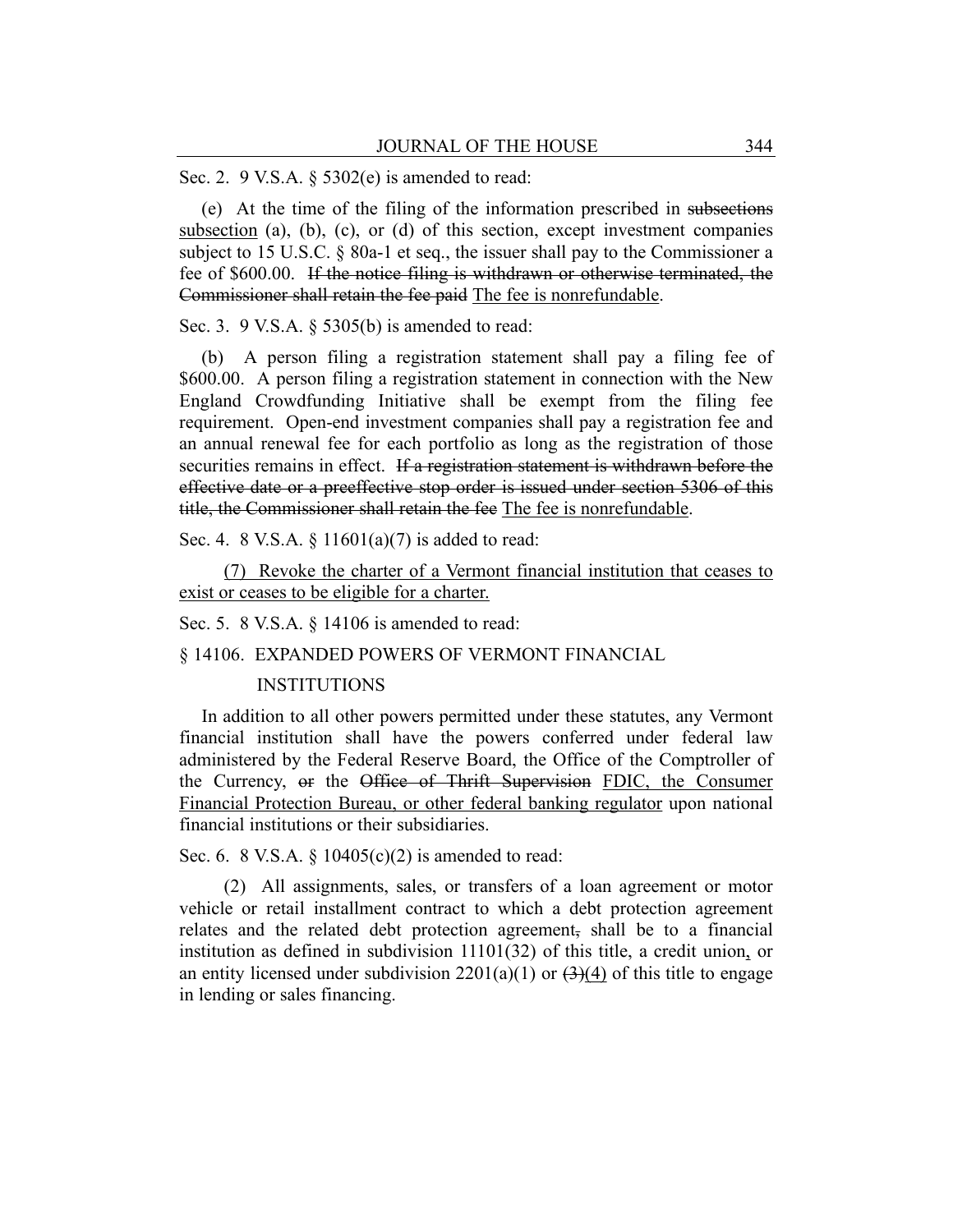Sec. 7. 8 V.S.A. § 2502(f) is added to read:

(f) A licensee shall register each remote access unit, commonly referred to as a "kiosk," where a consumer may access money transmission services, including buying or selling virtual currency. Each kiosk is subject to the disclosure requirements established in section 10302 of this title. If a kiosk is owned by a person other than the licensee and the owner charges an additional fee to the consumer for access to the licensee's services, the owner is also subject to the disclosure requirements of chapter 200 of this title.

Sec. 8. 8 V.S.A. § 4724(8) is amended to read:

(8) Rebates.

\* \* \*

(C) Nothing in subdivision (7) or (8)(A) of this section shall be construed as including within the definition of discrimination or rebates any of the following practices:

\* \* \*

(iii) readjustment of the rate of premium for a group insurance policy based on the loss or expense thereunder under the group insurance policy, at the end of the first or any subsequent policy year of insurance thereunder under the group policy, which may be made retroactive only for such policy year;

(iv) the offer or provision by insurers, by or through employees, affiliates, or third-party representatives of value-added products or services at no or reduced cost, even when such products or services are not specified in the insurance policy, provided the product or service meets each of the following criteria:

(I) The product or service relates to the insurance coverage.

(II) The product or service is primarily designed to satisfy one or more of the following:

(aa) provide loss mitigation or loss control;

(bb) reduce claim costs or claim settlement costs;

(cc) provide education about liability risks or risk of loss to persons or property;

(dd) monitor or assess risk, identify sources of risk, or develop strategies for eliminating or reducing risk;

(ee) enhance health;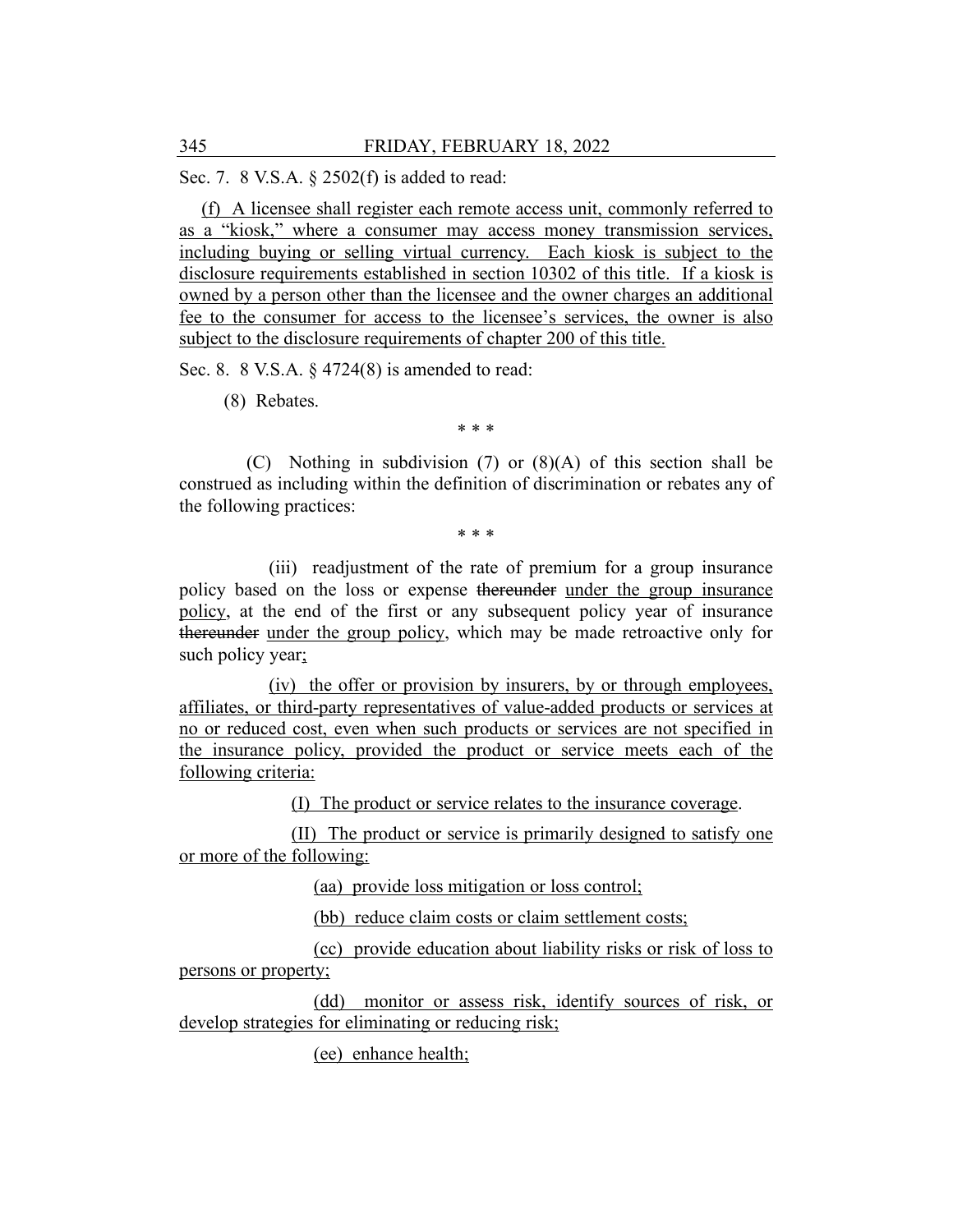(ff) enhance financial wellness through items such as education or financial planning services;

(gg) provide post-loss service;

(hh) incent behavioral changes to improve health or reduce the risk of death or disability or an insured or potential insured; or

(ii) assist in the administration of the employee or retiree benefit insurance coverage.

(III) The cost to the insurer offering the product or service to any given customer is determined by the Commissioner to be reasonable in comparison to that customer's premiums or insurance coverage for the policy class.

(IV) The insurer, providing the product or service directly or through a producer, ensures that the customer is provided with contact information to assist the customer with questions regarding the product or service.

(V) The availability of the product or service is based on documented objective criteria and offered in a manner that is not unfairly discriminatory.

(VI) Within 10 days after offering or providing a product or service pursuant to subdivision  $(8)(C)(iv)$  of this section, the insurer submits to the Commissioner a description of the offer or provision, accompanied by an explanation of how each criterion in this subdivision  $(8)(C)(iv)$  of this section is met.

(D) An insurer, producer, or representative of either may not offer or provide insurance as an inducement to the purchase of another policy or otherwise use the words "free" or "no cost" or words of similar import in an advertisement.

Sec. 9. 8 V.S.A. § 3750(d)(1)(C)(iii) is amended to read:

(iii) Where the resulting interest rate is not less than one 0.15 percent.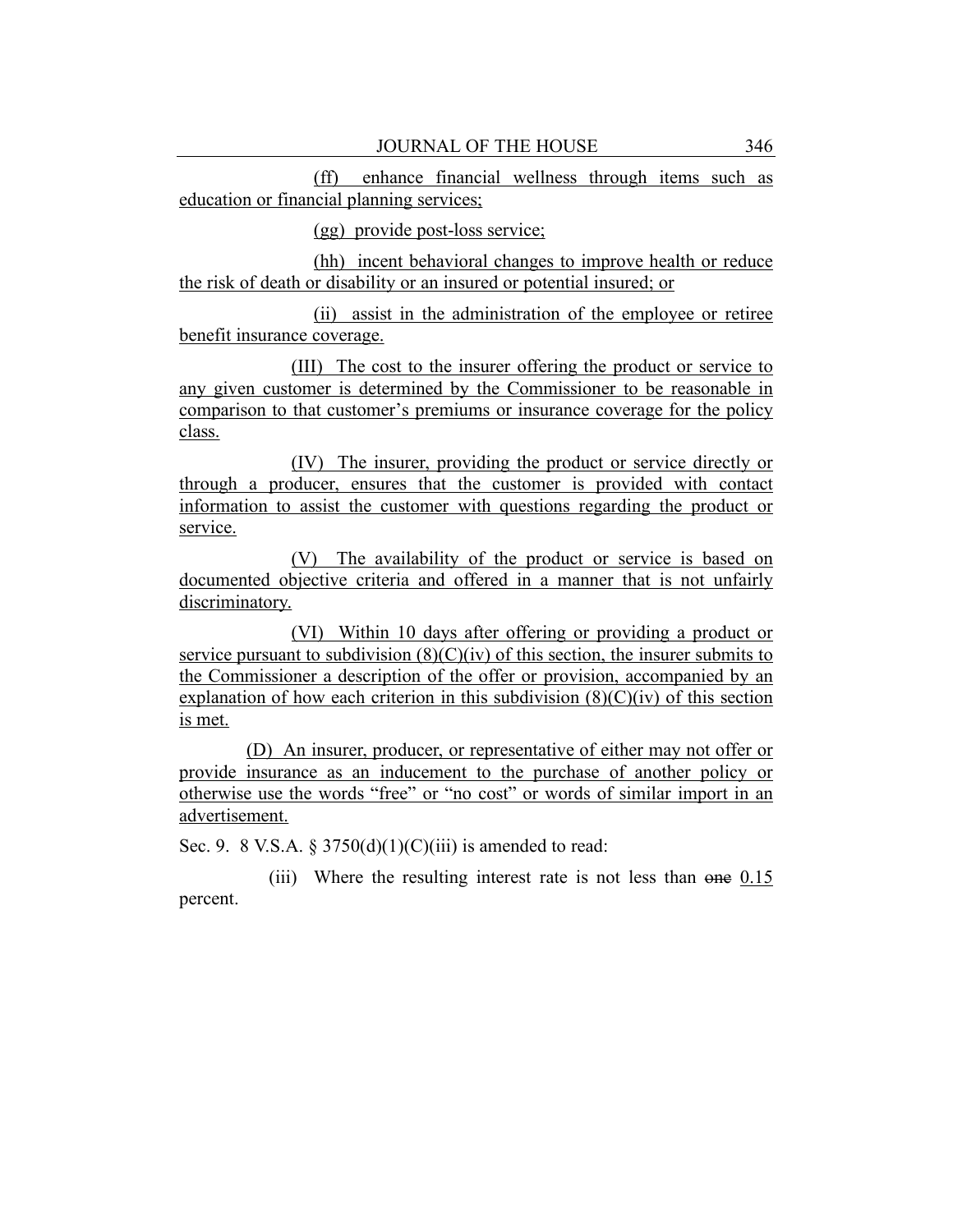\* \* \* Travel Insurance; Producers; Licensure \* \* \*

## Sec. 10. 8 V.S.A. chapter 148 is added to read:

# CHAPTER 148. TRAVEL INSURANCE

# § 7122. SCOPE AND PURPOSE

(a) The purpose of this chapter is to promote the public welfare by creating a comprehensive legal framework within which travel insurance may be sold in Vermont.

(b) The requirements of this chapter apply to travel insurance that covers any resident of this State, and is sold, solicited, negotiated, or offered in this State, and the policies and certificates of which are delivered or issued for delivery in this State. It shall not apply to cancellation fee waivers or travel assistance services, except as expressly provided herein in this chapter.

(c) All other applicable provisions of this State's insurance laws shall continue to apply to travel insurance except that the specific provisions of this chapter shall supersede any general provisions of law that would otherwise be applicable to travel insurance.

## § 7123. DEFINITIONS

As used in this chapter:

(1) "Aggregator site" means a website that provides access to information regarding insurance products from more than one insurer, including product and insurer information, for use in comparison shopping.

(2) "Blanket travel insurance" means a policy of travel insurance issued to any eligible group providing coverage for specific classes of persons defined in the policy with coverage provided to all members of the eligible group without a separate charge to individual members of the eligible group.

(3) "Cancellation fee waiver" means a contractual agreement between a supplier of travel services and its customer to waive some or all of the nonrefundable cancellation fee provisions of the supplier's underlying travel contract with or without regard to the reason for the cancellation or form of reimbursement. A cancellation fee waiver is not insurance.

(4) "Eligible group" means two or more persons who are engaged in a common enterprise, or have an economic, educational, or social affinity or relationship, including any of the following:

(A) any entity engaged in the business of providing travel or travel services, including a tour operator, lodging provider, vacation property owner, hotel or resort, travel club, travel agency, property manager, cultural exchange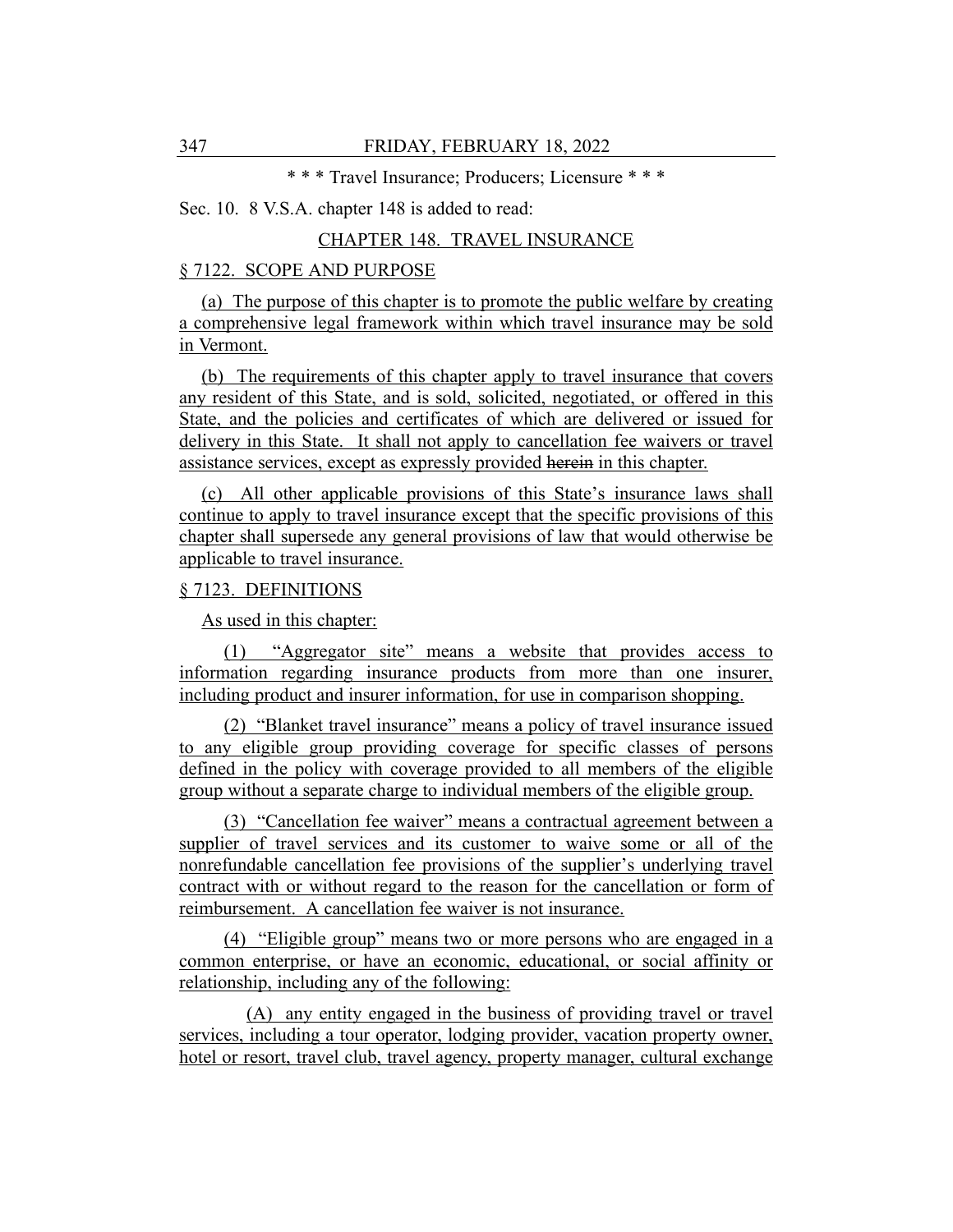program, or common carrier, or the operator, owner, or lessor of a means of transportation of passengers, including to an airline, cruise line, railroad, steamship company, or public bus carrier, wherein with regard to any particular travel or type of travel or travelers, all members or customers of the group have a common exposure to risk attendant to such travel;

(B) any college, school, or other institution of learning, covering students, teachers, employees, or volunteers;

(C) any employer covering any group of employees, volunteers, contractors, board of directors, dependents, or guests;

(D) any sports team, camp, or sponsor thereof, covering participants, members, campers, employees, officials, supervisors, or volunteers;

(E) any religious, charitable, recreational, educational, or civic organization, or branch thereof, covering any group of members, participants, or volunteers;

(F) any financial institution or financial institution vendor, or parent holding company, trustee, or agent of or designated by one or more financial institutions or financial institution vendors, including accountholders, credit card holders, debtors, guarantors, or purchasers;

(G) any incorporated or unincorporated association, including a labor union, having a common interest, constitution, and bylaws and organized and maintained in good faith for purposes other than obtaining insurance for members or participants of such association covering its members;

(H) any trust or the trustees of a fund established, created, or maintained for the benefit of and covering members, employees, or customers, subject to the Commissioner's permitting the use of a trust and the State's premium tax provisions in section 7125 of this chapter, of one or more associations meeting the requirements of subdivision (4)(G) of this section;

(I) any entertainment production company covering any group of participants, volunteers, audience members, contestants, or workers;

(J) any volunteer fire department, ambulance, rescue, police, court, or any first aid, civil defense, or other such volunteer group;

(K) any preschool, daycare institution for children or adults, or senior citizen club;

(L) any automobile or truck rental or leasing company covering a group of individuals who may become renters, lessees, or passengers defined by their travel status on the rented or leased vehicles, provided that the common carrier, the operator, owner, or lessor of a means of transportation or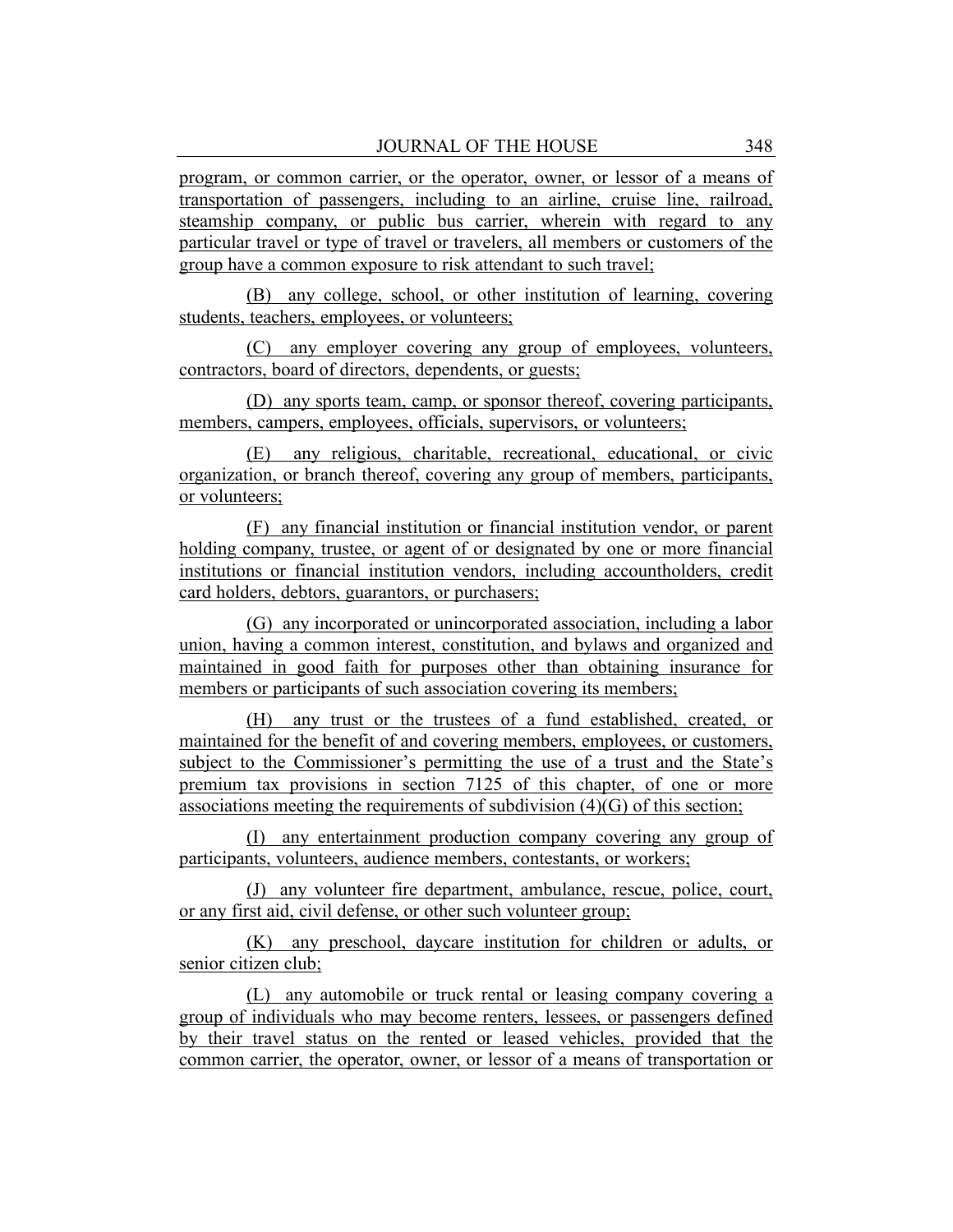the automobile or truck rental or leasing company is the policyholder under a policy to which this section applies; or

(M) any other group where the Commissioner has determined that the members are engaged in a common enterprise, or have an economic, educational, or social affinity or relationship, and that issuance of the policy would not be contrary to the public interest.

(5) "Fulfillment materials" means documentation sent to the purchaser of a travel protection plan confirming the purchase and providing the travel protection plan's coverage and assistance details.

(6) "Group travel insurance" means travel insurance issued to any eligible group.

(7) "Limited lines travel insurance producer" means a:

(A) licensed managing general agent or third-party administrator;

(B) licensed insurance producer, including a limited lines producer, designated by an insurer as the travel insurance supervising entity as set forth in subsection 7124(f) of this title; or

(C) travel administrator.

(8) "Offer and disseminate" means to provide general information, including a description of the coverage and price, as well as to process the application and collect premiums.

(9) "Primary certificate holder" means an individual person who elects and purchases travel insurance under a group policy.

(10) "Primary policyholder" means an individual person who elects and purchases individual travel insurance.

(11) "Travel administrator" means a person who directly or indirectly underwrites, collects charges, collateral, or premiums from, or adjusts or settles claims on residents of this State, in connection with travel insurance, except that a person shall not be considered a travel administrator if that person's only actions that would otherwise cause it to be considered a travel administrator are among the following:

(A) a person working for a travel administrator to the extent that the person's activities are subject to the supervision and control of the travel administrator;

(B) an insurance producer selling insurance or engaged in administrative and claims-related activities within the scope of the producer's license;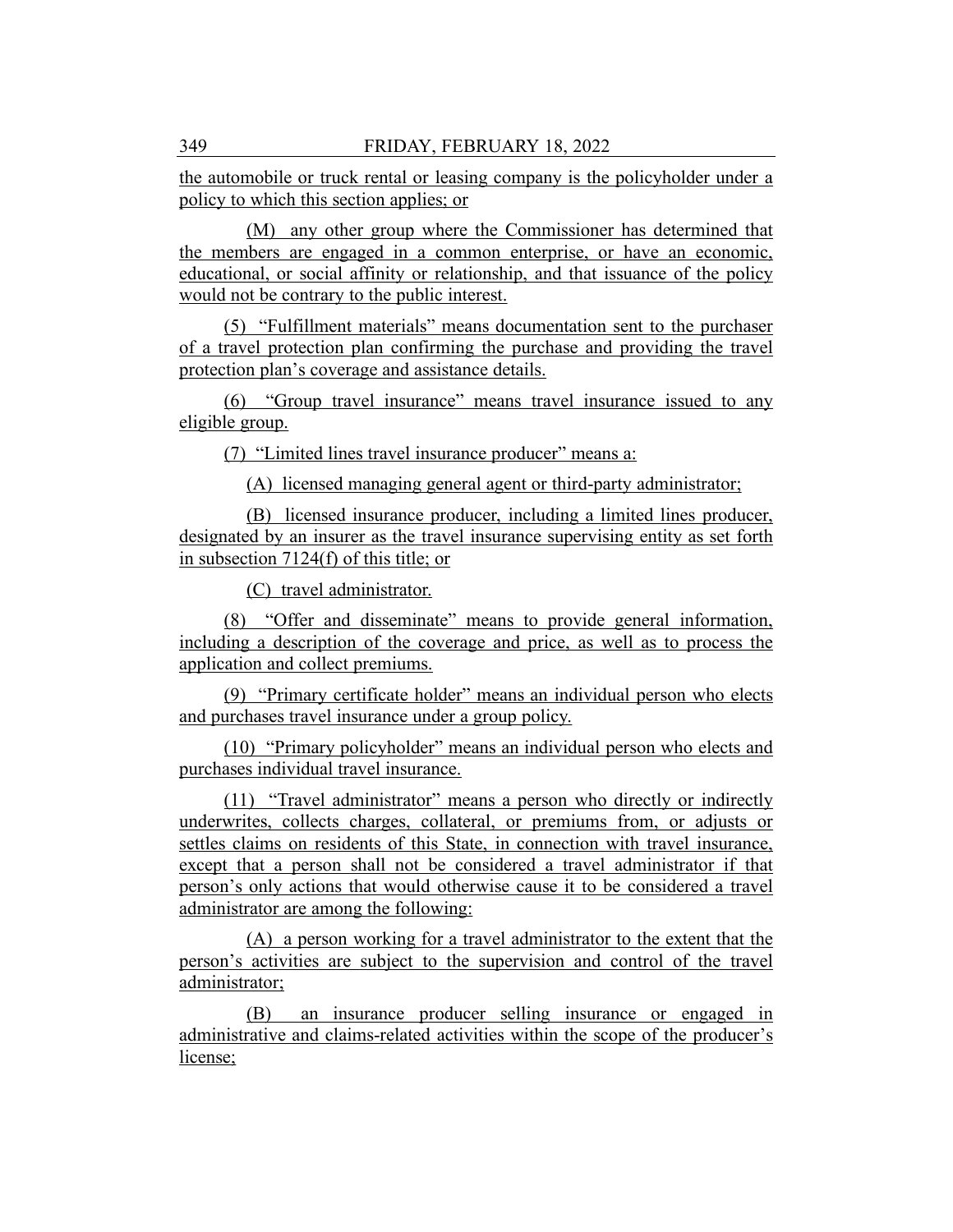(C) a travel retailer offering and disseminating travel insurance and registered under the license of a limited lines travel insurance producer in accordance with this chapter;

(D) an individual adjusting or settling claims in the normal course of that individual's practice or employment as an attorney-at-law and who does not collect charges or premiums in connection with insurance coverage; or

(E) a business entity that is affiliated with a licensed insurer while acting as a travel administrator for the direct and assumed insurance business of an affiliated insurer.

(12) "Travel assistance services" means noninsurance services for which the consumer is not indemnified based on a fortuitous event and where providing the service does not result in transfer or shifting of risk that would constitute the business of insurance. Travel assistance services include the provision of security advisories, destination information, vaccination and immunization information services, travel reservation services, entertainment, activity, or event planning, translation assistance, emergency messaging, international legal and medical referrals, medical case monitoring, coordination of transportation arrangements, emergency cash transfer assistance, medical prescription replacement assistance, passport and travel document replacement assistance, lost luggage assistance, or concierge services. Travel assistance services are not insurance and not related to insurance.

(13)(A) "Travel insurance" means insurance coverage for personal risks incident to planned travel, including:

(i) interruption or cancellation of a trip or event;

(ii) loss of baggage or personal effects;

(iii) damages to accommodations or rental vehicles;

(iv) sickness, accident, disability, or death occurring during travel;

(v) emergency evacuation;

(vi) repatriation of remains; or

(vii) any other contractual obligations to indemnify or pay a specified amount to the traveler upon determinable contingencies related to travel as approved by the Commissioner.

(B) Travel insurance does not include major medical plans that provide comprehensive medical protection for travelers with trips lasting six months or longer, including, for example, those working overseas as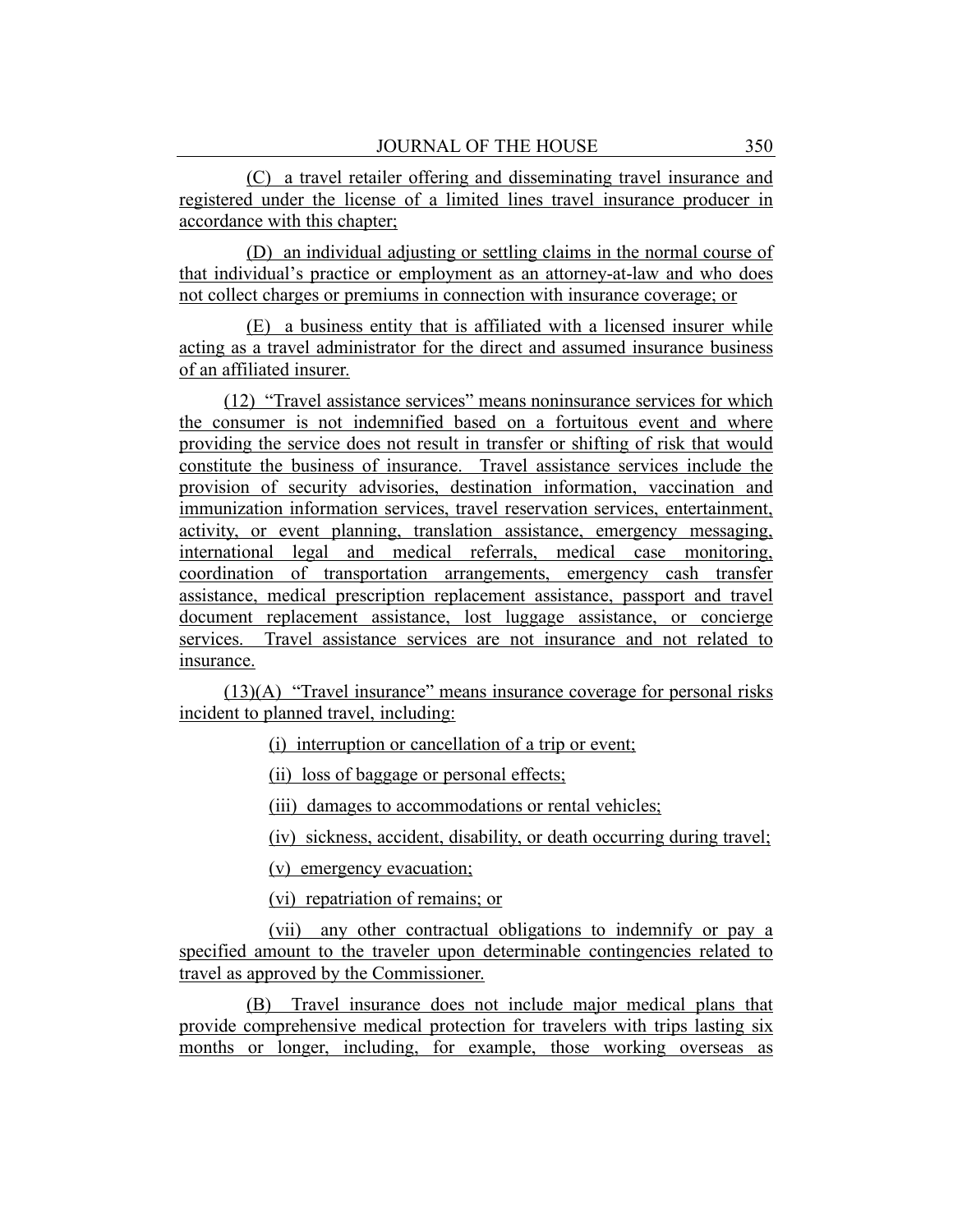expatriates, or any other product that requires a specific insurance producer license.

(14) "Travel protection plan" means a plan that provides one or more of the following: travel insurance; travel assistance services; or cancellation fee waivers.

(15) "Travel retailer" means a business entity that makes, arranges, or offers travel services and may offer and disseminate travel insurance as a service to its customers on behalf of and under the direction of a limited lines travel insurance producer.

#### § 7124. LICENSING AND REGISTRATION

(a) The Commissioner may issue to an individual or a business entity that has complied with the requirements of this chapter and filed an application for such limited lines travel insurance producer license in a form and manner prescribed by the Commissioner, a limited lines travel insurance producer license, which authorizes the limited lines travel insurance producer to sell, solicit, or negotiate travel insurance through a licensed insurer. A person may not act as a limited lines travel insurance producer or travel retailer unless properly licensed or registered, respectively.

(b) A travel retailer may offer and disseminate travel insurance under a limited lines travel insurance producer license only if the following conditions are met:

(1) The limited lines travel insurance producer or travel retailer provides to purchasers of travel insurance:

(A) a description of the material terms or the actual material terms of the insurance coverage at the time of purchase;

(B) a description of the process for filing a claim;

(C) a description of the review and cancellation process for the travel insurance policy; and

(D) the identity and contact information of the insurer and limited lines travel insurance producer.

(2) At the time of licensure, the limited lines travel insurance producer has established and maintains a register on a form prescribed by the Commissioner of each travel retailer that offers travel insurance on the limited lines travel insurance producer's behalf. The register shall be maintained and updated annually by the limited lines travel insurance producer and shall include the name, address, and contact information of the travel retailer and an officer or person who directs or controls the travel retailer's operations, and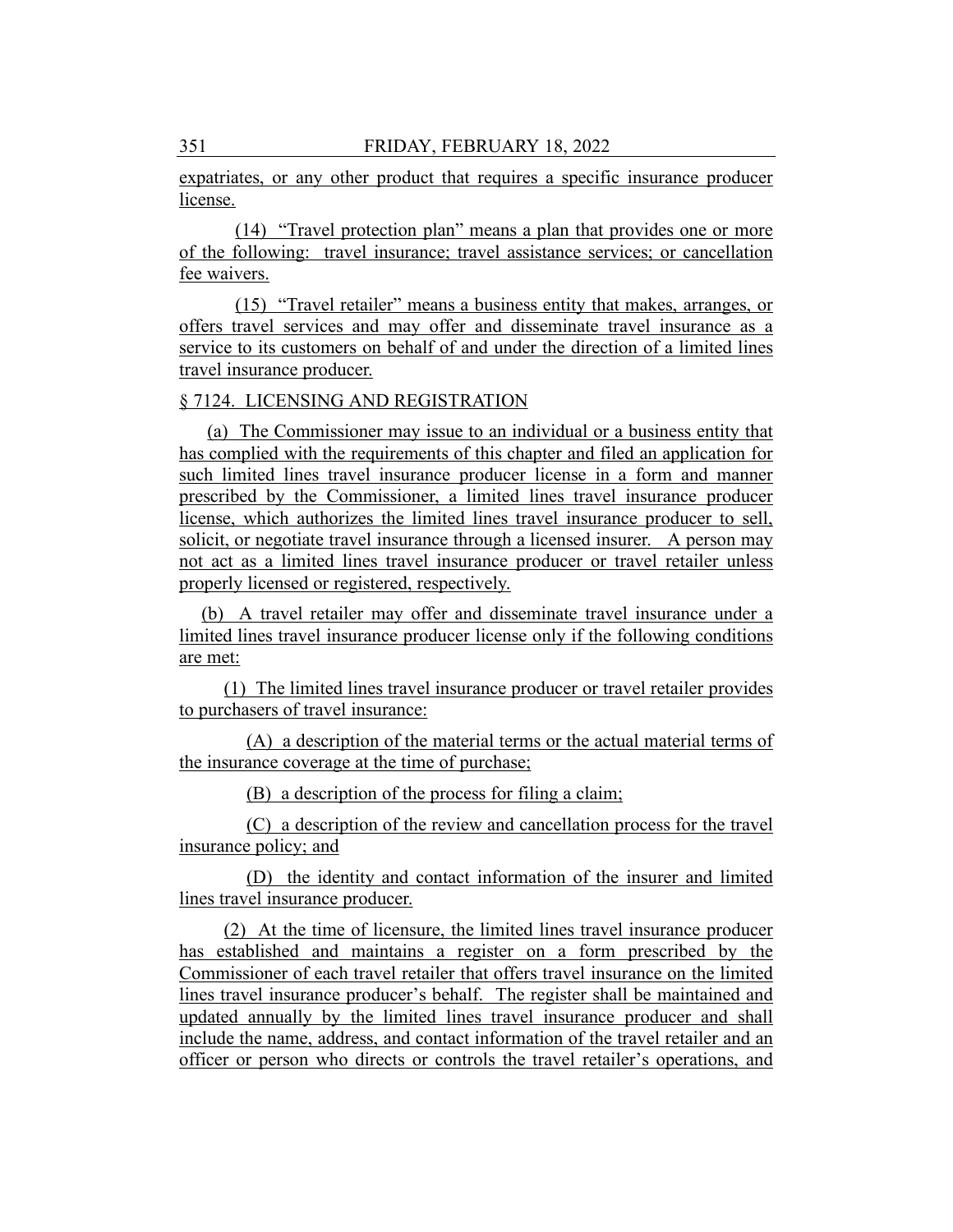the travel retailer's Federal Tax Identification Number. The limited lines travel insurance producer shall submit such register within 30 days of request by the Commissioner. The limited lines travel insurance producer shall also certify that the travel retailer registered complies with 18 U.S.C. § 1033. The grounds for the suspension and revocation and the penalties applicable to resident insurance producers under 8 V.S.A. § 4804 shall be applicable to the limited lines travel insurance producers and travel retailers.

(3) The limited lines travel insurance producer has designated one of its employees who is a licensed individual producer as the person responsible for the limited lines travel insurance producer's compliance with the travel insurance laws, rules, and regulations of the State. This person shall be identified as the Designated Responsible Licensed Producer (DRLP).

(4) The DRLP, president, secretary, treasurer, and any other officer or person who directs or controls the limited lines travel insurance producer's insurance operations has complied with the fingerprinting requirements applicable to insurance producers in the resident state of the limited lines travel insurance producer.

(5) The limited lines travel insurance producer has paid all applicable insurance producer licensing fees as set forth in section 4800 of this title.

(6) The limited lines travel insurance producer requires each employee and authorized representative of the travel retailer whose duties include offering and disseminating travel insurance to receive a program of instruction or training, which may be subject to review by the Commissioner. The training material shall, at a minimum, contain instructions on the types of insurance offered, ethical sales practices, and required disclosures to prospective customers.

(c) Any travel retailer offering or disseminating travel insurance shall make available to prospective purchasers brochures or other written materials that have been approved by the travel insurer. Such materials shall include information that, at a minimum:

(1) provides the identity and contact information of the insurer and the limited lines travel insurance producer;

(2) explains that the purchase of travel insurance is not required in order to purchase any other product or service from the travel retailer; and

(3) explains that an unlicensed travel retailer is permitted to provide general information about the insurance offered by the travel retailer, including a description of the coverage and price, but is not qualified or authorized to answer technical questions about the terms and conditions of the insurance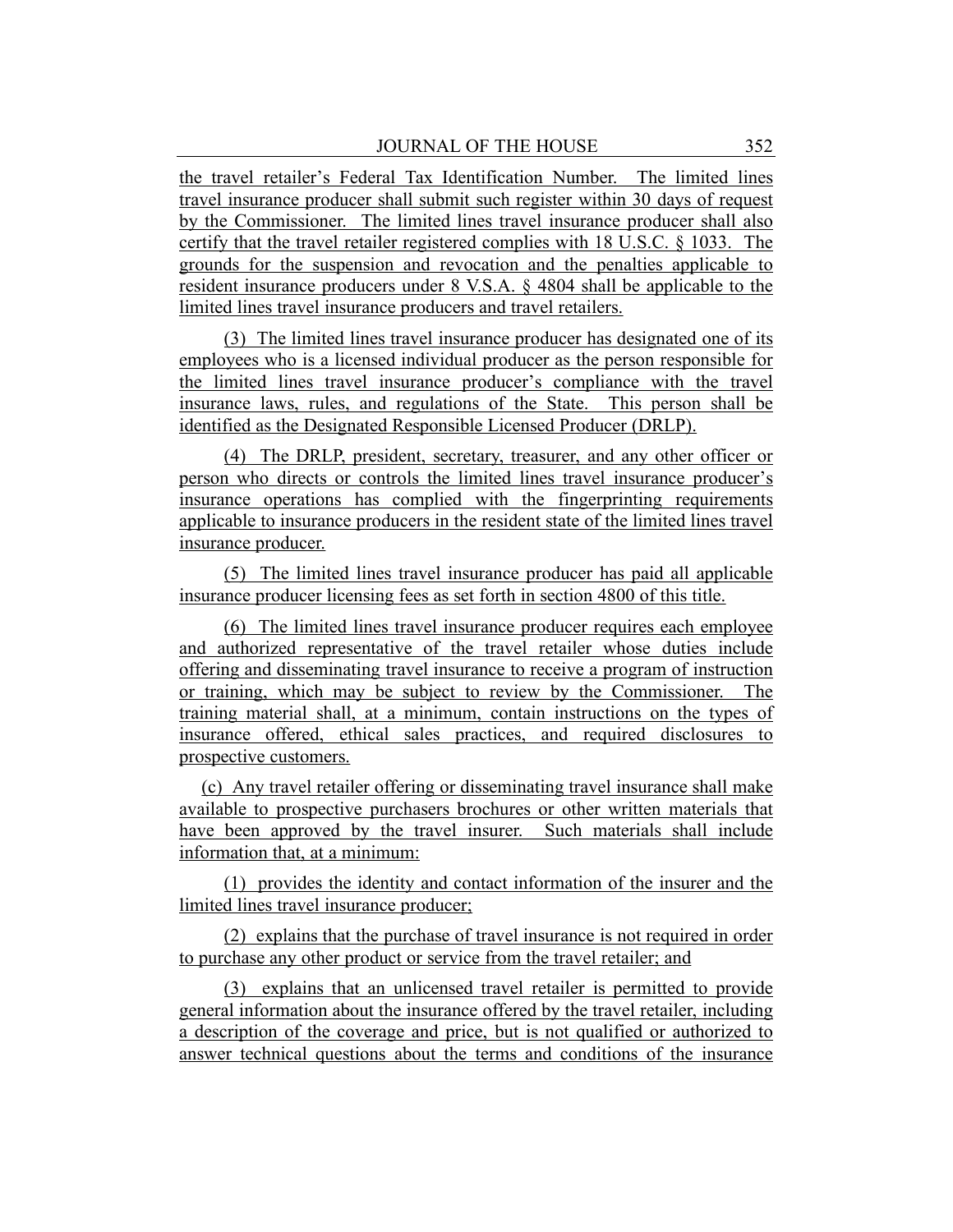offered by the travel retailer or to evaluate the adequacy of the customer's existing insurance coverage.

(d) A travel retailer's employee or authorized representative who is not licensed as an insurance producer may not:

(1) evaluate or interpret the technical terms, benefits, or conditions of the offered travel insurance coverage;

(2) evaluate or provide advice concerning a prospective purchaser's existing insurance coverage; or

(3) hold themself out as a licensed insurer, licensed producer, or insurance expert.

(e) A travel retailer whose insurance-related activities, and those of its employees and authorized representatives, are limited to offering and disseminating travel insurance on behalf of and under the direction of a limited lines travel insurance producer meeting the conditions stated in this section is authorized to do so and receive related compensation for such services, upon registration by the limited lines travel insurance producer as described in subdivision (b)(2) of this section.

(f) As the insurer's designee, a limited lines travel insurance producer is responsible for the acts of each of its registered travel retailers related to the offer and dissemination of travel insurance and shall use reasonable means to ensure the travel retailer's compliance with this chapter.

(g) Any person licensed in a major line of authority as an insurance producer is authorized to sell, solicit, and negotiate travel insurance. A property and casualty insurance producer is not required to become appointed by an insurer in order to sell, solicit, or negotiate travel insurance.

(h) The limited lines travel insurance producer and any travel retailer offering and disseminating travel insurance under a limited lines travel insurance producer license shall be subject to the provisions of sections 13 and 4804 and chapter 129 of this title.

# § 7125. PREMIUM TAX

(a) A travel insurer shall pay premium tax, as provided in 32 V.S.A. § 8551, on travel insurance premiums paid by any of the following:

(1) a primary policyholder who is a resident of this State;

(2) a primary certificate holder who is a resident of this State who elects coverage under a group travel insurance policy; or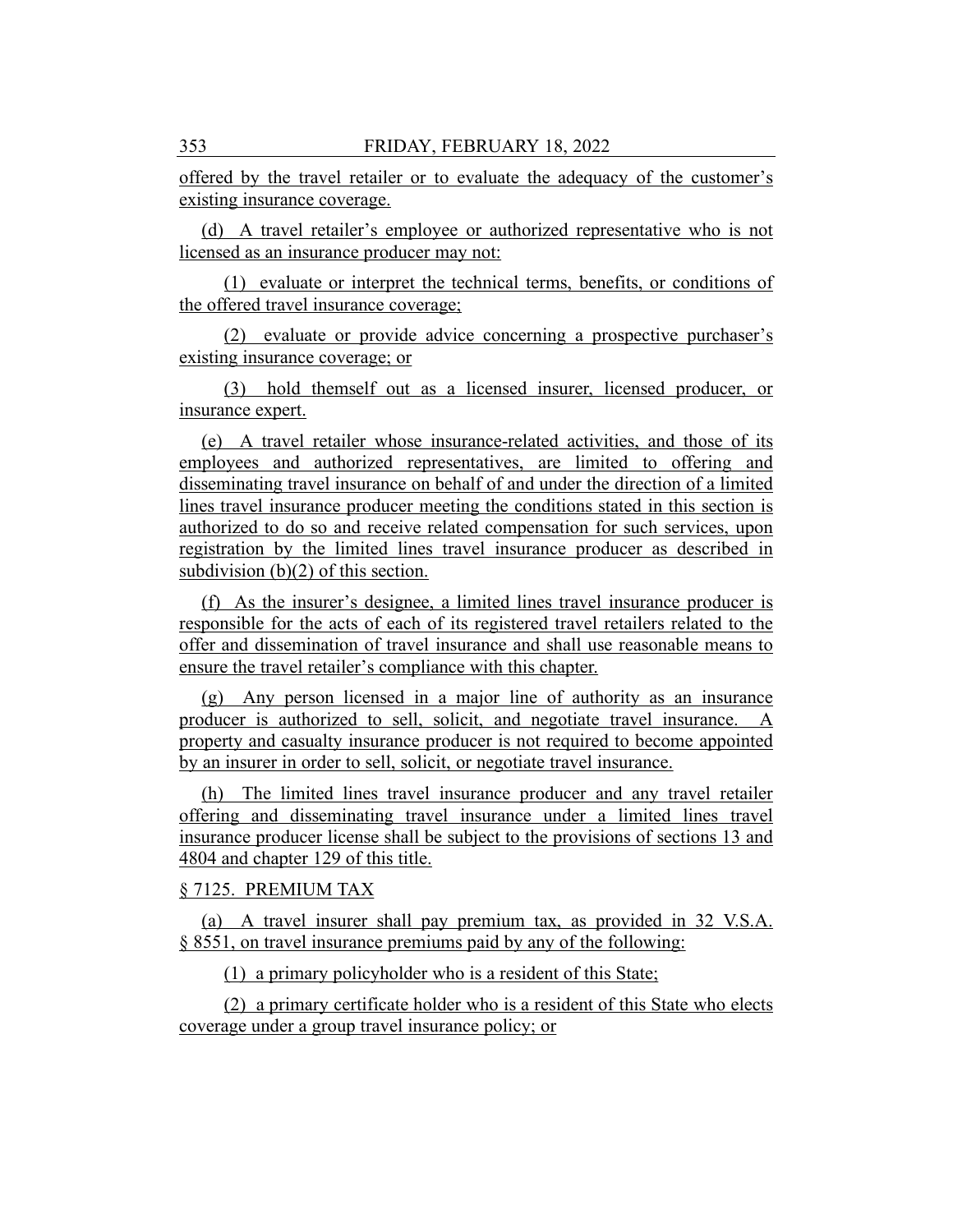(3) a blanket travel insurance policyholder that is a resident in or has its principal place of business or the principal place of business of an affiliate or subsidiary that has purchased blanket travel insurance in this State for eligible blanket travel insurance group members, subject to any apportionment rules that apply to the insurer across multiple taxing jurisdictions or that permit the insurer to allocate premium on an apportioned basis in a reasonable and equitable manner in those jurisdictions.

(b) A travel insurer shall:

(1) document the state of residence or principal place of business of the policyholder or certificate holder, as required in subsection (a) of this section; and

(2) report as premium only the amount allocable to travel insurance and not any amounts received for travel assistance services or cancellation fee waivers.

## § 7126. TRAVEL PROTECTION PLANS

A travel protection plan may be offered for one price for the combined features that the travel protection plan offers in this State if:

(1) the travel protection plan clearly discloses to the consumer, at or prior to the time of purchase, that it includes travel insurance, travel assistance services, or cancellation fee waivers, as applicable, and provides information and an opportunity, at or prior to the time of purchase, for the consumer to obtain additional information regarding the features and pricing of each;

(2) the person offering the travel protection plan that includes a travel insurance policy complies with section 7127 of this title; and

(3) the fulfillment materials:

(A) describe and delineate the travel insurance, travel assistance services, and cancellation fee waivers in the travel protection plan; and

(B) include the travel insurance disclosures and the contact information for persons providing travel assistance services and cancellation fee waivers, as applicable.

#### § 7127. SALES PRACTICES

(a) All persons offering travel insurance to residents of this State are subject to chapter 129 of this title, except as otherwise provided in this section. In the event of a conflict between this chapter and other provisions of this title regarding the sale and marketing of travel insurance and travel protection plans, the provisions of this chapter shall control.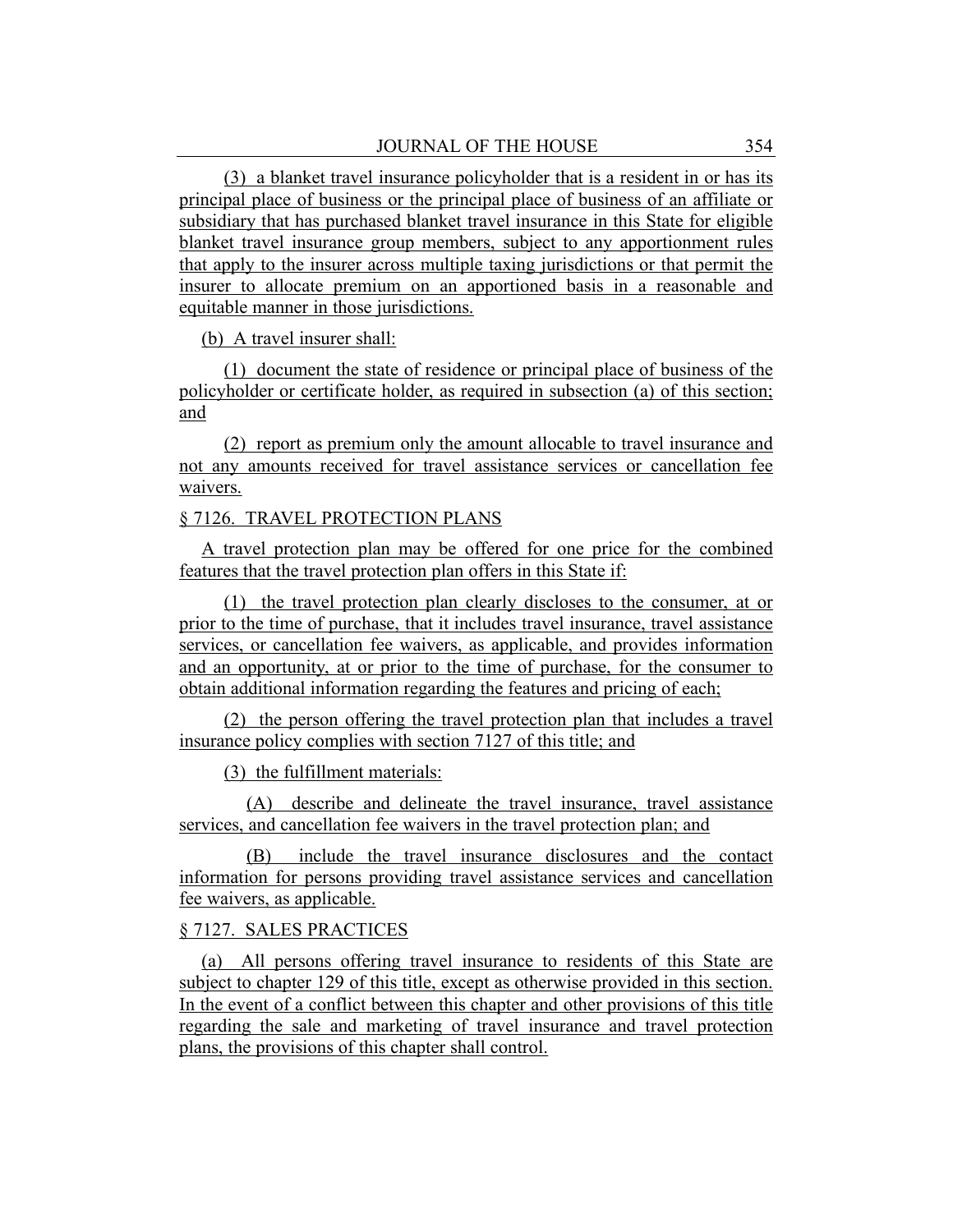(b) Offering or selling a travel insurance policy that could never result in payment of any claims for any insured under the policy is an unfair trade practice under chapter 129 of this title.

(c)(1) All documents provided to consumers prior to the purchase of travel insurance, including sales materials, advertising materials, and marketing materials, shall be consistent with the travel insurance policy itself, including forms, endorsements, policies, rate filings, and certificates of insurance.

(2) For a travel insurance policy or certificate that contains preexisting condition exclusions:

(A) information and an opportunity to learn more about the preexisting condition exclusions shall be provided prior to the time of purchase and in the coverage's fulfillment materials; and

(B) the policy or certificate may only exclude preexisting conditions for which medical advice or treatment was recommended by or received from a health care provider within a six-month period preceding the effective date of coverage.

(3)(A) The fulfillment materials and the information described in subdivisions  $7124(b)(1)(B)$ –(D) of this title shall be provided to a policyholder or certificate holder as soon as practicable following the purchase of a travel protection plan. Unless the insured has either started a covered trip or filed a claim under the travel insurance coverage, a policyholder or certificate holder may cancel a policy or certificate for a full refund of the travel protection plan price from the date of purchase of a travel protection plan until at least:

(i) 15 days following the date of delivery of the travel protection plan's fulfillment materials by U.S. mail; or

(ii) 10 days following the date of delivery of the travel protection plan's fulfillment materials by means other than U.S. mail.

(B) As used in this subdivision, "delivery" means handing fulfillment materials to the policyholder or certificate holder or sending fulfillment materials by U.S. mail or electronic means to the policyholder or certificate holder.

(5) A travel insurer shall disclose in the policy documentation and fulfillment materials whether the travel insurance is primary or secondary to other applicable coverage.

(6) Where travel insurance is marketed directly to a consumer through an insurer's website or by others through an aggregator site, it shall not be an unfair trade practice or other violation of law where an accurate summary or short description of coverage is provided on the web page, provided the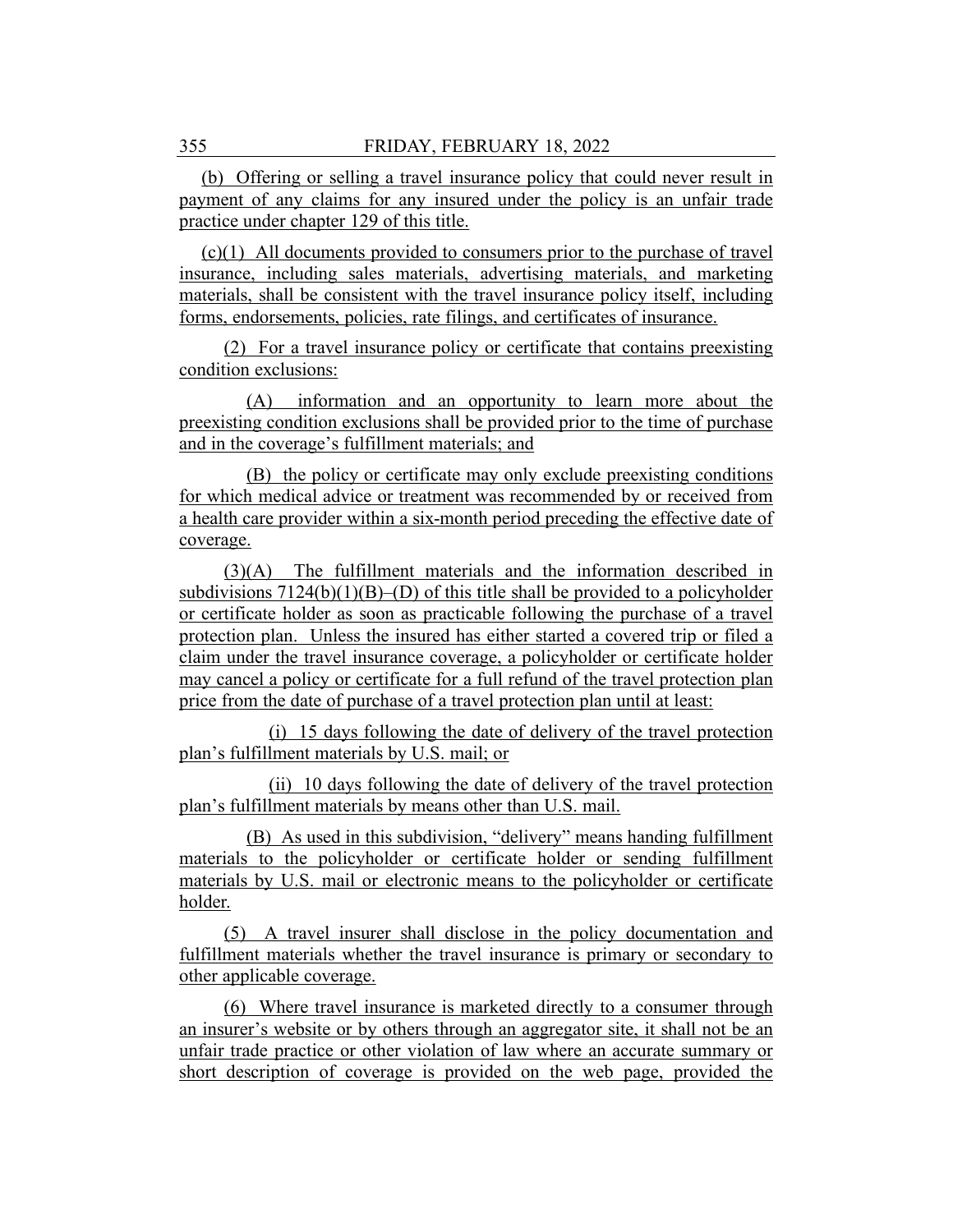consumer has access to the full provisions of the policy through electronic means.

(d) A person offering, soliciting, or negotiating travel insurance or travel protection plans on an individual or group basis may not do so by using negative option or opt out, which would require a consumer to take an affirmative action to deselect coverage, such as by unchecking a box on an electronic form, when the consumer purchases a trip.

(e) Marketing blanket travel insurance coverage as free is an unfair trade practice under chapter 129 of this title.

(f) Where a consumer's destination jurisdiction requires insurance coverage, it shall not be an unfair trade practice to require that a consumer choose between the following options as a condition of purchasing a trip or travel package:

(1) purchasing the coverage required by the destination jurisdiction through the travel retailer or limited lines travel insurance producer supplying the trip or travel package; or

(2) agreeing to obtain and provide proof of coverage that meets the destination jurisdiction's requirements prior to departure.

(g) For any travel insurance policy or certificate that provides coverage for sickness, sickness shall include any mental disorder as defined by the American Psychiatric Association DSM-5, or its current equivalent that is diagnosed or treated by a properly qualified medical professional.

#### § 7128. TRAVEL ADMINISTRATORS

(a) A person shall not act or represent themself as a travel administrator for travel insurance in this State unless that person:

(1) is a licensed property and casualty insurance producer in this State for activities permitted under that producer license;

(2) holds a valid managing general agent license in this State; or

(3) holds a valid third-party administrator license in this State.

(b) A travel administrator and its employees are exempt from the licensing requirements of section 4803 of this title for travel insurance it administers.

(c) An insurer is responsible for the acts of a travel administrator administering travel insurance underwritten by the insurer and is responsible for ensuring that the travel administrator maintains all books and records relevant to the insurer to be made available by the travel administrator to the Commissioner upon request.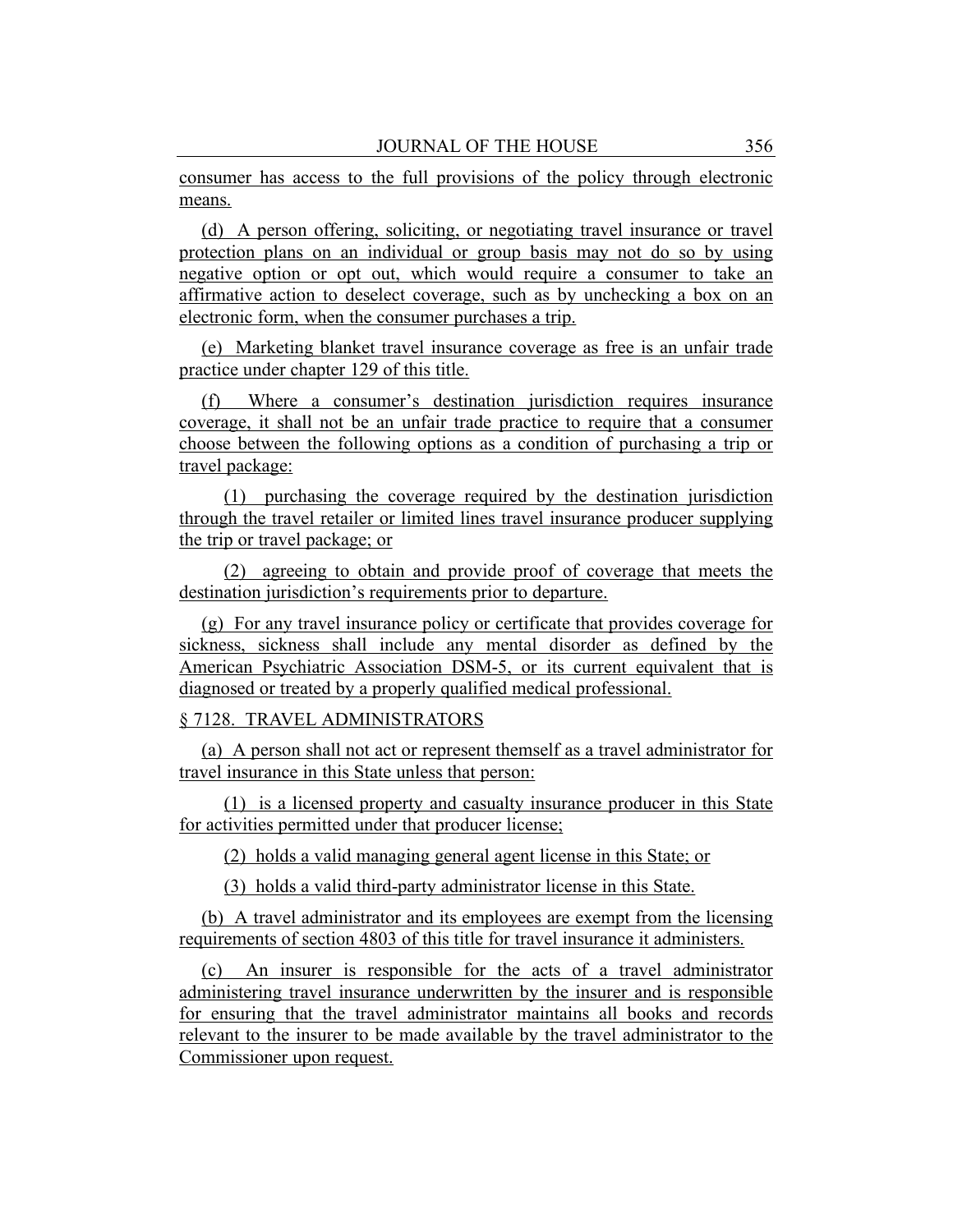# § 7129. POLICY

(a) Notwithstanding any other provision of this title to the contrary, travel insurance shall be classified and filed for purposes of rates and forms under an inland marine line of insurance; provided, however, that travel insurance that provides coverage for sickness, accident, disability, or death occurring during travel, either exclusively or in conjunction with related coverages such as emergency evacuation or repatriation of remains, or incidental limited property and casualty benefits such as baggage or trip cancellation, may be filed under either an accident and health line of insurance or an inland marine line of insurance.

(b) Travel insurance may be provided under an individual, group, or blanket policy.

(c) Eligibility and underwriting standards for travel insurance may be developed and provided based on travel protection plans designed for individual or identified marketing or distribution channels, provided those standards also meet the State's underwriting standards for inland marine.

## § 7130. RULEMAKING AUTHORITY

The Commissioner may adopt rules to implement the provisions of this chapter.

Sec. 11. 8 V.S.A. § 4813i(c) is amended to read:

(c) A person who applies for a limited lines travel insurance producer license for travel accident or travel baggage insurance under chapter 148 of this title shall not be required to be examined by the Commissioner.

Sec. 12. 8 V.S.A. § 3301(a)(11) is added to read:

(11) "Inland marine insurance" means any insurance that is defined by statute, rule, or general custom as inland marine insurance.

\* \* \* Captive Insurance \* \* \*

Sec. 13. 8 V.S.A.  $\S 6007(c)(2)$  is amended to read:

(2) in order to provide sufficient detail to support the premium tax return, the pure captive insurance company, association captive insurance company, sponsored captive insurance company, or industrial insured captive insurance company shall file prior to March 15 of each year for each calendar year-end, pages 1, 2, 3, and 5 the premium schedule of the "Vermont Captive Insurance Company Annual Report- Short Form" verified by oath of two of its executive officers.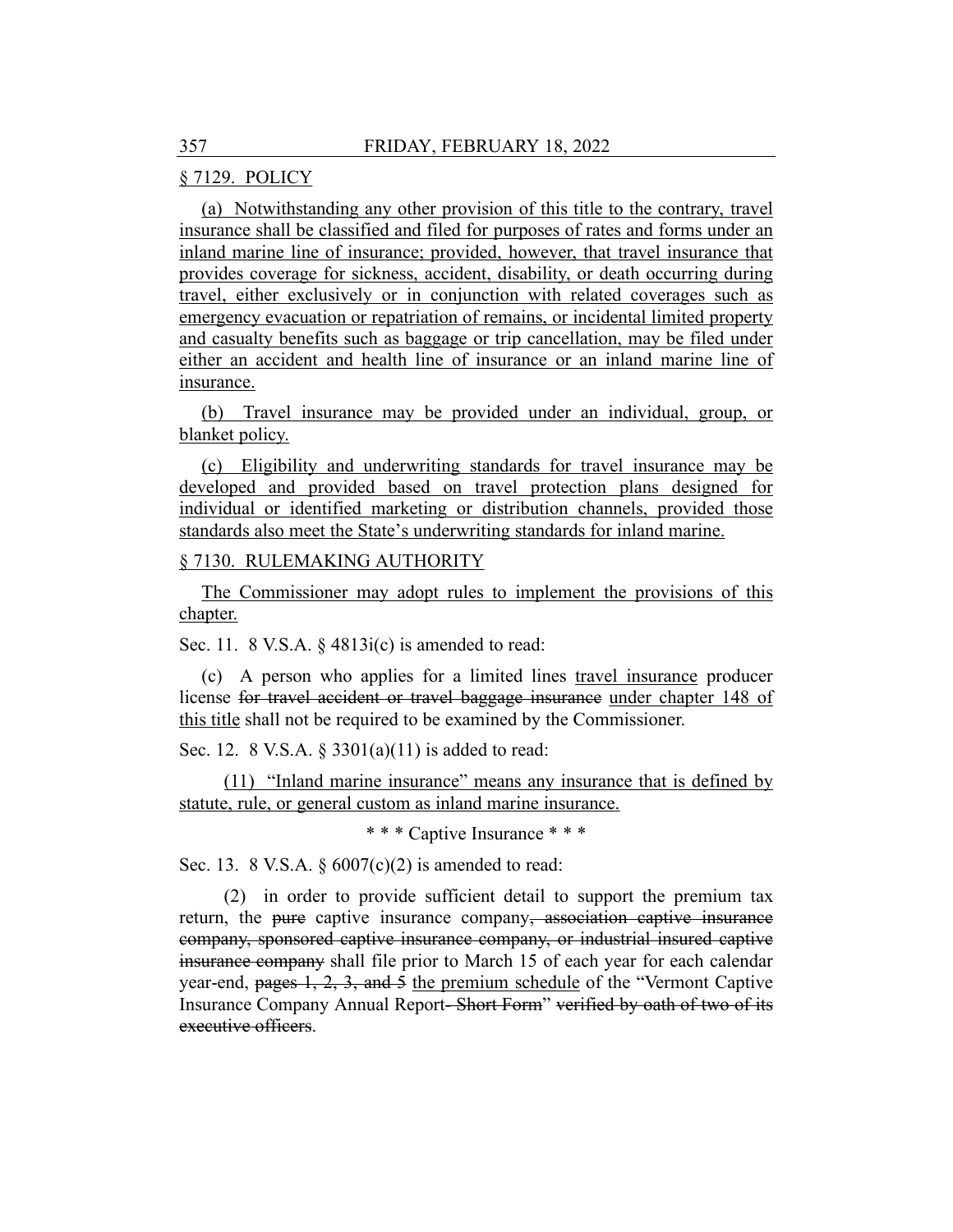#### Sec. 14. 8 V.S.A. § 6038 is amended to read:

## § 6038. DELINQUENCY OF SPONSORED CAPTIVE INSURANCE

#### **COMPANIES**

(a) Except as otherwise provided in this section, the provisions of chapter 145 of this title shall apply in full to a sponsored captive insurance company and to each of its protected cells.

(b) Upon any order of supervision, rehabilitation, or liquidation of a sponsored captive insurance company or any of its protected cells, the receiver shall manage the assets and liabilities of the sponsored captive insurance company or any of its protected cells pursuant to the provisions of this subchapter.

(c) Notwithstanding the provisions of chapter 145 of this title to the contrary:

(1) In connection with the conservation, rehabilitation, or liquidation of a sponsored captive insurance company or any of its protected cells, the assets and liabilities of a protected cell shall at all times be kept separate from, and shall not be commingled with, those of other protected cells and the sponsored captive insurance company.

(2) The assets of a protected cell may not be used to pay any expenses or claims other than those attributable to such protected cell.

(3) Unless the sponsor consents and the Commissioner has granted prior written approval, the assets of the sponsored captive insurance company's general account shall not be used to pay any expenses or claims attributable solely to a protected cell or protected cells of the sponsored captive insurance company. In the event that the assets of the sponsored captive insurance company's general account are used to pay expenses or claims attributable solely to a protected cell or protected cells of the sponsored captive insurance company, the sponsor is not required to contribute additional capital and surplus to the sponsored captive insurance company's general account, notwithstanding the provisions of section 6004 of this title.

(4) A sponsored captive insurance company's capital and surplus shall at all times be available to pay any expenses of or claims against the sponsored captive insurance company.

(d) Notwithstanding the provisions of chapter 145 of this title or any other provision of law to the contrary, and, in addition to the provisions of this section, in the event of an insolvency of a sponsored captive insurance company or any of its protected cells where the Commissioner determines that one or more protected cells remain solvent, the Commissioner may separate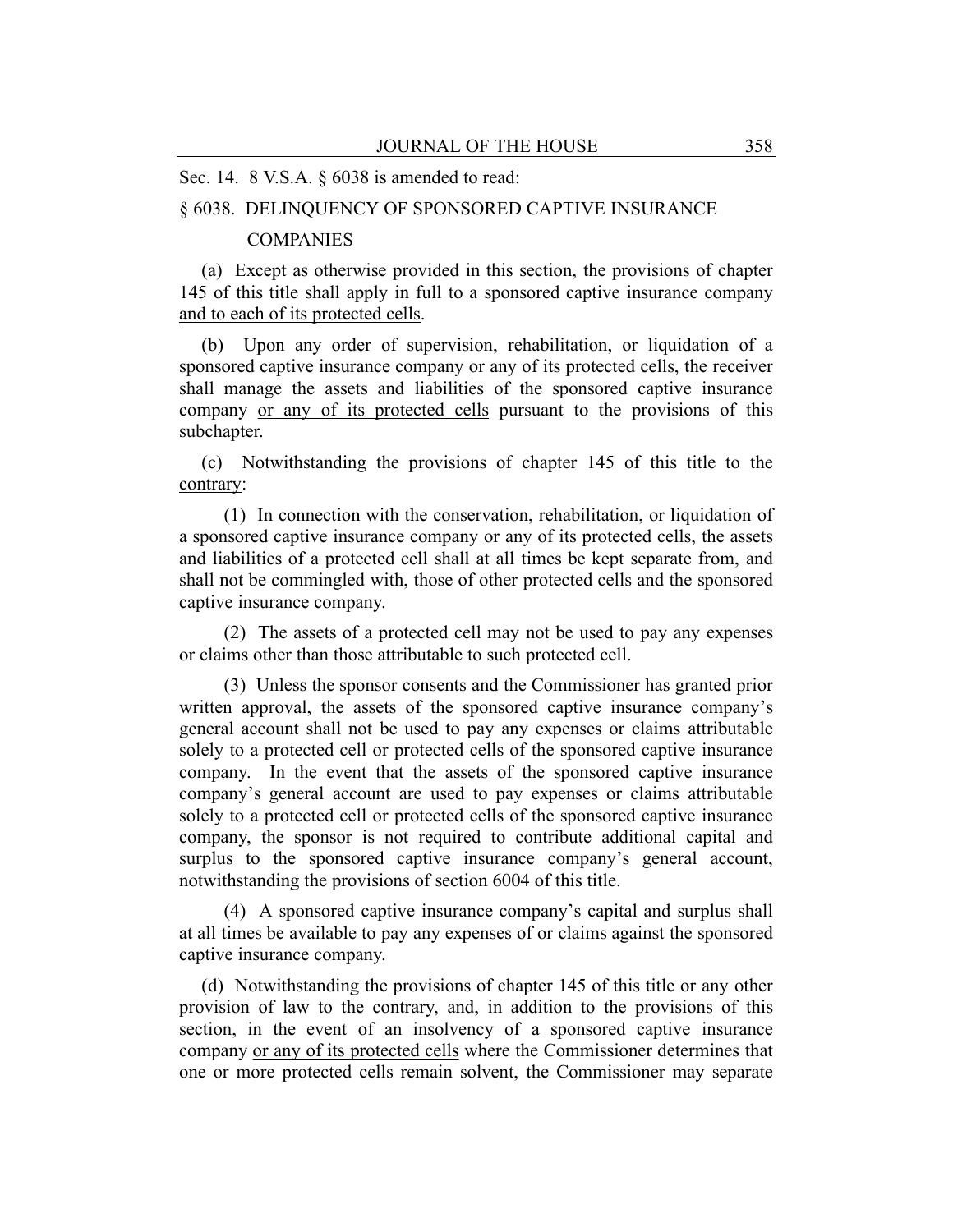such cells from the sponsored captive insurance company and, on application of the sponsor, may allow for the conversion of such protected cells into one or more new or existing sponsored captive insurance companies, or one or more other captive insurance companies, pursuant to a plan or plans of operation approved by the Commissioner.

(e) Notwithstanding the provisions of chapter 145 of this title or any other provision of law to the contrary, and in addition to the provisions of this section, in the event of an insolvency of one or more protected cells of a sponsored captive insurance company, the Commissioner may separate such cell or cells from the sponsored captive insurance company and may allow for the conversion of such protected cell or cells into one or more new or existing sponsored captive insurance companies, or one or more other captive insurance companies, pursuant to a plan or plans of operation approved by the Commissioner.

Sec. 15. 8 V.S.A. § 6032(7)(C) is amended to read:

(C) that insures the risks only of its participants or, subject to Commissioner approval, other parties unaffiliated with a participant, through separate participant contracts; and

Sec. 16. 8 V.S.A. § 6034 is amended to read:

§ 6034. PROTECTED CELLS

\* \* \*

(7) Each sponsored captive insurance company shall annually file with the Commissioner such financial reports as the Commissioner shall require, which shall include accounting statements detailing the financial experience of each protected cell.

 $(8)(7)$  Each sponsored captive insurance company shall notify the Commissioner in writing within 10 business days of any protected cell that is insolvent or otherwise unable to meet its claim or expense obligations.

 $(9)(8)$  No participant contract shall take effect without the Commissioner's prior written approval, and the addition of each new protected cell and withdrawal of any participant or termination of any existing protected cell shall constitute a change in the business plan requiring the Commissioner's prior written approval.

 $(10)(9)$  If required by the Commissioner, in his or her discretion, the business written by a sponsored captive, with respect to each cell, shall be:

(A) Fronted by an insurance company licensed under the laws of any state.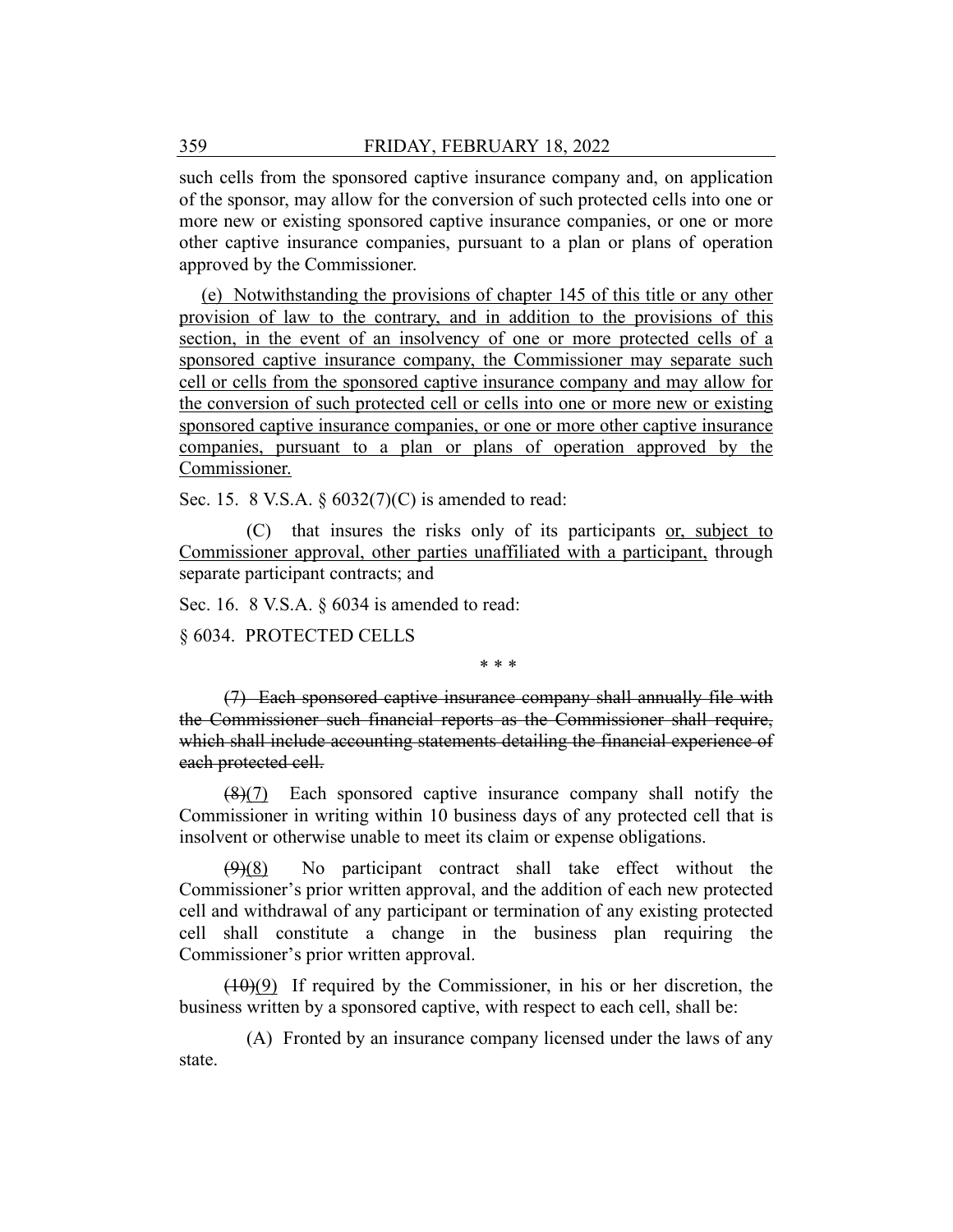(B) Reinsured by a reinsurer authorized or approved by the State of Vermont.

(C) Secured by a trust fund in the United States for the benefit of policyholders and claimants or funded by an irrevocable letter of credit or other arrangement that is acceptable to the Commissioner. The Commissioner may require the sponsored captive to increase the funding of any security arrangement established under this subdivision. If the form of security is a letter of credit, the letter of credit must be issued or confirmed by a bank approved by the Commissioner. A trust maintained pursuant to this subdivision shall be established in a form and upon such terms approved by the Commissioner.

Sec. 17. 8 V.S.A. § 6034f is added to read:

#### § 6034f. ANNUAL REPORT; BOOKS AND RECORDS

(a) For purposes of subsection 6007(b) of this chapter:

(1) Each sponsored captive insurance company shall annually file with the Commissioner such financial reports as the Commissioner requires, which shall include accounting statements detailing the financial experience of each protected cell.

(2) Unless otherwise approved in advance by the Commissioner, a sponsored captive insurance company shall maintain its books, records, documents, accounts, vouchers, and agreements in this State. A sponsored captive insurance company shall make its books, records, documents, accounts, vouchers, and agreements available for inspection by the Commissioner at any time. A sponsored captive insurance company shall keep its books and records in such manner that its financial condition, affairs, and operations can be readily ascertained and so that the Commissioner may readily verify its financial statements and determine its compliance with this chapter.

(3) Unless otherwise approved in advance by the Commissioner, all original books, records, documents, accounts, vouchers, and agreements shall be preserved and kept available in this State for the purpose of examination and inspection and until such time as the Commissioner approves the destruction or other disposition of such books, records, documents, accounts, vouchers, and agreements. If the Commissioner approves the keeping of the items listed in this subdivision outside this State, the sponsored captive insurance company shall maintain in this State a complete and true copy of each such original. Books, records, documents, accounts, vouchers, and agreements may be photographed, reproduced on film, or stored and reproduced electronically.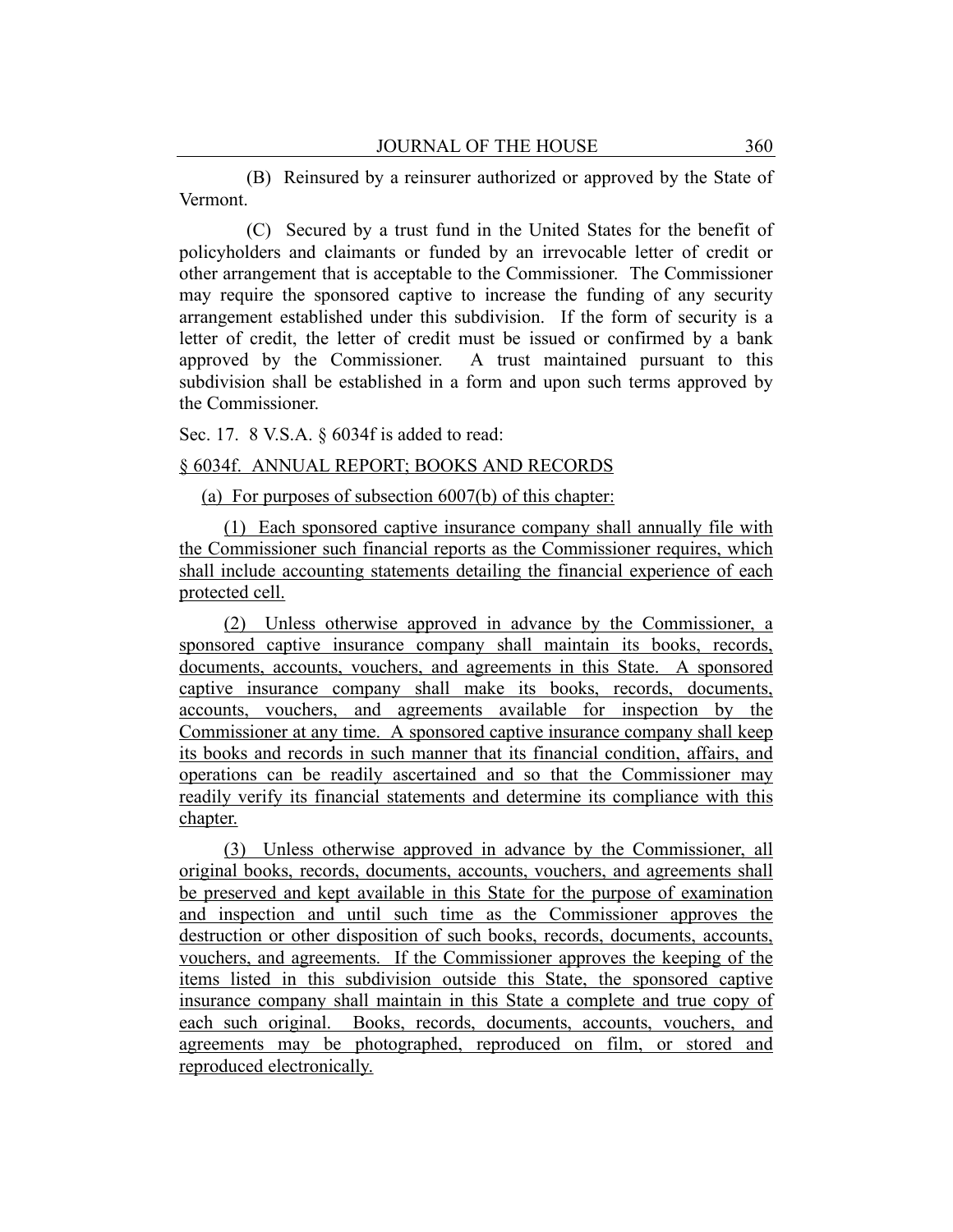Sec. 18. 8 V.S.A. § 6002(a) is amended to read:

(a) Any captive insurance company, when permitted by its articles of association, charter, or other organizational document, may apply to the Commissioner for a license to do any and all insurance comprised in subdivisions  $3301(a)(1)$ ,  $(2)$ ,  $(3)(A)-(C)$ ,  $(E)-(Q)$ , and  $(4)-(9)$  of this title and may grant annuity contracts as defined in section 3717 of this title, and may accept or transfer risk by means of a parametric contract; provided, however, that:

\* \* \*

(10) Any captive insurance company that transfers risk by means of a parametric contract shall comply with all applicable State and federal laws and regulations. As used in this subdivision, "parametric contract" means a contract to make a payment upon the occurrence of one or more specified triggering events without proof of loss or obligation to indemnify. A parametric contract is not an insurance contract.

Sec. 19. 8 V.S.A. § 6006a(b) is amended to read:

(b) When such merger or consolidation has been effected as provided in this section:

\* \* \*

\* \* \* Vermont Insurance Data Security Law \* \* \*

Sec. 20. 8 V.S.A. § 4728 is added to read:

## § 4728. INSURANCE DATA SECURITY

(a) Title. This section shall be known and may be cited as the "Vermont Insurance Data Security Law."

(b) Construction.

(1) Notwithstanding any other provision of law, this section establishes the exclusive State standards applicable to licensees for data security and for the investigation of a cybersecurity event.

(2) This section shall not be construed to change any aspect of the Security Breach Notice Act, 9 V.S.A. § 2435.

(3) This section may not be construed to create or imply a private cause of action for violation of its provisions, nor may it be construed to curtail a private cause of action which would otherwise exist in the absence of this section.

(4) A licensee in compliance with N.Y. Comp. Codes R. & Regs. Title 23, section 500, Cybersecurity Requirements for Financial Services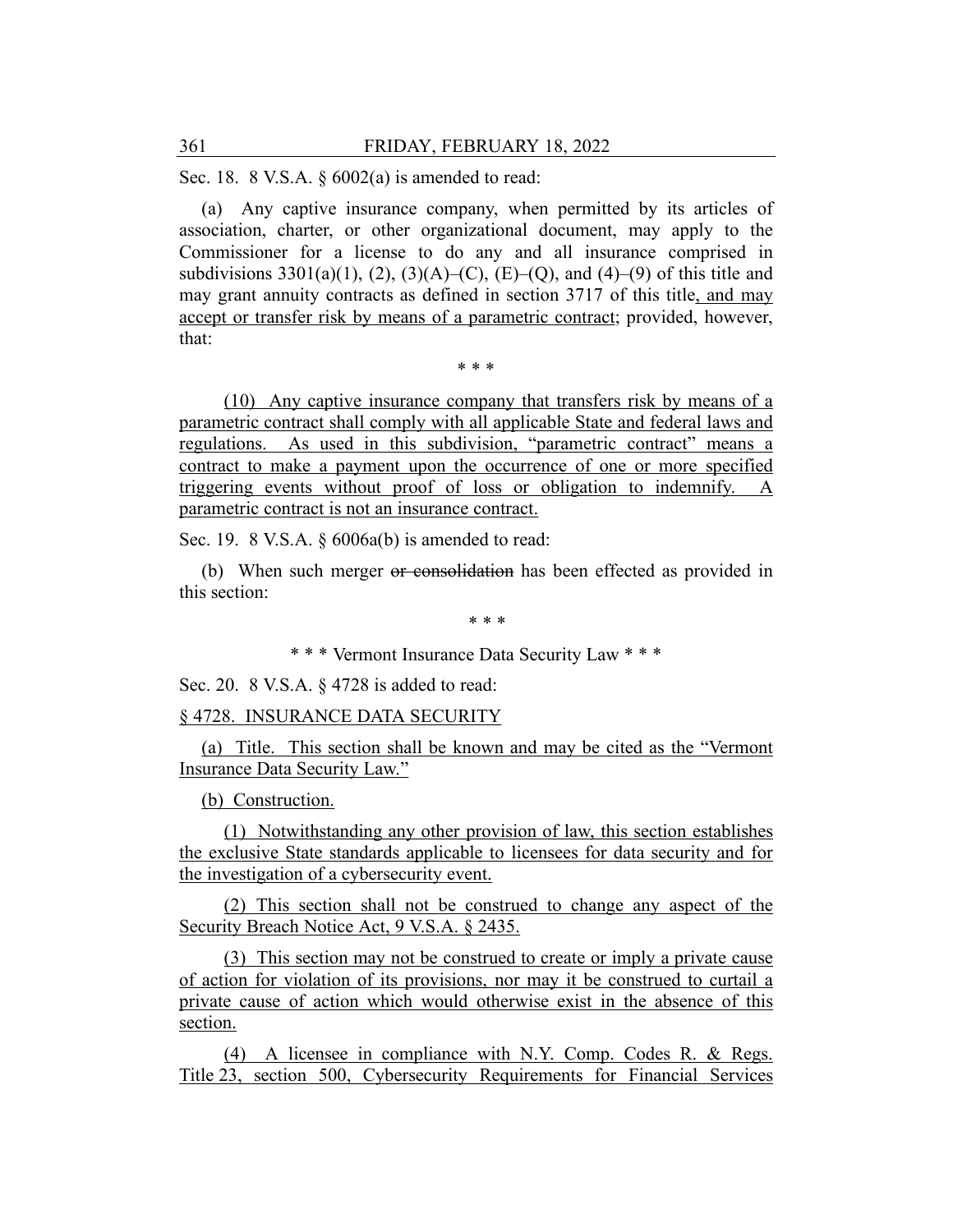Companies, effective March 1, 2017, shall be considered to meet the requirements of this section, provided that the licensee submits a written statement to the Commissioner certifying such compliance.

(c) Definitions. As used in this section:

(1) "Authorized person" means a person known to and screened by the licensee and determined to be necessary and appropriate to have access to the nonpublic information held by the licensee and its information systems.

(2) "Consumer" means an individual, including but not limited to an applicant, policyholder, insured, beneficiary, claimant, or certificate holder, who is a resident of this State and whose nonpublic information is in a licensee's possession, custody, or control.

(3) "Cybersecurity event" means an event resulting in unauthorized access to or disruption or misuse of an information system or nonpublic information stored on such information system. The term "cybersecurity event" does not include:

(A) the unauthorized acquisition of encrypted nonpublic information if the encryption, process, or key is not also acquired, released, or used without authorization; or

(B) an event with regard to which the licensee has determined that the nonpublic information accessed by an unauthorized person has not been used or released and has been returned or destroyed.

(4) "Encrypted" means the transformation of data into a form that results in a low probability of assigning meaning without the use of a protective process or key.

(5) "Information security program" means the administrative, technical, and physical safeguards that a licensee uses to access, collect, distribute, process, protect, store, use, transmit, dispose of, or otherwise handle nonpublic information.

(6) "Information system" means a discrete set of electronic information resources organized for the collection, processing, maintenance, use, sharing, dissemination, or disposition of electronic information, as well as any specialized system such as an industrial/process controls system, telephone switching and private branch exchange system, or environmental control system.

(7) "Licensee" means a person licensed, authorized to operate, or registered or required to be licensed, authorized, or registered pursuant to the insurance laws of this State, but shall not include: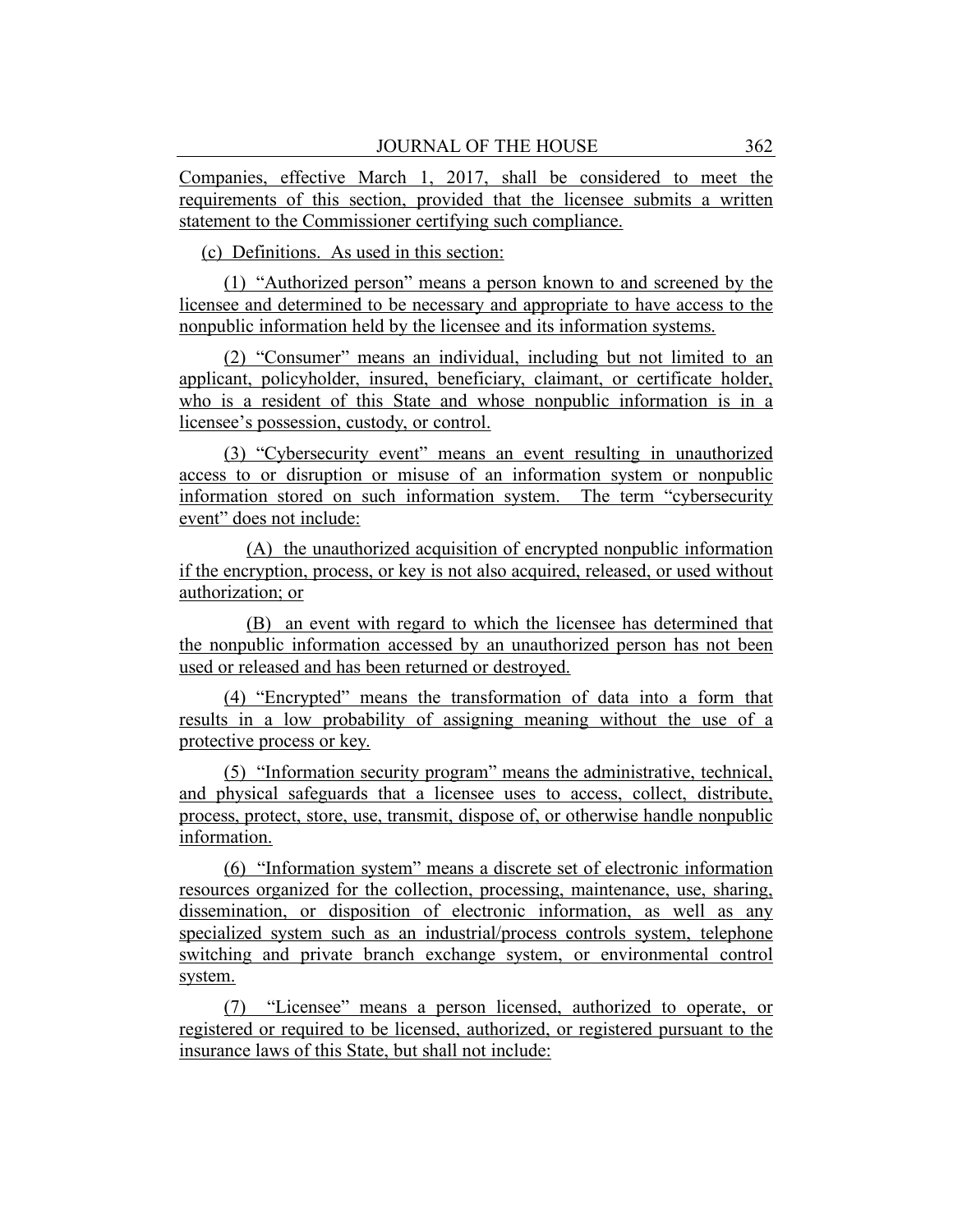(A) a captive insurance company;

(B) a purchasing group or risk retention group chartered; or

(C) a licensee domiciled in a jurisdiction other than this State or a person that is acting as an assuming insurer for a licensee domiciled in this State.

(8) "Multi-factor authentication" means authentication through verification of at least two of the following types of authentication factors:

(A) a knowledge factor, such as a password;

(B) a possession factor, such as a token or text message on a mobile phone; or

(C) an inherence factor, such as a biometric characteristic.

(9) "Nonpublic information" means information that is not publicly available information and is:

(A) business-related information of a licensee, the tampering with which, or unauthorized disclosure, access, or use of which would cause a material adverse impact to the business, operations, or security of the licensee;

(B) information concerning a consumer that, because of name, number, personal mark, or other identifier, can be used to identify such consumer, in combination with any one or more of the following data elements:

(i) Social Security number;

(ii) driver's license number or nondriver identification card number;

(iii) individual taxpayer identification number;

(iv) passport number;

(v) military identification card number;

(vi) financial account number or credit or debit card number;

(vii) security code, access code, or password that would permit access to a consumer's financial account; or

(viii) biometric record;

(C) information or data, except age or gender, in any form or medium created by or derived from a health care provider or a consumer, that relates to: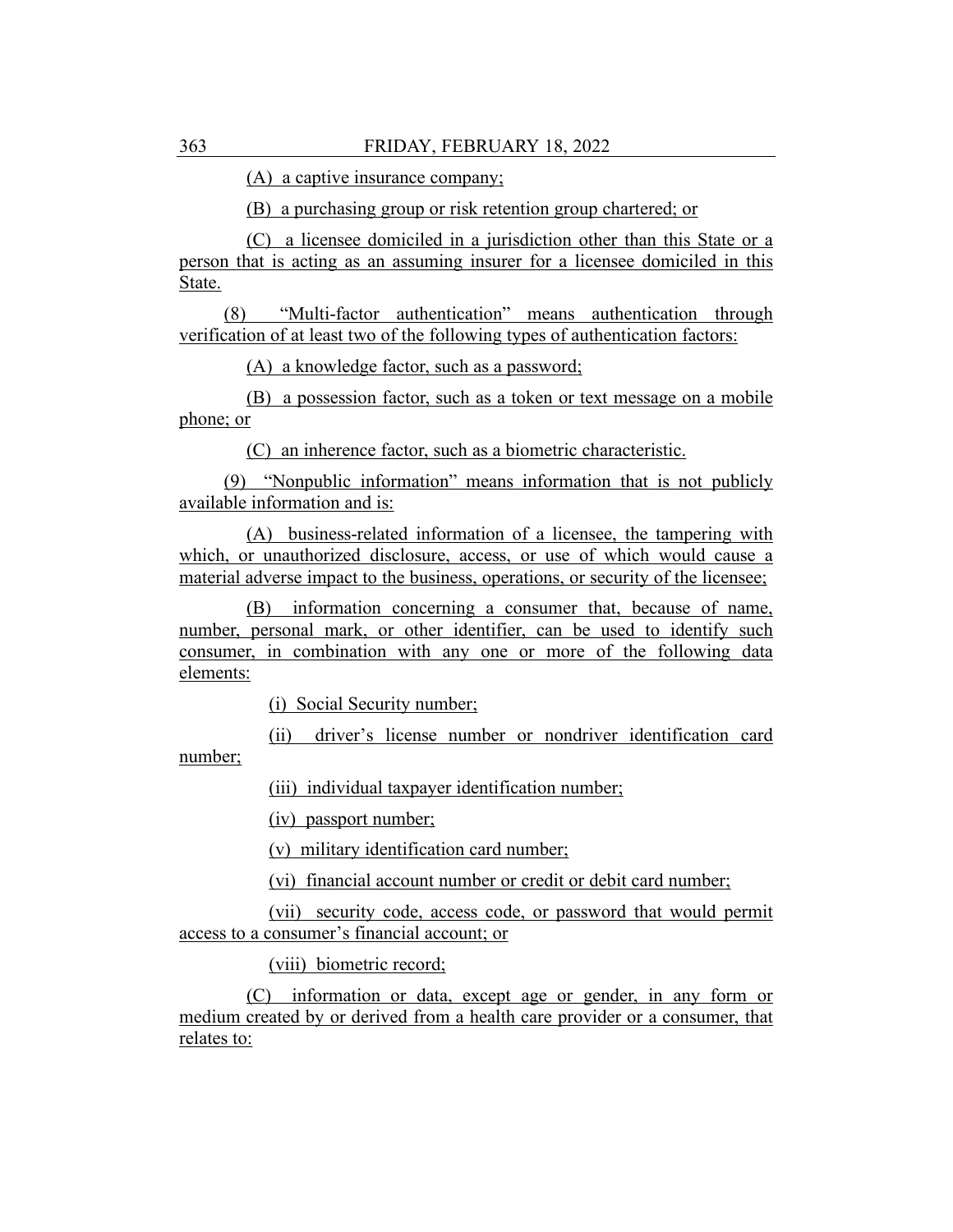(i) the past, present, or future physical, mental, or behavioral health or condition of any consumer or a member of the consumer's family;

(ii) the provision of health care to any consumer; or

(iii) payment for the provision of health care to any consumer.

(10)(A) "Publicly available information" means information that a licensee has a reasonable basis to believe is lawfully made available to the general public from federal, state, or local government records, widely distributed media, or disclosures to the general public that are required to be made by federal, state, or local law.

(B) As used in this subdivision, a licensee has a "reasonable basis to believe" that information is lawfully made available to the general public if the licensee has taken steps to determine:

(i) that the information is of the type that is available to the general public; and

(ii) whether a consumer can direct that the information not be made available to the general public and, if so, that the consumer has not done so.

(11) "Risk assessment" means the risk assessment that each licensee is required to conduct under subdivision (d)(3) of this section.

(12) "Third-party service provider" means a person, not otherwise defined as a licensee, that contracts with a licensee to maintain, process, or store nonpublic information or is otherwise permitted access to nonpublic information through its provision of services to the licensee.

(d) Information Security Program.

(1) Commensurate with the size and complexity of the licensee, the nature and scope of the licensee's activities, including its use of third-party service providers, and the sensitivity of the nonpublic information used by the licensee or in the licensee's possession, custody, or control, each licensee shall develop, implement, and maintain a comprehensive written information security program that is based on the licensee's risk assessment and contains administrative, technical, and physical safeguards for the protection of nonpublic information and the licensee's information system.

(2) A licensee's information security program shall be designed to:

(A) protect the security and confidentiality of nonpublic information and the security of the information system;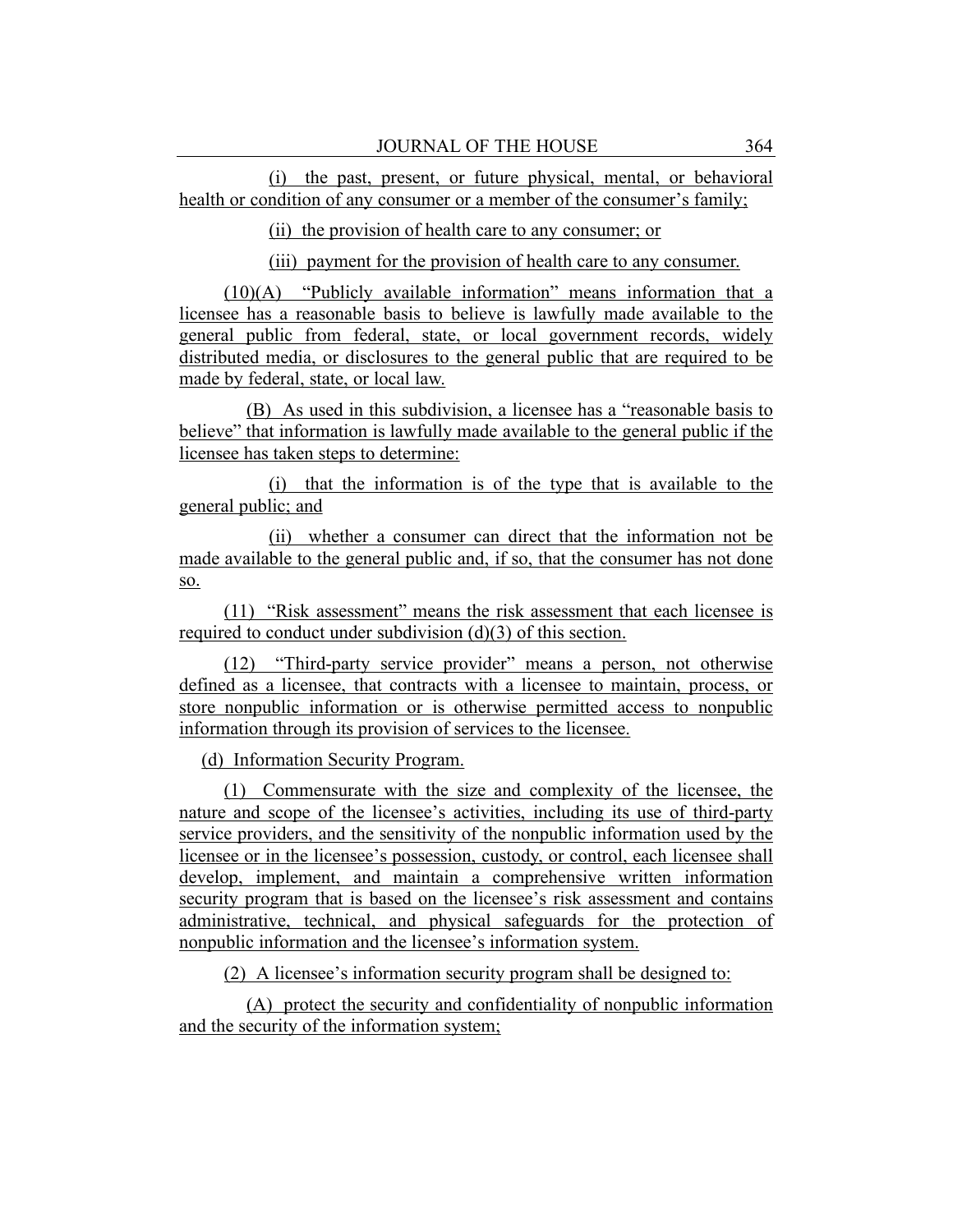(B) protect against any threats or hazards to the security or integrity of nonpublic information and the information system;

(C) protect against unauthorized access to or use of nonpublic information and minimize the likelihood of harm to any consumer; and

(D) define and periodically reevaluate a schedule for retention of nonpublic information and a mechanism for its destruction when no longer needed.

(3) The licensee shall:

(A) designate one or more employees, an affiliate, or an outside vendor designated to act on behalf of the licensee to be responsible for the information security program;

(B) identify reasonably foreseeable internal or external threats that could result in unauthorized access, transmission, disclosure, misuse, alteration, or destruction of nonpublic information, including the security of information systems and nonpublic information that are accessible to or held by third-party service providers;

(C) assess the likelihood and potential damage of these threats, taking into consideration the sensitivity of the nonpublic information;

(D) assess the sufficiency of policies, procedures, information systems, and other safeguards in place to manage these threats, including consideration of threats in each relevant area of the licensee's operations, including:

(i) employee training and management;

(ii) information systems, including network and software design, as well as information classification, governance, processing, storage, transmission, and disposal; and

(iii) detecting, preventing, and responding to attacks, intrusions, or other systems failures; and

(E) implement information safeguards to manage the threats identified in its ongoing assessment and, not less than annually, assess the effectiveness of the safeguards' key controls, systems, and procedures.

(4) Based on its risk assessment, the licensee shall:

(A) Design its information security program to mitigate the identified risks, commensurate with the size and complexity of the licensee, the nature and scope of the licensee's activities, including its use of third-party service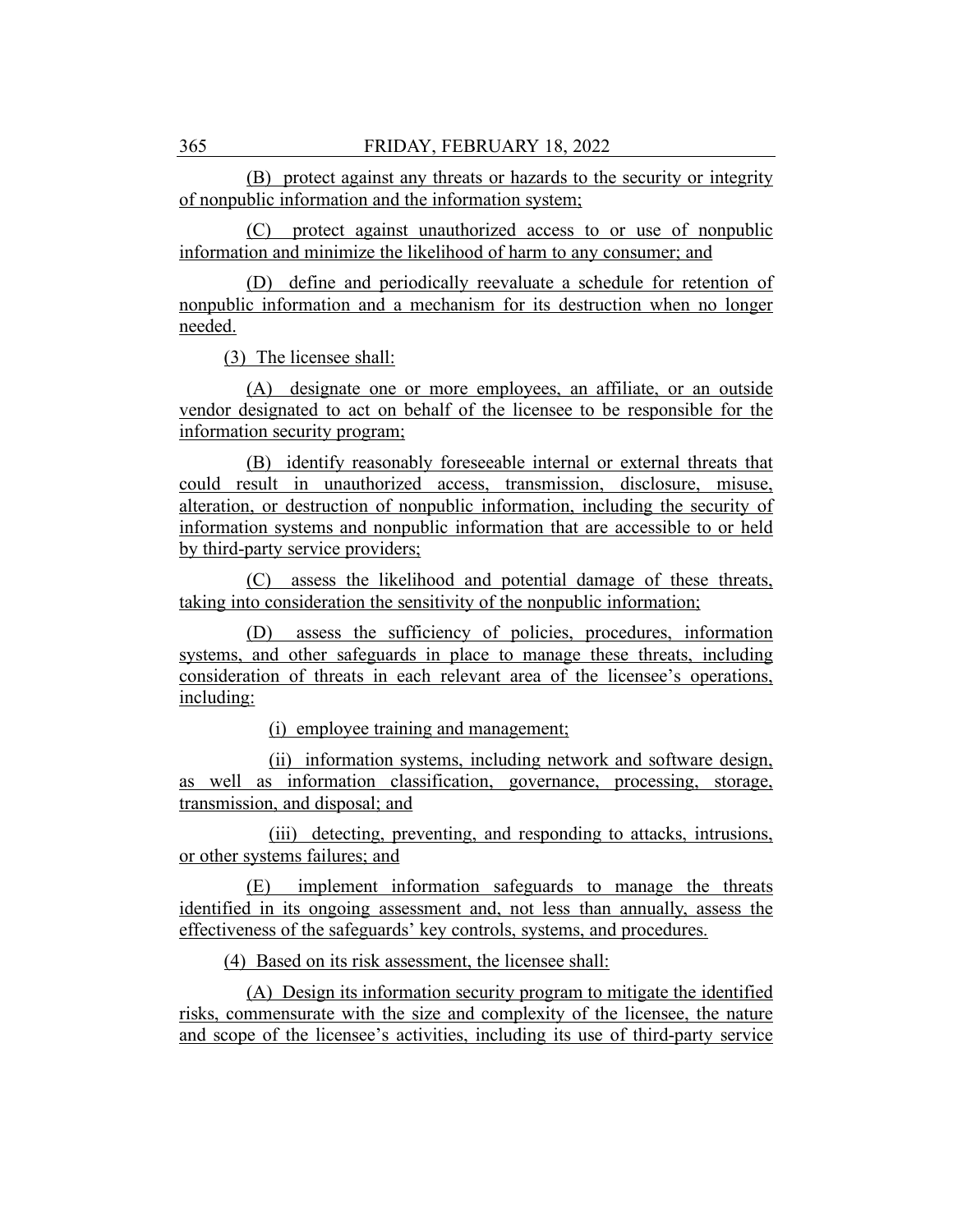providers, and the sensitivity of the nonpublic information used by the licensee or in the licensee's possession, custody, or control.

(B) Determine which security measures listed below are appropriate and implement such security measures:

(i) place access controls on information systems, including controls to authenticate and permit access only to authorized persons to protect against the unauthorized acquisition of nonpublic information;

(ii) identify and manage the data, personnel, devices, systems, and facilities that enable the organization to achieve business purposes in accordance with their relative importance to business objectives and the organization's risk strategy;

(iii) restrict physical access to nonpublic information to authorized persons only;

(iv) protect by encryption or other appropriate means all nonpublic information while being transmitted over an external network and all nonpublic information stored on a laptop computer or other portable computing or storage device or media;

(v) adopt secure development practices for in-house developed applications utilized by the licensee and procedures for evaluating, assessing, or testing the security of externally developed applications utilized by the licensee;

(vi) modify the information system in accordance with the licensee's information security program;

(vii) utilize effective controls, which may include multi-factor authentication procedures, for any individual accessing nonpublic information;

(viii) regularly test and monitor systems and procedures to detect actual and attempted attacks on or intrusions into information systems;

(ix) include audit trails within the information security program designed to detect and respond to cybersecurity events and reconstruct material financial transactions sufficient to support normal operations and obligations of the licensee;

(x) implement measures to protect against destruction, loss, or damage of nonpublic information due to environmental hazards, such as fire and water damage or other catastrophes or technological failures; and

(xi) develop, implement, and maintain procedures for the secure disposal of nonpublic information in any format.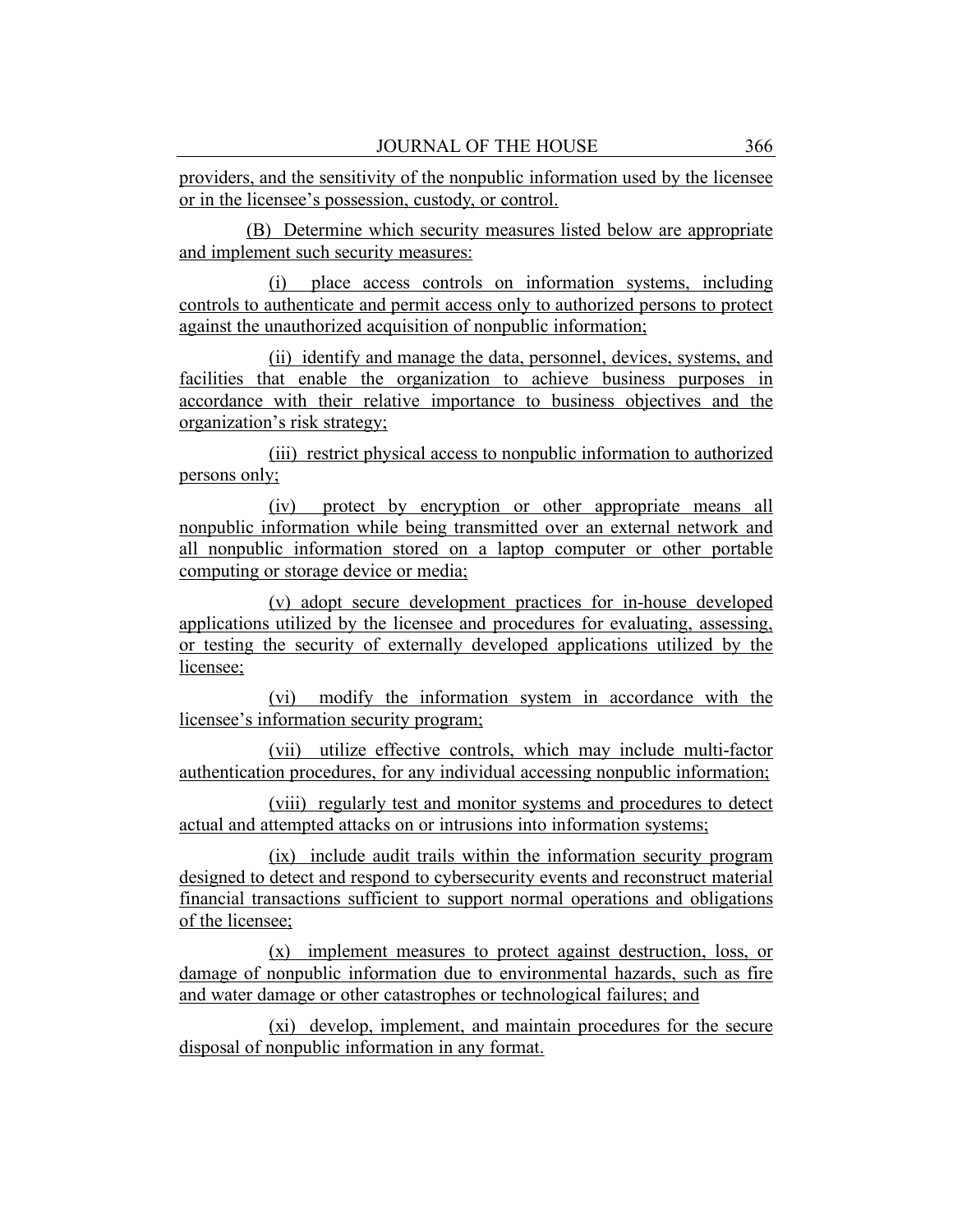(C) Include cybersecurity risks in the licensee's enterprise risk management process.

(D) Stay informed regarding emerging threats and vulnerabilities and utilize reasonable security measures when sharing information relative to the character of the sharing and the type of information shared.

(E) Provide its personnel with cybersecurity awareness training that is updated as necessary to reflect risks identified by the licensee in the risk assessment.

(5)(A) If the licensee has a board of directors, the board or an appropriate committee of the board shall, at a minimum:

(i) require the licensee's executive management or its delegates to develop, implement, and maintain the licensee's information security program;

(ii) require the licensee's executive management or its delegates to report in writing at least annually the following information:

(I) the overall status of the information security program and the licensee's compliance with this section; and

(II) material matters related to the information security program, addressing issues such as risk assessment; risk management and control decisions; third-party service provider arrangements; results of testing, cybersecurity events, or violations and management's responses thereto; and recommendations for changes in the information security program.

(B) If executive management delegates any of its responsibilities under subsection (d) of this section, it shall oversee the development, implementation, and maintenance of the licensee's information security program prepared by the delegate or delegates and shall receive a report from the delegate or delegates complying with the requirements of the report to the board of directors.

(6)(A) A licensee shall exercise due diligence in selecting its third-party service provider.

(B) A licensee shall require a third-party service provider to implement appropriate administrative, technical, and physical measures to protect and secure the information systems and nonpublic information that are accessible to or held by the third-party service provider.

(7) A licensee shall monitor, evaluate, and adjust, as appropriate, the information security program consistent with any relevant changes in technology, the sensitivity of its nonpublic information, internal or external threats to information, and the licensee's own changing business arrangements,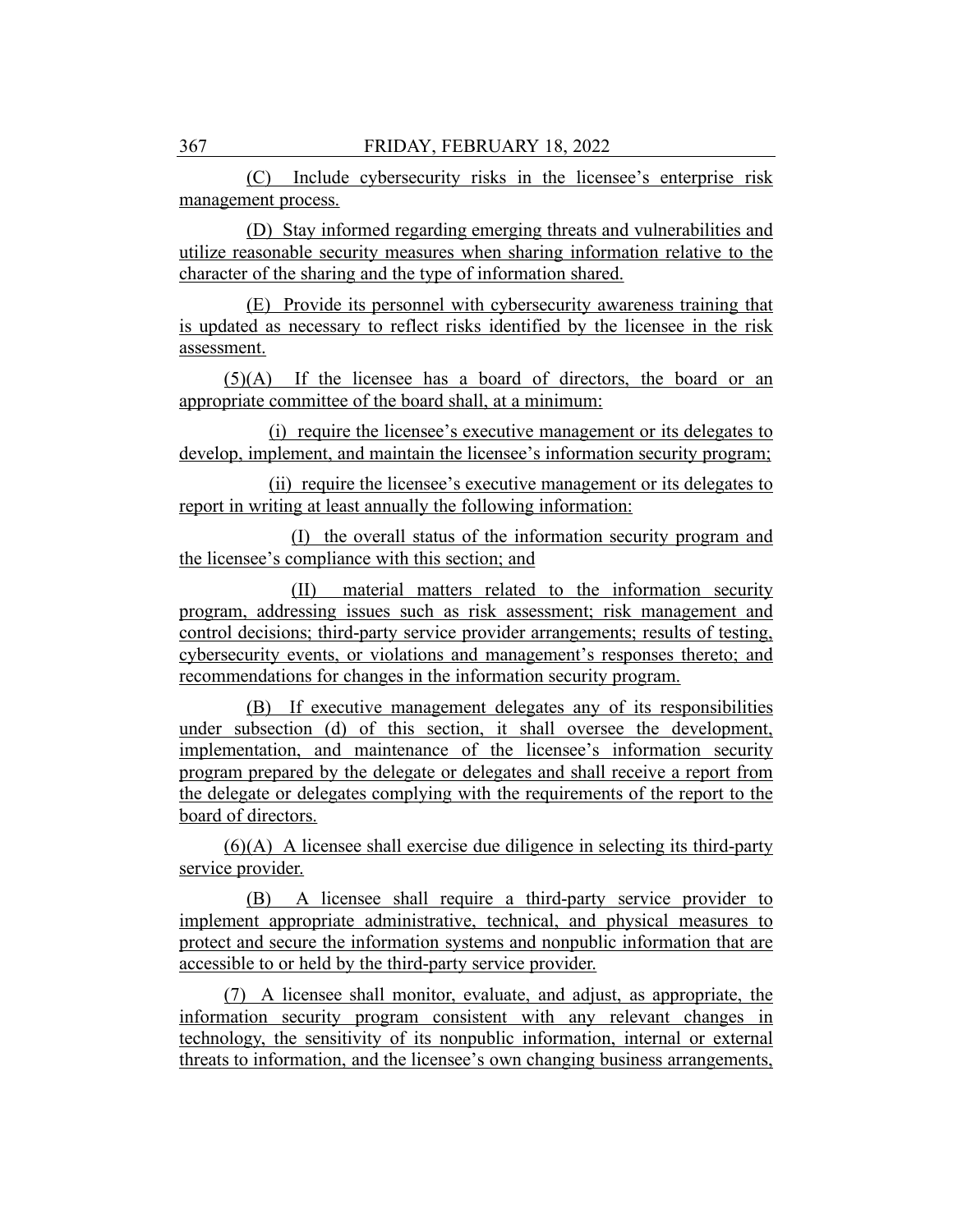such as mergers and acquisitions, alliances and joint ventures, outsourcing arrangements, and changes to information systems.

(8)(A) As part of its information security program, a licensee shall establish a written incident response plan designed to promptly respond to and recover from any cybersecurity event that compromises the confidentiality, integrity, or availability of nonpublic information in its possession; the licensee's information systems; or the continuing functionality of any aspect of the licensee's business or operations.

(B) The incident response plan shall address the following areas:

(i) the internal process for responding to a cybersecurity event;

(ii) the goals of the incident response plan;

(iii) the definition of clear roles, responsibilities, and levels of decision-making authority;

(iv) external and internal communications and information sharing;

(v) identification of requirements for the remediation of any identified weaknesses in information systems and associated controls;

(vi) documentation and reporting regarding cybersecurity events and related incident response activities; and

(vii) the evaluation and revision as necessary of the incident response plan following a cybersecurity event.

(9) Annually, each insurer domiciled in this State shall submit to the Commissioner a written statement on or before April 15, certifying that the insurer is compliant with the requirements established in subsection (d) of this section. Each insurer shall maintain for examination by the Commissioner all records, schedules, and data supporting this certificate for a period of five years. To the extent an insurer has identified areas, systems, or processes that require material improvement, updating, or redesign, the insurer shall document the identification and the remedial efforts planned and underway to address such areas, systems, or processes. Such documentation shall be available for inspection by the Commissioner.

(e) Investigation of a Cybersecurity Event.

(1) If the licensee learns that a cybersecurity event has or may have occurred, the licensee or an outside vendor or service provider, or both, designated to act on behalf of the licensee shall conduct a prompt investigation.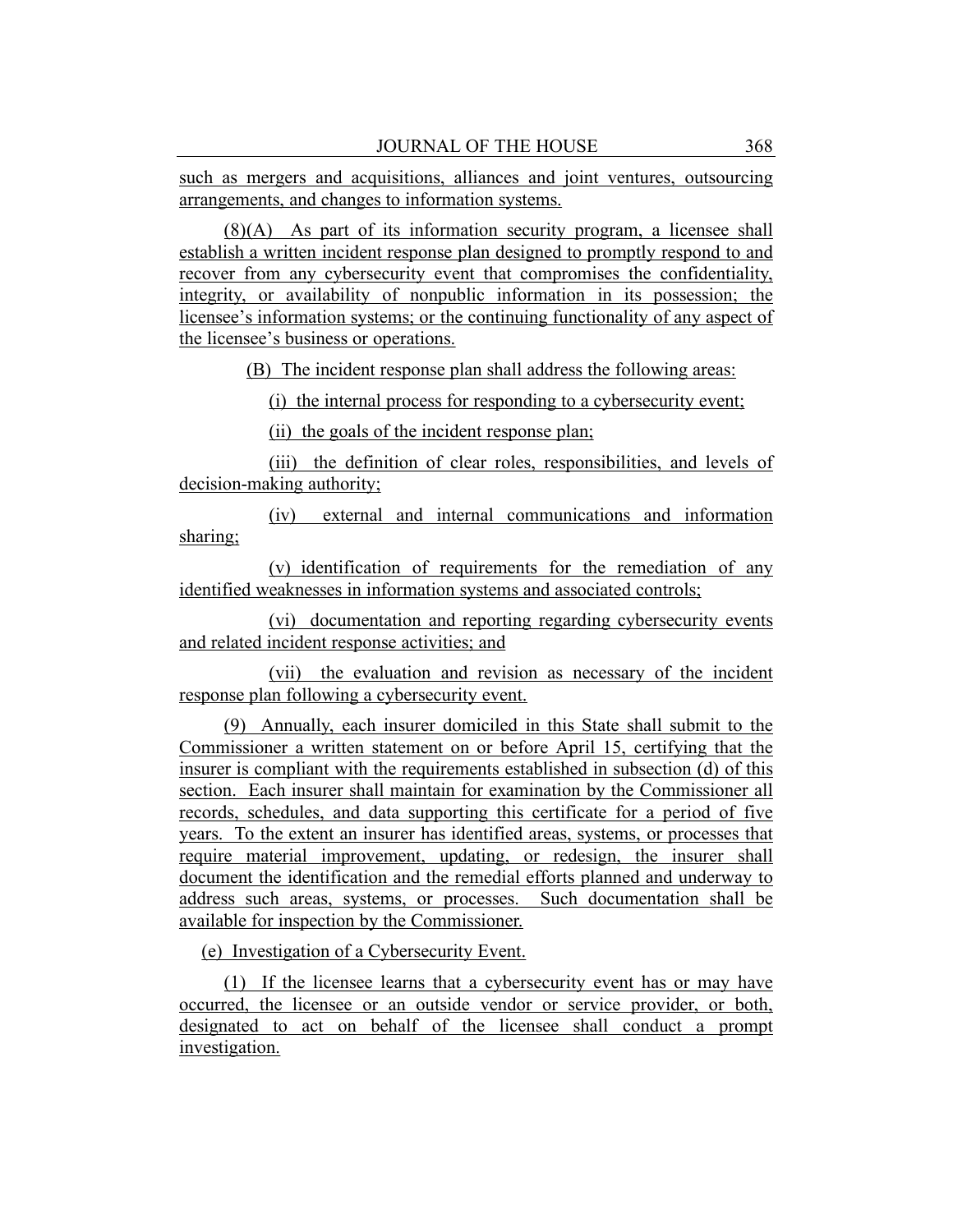(2) During the investigation, the licensee or an outside vendor or service provider, or both, designated to act on behalf of the licensee shall, at a minimum, make the best effort to:

(A) determine whether a cybersecurity event has occurred;

(B) assess the nature and scope of the cybersecurity event;

(C) identify any nonpublic information that may have been involved in the cybersecurity event; and

(D) perform or oversee reasonable measures to restore the security of the information systems compromised in the cybersecurity event in order to prevent further unauthorized acquisition, release, or use of nonpublic information in the licensee's possession, custody, or control.

(3) The licensee shall maintain records concerning all cybersecurity events for a period of at least five years from the date of the cybersecurity event and shall produce those records upon demand of the Commissioner.

#### (f) Power of Commissioner.

(1) The Commissioner shall have power to examine and investigate into the affairs of any licensee to determine whether the licensee has been or is engaged in any conduct in violation of this section. This power is in addition to the powers the Commissioner has under section 4726 of this title and 9 V.S.A. § 2435(h)(2). Any such investigation or examination shall be conducted pursuant to section 4726 of this title.

(2) Whenever the Commissioner has reason to believe that a licensee has been or is engaged in conduct in this State that violates this section, the Commissioner may take action that is necessary or appropriate to enforce the provisions of this section.

(g) Confidentiality.

(1) Any documents, materials or other information in the control or possession of the Commissioner that are furnished by a licensee or an employee or agent thereof acting on behalf of the licensee pursuant to subdivision (d)(8) of this section, or that are obtained by the Commissioner in an investigation or examination pursuant to subsection (f) of this section, shall be confidential by law and privileged, shall not be subject to 1 V.S.A. §§ 315– 320, shall not be subject to subpoena, and shall not be subject to discovery or admissible in evidence in any private civil action. However, the Commissioner is authorized to use the documents, materials, or other information in the furtherance of any regulatory or legal action brought as a part of the Commissioner's duties.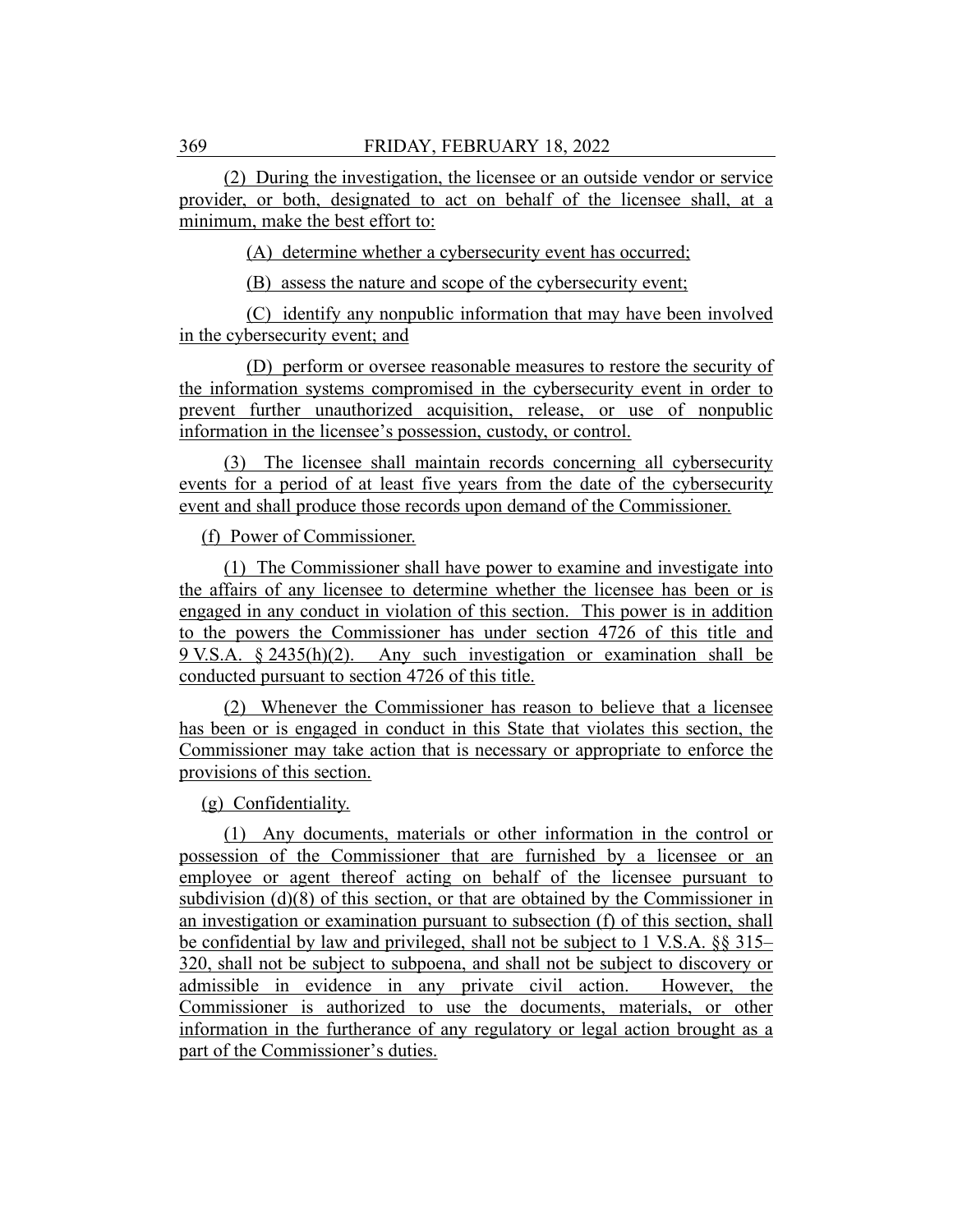(2) Neither the Commissioner nor any person who received documents, materials, or other information while acting under the authority of the Commissioner shall be permitted or required to testify in any private civil action concerning any confidential documents, materials, or information subject to subdivision  $(g)(1)$  of this section.

(3) To assist in the performance of the Commissioner's duties under this section, the Commissioner may:

(A) share documents, materials, or other information, including confidential and privileged documents, materials, or information subject to subdivision  $(g)(1)$  of this section, with other state, federal, and international regulatory agencies, the National Association of Insurance Commissioners, its affiliates or subsidiaries, and state, federal, and international law enforcement authorities, provided that the recipient agrees in writing to maintain the confidentiality and privileged status of the document, material, or other information shared;

(B) receive documents, materials, or information, including otherwise confidential and privileged documents, materials, or information, from the National Association of Insurance Commissioners, its affiliates or subsidiaries, and from regulatory and law enforcement officials of other foreign or domestic jurisdictions, and shall maintain as confidential or privileged any document, material, or information received with notice or the understanding that it is confidential or privileged under the laws of the jurisdiction that is the source of the document, material, or information;

(C) share documents, materials, or other information subject to subdivision  $(g)(1)$  of this section with a third-party consultant or vendor, provided that the consultant agrees in writing to maintain the confidentiality and privileged status of the document, material, or other information shared; and

(D) enter into agreements governing the sharing and use of information consistent with this subsection.

(4) No waiver of any applicable privilege or claim of confidentiality in any document, material, or information shall occur as a result of its disclosure to the Commissioner under this section or as a result of sharing as authorized in subdivision  $(g)(3)$  of this section.

(5) Nothing in this section shall prohibit the Commissioner from releasing final adjudicated actions that are open to public inspection pursuant to 1 V.S.A. §§ 315–320 to a database or other clearinghouse service maintained by the National Association of Insurance Commissioners or its affiliates or subsidiaries.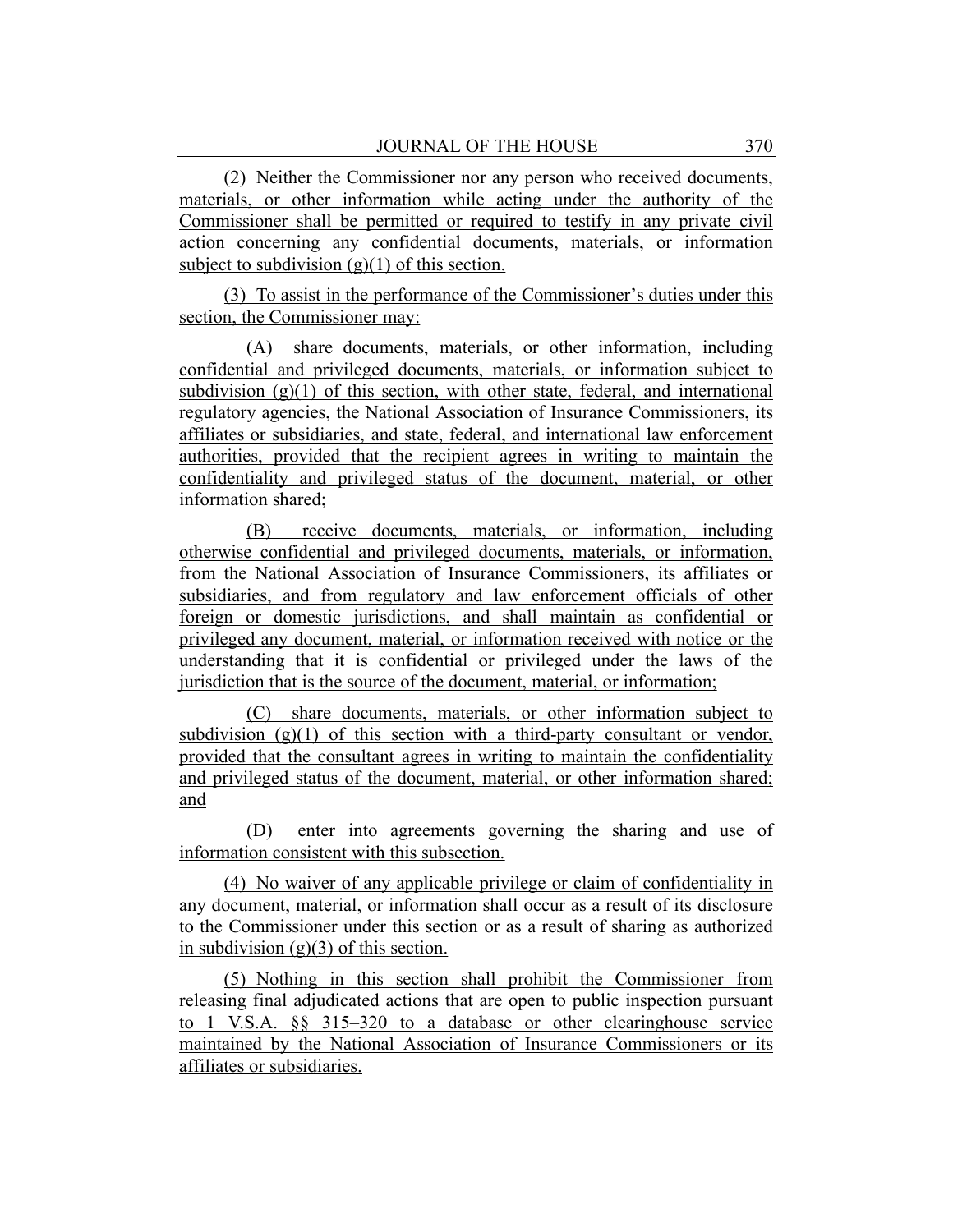(h) Exceptions.

(1) The following exceptions apply to this section:

(A) A licensee with fewer than 20 employees, including any independent contractors, is exempt from subsection (d) of this section.

(B) A licensee that is in possession of protected health information subject to the Health Insurance Portability and Accountability Act of 1996 (HIPAA), Pub. L. No. 104–191, 110 Stat. 1936, that has established and maintains an information security program pursuant to such statutes and the rules, regulations, procedures, or guidelines established under HIPAA, is considered to meet the requirements of subsection (d) of this section, provided that the licensee is compliant with, and annually submits a written statement to, the Commissioner certifying its compliance with such program. As used in this section, the definition of "protected health information" is as set forth in HIPAA and the regulations promulgated under HIPAA and shall be considered to be a subset of nonpublic information.

(C) An employee, agent, representative, or designee of a licensee, who is also a licensee, is exempt from subsection (d) of this section and need not develop its own information security program to the extent that the employee, agent, representative, or designee is covered by the information security program of the other licensee.

(D) A licensee that is affiliated with a financial institution, as defined in subdivision 11101(32) of this title, or a credit union, as defined in subdivision  $30101(5)$  of this title, that has established and maintains an information security program in compliance with the interagency guidelines establishing standards for safeguarding customer information as set forth in section 501(b) of the Gramm-Leach-Bliley Act, 15 U.S.C. § 6801 et seq., is considered to meet the requirements of subsection (d) of this section, provided that the licensee produces, upon request, documentation satisfactory to the Commissioner that independently validates the affiliated financial institution's or credit union's adoption of an information security program that satisfies the interagency guidelines.

(2) In the event that a licensee ceases to qualify for an exception, such licensee shall have 180 days to comply with this section.

(i) Penalties. In the case of a violation of this section, a licensee may be penalized in accordance with section 3661 or 4726 of this title, as appropriate.

(j) Effective date. This section shall take effect on January 1, 2023. A licensee shall have one year from the effective date of this section to implement subsection (d) of this section, other than subdivision  $(d)(6)$  of this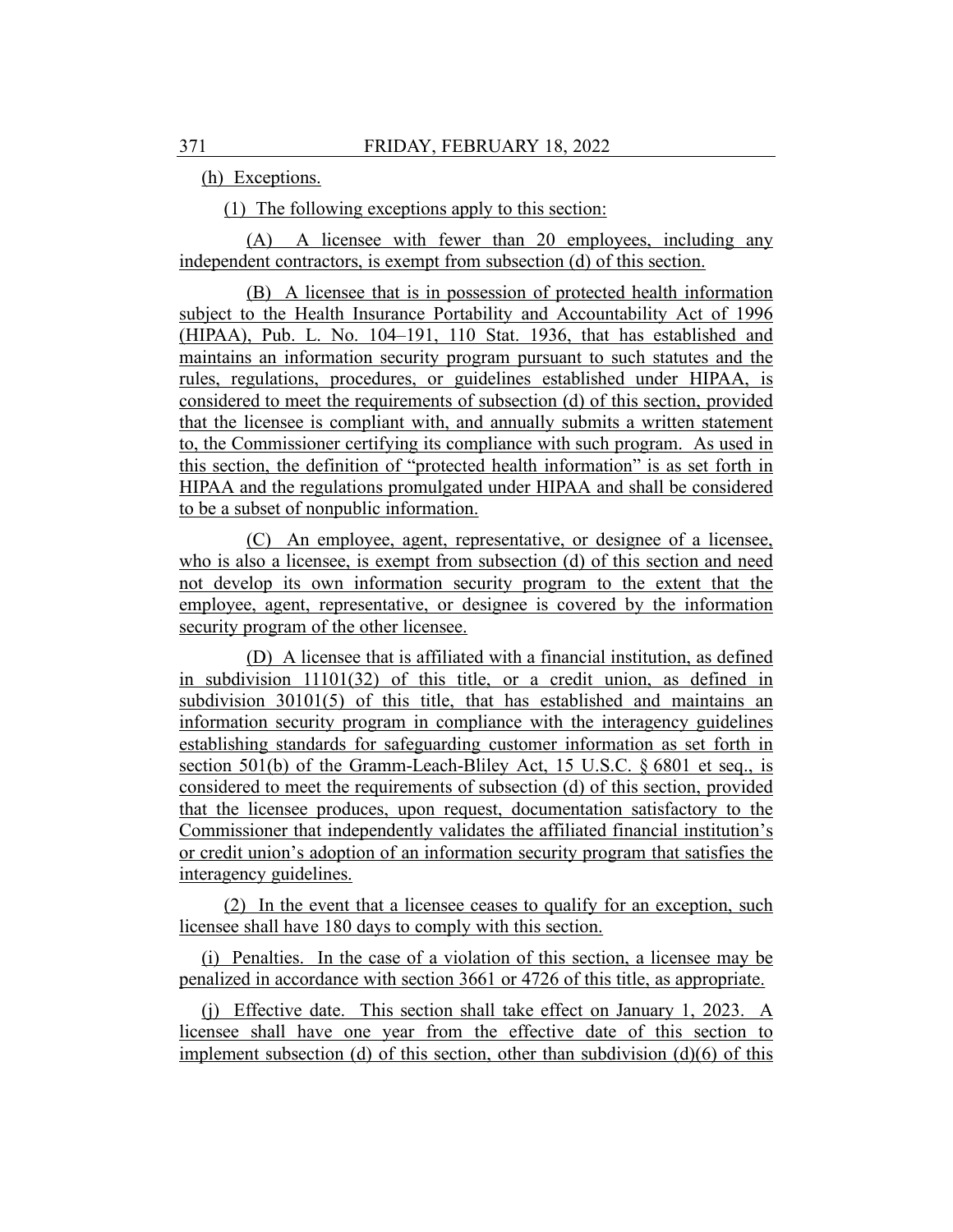section. A licensee shall have two years from the effective date of this section to implement subdivision (d)(6) of this section.

\* \* \* Vermont Whistleblower Award and Protection Act \* \* \*

Sec. 21. 9 V.S.A. § 5616 is amended to read:

# § 5616. VERMONT FINANCIAL SERVICES EDUCATION AND VICTIM RESTITUTION SPECIAL FUND

(a) Purpose. The purpose of this section is to provide:

(1) funds for the purposes specified in subsection 5601(d) of this title; and

(2) restitution assistance to victims of securities violations who:

(A) were awarded restitution in a final order issued by the Commissioner or were awarded restitution in the final order in a legal action initiated by the Commissioner;

(B) have not received the full amount of restitution ordered before the application for restitution assistance is due; and

(C) demonstrate to the Commissioner's satisfaction that there is no reasonable likelihood that they will receive the full amount of restitution in the future; and

(3) funds for the purposes specified in section 5617 of this title.

\* \* \*

(f) Vermont Financial Services Education, and Victim Restitution, and Whistleblower Award Special Fund. The Vermont Financial Services Education, and Victim Restitution, and Whistleblower Award Special Fund, pursuant to 32 V.S.A. chapter 7, subchapter 5, is created to provide funds for the purposes specified in this section, and in subsection  $5601(d)$  of this title, and in section 5617 of this title. All monies received by the State for use in financial services education initiatives pursuant to subsection 5601(d) of this title, or in providing uncompensated victims restitution pursuant to this section, or in providing whistleblower awards pursuant to section 5617 of this title shall be deposited into the Fund. The Commissioner may direct a party to deposit a sum not to exceed 15 percent of the total settlement amount into the Fund in conjunction with settling a State securities law enforcement matter. Interest earned on the Fund shall be retained in the Fund.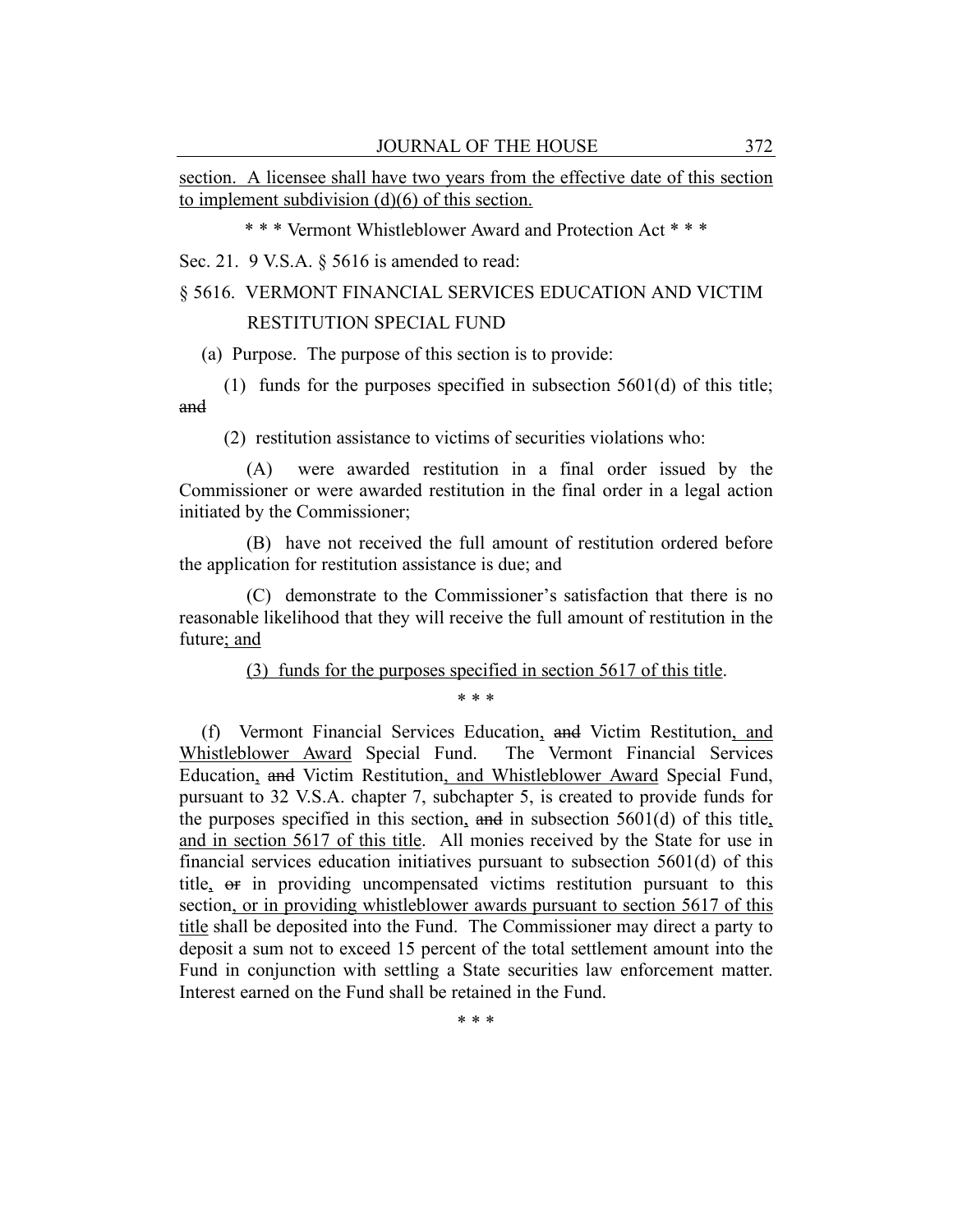Sec. 22. 9 V.S.A. § 5617 is added to read:

#### § 5617. VERMONT WHISTLEBLOWER AWARD AND PROTECTION

ACT

(a) Purpose. The purpose of this section is to provide:

(1) protection from retaliation for whistleblowers and internal reporters who comply with the requirements in this section; and

(2) monetary awards to whistleblowers who voluntarily provide original information that leads to the successful enforcement of an administrative or judicial action under chapter 150 of this title.

(b) Definitions. As used in this section,

(1) "Monetary sanction" means any monies, including penalties, disgorgement, and interest ordered to be paid as a result of an administrative or judicial action.

(2) "Original information" means information that is:

(A) derived from the independent knowledge or analysis of a whistleblower;

(B) not already known to the Commissioner from any other source, unless the whistleblower is the original source of the information;

(C) not exclusively derived from an allegation made in an administrative or judicial hearing; in a governmental report, hearing, audit, or investigation; or from the news media, unless the whistleblower is the source of the information; and

(D) provided to the Commissioner for the first time after the date of the enactment of this section.

(3) "Whistleblower" means an individual who, alone or jointly with others, provides the State or other law enforcement agency with information pursuant to the provisions set forth in this section, and the information relates to a possible violation of state or federal securities laws, including any rules or regulations adopted or promulgated under such laws, that has occurred, is ongoing, or is about to occur.

(c) Authority to make a whistleblower award. Subject to the provisions of this section, the Commissioner may award an amount to one or more whistleblowers who voluntarily provide, in writing, in the form and manner required by the Commissioner, original information that leads to the successful enforcement of an administrative or judicial action under chapter 150 of this title.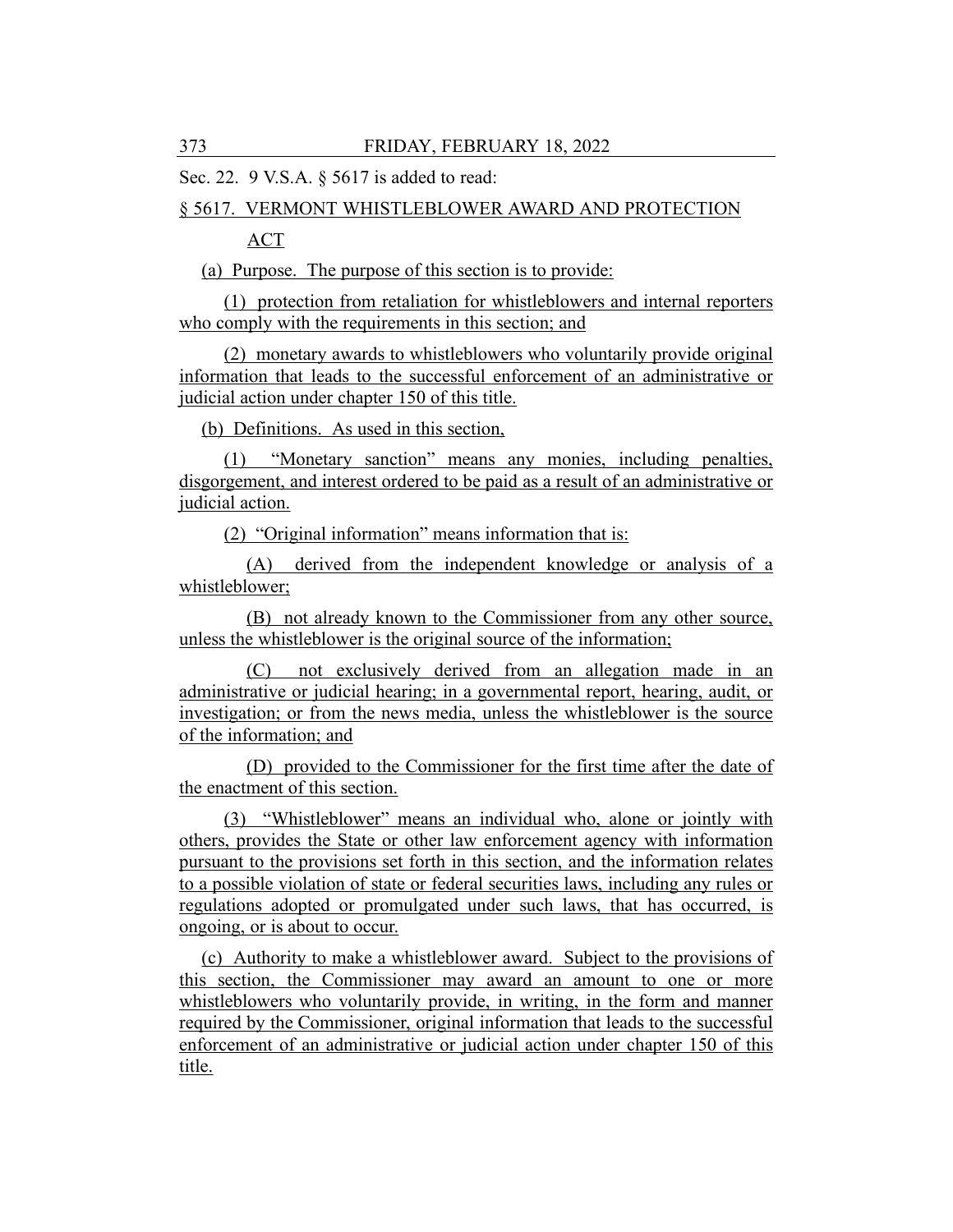(d) Anonymous whistleblower complaints. Any individual who anonymously makes a claim for a whistleblower award shall be represented by counsel if the individual anonymously submits the information upon which the claim is based. Prior to the payment of an award, a previously anonymous whistleblower shall disclose the whistleblower's identity and provide such other information as the Commissioner may require, directly or through counsel for the whistleblower. Failure to provide such information shall be a basis to deny compensation under this section.

(e) Amount of a whistleblower award. If the Commissioner determines to make one or more awards under this section, the aggregate amount of awards that may be awarded in connection with an administrative or judicial action may not be less than 10 percent nor more than 30 percent of the monetary sanctions imposed and collected in the related administrative or judicial action.

(f) Discretion to determine the amount of a whistleblower award. The determination of the amount of an award made under this section shall be in the discretion of the Commissioner consistent with subsections (e) and (h) of this section.

(g) Source of payment of whistleblower award. Any whistleblower awards paid under this section shall be paid from the fund established in section 5616 of this title.

(h) Factors used to determine the amount of a whistleblower award. In determining the amount of an award under this section, the Commissioner shall consider:

(1) the significance of the original information provided by the whistleblower to the success of the administrative or judicial action;

(2) the degree of assistance provided by the whistleblower in connection with the administrative or judicial action;

(3) the programmatic interest of the Commissioner in deterring violations of the securities laws by making awards to whistleblowers who provide original information that leads to the successful enforcement of such laws; and

(4) any other factors the Commissioner considers relevant.

(i) Disqualification from award. The Commissioner shall not provide an award to a whistleblower under this section if the whistleblower:

(1) is convicted of a crime in connection with the administrative or judicial action for which the whistleblower otherwise could receive an award;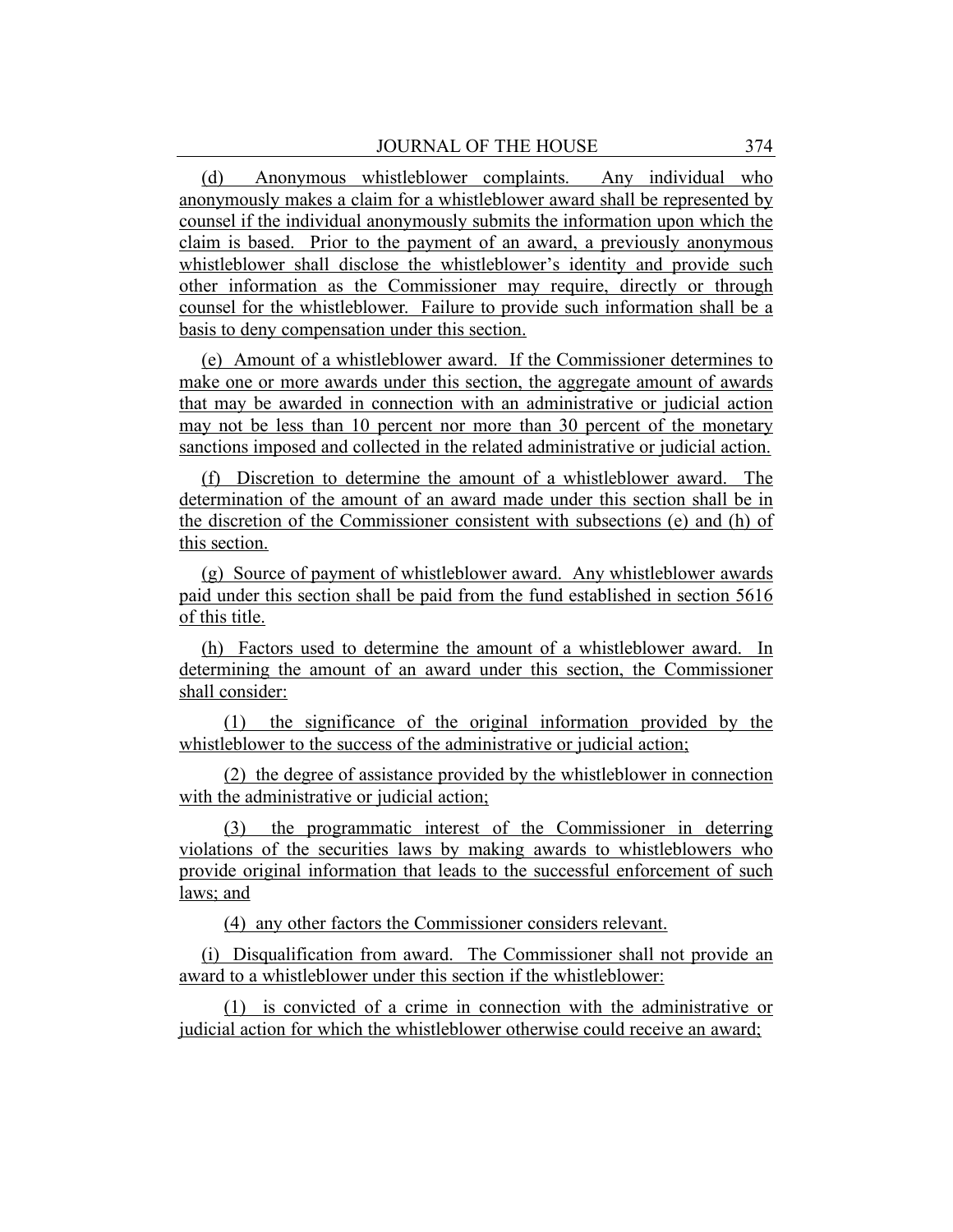(2) acquires the original information through the performance of an audit of financial statements required under the securities laws and for whom providing the original information violates 15 U.S.C. § 78*j*-1;

(3) fails to timely submit information to the Commissioner in such form as the Commissioner may prescribe;

(4) knowingly or recklessly makes a false, fictitious, or fraudulent statement or representation as part of, or in connection with, the original information provided or the administrative or judicial proceeding for which the original information was provided;

(5) in the whistleblower's submission, its other dealings with the Commissioner, or in its dealings with another authority in connection with a possible violation or related action, knowingly or recklessly makes any false, fictitious, or fraudulent statement or representation or uses or provides any false writing or document knowing that or having a reckless disregard as to whether it contains any false, fictitious, or fraudulent statement or entry;

(6) has a legal duty to report the original information to the Commissioner;

(7) is, or was at the time the whistleblower acquired the original information submitted to the Commissioner, a member, officer, or employee of the Department of Financial Regulation, the Securities and Exchange Commission, any other state securities regulatory authority, a self-regulatory organization, the Public Company Accounting Oversight Board, or any law enforcement organization;

(8) is, or was at the time the whistleblower acquired the original information submitted to the Commissioner, a member, officer, or employee of a foreign government, any political subdivision, department, agency, or instrumentality of a foreign government, or any other foreign financial regulatory authority as that term is defined in 15 U.S.C.  $\S 78c(a)(52)$ ;

(9) is the spouse, parent, child, or sibling of, or resides in the same household as, the Commissioner or an employee of the Department of Financial Regulation; or

(10) directly or indirectly acquires the original information provided to the Commissioner from a person:

 $(A)$  who is subject to subdivision  $(i)(2)$  of this section, unless the information is not excluded from that person's use, or provides the Commissioner with information about possible violations involving that person;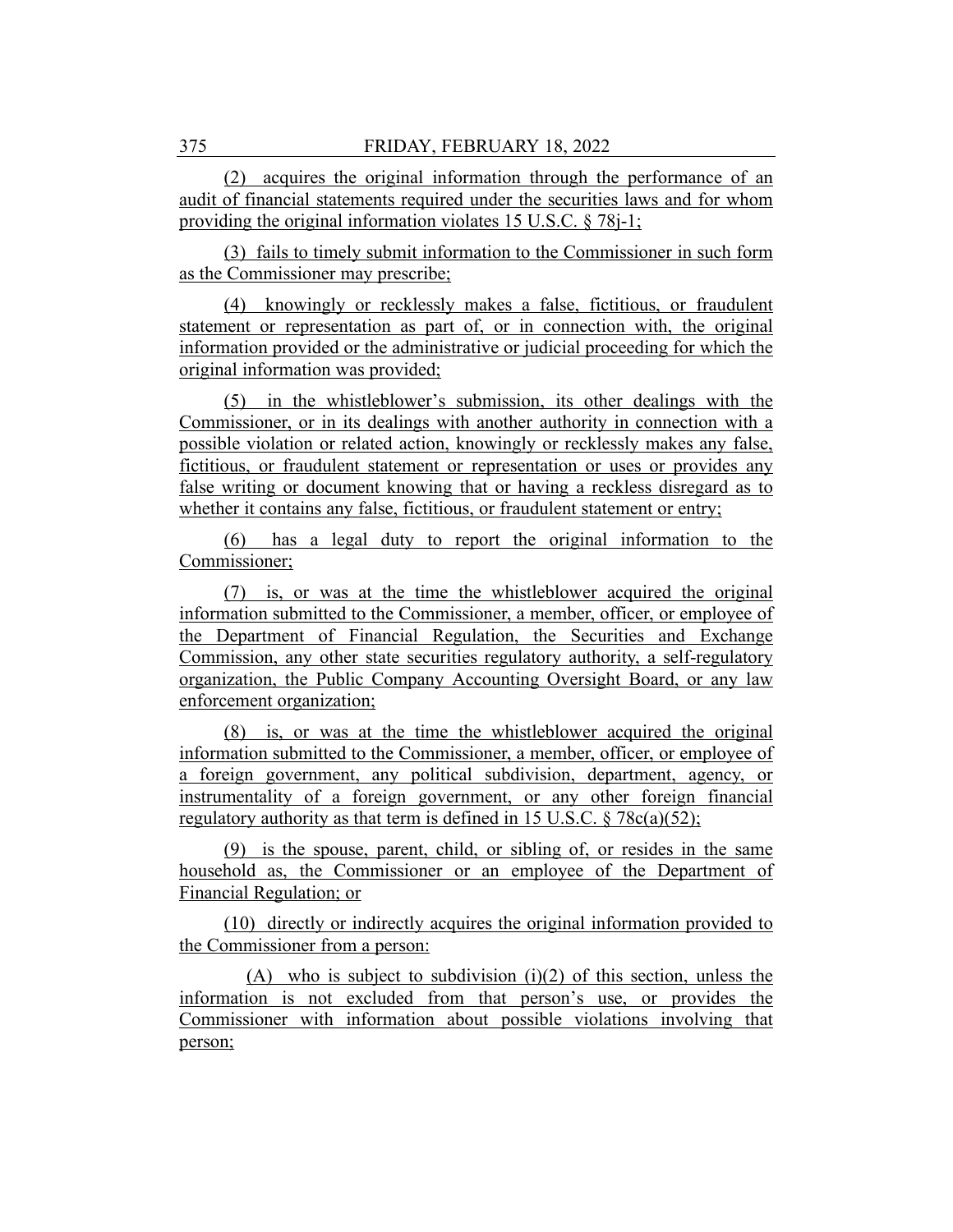(B) who is a person described in subdivision (i)(7), (8), or (9) of this section; or

(C) with the intent to evade any provision of this section.

(j) Protection of whistleblowers and internal reporters.

(1) No employer may terminate, discharge, demote, suspend, threaten, harass, directly or indirectly, or in any other manner retaliate against, an individual because of any lawful act done by the individual:

(A) in providing information to the State or other law enforcement agency concerning a possible violation of state or federal securities laws, including any rules or regulations adopted or promulgated under such laws, that has occurred, is ongoing, or is about to occur;

(B) in initiating, testifying in, or assisting in any investigation or administrative or judicial action of the Commissioner or other law enforcement agency based upon or related to such information;

(C) in making disclosures that are required or protected under the Sarbanes-Oxley Act of 2002 (15 U.S.C. § 7201 et seq.), the Securities Act of 1933 (15 U.S.C. § 77a et seq.), the Securities Exchange Act of 1934 (15 U.S.C. § 78a et seq.), 18 U.S.C. § 1513(e), any other law, rule, or regulation subject to the jurisdiction of the Securities and Exchange Commission, or chapter 150 of this title or a rule adopted under chapter 150 of this title; or

(D) in making disclosures to a person with supervisory authority over the employee or to such other person working for the employer who has the authority to investigate, discover, or terminate misconduct regarding matters subject to the jurisdiction of the Commissioner or the Securities and Exchange Commission.

(2) Notwithstanding subdivision  $(i)(1)$  of this section, an individual is not protected under this section if:

(A) the individual knowingly or recklessly makes a false, fictitious, or fraudulent statement or representation as part of, or in connection with, the original information provided or the administrative or judicial proceeding for which the original information was provided; or

(B) the individual, in its dealings with its supervisor, the State, law enforcement, or any other authority in connection with a possible violation or related action, knowingly or recklessly makes any false, fictitious, or fraudulent statement or representation or uses or provides any false writing or document knowing that or having a reckless disregard as to whether it contains any false, fictitious, or fraudulent statement or entry.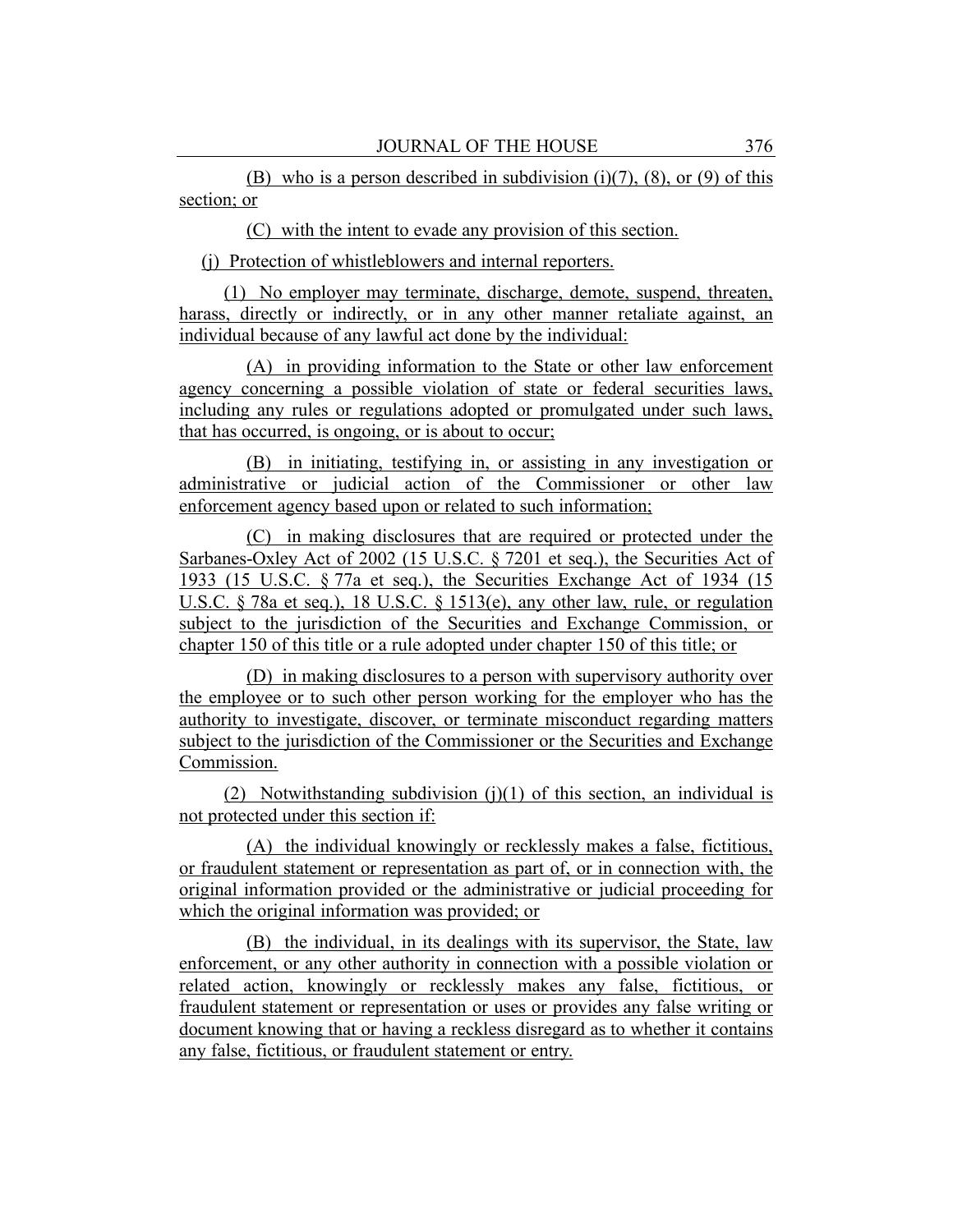(3) An individual who alleges any act of retaliation in violation of subdivision (j)(1) of this section may bring an action for the relief provided in subdivision (j)(6) of this section in the court of original jurisdiction for the county or state where the alleged violation occurs, the individual resides, or the person against whom the action is filed resides or has a principal place of business.

(4) A subpoena requiring the attendance of a witness at a trial or hearing conducted under subdivision  $(j)(3)$  of this section may be served at any place in the United States.

(5) An action under subdivision (j)(3) of this section may not be brought more than the latest of:

(A) six years after the date on which the violation of subdivision  $(i)(1)$  of this section occurred;

(B) three years after the date when facts material to the right of action are known or reasonably should have been known by the employee alleging a violation of subdivision  $(i)(1)$  of this section;

(C) but in no event more than 10 years after the date on which the violation occurs.

(6) A court may award as relief for an individual prevailing in an action brought under this subsection:

(A) reinstatement with the same compensation, fringe benefits, and seniority status that the individual would have had, but for the retaliation;

(B) two times the amount of back pay otherwise owed to the individual, with interest;

(C) compensation for litigation costs, expert witness fees, and reasonable attorneys' fees;

(D) actual damages;

(E) an injunction to restrain a violation; or

(F) any combination of these remedies.

(7) Information that could reasonably be expected to reveal the identity of a whistleblower is exempt from public disclosure under 1 V.S.A. § 316. This subsection does not limit the ability of any person to present evidence to a grand jury or to share evidence with potential witnesses or defendants in the course of an ongoing criminal investigation.

(8) No person may take any action to impede an individual from communicating directly with the Commissioner or the Commissioner's staff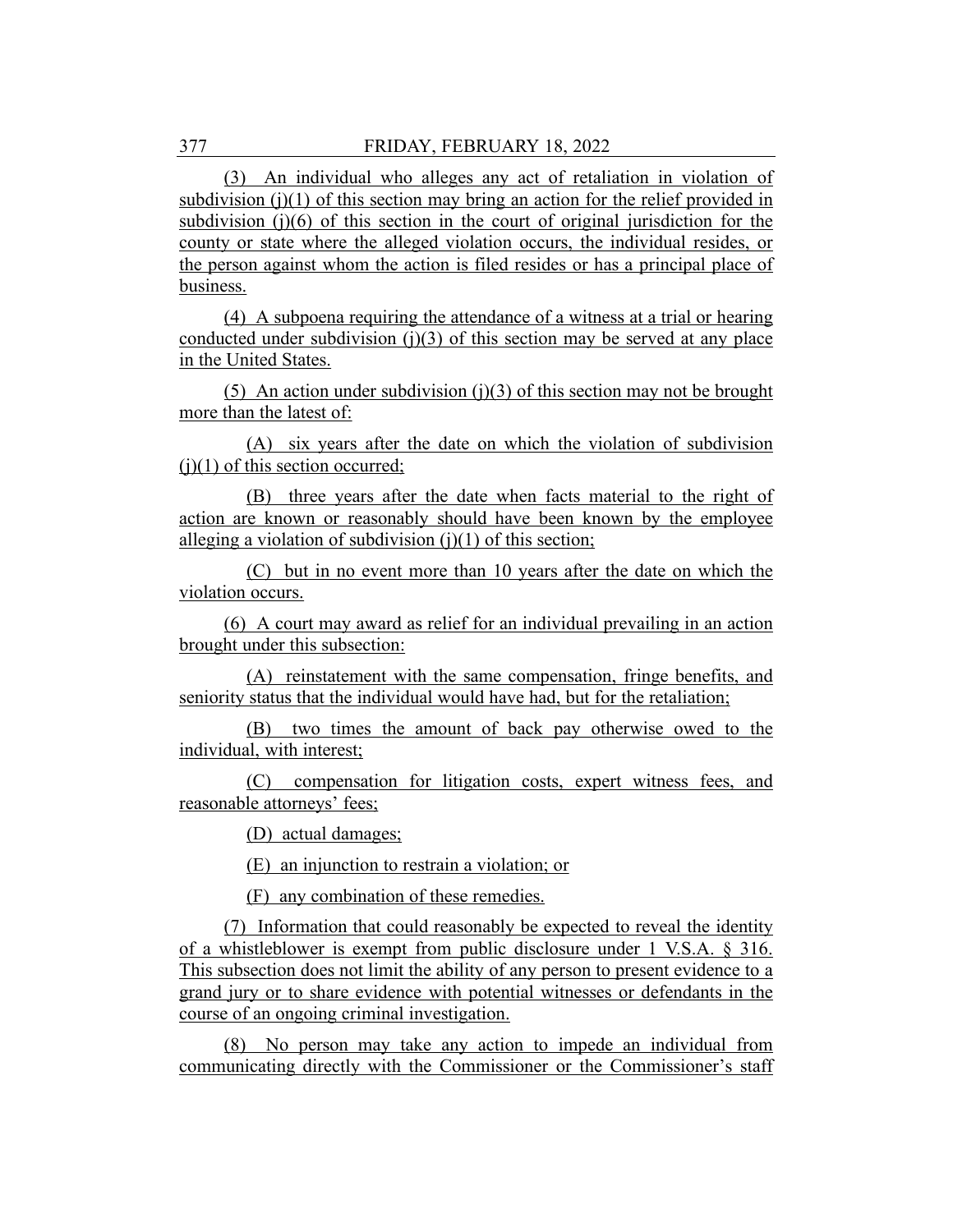about a possible securities law violation, including enforcing, or threatening to enforce, a confidentiality agreement with respect to such communications, except with respect to:

(A) agreements concerning communications covered by the attorneyclient privilege, unless disclosure of that information would otherwise be permitted by an attorney under applicable state attorney conduct rules or otherwise; and

(B) information obtained in connection with legal representation of a client on whose behalf an individual or the individual's employer or firm are providing services, and the individual is seeking to use the information to make a whistleblower submission for the individual's own benefit, unless disclosure would otherwise be permitted by an attorney pursuant to applicable state attorney conduct rules or otherwise.

(9) The rights and remedies provided for in this section may not be waived by any agreement, policy form, or condition of employment, including by a predispute arbitration agreement.

(10) Nothing in this section shall be deemed to diminish the rights, privileges, or remedies of any individual under any federal or state law, or under any collective bargaining agreement.

(k) The Commissioner may adopt such rules as may be necessary or appropriate to implement the provisions of this section consistent with its purpose.

\* \* \* Credit for Reinsurance \* \* \*

Sec. 23. 8 V.S.A. § 3634a is amended to read:

## § 3634a. CREDIT FOR REINSURANCE

(a) Purpose. It is the purpose of this section to protect the interest of insureds, claimants, ceding insurers, assuming insurers, and the public generally. The General Assembly hereby declares its intent is to ensure adequate regulation of insurers and reinsurers and adequate protection for those to whom they owe obligations. In furtherance of that State interest, the General Assembly hereby provides a mandate that upon the insolvency of a non-U.S. insurer or reinsurer that provides security to fund its U.S. obligations in accordance with this section, the assets representing the security shall be maintained in the United States and claims shall be filed with and valued by the state insurance Commissioner with regulatory oversight, and the assets shall be distributed in accordance with the insurance laws of the state in which the trust is domiciled that are applicable to the liquidation of domestic U.S. insurance companies. The General Assembly declares that the matters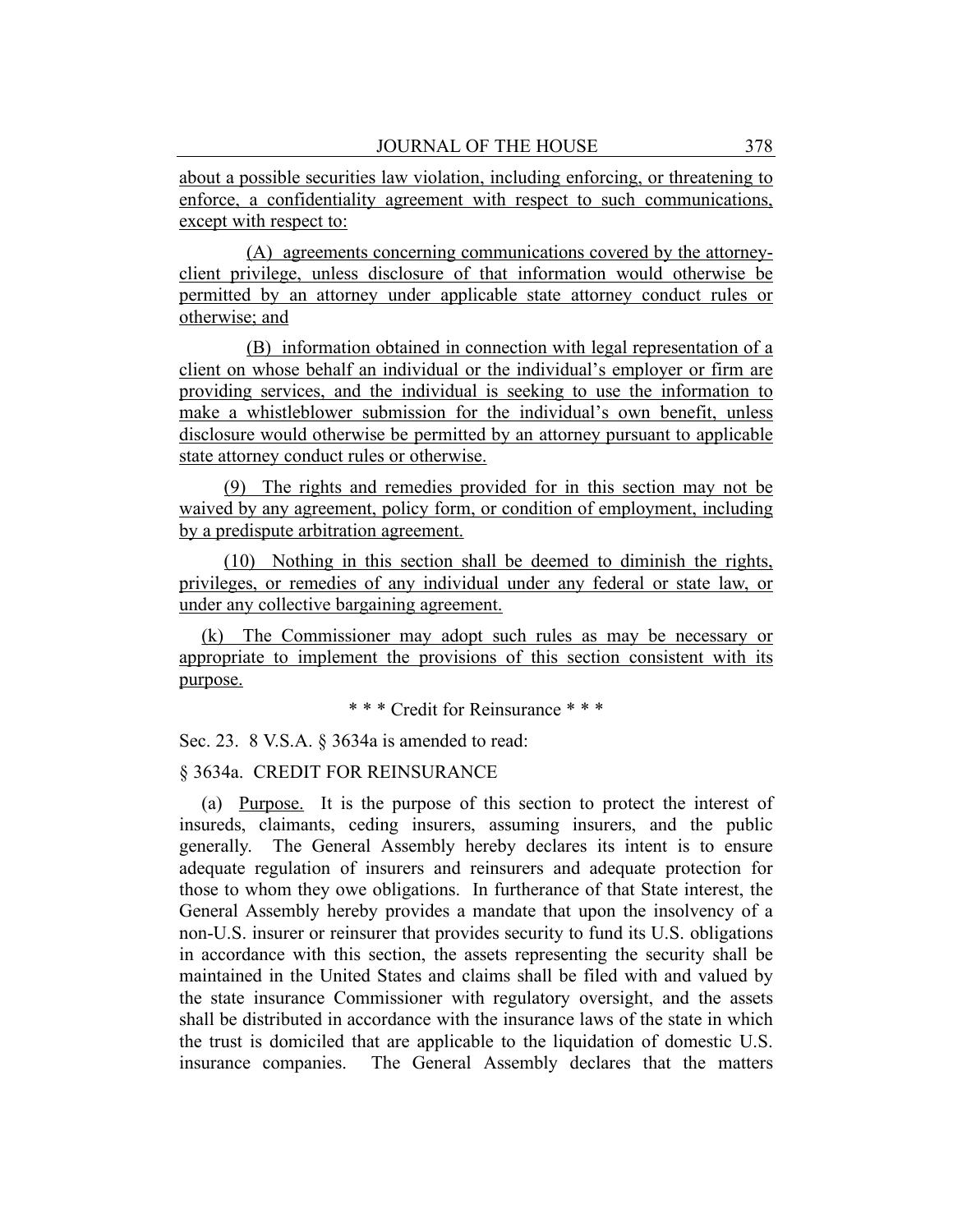contained in this section are fundamental to the business of insurance in accordance with 15 U.S.C. §§ 1011-1012.

(b) Credit allowed a domestic ceding insurer. Credit for reinsurance shall be allowed a domestic ceding insurer as either an asset or a deduction reduction from liability on account of reinsurance ceded only when the reinsurer meets the requirements of subdivision  $(1)$ ,  $(2)$ ,  $(3)$ ,  $(4)$ ,  $(5)$ ,  $(6)$ , or  $(7)$ of this subsection (b), provided that the Commissioner may adopt by rule or regulation pursuant to subdivision (e)(2) of this section specific additional requirements relating to any or all of the following: the valuation of assets or reserve credits, the amount and forms of security supporting reinsurance arrangements described in subdivision (e)(2) of this section, or the circumstances pursuant to which credit will be reduced or eliminated. Credit shall be allowed under subdivision  $(1)$ ,  $(2)$ , or  $(3)$  of this subsection  $(b)$  only with respect to cessions of those kinds or classes of business that the assuming insurer is licensed or otherwise permitted to write or assume in its state of domicile or, in the case of a U.S. branch of an alien assuming insurer, in the state through which it is entered and licensed to transact insurance or reinsurance. Credit shall be allowed under subdivision (3) or (4) of this subsection (b) only if the applicable requirements of subdivision (8) of this subsection (b) have been satisfied.

(1) Credit shall be allowed when the reinsurance is ceded to an assuming insurer that is licensed to transact insurance or reinsurance in this State.

(2) Credit shall be allowed when the reinsurance is ceded to an assuming insurer that is accredited by the Commissioner as a reinsurer in this State. An accredited reinsurer is one that:

(A) files with the Commissioner evidence of its submission to this State's jurisdiction;

(B) submits to this State's authority to examine its books and records;

(C) is licensed to transact insurance or reinsurance in at least one state or, in the case of a U.S. branch of an alien assuming insurer, is entered through and licensed to transact insurance or reinsurance in at least one state;

(D) files annually with the Commissioner on or before March 1 of each year a copy of its annual statement filed with the insurance department of its state of domicile and files on or before June 1 of each year a copy of its most recent audited financial statement;

(E) files with the Commissioner its charter, bylaws, and any other material required by the Commissioner;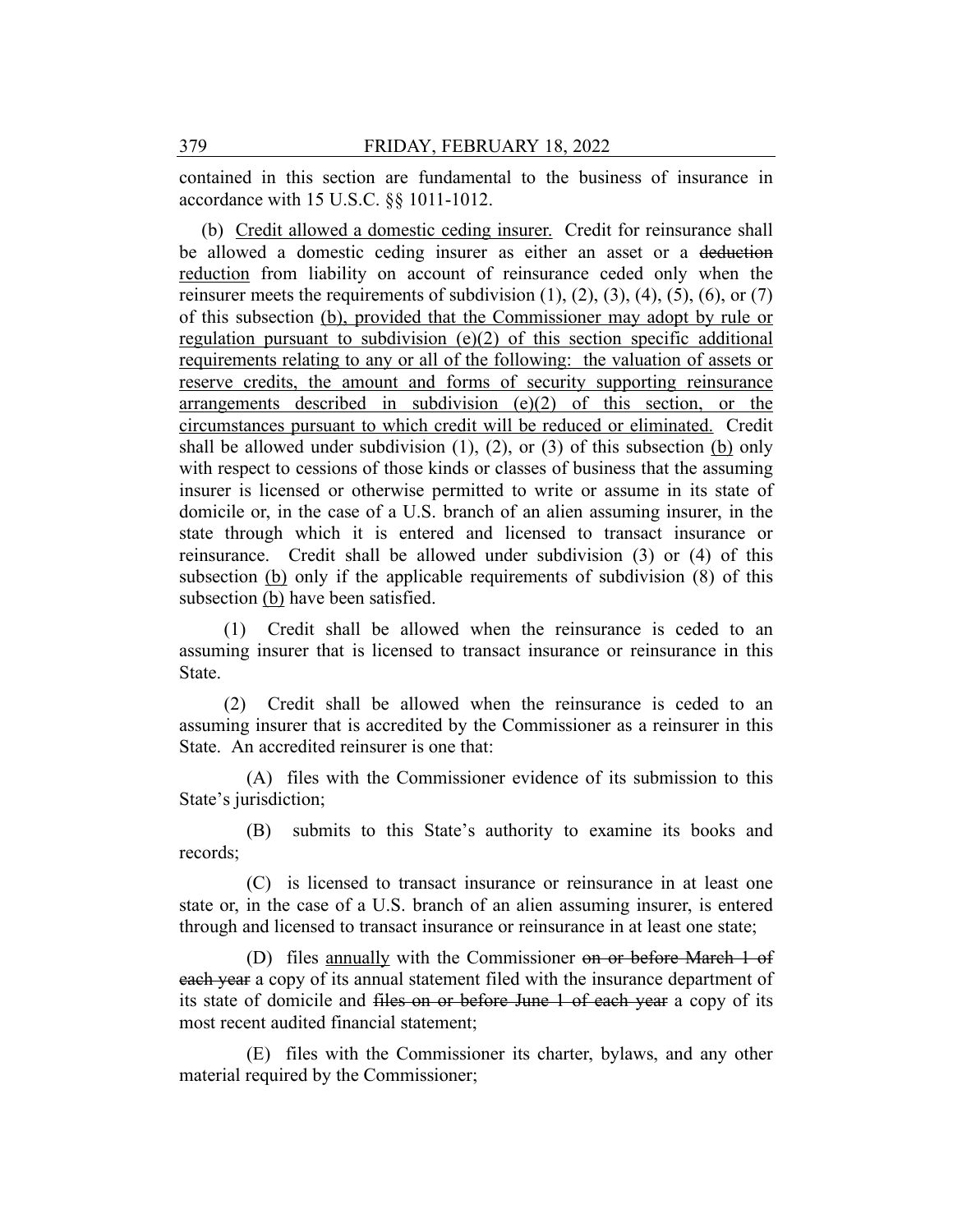(F) pays an initial fee of \$500.00 and thereafter an annual fee of \$200.00 on or before March 1 of each year; and

(G) demonstrates to the satisfaction of the Commissioner that it has adequate financial capacity to meet its reinsurance obligations and is otherwise qualified to assume reinsurance from domestic insurers. An assuming insurer is deemed to meet this requirement, provided that at the time of its application it:

(i) maintains a surplus for policyholders that is not less than \$20,000,000,000 and whose accreditation has not been denied by the Commissioner within 90 days of following its submission; or

(ii) maintains a surplus for policyholders in an amount less than \$20,000,000.00 and whose accreditation has been approved the Commissioner.

(H) Credit for reinsurance ceded to a certified reinsurer shall be permitted only for reinsurance contracts entered into or renewed on or after the effective date of the certification of the assuming insurer by the Commissioner.

(3)(A) Credit shall be allowed when the reinsurance is ceded to an assuming insurer which that is domiciled and licensed in, or in the case of a U.S. branch of an alien assuming insurer is entered through, a state that employs standards regarding credit for reinsurance substantially similar to those applicable under this statute and the assuming insurer or U.S. branch of an alien assuming insurer:

(i) maintains a surplus for policyholders in an amount not less than \$20,000,000.00; and

(ii) submits to the authority of this State to examine its books and records.

(B) The requirement of subdivision  $(3)(A)(i)$  of this subsection (b) does not apply to reinsurance ceded and assumed pursuant to pooling arrangements among insurers in the same holding company system.

(4)(A) Credit shall be allowed when the reinsurance is ceded to an assuming insurer which that maintains a trust fund in a qualified U.S. financial institution, as defined in subdivision  $(d)(2)$  of this section, for the payment of the valid claims of its U.S. policyholders and ceding insurers, their assigns, and successors in interest. The assuming insurer shall report annually to the Commissioner information required by the Commissioner and substantially the same as that required to be reported on the National Association of Insurance Commissioners' Annual Statement form by licensed insurers to enable the Commissioner to determine the sufficiency of the trust fund. On or before February 28 of each year, the trustees of the trust shall report to the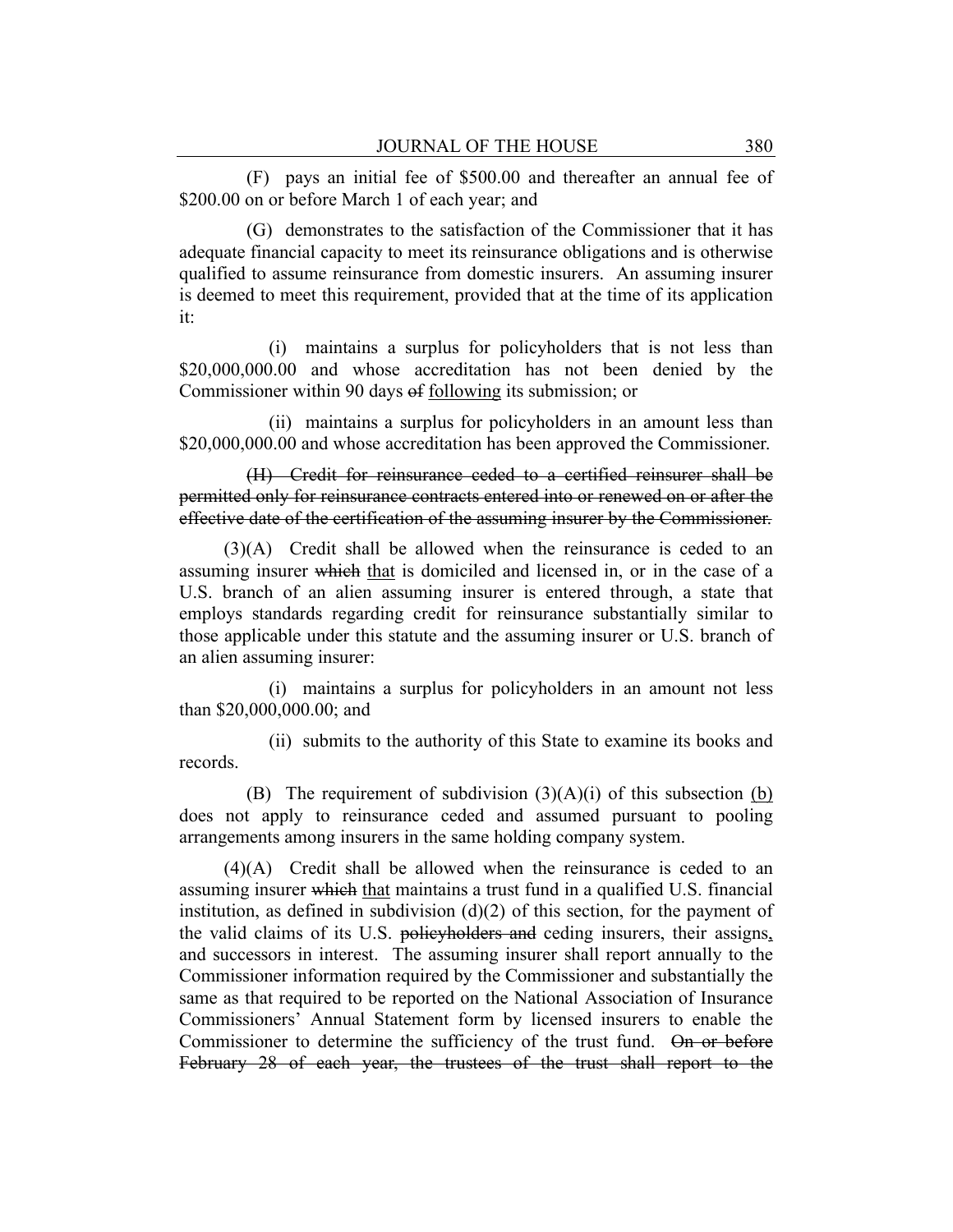Commissioner in writing setting forth the balance of the trust and listing the trust's investments at the preceding year-end and shall certify the date of termination of the trust, if so planned, or certify that the trust shall not expire prior to the next following December 31. A trust and trust instrument maintained pursuant to this subdivision shall:

(i) be established in a form and upon such terms approved by the Commissioner;

(ii) provide that contested claims shall be valid and enforceable upon the final order of any court of competent jurisdiction in the United States;

(iii) vest legal title to its assets in the trustees of the trust for its U.S. policyholders and ceding insurers, their assigns and successors in interest;

(iv) be subject to examination as determined by the Commissioner;

(v) remain in effect for as long as the assuming insurer shall have outstanding obligations due under the reinsurance agreements subject to the trust; and

(vi) be filed with the Commissioner of every state in which the ceding insurer beneficiaries of the trust are domiciled. The assuming insurer shall submit to examination of its books and records by the Commissioner and bear the expense of the examination.

(B)(i) Credit for reinsurance shall not be granted under this subsection (b) unless the form of the trust and any amendments to the trust have been approved by:

(I) the commissioner of the state where the trust is domiciled;

(II) the commissioner of another state who, pursuant to the terms of the trust instrument, has accepted principal regulatory oversight of the trust.

(ii) The form of the trust and any trust amendments also shall be filed with the commissioner of every state in which the ceding insurer beneficiaries of the trust are domiciled. The trust instrument shall provide that contested claims shall be valid and enforceable upon the final order of any court of competent jurisdiction in the United States. The trust shall vest legal title to its assets in its trustees for the benefit of the assuming insurer's U.S. ceding insurers, their assigns, and successors in interest. The trust and the assuming insurer shall be subject to examination as determined by the Commissioner.

or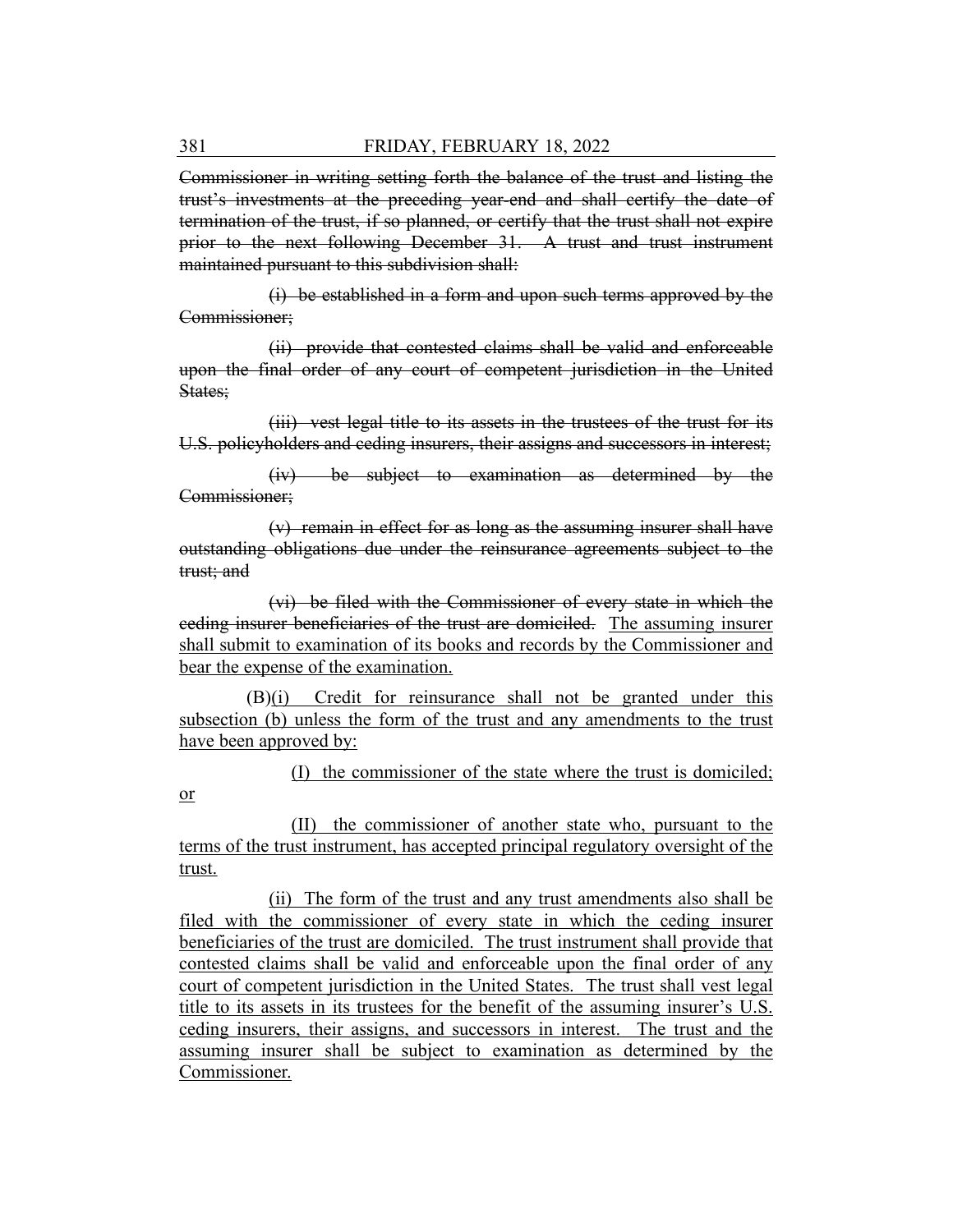(iii) The trust shall remain in effect for as long as the assuming insurer has outstanding obligations due under the reinsurance agreements subject to the trust. Not later than February 28 of each year the trustee of the trust shall report to the Commissioner in writing the balance of the trust and a list of the trust's investments at the preceding year-end and shall certify the date of termination of the trust, if so planned, or certify that the trust will not expire prior to the following December 31.

(C) The following requirements shall apply to the following categories of assuming insurer:

(i) In the case of a single assuming insurer, the trust fund shall consist of a trusteed account funds in trust in an amount not less than representing the assuming insurer's liabilities attributable to business written in the United States reinsurance ceded by U.S. ceding insurers, and, in addition, the assuming insurer shall maintain a trusteed surplus of not less than \$20,000,000.00, except at any time after the assuming insurer has permanently discontinued underwriting new business secured by the trust for at least three full years, the Commissioner commissioner with principal regulatory oversight of the trust may authorize a reduction in the required trusteed surplus, but only after a finding, based on an assessment of the risk, that the new required surplus level is adequate for the protection of U.S. ceding insurers, policyholders, and claimants in light of reasonably foreseeable adverse loss development. The risk assessment may involve an actuarial review, including an independent analysis of reserves and cash flows, and shall consider all material risk factors, including when applicable the lines of business involved, the stability of the incurred loss estimates, and the effect of the surplus requirements on the assuming insurer's liquidity or solvency. The minimum required trusteed surplus may not be reduced to an amount less than 30 percent of the assuming insurer's liabilities attributable to reinsurance ceded by U.S. ceding insurers covered by the trust.

 $(\mathcal{C}(\mathcal{U}))$  In the case of a group including incorporated and individual unincorporated underwriters, the trust shall consist of a trusteed account representing the group's liabilities attributable to business written in the United States and, in addition, the group shall maintain a trusteed surplus of which \$100,000,000.00 shall be held jointly for the benefit of U.S. ceding insurers of any member of the group; the incorporated members of the group shall not engage in any business other than underwriting as a member of the group and shall be subject to the same level of solvency regulation and control by the group's domiciliary regulator as are the unincorporated members; and the group shall make available to the Commissioner an annual certification of the solvency of each underwriter by the group's domiciliary regulator and its independent public accountants: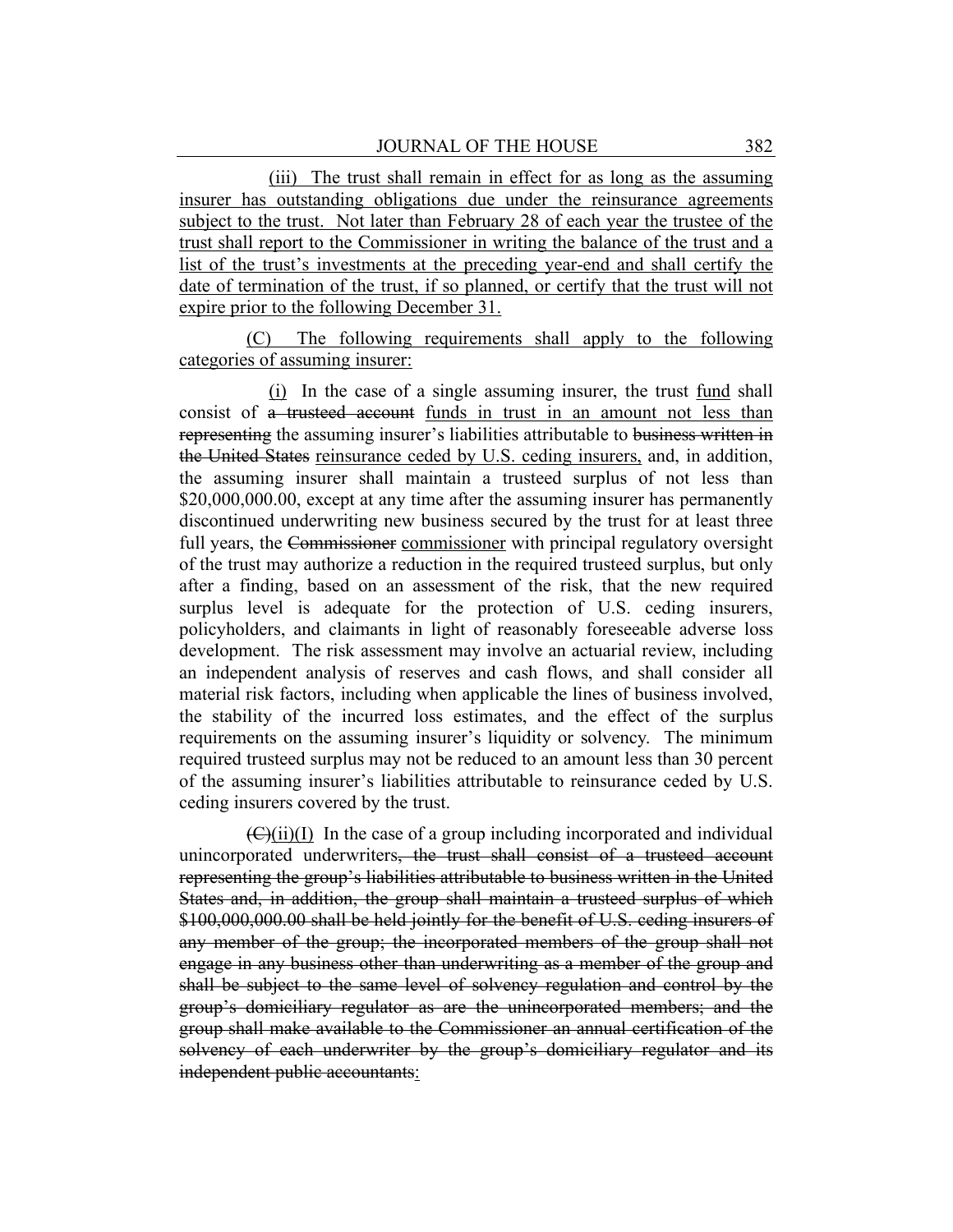## 383 FRIDAY, FEBRUARY 18, 2022

(aa) for reinsurance ceded under reinsurance agreements with an inception, amendment, or renewal date on or after January 1, 1993, the trust shall consist of a trusted account in an amount not less than the respective underwriters' several liabilities attributable to business ceded by U.S. domiciled ceding insurers to any underwriter of the group;

(bb) for reinsurance ceded under reinsurance agreements with an inception date on or before December 31, 1992, and not amended or renewed after that date, notwithstanding the other provisions of this section, the trust shall consist of a trusteed account in an amount not less than the respective underwriters' several insurance and reinsurance liabilities attributable to business written in the United States; and

(cc) in addition to the trusts specified in subdivisions (aa) and (bb) of this subdivision  $(C)(ii)(I)$ , the group shall maintain in trust a trusteed surplus of which \$100,000,000.00 shall be held jointly for the benefit of U.S. domiciled ceding insurers of any member of the group for all years of the account.

(II) The incorporated members of the group shall not engage in any business other than underwriting as a member of the group and shall be subject to the same level of regulation and solvency control by the group's domiciliary regulator as are the unincorporated members.

(III) Within 90 days after its financial statements are due to be filed with the group's domiciliary regulator, the group shall provide to the Commissioner an annual certification of the solvency of each underwriter member by the group's domiciliary regulator or, if certification is unavailable, financial statements prepared by independent public accountants of each underwriter member of the group.

(D)(iii) In the case of a group of incorporated insurers under common administration which complies with the filing requirements contained in subdivision  $(b)(2)$  of this section and which has, the group shall:

(I) have continuously transacted an insurance business outside the United States for at least three years immediately prior to making application for accreditation, and submits to this State's authority to examine its books and records and bears the expense of the examination, and which has aggregate policyholders' surplus of \$10,000,000,000.00, the trust shall be in an amount equal to the group's several liabilities attributable to business ceded by U.S. ceding insurers to any member of the group pursuant to reinsurance contracts issued in the name of such group, plus the group shall maintain a joint trusteed surplus of which \$100,000,000.00 shall be held jointly for the benefit of U.S. ceding insurers of any member of the group as additional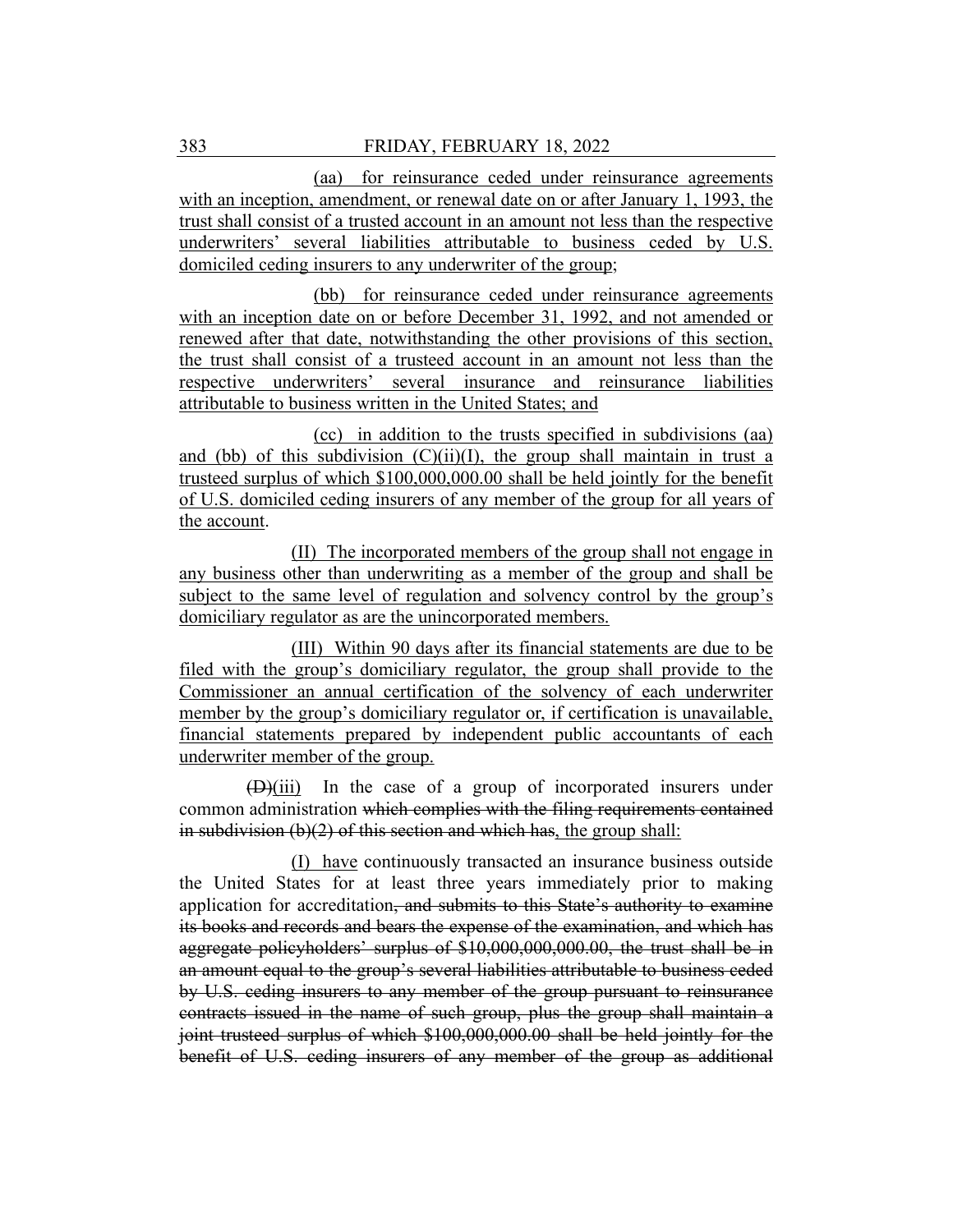security for any such liabilities, and each member of the group shall make available to the Commissioner an annual certification of the member's solvency by the member's domiciliary regulator and its independent public accountant;

(II) maintain aggregate policyholders' surplus of at least \$10,000,000,000.00;

(III) maintain a trust fund in an amount not less than the group's several liabilities attributable to business ceded by U.S. domiciled ceding insurers to any member of the group pursuant to reinsurance contracts issued in the name of such group;

(IV) maintain a joint trusteed surplus of which \$100,000,000.00 shall be held jointly for the benefit of U.S. domiciled ceding insurers of any member of the group as additional security for liabilities; and

(V) within 90 days after its financial statements are due to be filed with the group's domiciliary regulator, make available to the Commissioner an annual certification of each underwriter member's solvency by the member's domiciliary regulator and financial statements of each underwriter member of the group prepared by an independent public accountant.

(5) Credit shall be allowed when the reinsurance is ceded to an assuming insurer that has been certified by the Commissioner as a reinsurer in this State and secures its obligations in accordance with the requirements of this subdivision.

(A) In order to be eligible for certification, the assuming insurer shall:

(i) be domiciled and licensed to transact insurance or reinsurance in a qualified jurisdiction, as determined by the Commissioner under subdivision  $(C)$  of this subdivision  $(5)$ ;

(ii) maintain minimum capital and surplus, or its equivalent, in an amount to be determined by the Commissioner by rule or regulation;

(iii) maintain financial strength ratings from two or more rating agencies deemed acceptable by the Commissioner by rule or regulation;

(iv) agree to submit to the jurisdiction of this State, appoint the Commissioner as its agent for service of process in this State, and agree to provide security for 100 percent of the assuming insurer's liabilities attributable to reinsurance ceded by U.S. ceding insurers if it resists enforcement of a final U.S. judgment;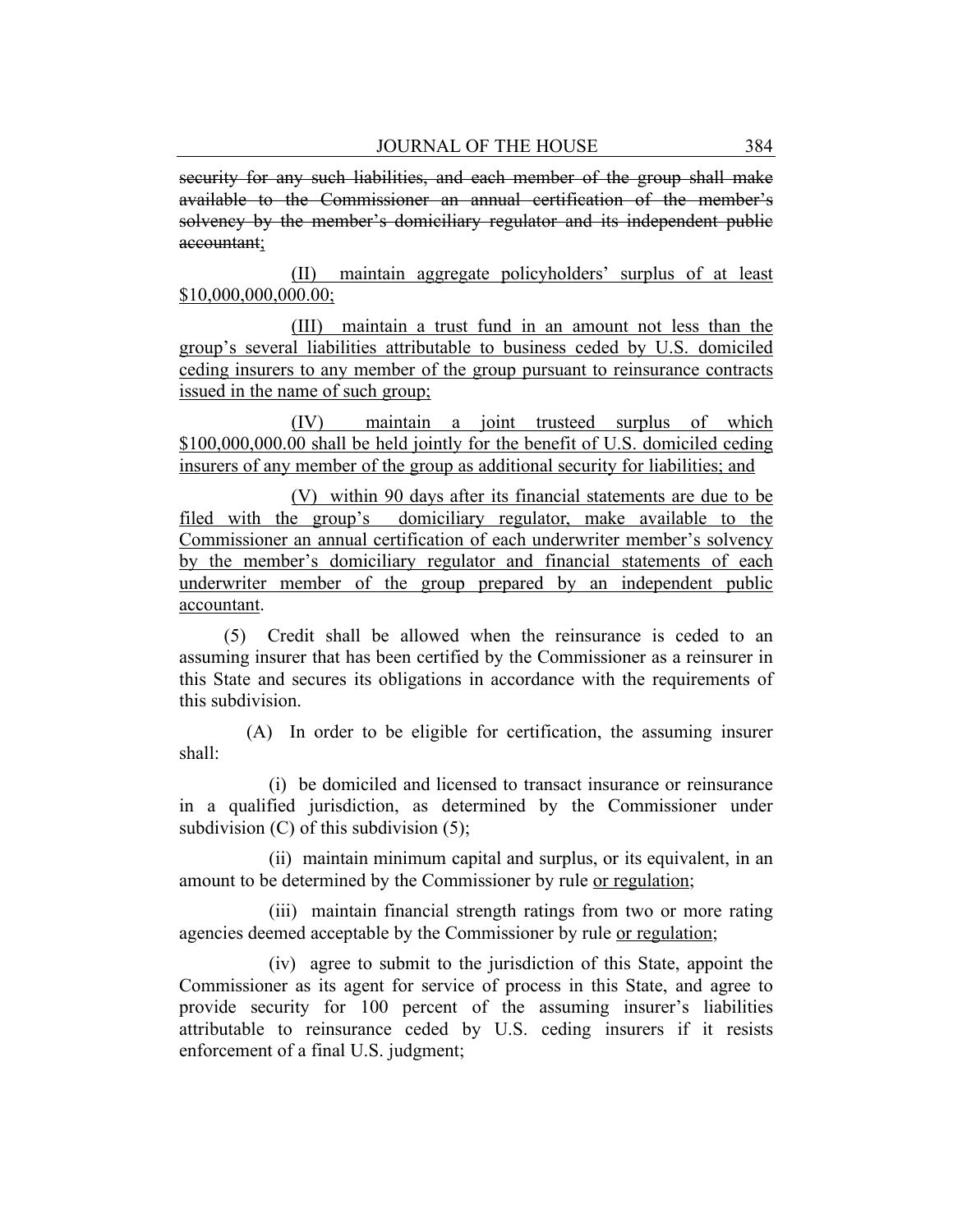(v) agree to meet applicable information filing requirements as determined by the Commissioner, both with respect to an initial application for certification and on an ongoing basis; and

(vi) the assuming insurer must satisfy any other requirements for certification deemed relevant by the Commissioner.

(B) An Association association, including incorporated and individual unincorporated underwriters, may be a certified reinsurer. In order to be eligible for certification, in addition to satisfying the requirements of subdivision (A) of this subdivision (5):

(i) The Association association shall satisfy its minimum capital and surplus requirements through the capital and surplus equivalents, net of liabilities, of the Association association and its members, which shall include a joint central fund that may be applied to any unsatisfied obligation of the Association association or any of its members, in an amount determined by the Commissioner to provide adequate protection.

(ii) The incorporated members of the Association association shall not be engaged in any business other than underwriting as a member of the Association association and shall be subject to the same level of regulation and solvency control by the Association's association's domiciliary regulator as are the unincorporated members.

(iii) Within 90 days after its financial statements are due to be filed with the Association's association's domiciliary regulator, the Association association shall provide to the Commissioner an annual certification by the Association's association's domiciliary regulator of the solvency of each underwriter member; or, if a certification is unavailable, financial statements, prepared by independent public accountants, of each underwriter member of the Association association.

(C) The Commissioner shall create and publish a list of qualified jurisdictions under which an assuming insurer licensed and domiciled in such jurisdiction is eligible to be considered for certification by the Commissioner as a certified reinsurer.

(i) In order to determine whether the domiciliary jurisdiction of a non-U.S. assuming insurer is eligible to be recognized as a qualified jurisdiction, the Commissioner shall evaluate the appropriateness and effectiveness of the reinsurance supervisory system of the jurisdiction, both initially and on an ongoing basis, and consider the rights, benefits, and extent of reciprocal recognition afforded by the non-U.S. jurisdiction to reinsurers licensed and domiciled in the United States. A qualified jurisdiction shall agree to share information and cooperate with the Commissioner with respect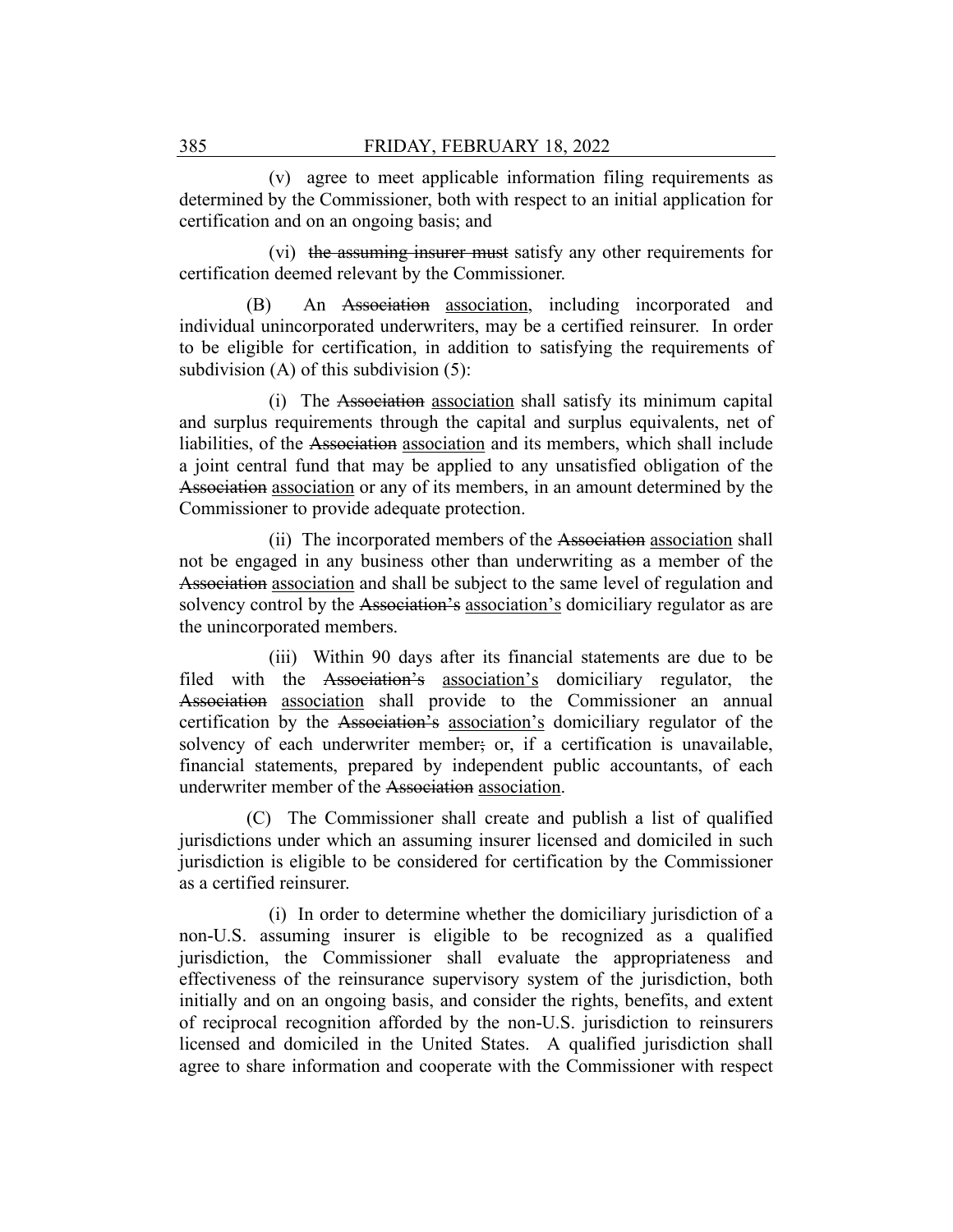to all certified reinsurers domiciled within that jurisdiction. A jurisdiction may not be recognized as a qualified jurisdiction if the Commissioner has determined that the jurisdiction does not adequately and promptly enforce final U.S. judgments and arbitration awards. Additional factors may be considered in the discretion of the Commissioner.

(ii) A list of qualified jurisdictions shall be published through the NAIC committee process. The Commissioner shall consider this list in determining qualified jurisdictions. If the Commissioner approves a jurisdiction as qualified that does not appear on the list of qualified jurisdictions, the Commissioner shall provide thoroughly documented justification in accordance with criteria to be developed by rule or regulation.

(iii) U.S. jurisdictions that meet the requirement for accreditation under the NAIC financial standards and accreditation program shall be recognized as qualified jurisdictions.

(iv) If a certified reinsurer's domiciliary jurisdiction ceases to be a qualified jurisdiction, the Commissioner has the discretion to suspend the reinsurer's certification indefinitely, in lieu of revocation.

(D) The Commissioner shall assign a rating to each certified reinsurer, giving due consideration to the financial strength ratings that have been assigned by rating agencies deemed acceptable to the Commissioner by rule or regulation. The Commissioner shall publish a list of all certified reinsurers and their ratings.

(E) A certified reinsurer shall secure obligations assumed from U.S. ceding insurers under this subsection (b) at a level consistent with its rating, as specified in rules or regulations adopted by the Commissioner.

(i) In order for a domestic ceding insurer to qualify for full financial statement credit for reinsurance ceded to a certified reinsurer, the certified reinsurer shall maintain security in a form acceptable to the Commissioner and consistent with the provisions of subsection (c) of this section or in a multibeneficiary trust in accordance with subdivision (4) of this subsection (b), except as otherwise provided in this subdivision.

(ii) If a certified reinsurer maintains a trust to fully secure its obligations subject to subdivision (4) of this subsection (b) and chooses to secure its obligations incurred as a certified reinsurer in the form of a multibeneficiary trust, the certified reinsurer shall maintain separate trust accounts for its obligations incurred under reinsurance agreements issued or renewed as a certified reinsurer with reduced security as permitted by this subsection (b) or comparable laws of other U.S. jurisdictions and for its obligations subject to subdivision (4) of this subsection. It shall be a condition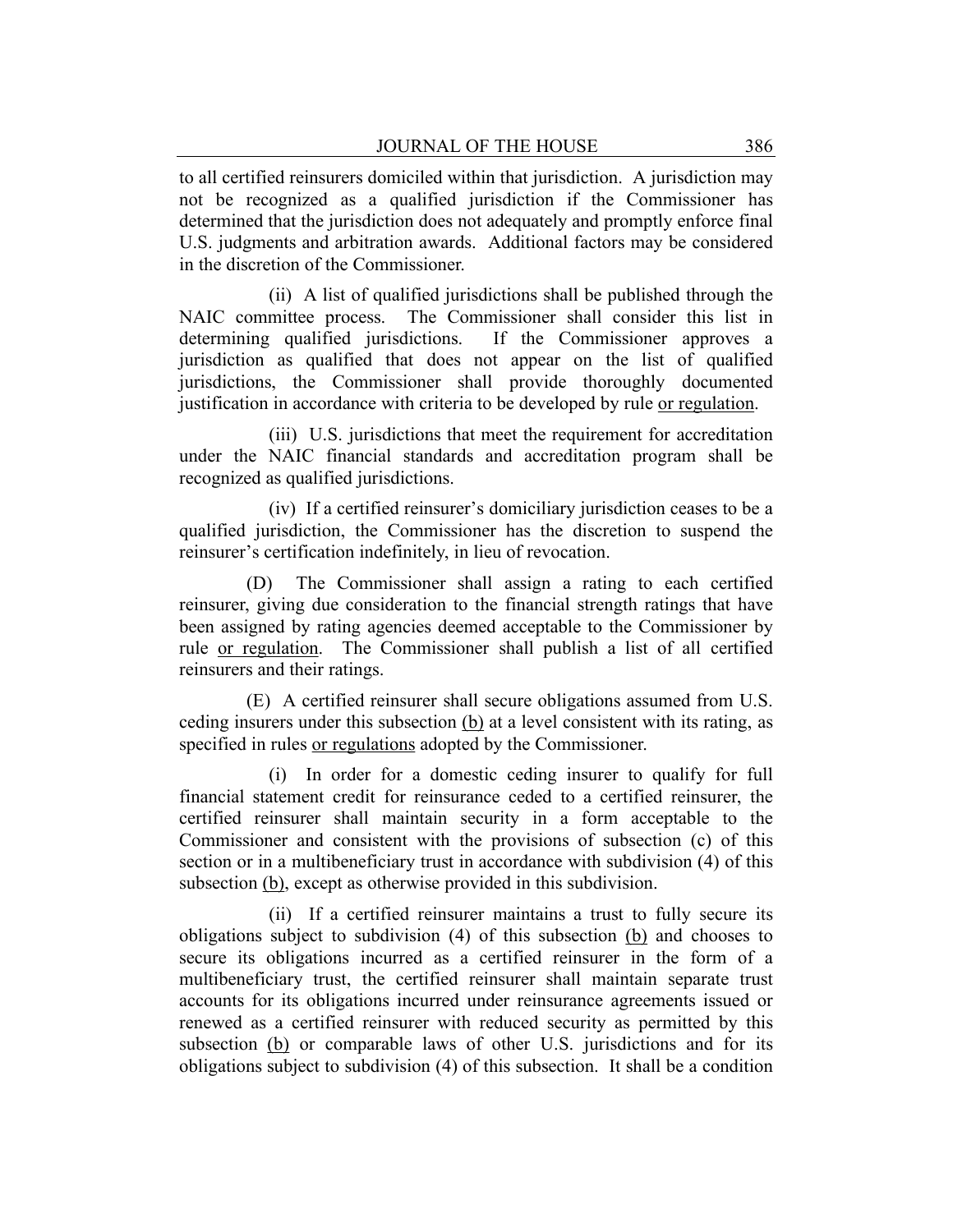to the grant of certification under this subdivision (5) of this subsection (b) that the certified reinsurer shall have bound itself, by the language of the trust and agreement with the Commissioner with principal regulatory oversight of each such trust account, to fund, upon termination of any such trust account, out of the remaining surplus of such trust any deficiency of any other such trust account.

(iii) The minimum trusteed surplus requirements provided in subdivision (4) of this subsection (b) are not applicable with respect to a multibeneficiary trust maintained by a certified reinsurer for the purpose of securing obligations incurred under this subsection subdivision (5)(E), except that such trust shall maintain a minimum trusteed surplus of \$10,000,000.00.

(iv) With respect to obligations incurred by a certified reinsurer under this subsection subdivision  $(5)(E)$ , if the security is insufficient, the Commissioner shall reduce the allowable credit by an amount proportionate to the deficiency and has the discretion to impose further reductions in allowable credit upon finding that there is a material risk that the certified reinsurer's obligations will not be paid in full when due.

(v) For purposes of this subdivision (5), a certified reinsurer whose certification has been terminated for any reason shall be treated as a certified reinsurer required to secure 100 percent of its obligations.

(I) As used in this subdivision (5), the term "terminated" refers to revocation, suspension, voluntary surrender, and inactive status.

(II) If the Commissioner continues to assign a higher rating as permitted by other provisions of this section, this requirement does not apply to a certified reinsurer in inactive status or to a reinsurer whose certification has been suspended.

(F) If an applicant for certification has been certified as a reinsurer in an NAIC accredited jurisdiction, the Commissioner has the discretion to defer to that jurisdiction's certification and has the discretion to defer to the rating assigned by that jurisdiction, and such assuming insurer shall be considered to be a certified reinsurer in this State.

(G) A certified reinsurer that ceases to assume new business in this State may request to maintain its certification in inactive status in order to continue to qualify for a reduction in security for its in-force business. An inactive certified reinsurer shall continue to comply with all applicable requirements of this subsection (b), and the Commissioner shall assign a rating that takes into account, if relevant, the reasons why the reinsurer is not assuming new business.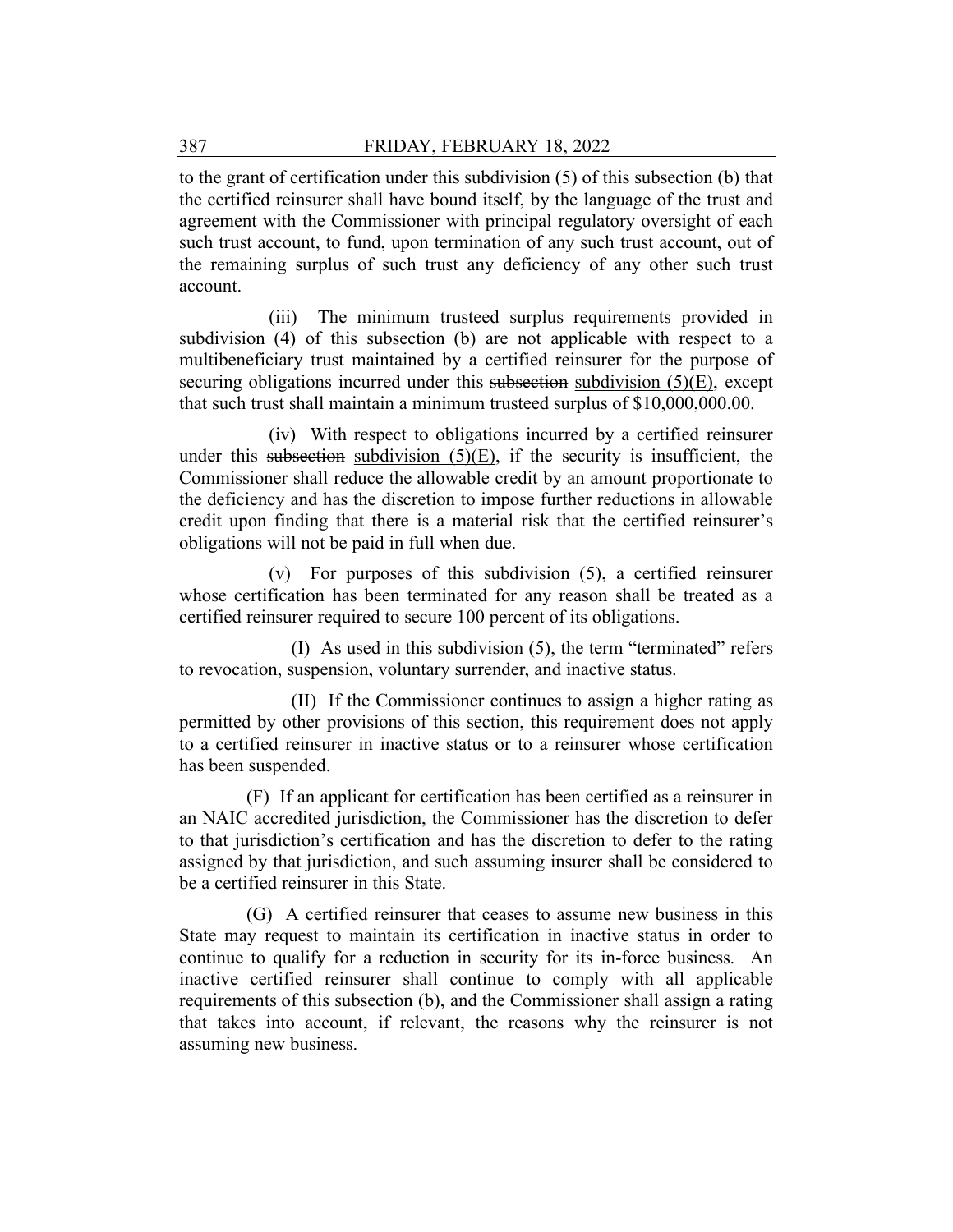(6)(A) Credit shall be allowed when the reinsurance is ceded to an assuming insurer meeting each of the conditions set forth below:

(i) The assuming insurer shall have its head office or be domiciled in, as applicable, and be licensed in a reciprocal jurisdiction. As used in this section, "reciprocal jurisdiction" means a jurisdiction that meets one of the following:

(I) a non-U.S. jurisdiction that is subject to an in-force covered agreement with the United States, each within its legal authority, or, in the case of a covered agreement between the United States and European Union, is a member state of the European Union. As used in this subsection subdivision (b)(6), a "covered agreement" means an agreement entered into pursuant to Dodd-Frank Wall Street Reform and Consumer Protection Act, 31 U.S.C. §§ 313 and 314, that is currently in effect or in a period of provisional application and addresses the elimination, under specified conditions, of collateral requirements as a condition for entering into any reinsurance agreement with a ceding insurer domiciled in this State or for allowing the ceding insurer to recognize credit for reinsurance;

(II) a U.S. jurisdiction that meets the requirements for accreditation under the NAIC financial standards and accreditation program; or

(III) a qualified jurisdiction, as determined by the Commissioner pursuant to subdivision  $(5)(C)$  of this subsection  $(b)$ , that is not otherwise described in subdivision  $(6)(A)(i)(I)$  or  $(6)(A)(i)(II)$  of this subsection (b) and that meets certain additional requirements, consistent with the terms and conditions of in-force covered agreements, as specified by the Commissioner in rule or regulation.

(ii) The assuming insurer must have and maintain, on an ongoing basis, minimum capital and surplus, or its equivalent, calculated according to the methodology of its domiciliary jurisdiction, in an amount to be set forth in rule or regulation. If the assuming insurer is an association, including incorporated and individual unincorporated underwriters, it must have and maintain, on an ongoing basis, minimum capital and surplus equivalents, net of liabilities, calculated according to the methodology applicable in its domiciliary jurisdiction, and a central fund containing a balance in amounts to be set forth in rule or regulation.

(iii) The assuming insurer must have and maintain, on an ongoing basis, a minimum solvency or capital ratio, as applicable, that which will be set forth in rule or regulation. If the assuming insurer is an association, including incorporated and individual unincorporated underwriters, it must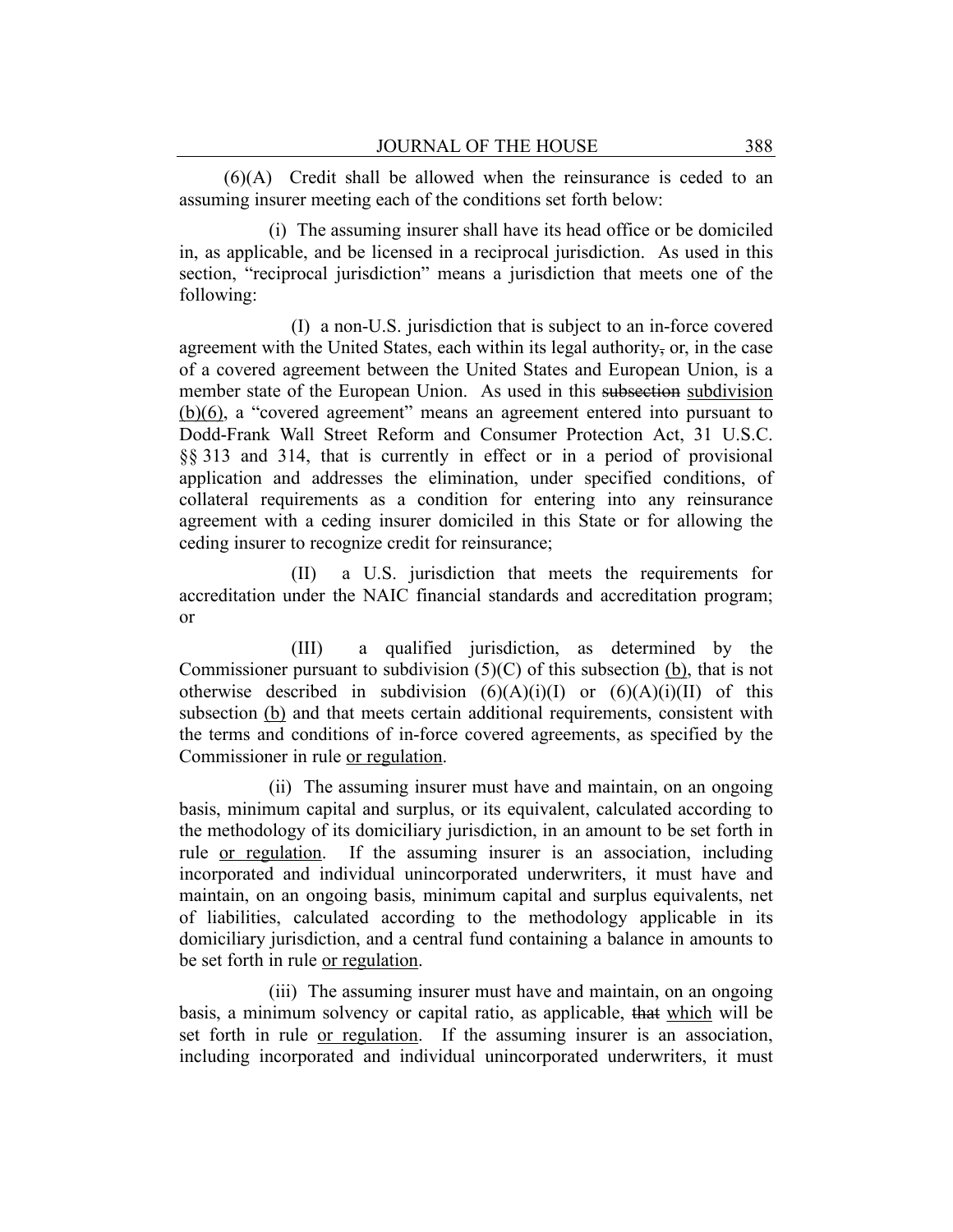have and maintain, on an ongoing basis, a minimum solvency or capital ratio in the reciprocal jurisdiction where the assuming insurer has its head office or is domiciled, as applicable, and is also licensed.

(iv) The assuming insurer must agree and provide adequate assurance to the Commissioner, in a form specified in rule or regulation by the Commissioner, of the following:

(I) The assuming insurer must provide prompt written notice and explanation to the Commissioner if it falls below the minimum requirements set forth in subdivision  $(6)(A)(ii)$  or  $(6)(A)(iii)$  of this subsection, (b) or if any regulatory action is taken against it for serious noncompliance with applicable law.

(II) The assuming insurer must consent in writing to the jurisdiction of the courts of this State and to the appointment of the Commissioner as agent for service of process. The Commissioner may require that consent for service of process be provided to the Commissioner and included in each reinsurance agreement. Nothing in this subsection subdivision  $(6)(A)(iv)(II)$  shall limit, or in any way alter, the capacity of parties to a reinsurance agreement to agree to alternative dispute resolution mechanisms, except to the extent such agreements are unenforceable under applicable insolvency or delinquency laws.

(III) The assuming insurer must consent in writing to pay all final judgments, wherever enforcement is sought, obtained by a ceding insurer or its legal successor, that have been declared enforceable in the jurisdiction where the judgment was obtained.

(IV) Each reinsurance agreement must include a provision requiring the assuming insurer to provide security in an amount equal to 100 percent of the assuming insurer's liabilities attributable to reinsurance ceded pursuant to that agreement if the assuming insurer resists enforcement of a final judgment that is enforceable under the law of the jurisdiction in which it was obtained or a properly enforceable arbitration award, whether obtained by the ceding insurer or by its legal successor on behalf of its resolution estate.

(V) The assuming insurer must confirm that it is not presently participating in any solvent scheme of arrangement that involves this State's ceding insurers, and agree to notify the ceding insurer and the Commissioner and to provide security in an amount equal to 100 percent of the assuming insurer's liabilities to the ceding insurer, should the assuming insurer enter into such a solvent scheme of arrangement. Such security shall be in a form consistent with the provisions of subdivision  $(b)(5)$  and subsection (c) of this section and as specified by the Commissioner in rule or regulation.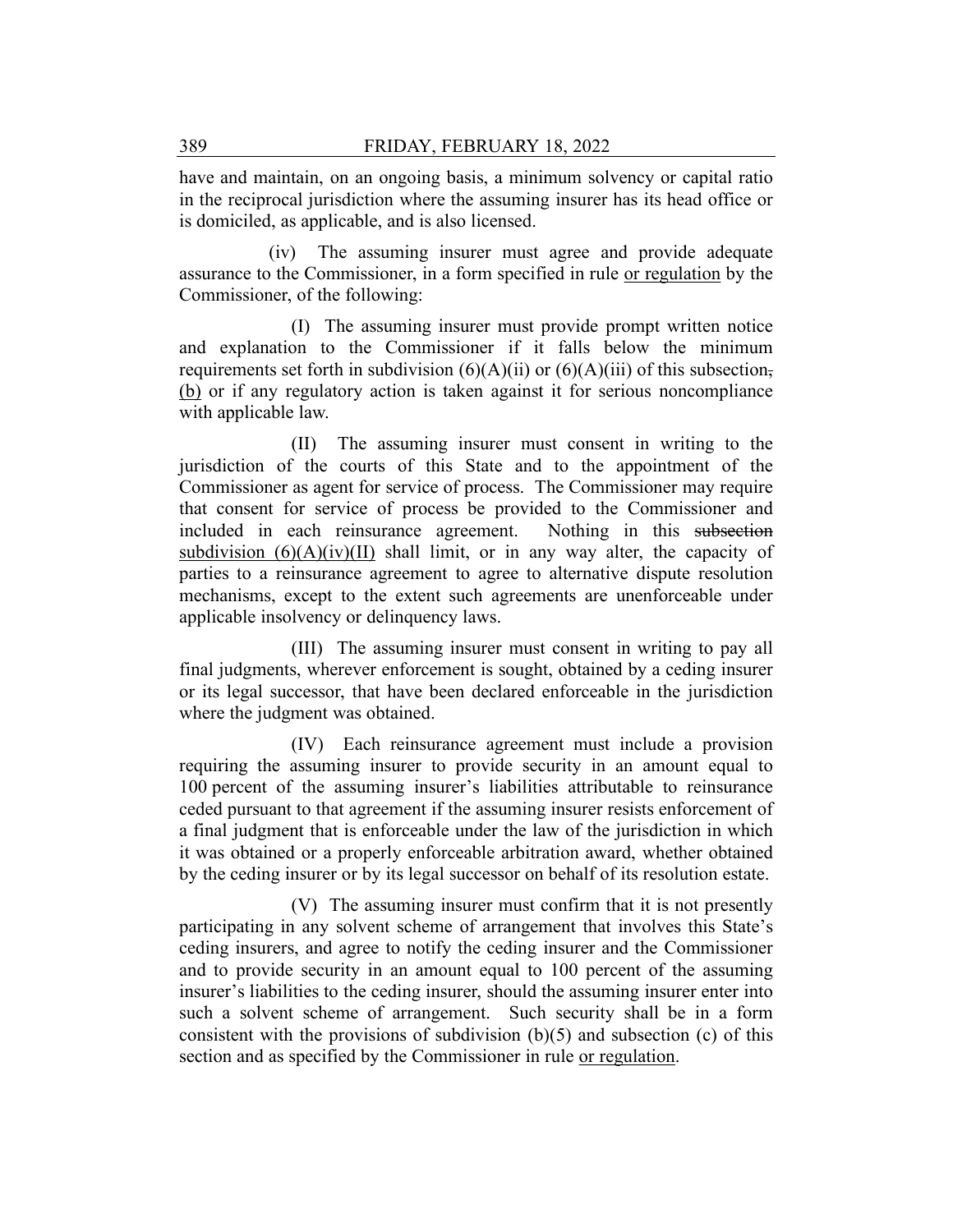(v) The assuming insurer or its legal successor must provide, if requested by the Commissioner, on behalf of itself and any legal predecessors, certain documentation to the Commissioner, as specified by the Commissioner in rule or regulation.

(vi) The assuming insurer must maintain a practice of prompt payment of claims under reinsurance agreements, pursuant to criteria set forth in rule or regulation.

(vii) The assuming insurer's supervisory authority must confirm to the Commissioner on an annual basis, as of the preceding December 31 or at the annual date otherwise statutorily reported to the reciprocal jurisdiction, that the assuming insurer complies with the requirements set forth in subdivisions  $(6)(A)(ii)$  and  $(6)(A)(iii)$  of this subsection (b).

(viii) Nothing in this subdivision  $(b)(6)(A)$  precludes an assuming insurer from providing the Commissioner with information on a voluntary basis.

(B) The Commissioner shall timely create and publish a list of reciprocal jurisdictions.

(i) A list of reciprocal jurisdictions is published through the NAIC committee process. The Commissioner's list shall include any reciprocal jurisdiction as defined under subdivisions  $(6)(A)(i)(I)$  and  $(6)(A)(i)(II)$  of this subsection (b) and shall consider any other reciprocal jurisdiction included on the NAIC list. The Commissioner may approve a jurisdiction that does not appear on the NAIC list of reciprocal jurisdictions in accordance with criteria to be developed in rules or regulations adopted by the Commissioner.

(ii) The Commissioner may remove a jurisdiction from the list of reciprocal jurisdictions upon a determination that the jurisdiction no longer meets the requirements of a reciprocal jurisdiction, in accordance with a process set forth in rules or regulations adopted by the Commissioner, except that the Commissioner shall not remove from the list a reciprocal jurisdiction as defined under subdivisions  $(6)(A)(i)(I)$  and  $(6)(A)(i)(II)$  of this subsection (b). Upon removal of a reciprocal jurisdiction from this list, credit for reinsurance ceded to an assuming insurer that has its home office or is domiciled in that jurisdiction shall be allowed, if otherwise allowed pursuant to this section.

(C) The Commissioner shall timely create and publish a list of assuming insurers that have satisfied the conditions set forth in this subsection subdivision (b)(6) and to which cessions shall be granted credit in accordance with this subsection subdivision. The Commissioner may add an assuming insurer to such list if an NAIC accredited jurisdiction has added such assuming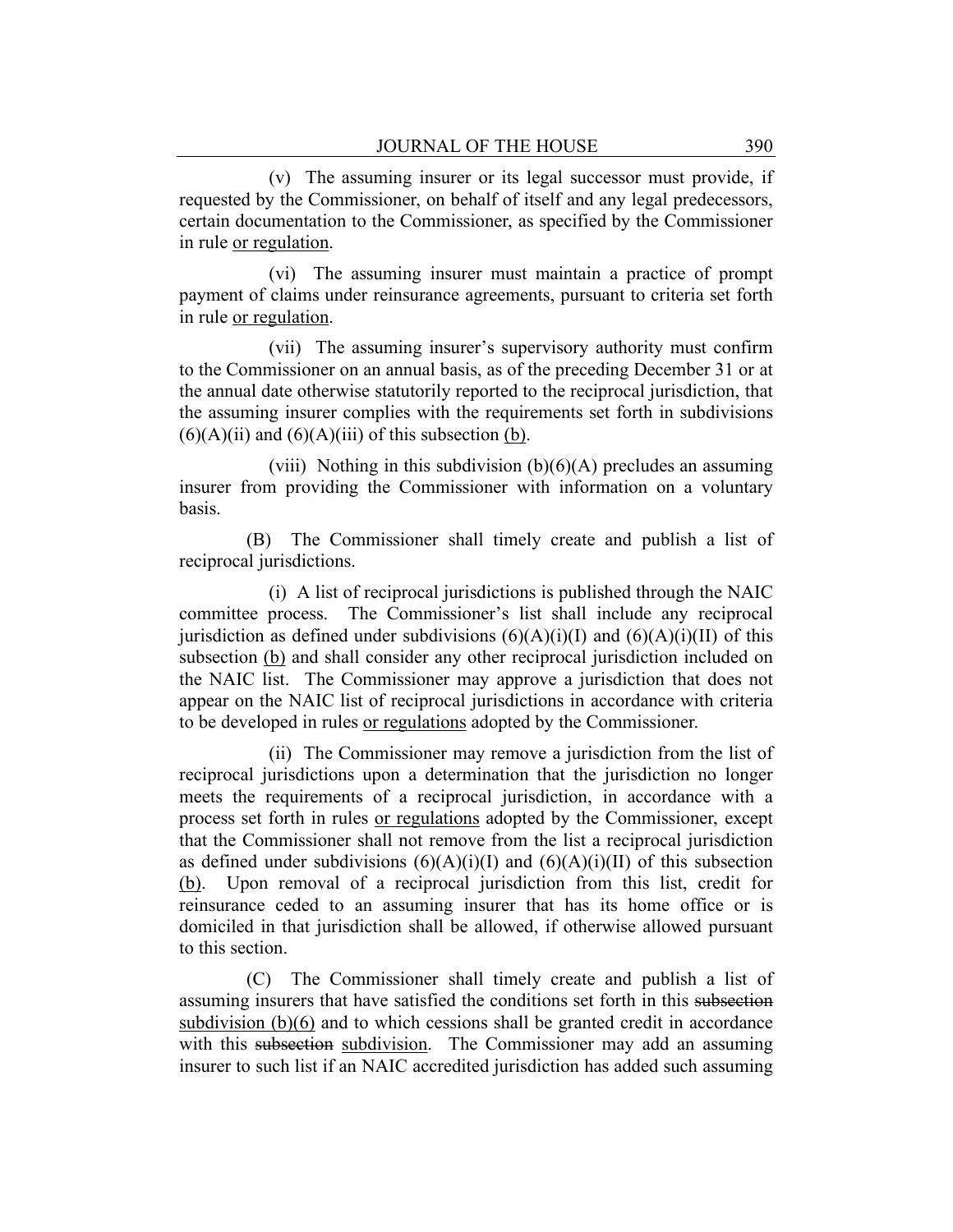insurer to a list of such assuming insurers or if, upon initial eligibility, the assuming insurer submits the information to the Commissioner as required under subdivision  $(6)(A)(iv)$  of this subsection (b) and complies with any additional requirements that the Commissioner may impose by rule or regulation, except to the extent that they conflict with an applicable covered agreement.

(D) If the Commissioner determines that an assuming insurer no longer meets one or more of the requirements under this subsection subdivision (b)(6), the Commissioner may revoke or suspend the eligibility of the assuming insurer for recognition under this subsection subdivision in accordance with procedures set forth in rule or regulation.

(i) While an assuming insurer's eligibility is suspended, no reinsurance agreement issued, amended, or renewed after the effective date of the suspension qualifies for credit except to the extent that the assuming insurer's obligations under the contract are secured in accordance with subsection (c) of this section.

(ii) If an assuming insurer's eligibility is revoked, no credit for reinsurance may be granted after the effective date of the revocation with respect to any reinsurance agreements entered into by the assuming insurer, including reinsurance agreements entered into prior to the date of revocation, except to the extent that the assuming insurer's obligations under the contract are secured in a form acceptable to the Commissioner and consistent with the provisions of subsection (c) of this section.

(E) If subject to a legal process of rehabilitation, liquidation, or conservation, as applicable, the ceding insurer, or its representative, may seek and, if determined appropriate by the court in which the proceedings are pending, may obtain an order requiring that the assuming insurer post security for all outstanding ceded liabilities.

(F) Nothing in this subsection subdivision (b)(6) shall limit or in any way alter the capacity of parties to a reinsurance agreement to agree on requirements for security or other terms in that reinsurance agreement, except as expressly prohibited by this section or other applicable law  $\sigma_{\text{f}_1}$  rule, or regulation.

(G)(i) Credit may be taken under this subsection (b) only for reinsurance agreements entered into, amended, or renewed on or after January 1, 2021, and only with respect to losses incurred and reserves reported on or after the later of: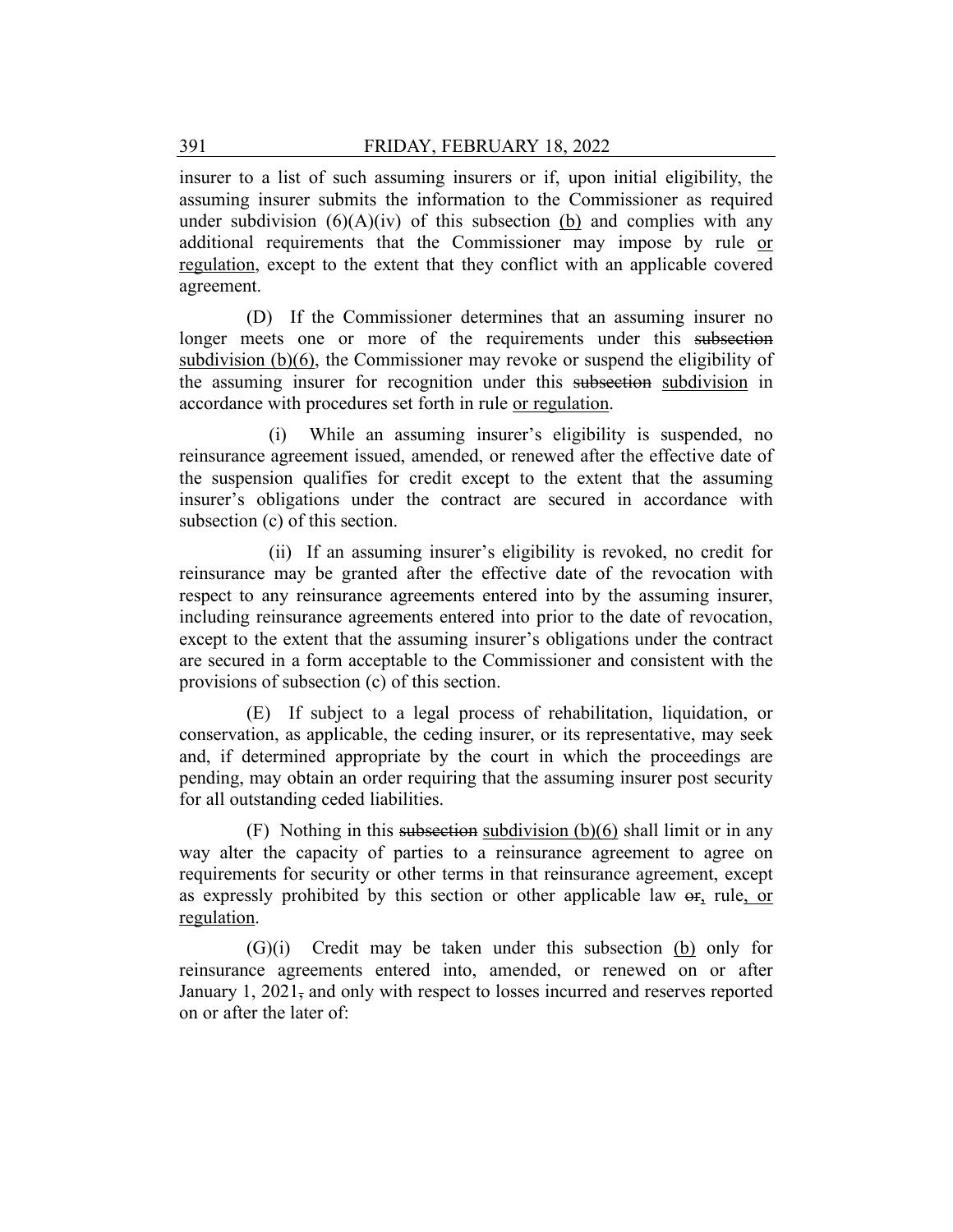(I) the date on which the assuming insurer has met all eligibility requirements pursuant to subdivision  $(6)(A)$  of this subsection subdivision  $(b)(6)(A)$  of this section; and

(II) the effective date of the new reinsurance agreement, amendment, or renewal.

(ii) This subdivision  $(b)(6)(G)$  does not alter or impair a ceding insurer's right to take credit for reinsurance, to the extent that credit is not available under this subsection subdivision  $(b)(6)$ , as long as provided the reinsurance qualifies for credit under any other applicable provision of this section.

(iii) Nothing in this subsection subdivision  $(b)(6)$  shall authorize an assuming insurer to withdraw or reduce the security provided under any reinsurance agreement except as permitted by the terms of the agreement.

(iv) Nothing in this subsection subdivision  $(b)(6)$  shall limit, or in any way alter, the capacity of parties to any reinsurance agreement to renegotiate the agreement.

(7) Credit shall be allowed when the reinsurance is ceded to an assuming insurer not meeting the requirements of subdivision  $(1)$ ,  $(2)$ ,  $(3)$ ,  $(4)$ , (5), or (6) of this subsection (b), but only as to the insurance of risks located in jurisdictions where the reinsurance is required by applicable law or regulation of that jurisdiction.

(8) If the assuming insurer is not licensed or accredited or certified to transact insurance or reinsurance in this State, the credit permitted by subdivisions (3) and (4) of this subsection (b) shall not be allowed unless the assuming insurer agrees in the reinsurance agreements:

(A)(i) That in the event of the failure of the assuming insurer to perform its obligations under the terms of the reinsurance agreement, the assuming insurer, at the request of the ceding insurer, shall submit to the jurisdiction of any court of competent jurisdiction in any state of the United States, will comply with all requirements necessary to give such court jurisdiction, and will abide by the final decision of such court or of any appellate court in the event of an appeal.

(B)(ii) To designate the Commissioner, the Secretary of State, or a designated attorney as its true and lawful attorney upon whom may be served any lawful process in any action, suit, or proceeding instituted by or on behalf of the ceding company.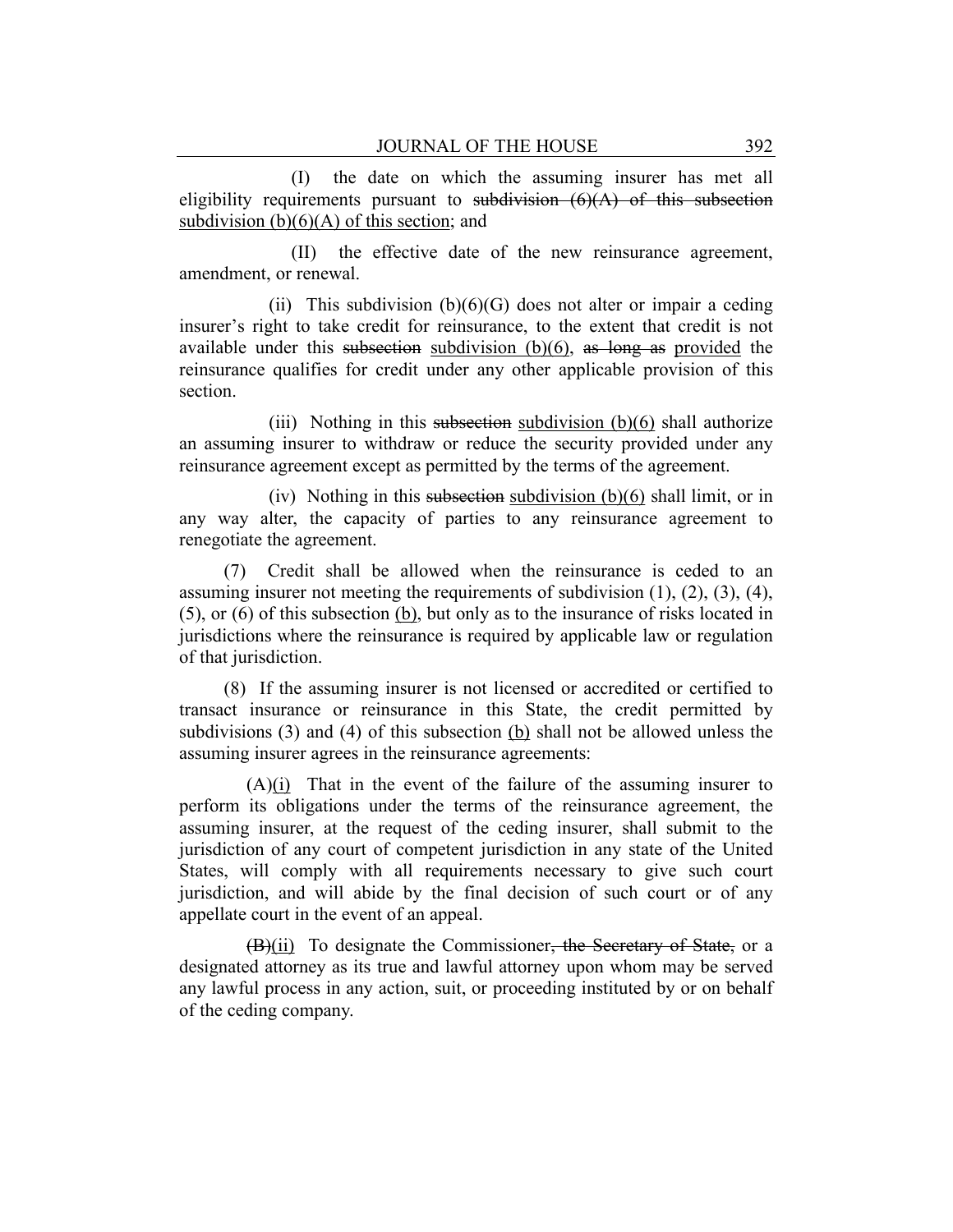(B) This provision subdivision (b)(8) is not intended to conflict with or override the obligation of the parties to a reinsurance agreement to arbitrate their disputes, if this obligation is created in the agreement.

(9) If the assuming insurer does not meet the requirements of subdivision  $(1)$ ,  $(2)$ ,  $(3)$ , or  $(6)$  of this subsection  $(b)$ , the credit permitted by subdivision (4) or (5) of this subsection (b) shall not be allowed unless the assuming insurer agrees in the trust agreements to the following conditions:

(A) Notwithstanding any other provisions in the trust instrument to the contrary, if the trust fund is inadequate because it contains an amount less than the amount required by subdivisions  $(4)(B)$ –(D) of this subsection (b) or if the grantor of the trust has been declared insolvent or placed into receivership, rehabilitation, liquidation, or similar proceedings under the laws of its state or country of domicile, the trustee shall comply with an order of the Commissioner commissioner with regulatory oversight over the trust or with an order of a court of competent jurisdiction directing the trustee to transfer to the Commissioner commissioner with regulatory oversight all of the assets of the trust fund.

(B) The assets shall be distributed by and claims shall be filed with and valued by the Commissioner commissioner with regulatory oversight in accordance with the laws of the state in which the trust is domiciled that are applicable to the liquidation of domestic insurance companies.

(C) If the Commissioner commissioner with regulatory oversight determines that the assets of the trust fund or any part thereof are not necessary to satisfy the claims of the U.S. ceding insurers of the grantor of the trust, the assets or part thereof shall be returned by the Commissioner commissioner with regulatory oversight to the trustee for distribution in accordance with the trust agreement.

(D) The grantor shall waive any right otherwise available to it under U.S. law that is inconsistent with this provision subdivision  $(b)(9)$ .

(10) If an accredited or certified reinsurer ceases to meet the requirements for accreditation or certification, the Commissioner may suspend or revoke the reinsurer's accreditation or certification.

(A) The Commissioner must give the reinsurer notice and opportunity for hearing. The Commissioner may suspend or revoke a reinsurer's accreditation or certification without a hearing if:

(i) the reinsurer waives its right to hearing;

(ii) the Commissioner's order is based on regulatory action by the reinsurer's domiciliary jurisdiction or the voluntary surrender or termination of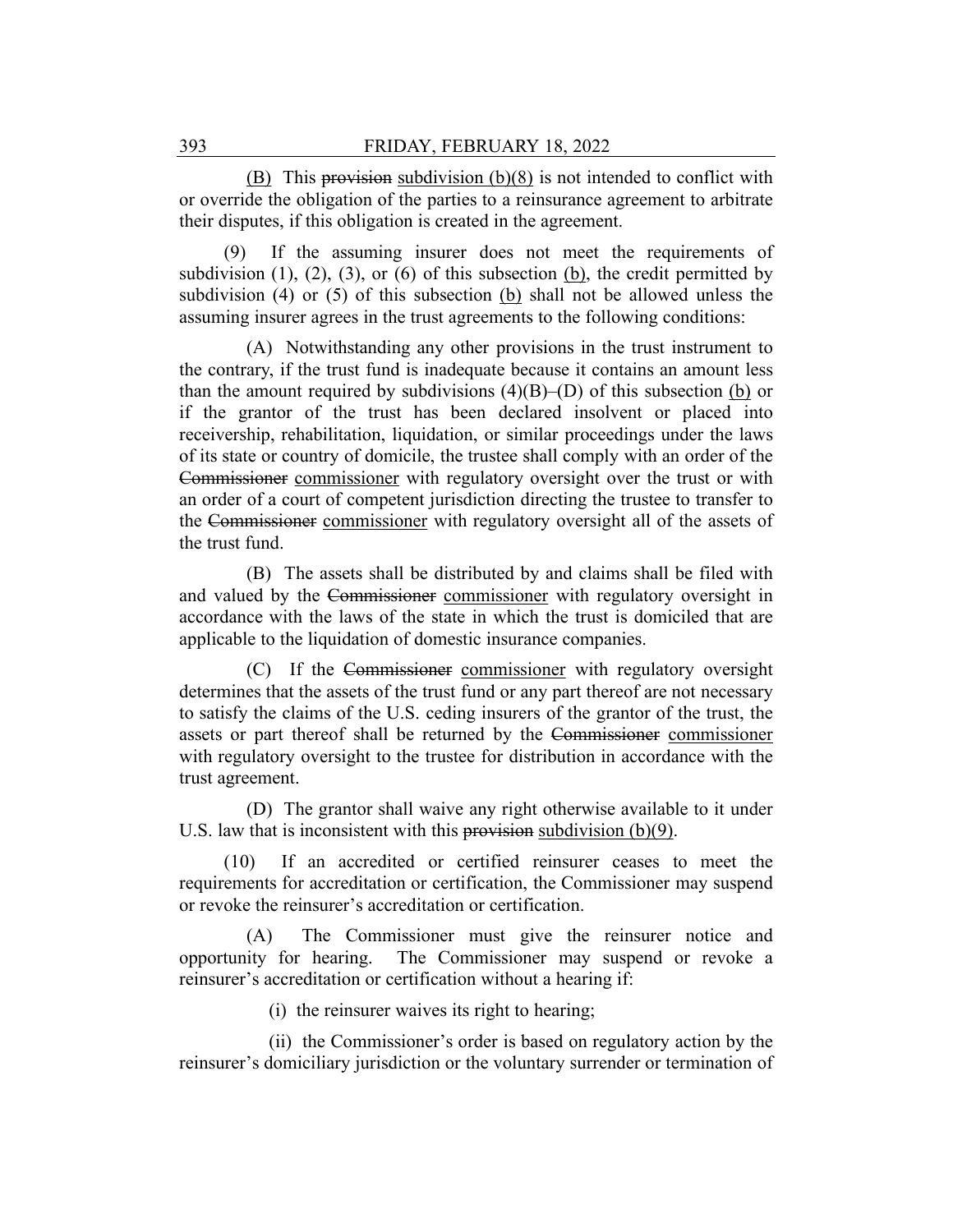the reinsurer's eligibility to transact insurance or reinsurance business in its domiciliary jurisdiction or in the primary certifying state of the reinsurer under subdivision  $(5)(F)$  of this subsection (b); or

(iii) the Commissioner finds that an emergency requires immediate action and a court of competent jurisdiction has not stayed the Commissioner's action.

(B) While a reinsurer's accreditation or certification is suspended, no reinsurance contract issued or renewed after the effective date of the suspension qualifies for credit except to the extent that the reinsurer's obligations under the contract are secured in accordance with subsection (c) of this section. If a reinsurer's accreditation or certification is revoked, no credit for reinsurance may be granted after the effective date of the revocation except to the extent that the reinsurer's obligations under the contract are secured in accordance with subdivision  $(5)(E)$  of this subsection  $(b)$  or subsection (c) of this section.

(11) Concentration risk.

(A) A ceding insurer shall take steps to manage its reinsurance recoverables proportionate to its own book of business. A domestic ceding insurer shall notify the Commissioner within 30 days after reinsurance recoverables from any single assuming insurer or group of affiliated assuming insurers exceeds 50 percent of the domestic ceding insurer's last reported surplus to policyholders or after it is determined that reinsurance recoverables from any single assuming insurer or group of affiliated assuming insurers is likely to exceed this limit. The notification shall demonstrate that the exposure is safely managed by the domestic ceding insurer.

(B) A ceding insurer shall take steps to diversify its reinsurance program. A domestic ceding insurer shall notify the Commissioner within 30 days after ceding to any single assuming insurer or group of affiliated assuming insurers more than 20 percent of the ceding insurer's gross written premium in the prior calendar year or after it has determined that the reinsurance ceded to any single assuming insurer or group of affiliated assuming insurers is likely to exceed this limit. The notification shall demonstrate that the exposure is safely managed by the domestic ceding insurer.

(c) Asset or reduction from liability for reinsurance ceded by a domestic insurer to an assuming insurer not meeting the requirements of subsection (b) of this section. An asset or a reduction from liability for the reinsurance ceded by a domestic insurer to an assuming insurer not meeting the requirements of subsection (b) of this section shall be allowed in an amount not exceeding the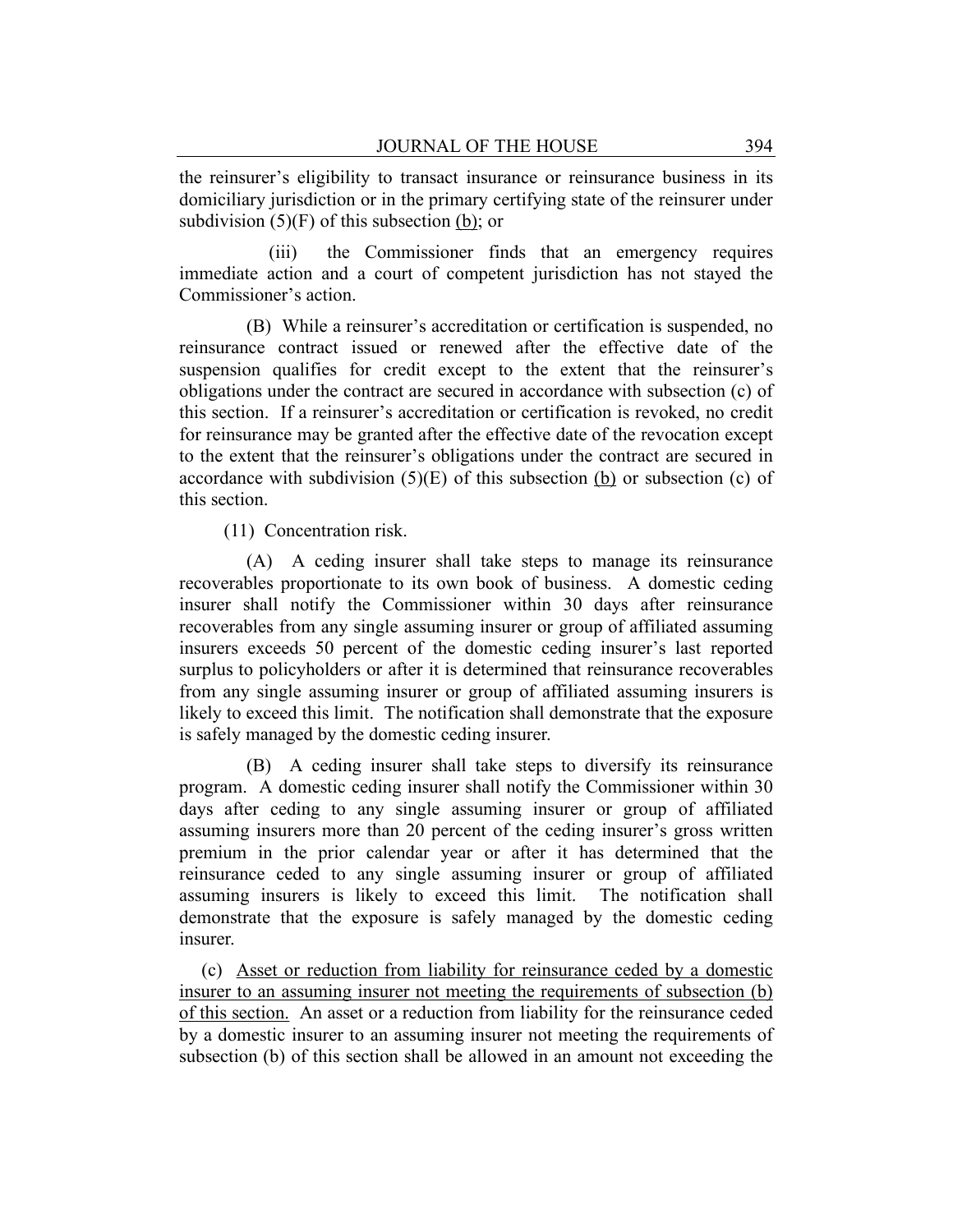liabilities carried by the ceding insurer, provided that the Commissioner may adopt by rule or regulation pursuant to subdivision  $(e)(2)$  of this section specific additional requirements relating to or setting forth any or all of the following: the valuation of assets or reserve credits, the amount and forms of security supporting reinsurance arrangements described in subdivision (e)(2) of this section, and the circumstances pursuant to which credit will be reduced or eliminated. The reduction shall be in the amount of funds held by or on behalf of the ceding insurer, including funds held in trust for the ceding insurer, under a reinsurance contract with such assuming insurer as collateral for the payment of obligations thereunder, if such collateral is held in the United States subject to withdrawal solely by, and under the exclusive control of, the ceding insurer; or, in the case of a trust, held in a qualified U.S. financial institution, as defined in subdivision  $(d)(2)$  of this section. This security may be in the form of:

(1) Cash cash.;

(2) Securities securities listed by the Securities Valuation Office of the National Association of Insurance Commissioners, including those deemed exempt from filing as defined by the Purposes and Procedures Manual of the Securities Valuation Office, and qualifying as admitted assets.;

(3) Clean clean, irrevocable, unconditional letters of credit, issued or confirmed by a qualified U.S. financial institution as defined in subdivision  $(d)(1)$  of this section, which are effective no not later than December 31 in respect of the year for which filing is being made, and in the possession of, or in trust for, the ceding company on or before the filing date of its annual statement.

(4) Letters letters of credit meeting applicable standards of issuer acceptability as of the dates of their issuance or confirmation shall, notwithstanding the issuing or confirming institution's subsequent failure to meet applicable standards of issuer acceptability, continue to be acceptable as security until their expiration, extension, renewal, modification, or amendment, whichever first occurs.; or

 $(4)(5)$  Any any other form of collateral acceptable to the Commissioner.

(d) Qualified U.S. financial institutions.

(1) For purposes of As used in subdivision  $(c)(3)$  of this section, a "qualified U.S. financial institution" means an institution that:

(A) is organized or, in the case of a U.S. office of a foreign banking organization, licensed under the laws of the United States or any state thereof;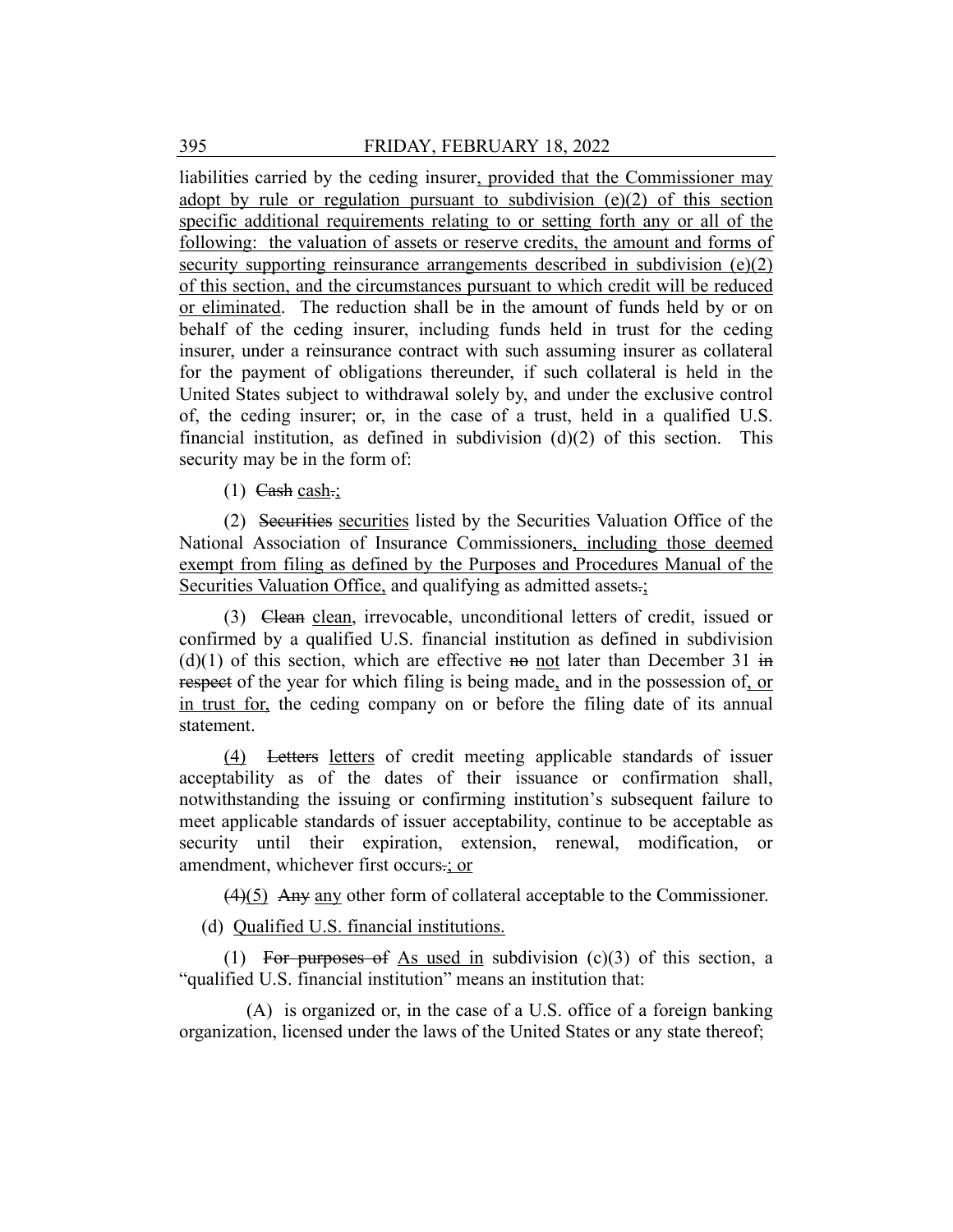(B) is regulated, supervised, and examined by federal or state authorities having regulatory authority over banks and trust companies; and

(C) has been determined by either the Commissioner or the Securities Valuation Office of the National Association of Insurance Commissioners to meet such standards of financial condition and standing as are considered necessary and appropriate to regulate the quality of financial institutions whose letters of credit will be acceptable to the Commissioner.

(2) A "qualified U.S. financial institution" means, for purposes of those provisions of this section specifying those institutions that are eligible to act as a fiduciary of a trust, an institution that is:

(A) organized or, in the case of a U.S. branch or agency office of a foreign banking organization, licensed under the laws of the United States or any state thereof and has been granted authority to operate with fiduciary powers; and

(B) regulated, supervised, and examined by federal or state authorities having regulatory authority over banks and trust companies.

(e) Notwithstanding the provisions of this subsection to the contrary, the Commissioner shall allow credit for reinsurance ceded and assumed to a pooling arrangement that has the following characteristics:

(1) the majority of the pooling members are licensed to transact business in this State, or are licensed in a state that is accredited with the National Association of Insurance Commissioners, or are approved by the Commissioner;

(2) the members of the pool are subject to joint and several liability;

(3) all members of the pool agree to file with the Commissioner, annually on or before March 1, a copy of the member's annual statement filed with the insurance department of its state of domicile; and

(4) the manager of the pool files with the Commissioner, annually on or before December 1, a request to be exempted from the provisions of subdivisions  $(b)(1)$  through  $(4)$  of this section.

(f) Rules and regulations.

(1) The Commissioner may adopt rules or regulations implementing the provisions of this section.

(2)(A) The Commissioner may adopt rules or regulations applicable to reinsurance agreements. Such rules or regulations may apply only to reinsurance relating to: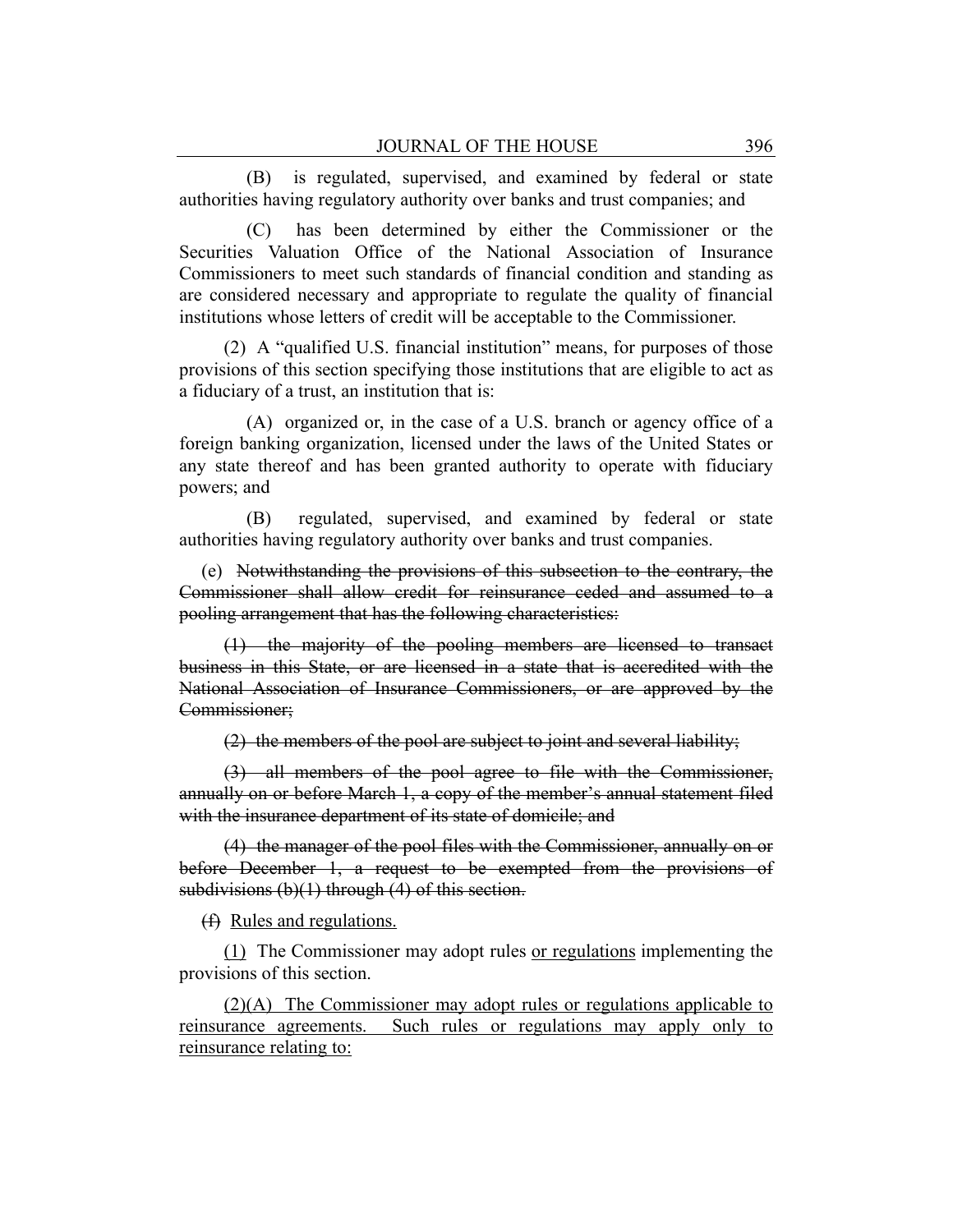(i) life insurance policies with guaranteed nonlevel gross premiums or guaranteed nonlevel benefits;

(ii) universal life insurance policies with provisions resulting in the ability of a policyholder to keep a policy in force over a secondary guarantee period;

(iii) variable annuities with guaranteed death or living benefits;

(iv) long-term care insurance policies; or

(v) such other life and health insurance and annuity products as to which the NAIC adopts model regulatory requirements with respect to credit for reinsurance.

(B) A rule or regulation adopted pursuant to subdivision  $(2)(A)(i)$  or (ii) of this subsection (e) may apply to any treaty that contains:

(i) policies issued on or after January 1, 2015; or

(ii) policies issued prior to January 1, 2015, if risk pertaining to such pre-2015 policies is ceded in connection with the treaty, in whole or in part, on or after January 1, 2015; or both.

(3) A rule or regulation adopted pursuant to subdivision (2) of this subsection (e) may require the ceding insurer, in calculating the amounts or forms of security required to be held under regulations promulgated under this authority, to use the Valuation Manual adopted by the NAIC under Section 11B(1) of the NAIC Standard Valuation Law, including all amendments adopted by the NAIC and in effect on the date as of which the calculation is made, to the extent applicable.

(4) A rule or regulation adopted pursuant to subdivision (2) of this subsection (e) shall not apply to cessions to an assuming insurer that:

(A) meets the conditions set forth in subdivision (b)(6) of this section;

(B) is certified in this State; or

(C) maintains at least \$250,000,000.00 in capital and surplus when determined in accordance with the NAIC Accounting Practices and Procedures Manual, including all amendments thereto adopted by the NAIC, excluding the impact of any permitted or prescribed practices; and is:

(i) licensed in at least 26 states; or

(ii) licensed in at least 10 states and licensed or accredited in a total of at least 35 states.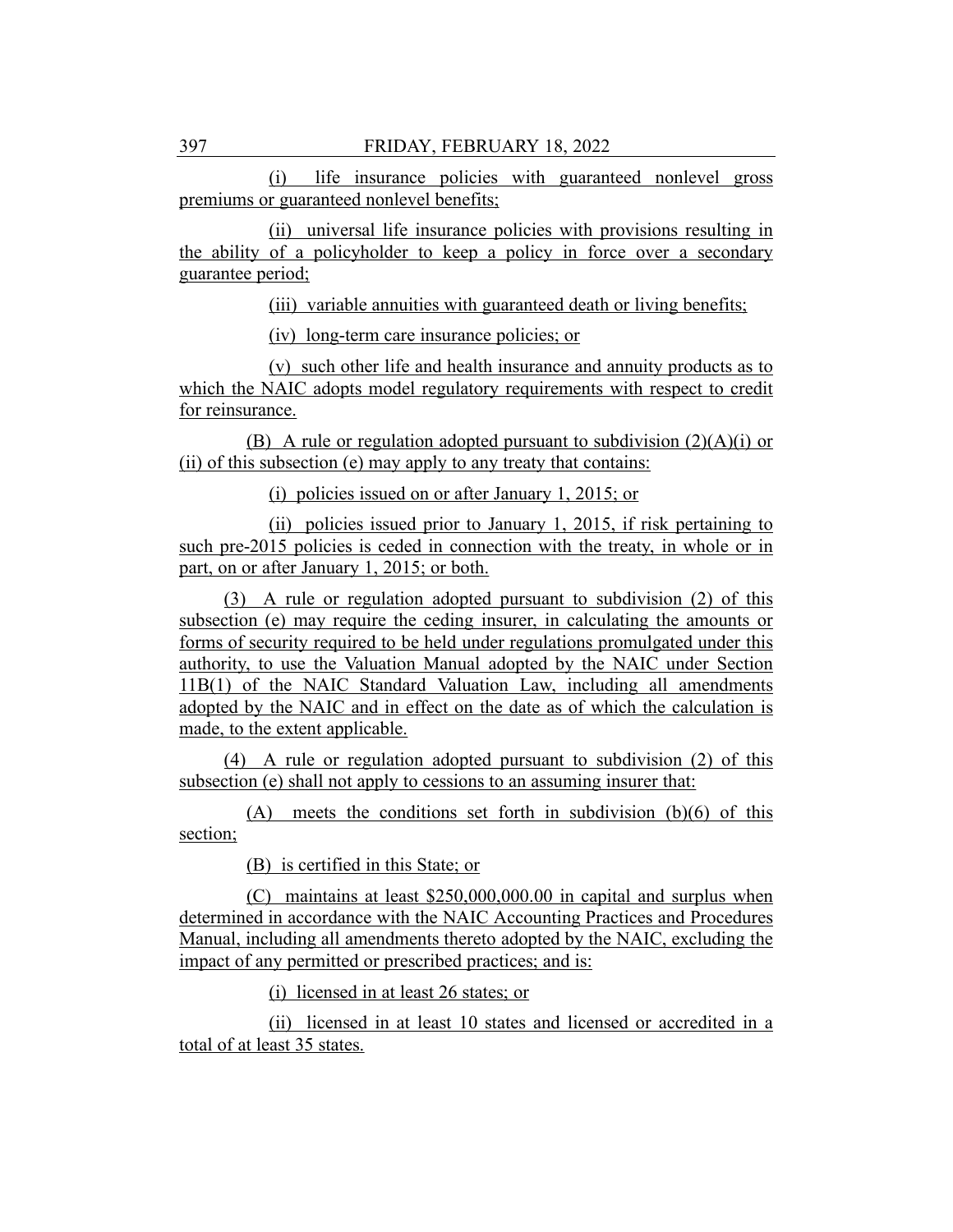(5) The authority to adopt rules or regulations pursuant to subdivision (2) of this subsection (e) does not limit the Commissioner's general authority to adopt rules or regulations pursuant to subdivision (1) of this subsection (e).

 $(g)(f)$  Reinsurance agreements affected. This section shall apply to all cessions after the effective date of this section under reinsurance agreements that have an inception, anniversary, or renewal date not less than six months after the effective date of this section.

\* \* \* Effective Dates \* \* \*

## Sec. 24. EFFECTIVE DATES

This act shall take effect on passage except that Secs. 10 and 11 (travel insurance) shall take effect 90 days after enactment.

**Rep. Elder of Starksboro**, for the Committee on Ways and Means, recommended the bill ought to pass when amended by the Committee on Commerce and Economic Development.

The bill, having appeared on the Notice Calendar, was taken up, read second time, the report of the Committee on Commerce and Economic Development agreed to, and third reading ordered.

#### **Message from the Senate No. 27**

A message was received from the Senate by Mr. Marshall, its Assistant Secretary, as follows:

Madam Speaker:

I am directed to inform the House that:

The Senate has on its part adopted Senate concurrent resolutions of the following titles:

**S.C.R. 15.** Senate concurrent resolution recognizing February 2022 as Black History Month in Vermont.

**S.C.R. 16.** Senate concurrent resolution commemorating the centennial of Robert Frost's poem "Stopping by Woods on a Snowy Evening".

The Senate has on its part adopted concurrent resolutions originating in the House of the following titles:

**H.C.R. 104.** House concurrent resolution commemorating the centennial anniversary of the Harris Hill Ski Jump in Brattleboro.

**H.C.R. 105.** House concurrent resolution in memory of former Representative Deborah G. Evans of Essex.